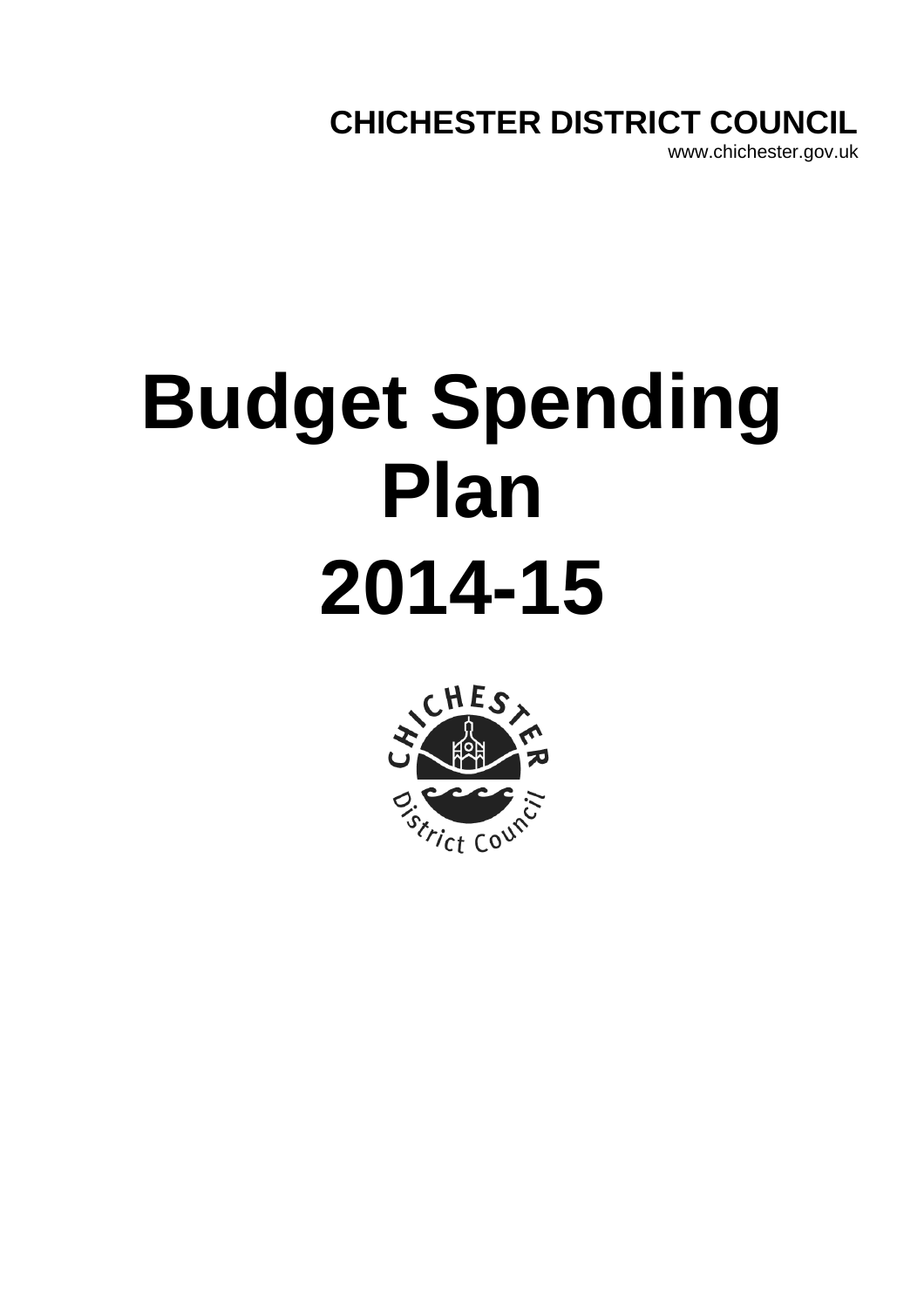# **Chichester District Council**

# **Budget 2014-15**

# **Table of Contents**

*To access the budget summary you wish to review: please click on the heading below.* 

# **[Summarised Comprehensive Income and Expenditure](#page-3-0)**

# **Cabinet Responsibilities**

# **[1.0 Commercial Services](#page-6-0)**

- [1.1 Car Parks](#page-8-0)
- [1.2 CCTV](#page-18-0)
- [1.3 Economic Development](#page-21-0)
- [1.4 Museums and Tourist Information Centres](#page-25-0)

# **[2.0 Environment](#page-28-0)**

- [2.1 Cemeteries](#page-30-0)
- [2.2 Coast Protection and Land Drainage](#page-31-0)
- [2.3 Commercial and Public Safety](#page-34-0)
- [2.4 Environmental Protection](#page-39-0)
- [2.5 Environmental Health Licencing](#page-43-0)
- [2.6 Emergency Planning](#page-44-0)
- [2.7 Environment Policy](#page-45-0)
- [2.8 Foreshores](#page-49-0)
- [2.9 Parks, Open Space and Grounds Maintenance](#page-50-0)
- [2.10 Pest Control](#page-51-0)
- [2.11 Public Conveniences](#page-52-0)
- [2.12 Street Naming and Numbering](#page-53-0)
- [2.13 Waste, Cleansing & Recycling Services](#page-54-0)

# **[3.0 Finance and Governance](#page-57-0)**

- [3.1 Car Loans](#page-59-0)
- [3.2 Elections](#page-60-0)
- [3.3 Housing Benefits](#page-63-0)
- [3.4 Non Distributed Costs](#page-64-0)
- [3.5 Revenues Services](#page-65-0)
- [3.6 Strategic Financial Management](#page-69-0)

# **[4.0 Housing and Planning](#page-70-0)**

- [4.1 Arts Development](#page-72-0)
- [4.2 Building Control](#page-73-0)
- [4.3 Design and Implementation](#page-74-0)
- [4.4 Development Management](#page-75-0)
- [4.5 Housing Investments](#page-78-0)
- [4.6 Housing Options](#page-82-0)
- [4.7 Land Charges](#page-85-0)
- [4.8 Planning Policy](#page-86-0)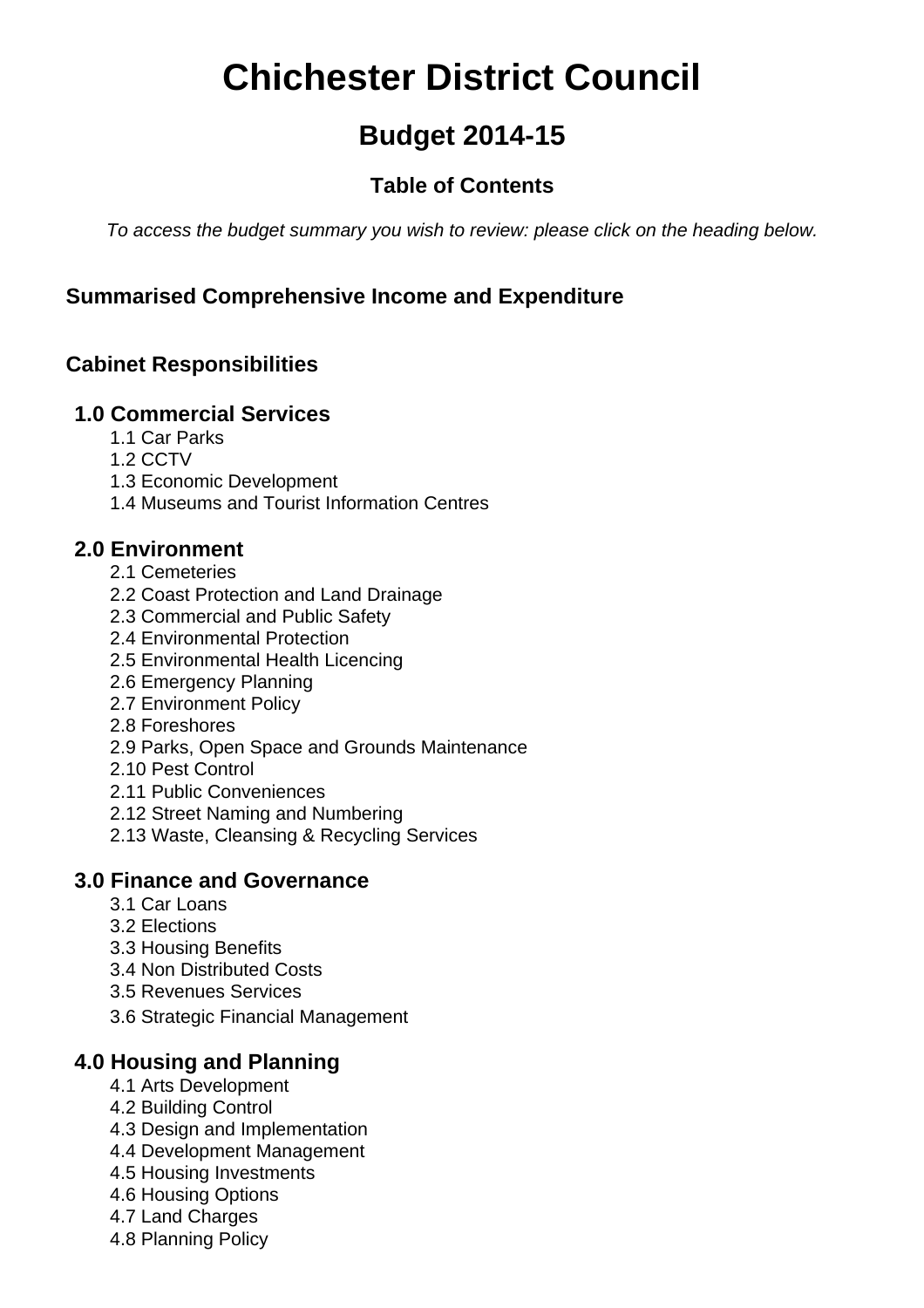# **Chichester District Council**

# **Budget 2014-15**

# **Table of Contents**

*To access the budget summary you wish to review, please click on the heading below.* 

# **Cabinet Responsibilities**

# **[5.0 Leader](#page-87-0)**

[5.1 Corporate Management](#page-89-0) 

# **[6.0 Support Services](#page-90-0)**

- [6.1 Better Together](#page-92-0)
- [6.2 Corporate Plans](#page-93-0)
- [6.3 Council Magazine](#page-94-0)
- [6.4 Democratic Representation](#page-95-0)
- [6.5 Property Services](#page-96-0)

# **[7.0 Wellbeing and Community Services](#page-100-0)**

- [7.1 Careline](#page-102-0)
- [7.2 Community Engagement and Development](#page-103-0)
- [7.3 Culture and Arts Support](#page-107-0)
- [7.4 Family Intervention and Community Safety](#page-110-0)
- [7.5 Grants](#page-111-0)
- [7.6 Health and Wellbeing](#page-112-0)
- [7.7 Leisure and Sports Development](#page-113-0)
- [7.8 Leisure Centres](#page-116-0)
- [7.9 Local Partnerships](#page-120-0)

# **[8.0 Central Support Costs](#page-121-0)**

- [8.1 Commissioning](#page-123-0)
- [8.2 Corporate Policy Advice](#page-124-0)
- [8.3 Facilities Management, Property and Customer Services](#page-125-0)
- [8.4 Finance and Legal Services](#page-131-0)
- [8.5 Revenues and Support Services](#page-137-0)

# **Capital, Projects and Asset Replacement Approved Programmes**

# **[9.0 Capital and Projects Programme 2013-14](#page-142-0)**

**[10.0 Asset Replacement Project Programme 2013-14](#page-146-0)** 

# **[11.0 Asset Replacement Project Programme 2014-15](#page-149-0)**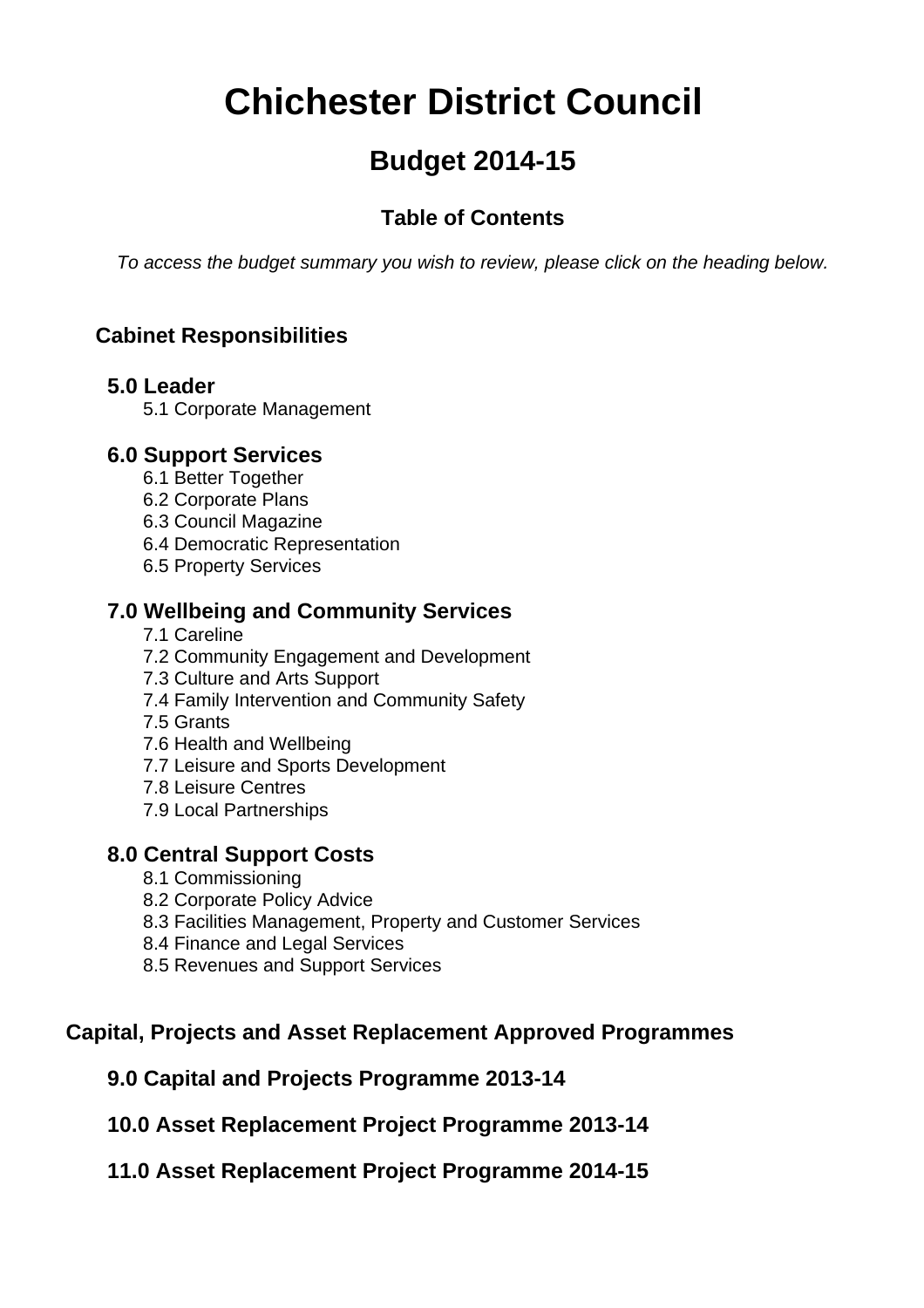# <span id="page-3-0"></span>**Summarised Comprehensive Income and Expenditure 2014-15**

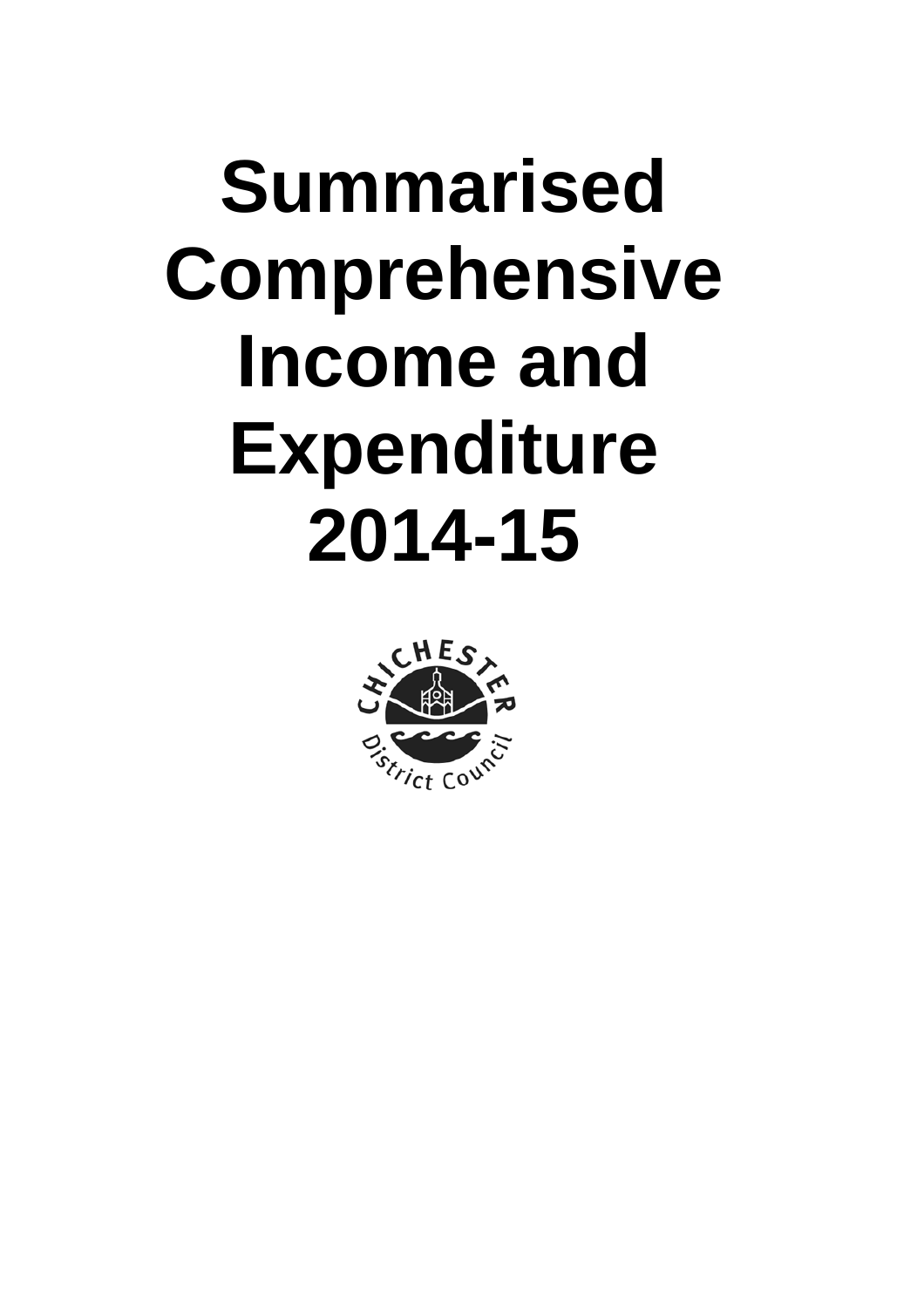# *Summarised Comprehensive Income and Expenditure*

|                                                       | <b>Original Budget</b><br>2013/14 | Estimated<br><b>Budget 2014/15</b> |
|-------------------------------------------------------|-----------------------------------|------------------------------------|
|                                                       | £                                 | £                                  |
| <b>1.0 Commercial Services</b>                        |                                   |                                    |
| 1.1 Car Parks                                         | $-3,185,400$                      | $-3,179,500$                       |
| 1.2 CCTV<br>1.3 Economic Development                  | 222,000<br>$-280,800$             | 210,700<br>$-403,300$              |
| 1.4 Museums and Tourist Information Centres           | 749,200                           | 783,700                            |
|                                                       | $-2,495,000$                      | $-2,588,400$                       |
| <b>2.0 Environment</b>                                |                                   |                                    |
| 2.1 Cemeteries                                        | 79,100                            | 72,000                             |
| 2.2 Coast Protection and Land Drainage                | 508,900                           | 514,400                            |
| 2.3 Commercial and Public Safety                      | 459,600                           | 479,400                            |
| 2.4 Environmental Protection                          | 438,100                           | 497,600                            |
| 2.5 Environmental Health Licencing                    | 6,100                             | 27,400                             |
| 2.6 Emergency Planning                                | 124,400                           | 86,900                             |
| 2.7 Environment Policy                                | 151,100                           | 150,900                            |
| 2.8 Foreshores                                        | 160,800                           | 138,100                            |
| 2.9 Parks, Open Space and Grounds Maintenance         | 400,800                           | 637,900                            |
| 2.10 Pest Control<br>2.11 Public Conveniences         | 60,800                            | 51,400                             |
| 2.12 Street Naming and Numbering                      | 661,900<br>19,500                 | 530,100<br>23,300                  |
| 2.13 Waste, Cleansing & Recycling Services            | 2,698,500                         | 2,717,100                          |
|                                                       | 5,769,600                         | 5,926,500                          |
| <b>3.0 Finance and Governance</b>                     |                                   |                                    |
| 3.1 Car Loans                                         | $-4,200$                          | 100                                |
| 3.2 Elections                                         | 282,600                           | 274,700                            |
| 3.3 Housing Benefits                                  | 250,700                           | 368,600                            |
| 3.4 Non Distributed Costs                             | 53,400                            | 49,300                             |
| 3.5 Revenues Services                                 | 1,268,000                         | 1,091,200                          |
| 3.6 Strategic Financial Management                    | 199,600                           | 229,000                            |
|                                                       | 2,050,100                         | 2,012,900                          |
| <b>4.0 Housing and Planning</b>                       |                                   |                                    |
| 4.1 Arts Development                                  | 25,100                            | 19,800                             |
| 4.2 Building Control<br>4.3 Design and Implementation | 161,600<br>37,300                 | 134,600<br>57,300                  |
| 4.4 Development Management                            | 1,095,700                         | 1,055,200                          |
| 4.5 Housing Investments                               | 1,915,800                         | 1,652,900                          |
| 4.6 Housing Options                                   | 721,400                           | 617,400                            |
| 4.7 Land Charges                                      | $-6,700$                          | $-15,200$                          |
| 4.8 Planning Policy                                   | 543,500                           | 983,800                            |
|                                                       | 4,493,700                         | 4,505,800                          |
| 5.0 Leader                                            |                                   |                                    |
| 5.1 Corporate Management                              | 1,021,200                         | 807,000                            |
|                                                       | 1,021,200                         | 807,000                            |
| <b>6.0 Support Services</b>                           |                                   |                                    |
| 6.1 Better Together                                   | 0                                 | 5,100                              |
| 6.2 Corporate Plans                                   | 1,300                             | 1,500                              |
| 6.3 Council Magazine                                  | 44,200                            | 26,600                             |
| 6.4 Democratic Representation                         | 894,400                           | 777,200                            |
| 6.5 Property Services                                 | 209,500                           | 170,300                            |
| <b>7.0 Wellbeing and Community Services</b>           | 1,149,400                         | 980,700                            |
| 7.1 Careline                                          | $-26,500$                         | 130,600                            |
| 7.2 Community Engagement and Development              | 557,900                           | 464,900                            |
| 7.3 Culture and Arts Support                          | 967,700                           | 434,500                            |
| 7.4 Family Intervention and Community Safety          | 322,400                           | 362,300                            |
| 7.5 Grants                                            | 211,000                           | 202,900                            |
| 7.6 Health and Wellbeing                              | 201,200                           | 180,700                            |
| 7.7 Leisure and Sports Development                    | 688,400                           | 477,300                            |
| 7.8 Leisure Centres                                   | 1,206,200                         | 1,401,500                          |
| 7.9 Local Partnerships                                | 1,300                             | 0                                  |
|                                                       | 4,129,600                         | 3,654,700                          |
| <b>Cost of Services</b>                               |                                   |                                    |
|                                                       | 16,118,600                        | 15,299,200                         |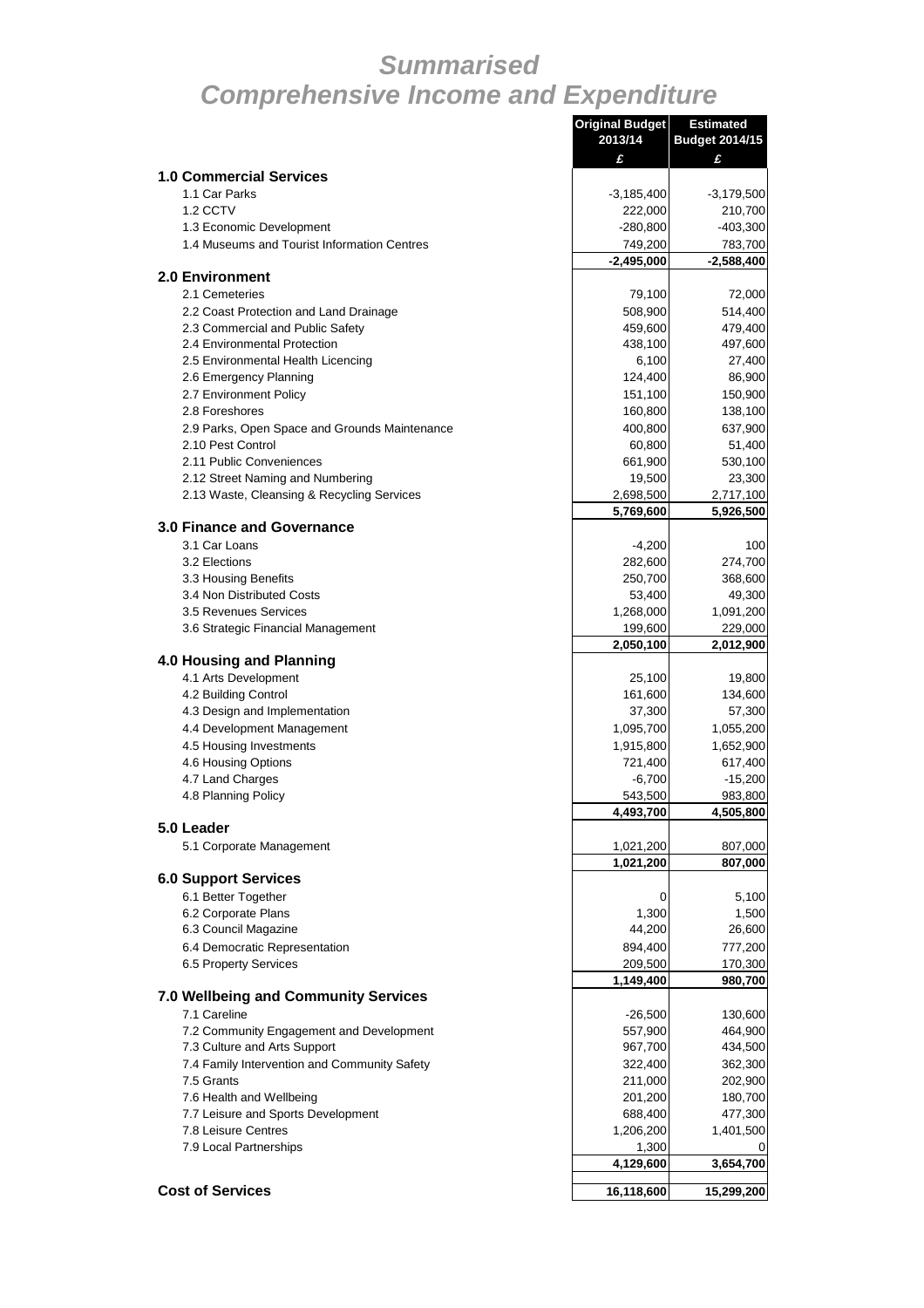# *Summarised Comprehensive Income and Expenditure*

|                                                                                                                                                                                                                                                                                                                                                                                                                                                                                                                                                                                                                                                                                                                                                                       | <b>Original Budget</b><br>2013/14<br>£                                                                      | <b>Estimated</b><br><b>Budget 2014/15</b>                                                        |
|-----------------------------------------------------------------------------------------------------------------------------------------------------------------------------------------------------------------------------------------------------------------------------------------------------------------------------------------------------------------------------------------------------------------------------------------------------------------------------------------------------------------------------------------------------------------------------------------------------------------------------------------------------------------------------------------------------------------------------------------------------------------------|-------------------------------------------------------------------------------------------------------------|--------------------------------------------------------------------------------------------------|
| <b>Other Operating Expenditure</b>                                                                                                                                                                                                                                                                                                                                                                                                                                                                                                                                                                                                                                                                                                                                    |                                                                                                             |                                                                                                  |
| Internal Drainage Board Levy                                                                                                                                                                                                                                                                                                                                                                                                                                                                                                                                                                                                                                                                                                                                          | 46,900                                                                                                      | 46,900                                                                                           |
| Gain (-) or Loss on the disposal of non current assets                                                                                                                                                                                                                                                                                                                                                                                                                                                                                                                                                                                                                                                                                                                | 0                                                                                                           | 0                                                                                                |
| <b>Financing and Investment Income and Expenditure</b>                                                                                                                                                                                                                                                                                                                                                                                                                                                                                                                                                                                                                                                                                                                |                                                                                                             |                                                                                                  |
| Interest payable and similar charges                                                                                                                                                                                                                                                                                                                                                                                                                                                                                                                                                                                                                                                                                                                                  | 0                                                                                                           | 0                                                                                                |
| Interest and investment income                                                                                                                                                                                                                                                                                                                                                                                                                                                                                                                                                                                                                                                                                                                                        | $-355,300$                                                                                                  | $-331,000$                                                                                       |
| Interest received on finance leases (lessor)                                                                                                                                                                                                                                                                                                                                                                                                                                                                                                                                                                                                                                                                                                                          | 0                                                                                                           | 0                                                                                                |
| Interest adjustments relating to soft loans                                                                                                                                                                                                                                                                                                                                                                                                                                                                                                                                                                                                                                                                                                                           | 0                                                                                                           | 0                                                                                                |
| <b>Investment Properties</b>                                                                                                                                                                                                                                                                                                                                                                                                                                                                                                                                                                                                                                                                                                                                          | $-240,800$                                                                                                  | $-233,000$                                                                                       |
| Finance Lease Income                                                                                                                                                                                                                                                                                                                                                                                                                                                                                                                                                                                                                                                                                                                                                  | 0                                                                                                           | $-87,300$                                                                                        |
| Other Income                                                                                                                                                                                                                                                                                                                                                                                                                                                                                                                                                                                                                                                                                                                                                          | $-30,000$                                                                                                   | $-30,000$                                                                                        |
|                                                                                                                                                                                                                                                                                                                                                                                                                                                                                                                                                                                                                                                                                                                                                                       | 15,539,400                                                                                                  | 14,664,800                                                                                       |
| <u>ITEMS NOT FUNDED BY COUNCIL TAX</u>                                                                                                                                                                                                                                                                                                                                                                                                                                                                                                                                                                                                                                                                                                                                |                                                                                                             |                                                                                                  |
| Notional transactions for comparative and Accounting Code of Practice<br>purposes                                                                                                                                                                                                                                                                                                                                                                                                                                                                                                                                                                                                                                                                                     | $-4,899,700$                                                                                                | $-4,437,200$                                                                                     |
| <u>Net transfer to or from earmarked reserves</u><br><b>Revenue Reserve Fund</b><br><b>Asset Replacement Reserve</b><br><b>Capital Projects Reserve</b><br><b>Restructuring Reserve</b><br><b>Housing Reserve</b><br><b>New Homes Bonus Reserve</b><br><b>Theatre and Gallery Reserve</b><br><b>Insurance Fund</b><br><b>Elections Reserve</b><br><b>Policy Initiatives &amp; Performance Improvement Fund</b><br><b>Planning Delivery Grant</b><br><b>Local Authority Business Incentive Scheme (LABGIS) Reserve</b><br><b>Local Development Framework Reserve</b><br><b>Community Safety Reserve - Domestic Violence</b><br><b>Community Safety Reserve - Burglary</b><br><b>Energy Efficiency Reserve</b><br><b>Sports Events Reserve</b><br><b>Other Reserves</b> | 150,600<br>1,133,800<br>1,334,000<br>$-394,500$<br>30,000<br>107,700<br>$-41,500$<br>$-27,500$<br>$-43,700$ | 1,202,900<br>$-70,000$<br>286,200<br>2,025,200<br>$-394,500$<br>30,000<br>$-20,800$<br>$-63,700$ |
|                                                                                                                                                                                                                                                                                                                                                                                                                                                                                                                                                                                                                                                                                                                                                                       | 2,248,900                                                                                                   | 2,995,300                                                                                        |
| <b>DISTRICT COUNCIL REQUIREMENT</b>                                                                                                                                                                                                                                                                                                                                                                                                                                                                                                                                                                                                                                                                                                                                   | 12,888,600                                                                                                  | 13,222,900                                                                                       |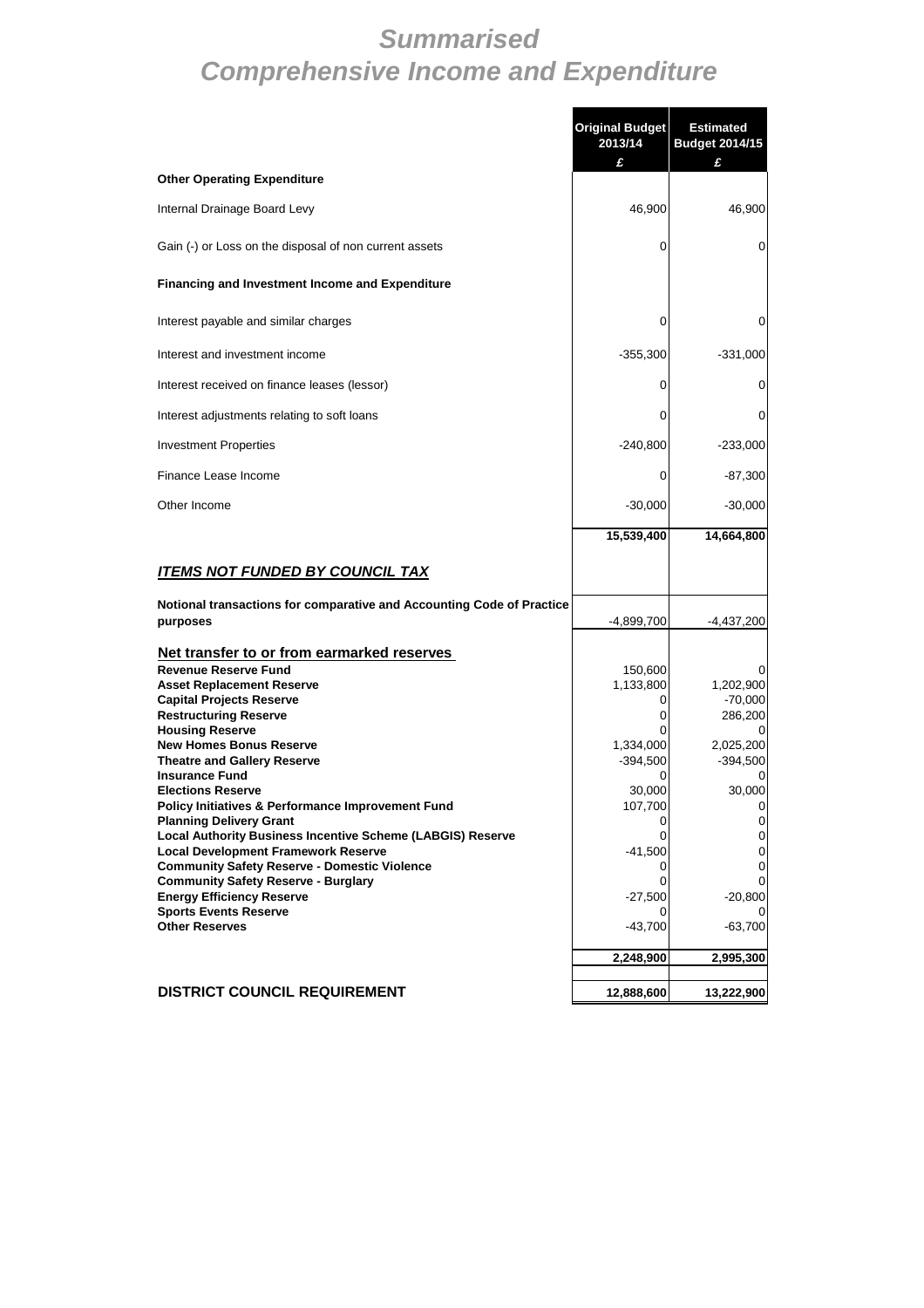# <span id="page-6-0"></span>**Commercial Services Budget 2014-15**

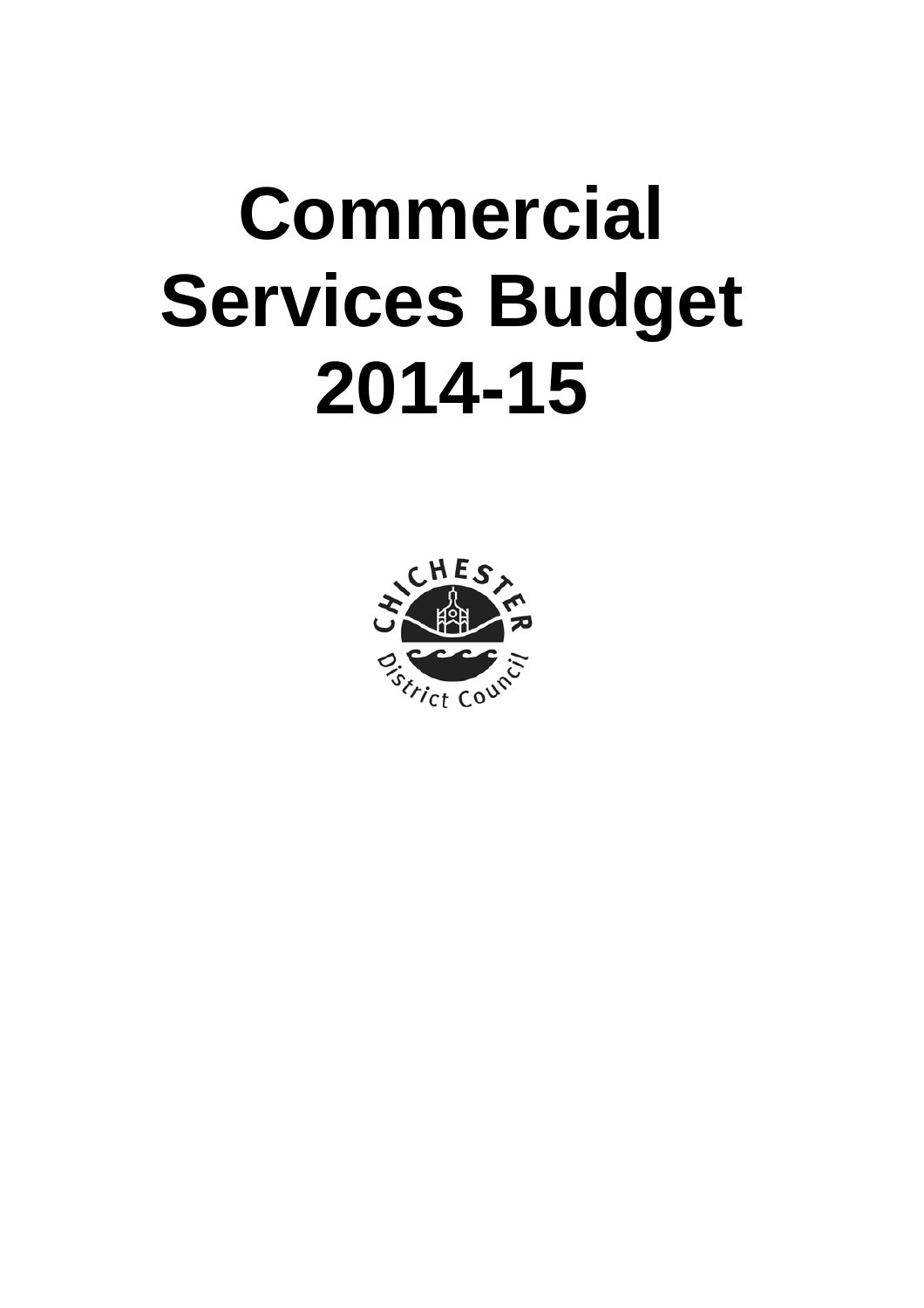# **1.0 Commercial Services**

# **Budget Summary**

|                                 | 2013-14       | 2014-15       |
|---------------------------------|---------------|---------------|
|                                 | <b>Budget</b> | <b>Budget</b> |
|                                 | £             | £             |
| <b>Expenditure</b>              |               |               |
| <b>Employee Costs</b>           | 1,209,700     | 1,237,800     |
| Premises                        | 994,200       | 1,100,600     |
| Transport                       | 17,900        | 17,800        |
| <b>Supplies and Services</b>    | 774,600       | 737,700       |
| <b>Contract Services</b>        | 40,800        | 50,900        |
| <b>Support Services</b>         | 744,800       | 679,200       |
| <b>Capital Charges</b>          | 443,600       | 470,600       |
|                                 |               |               |
|                                 | 4,225,600     | 4,294,600     |
|                                 |               |               |
| <b>Income</b>                   |               |               |
| <b>Grants and Contributions</b> | $-25,900$     | $-9,200$      |
| Sales Fees and Rents            | $-6,684,200$  | $-6,863,300$  |
| Recharges to Other Accounts     | $-10,500$     | $-10,500$     |
|                                 |               |               |
|                                 | $-6,720,600$  | $-6,883,000$  |
|                                 |               |               |
| <b>Net Cost of Service</b>      | $-2,495,000$  | $-2,588,400$  |

|                                         | 2013-14       | 2014-15       |
|-----------------------------------------|---------------|---------------|
|                                         | <b>Budget</b> | <b>Budget</b> |
|                                         | £             | £             |
|                                         |               |               |
| Amortisation of Intangible Fixed Assets | 12,900        | 12,600        |
| Depreciation of Fixed Assets            | 430,700       | 458,000       |
| General Fund                            | $-3,789,700$  | $-3,848,600$  |
| IAS19 Pension Adjustment                | 33,100        | 39,800        |
| New Homes Bonus Scheme Reserve          | 48,500        | 51,200        |
| <b>Other Recharged Costs</b>            | 85,000        | 89,400        |
| <b>Other Reserves</b>                   | 4,800         | $\Omega$      |
| <b>Recharged Support Costs</b>          | 679,700       | 609,200       |
| <b>Total Financing</b>                  | $-2,495,000$  | $-2,588,400$  |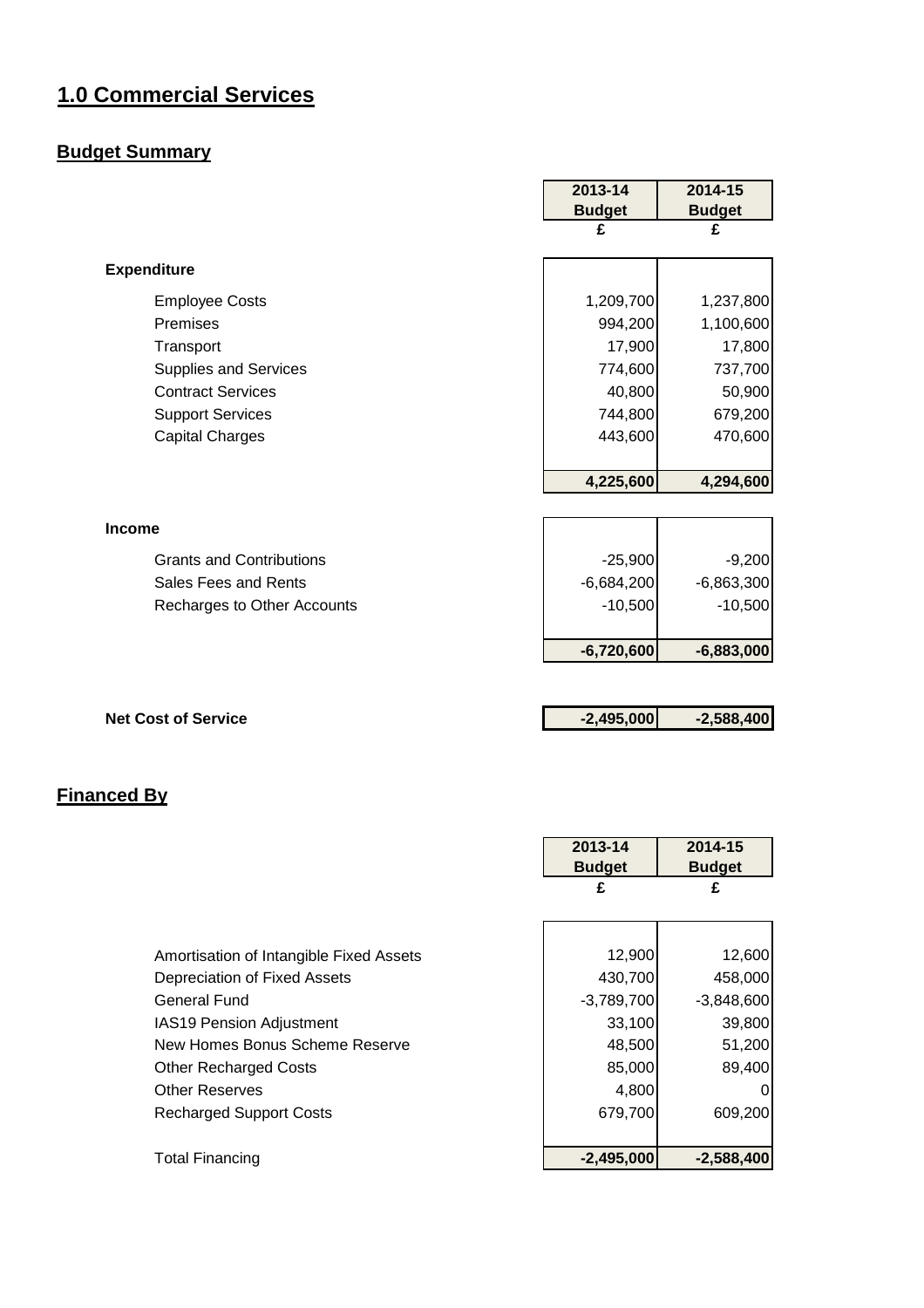# <span id="page-8-0"></span>**1.1 Car Parks**

# **Budget Summary**

|                                 | 2013-14       | 2014-15       |
|---------------------------------|---------------|---------------|
|                                 | <b>Budget</b> | <b>Budget</b> |
|                                 | £             | £             |
| <b>Expenditure</b>              |               |               |
| <b>Employee Costs</b>           | 535,700       | 562,300       |
| Premises                        | 651,300       | 754,700       |
| Transport                       | 9,500         | 9,500         |
| <b>Supplies and Services</b>    | 380,600       | 347,700       |
| <b>Contract Services</b>        | 5,000         | 5,000         |
| <b>Support Services</b>         | 327,700       | 343,200       |
| <b>Capital Charges</b>          | 150,500       | 132,800       |
|                                 |               |               |
|                                 | 2,060,300     | 2,155,200     |
|                                 |               |               |
| <b>Income</b>                   |               |               |
| <b>Grants and Contributions</b> | $-9,200$      | $-9,200$      |
| Sales Fees and Rents            | $-5,236,200$  | $-5,325,200$  |
| Recharges to Other Accounts     | $-300$        | $-300$        |
|                                 |               |               |
|                                 | $-5,245,700$  | $-5,334,700$  |
|                                 |               |               |
| <b>Net Cost of Service</b>      | $-3,185,400$  | $-3,179,500$  |

|                                         | 2013-14<br><b>Budget</b> | 2014-15<br><b>Budget</b> |
|-----------------------------------------|--------------------------|--------------------------|
|                                         | £                        | £                        |
|                                         |                          |                          |
| Amortisation of Intangible Fixed Assets | 8,900                    | 6,300                    |
| Depreciation of Fixed Assets            | 141,600                  | 126,500                  |
| <b>General Fund</b>                     | $-3,665,300$             | $-3,655,900$             |
| <b>IAS19 Pension Adjustment</b>         | 12,600                   | 16,400                   |
| <b>Other Recharged Costs</b>            | 54,200                   | 54,000                   |
| <b>Recharged Support Costs</b>          | 262,600                  | 273,200                  |
| <b>Total Financing</b>                  | $-3,185,400$             | $-3,179,500$             |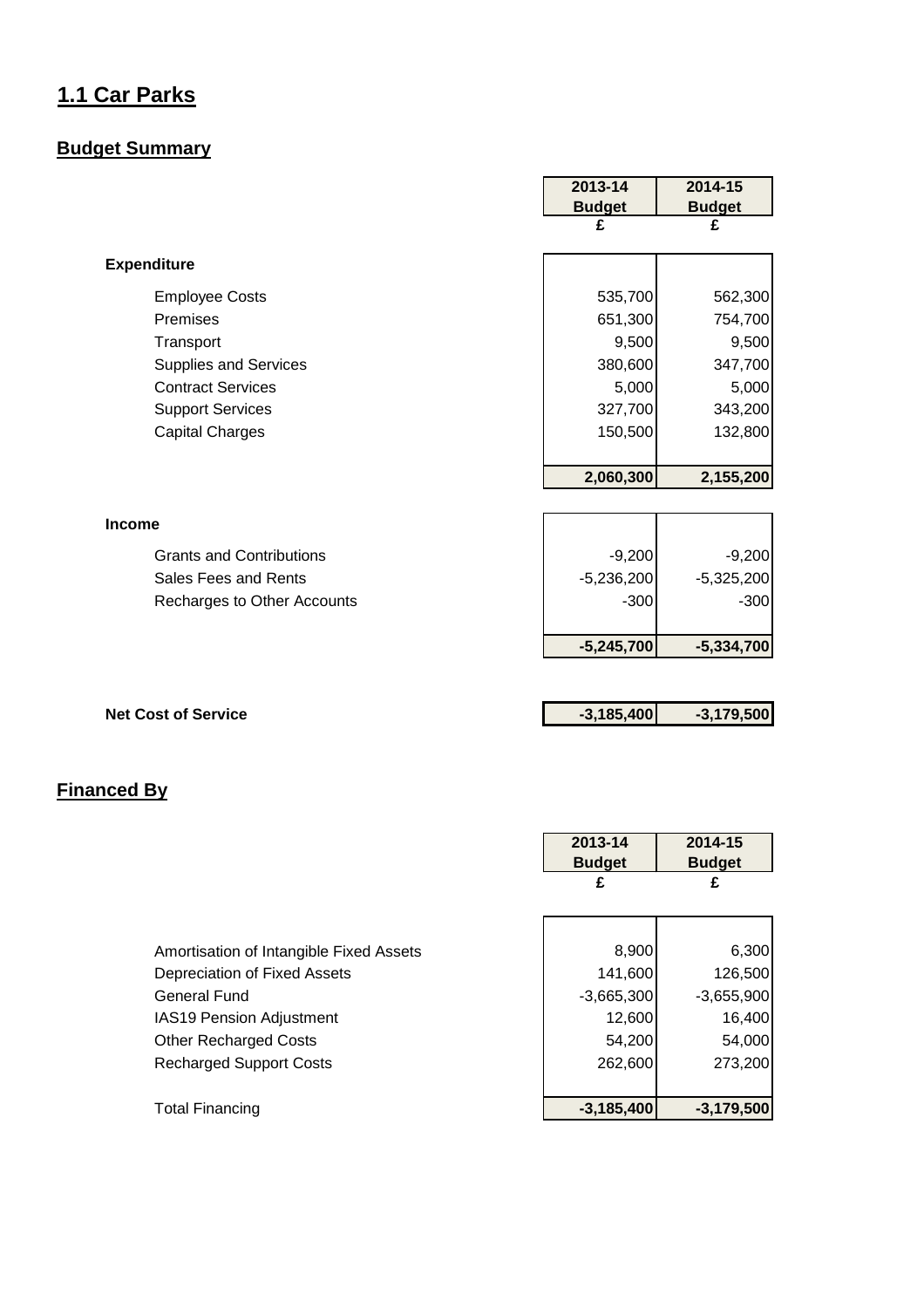# **1.1.1 Car Parks**

This includes the strategic and project work such as Christmas Park and Ride, and public consultation regarding charges.

# **Budget Summary**

|                                 | 2013-14       | 2014-15       |
|---------------------------------|---------------|---------------|
|                                 | <b>Budget</b> | <b>Budget</b> |
|                                 | £             | £             |
| <b>Expenditure</b>              |               |               |
| <b>Employee Costs</b>           | 26,200        | 21,800        |
| Premises                        | 42,200        | 43,500        |
| Transport                       | 2,300         | 2,300         |
| Supplies and Services           | 34,100        | 34,200        |
| <b>Support Services</b>         | 61,200        | 45,200        |
| <b>Capital Charges</b>          | 2,600         | 1,900         |
|                                 |               |               |
|                                 | 168,600       | 148,900       |
|                                 |               |               |
| <b>Income</b>                   |               |               |
| <b>Grants and Contributions</b> | $-9,200$      | $-9,200$      |
| Sales Fees and Rents            | $-3,500$      | $-3,500$      |
| Recharges to Other Accounts     | $-300$        | $-300$        |
|                                 |               |               |
|                                 | $-13,000$     | $-13,000$     |
|                                 |               |               |
| <b>Net Cost of Service</b>      | 155,600       | 135,900       |

|                                         | 2013-14       | 2014-15       |
|-----------------------------------------|---------------|---------------|
|                                         | <b>Budget</b> | <b>Budget</b> |
|                                         | £             | £             |
|                                         |               |               |
|                                         |               |               |
| Amortisation of Intangible Fixed Assets | 1,600         | 1,200         |
| Depreciation of Fixed Assets            | 1,000         | 700           |
| <b>General Fund</b>                     | 90,800        | 87,700        |
| IAS19 Pension Adjustment                | 500           | 700           |
| <b>Other Recharged Costs</b>            | 500           | 400           |
| <b>Recharged Support Costs</b>          | 61,200        | 45,200        |
|                                         |               |               |
| <b>Total Financing</b>                  | 155,600       | 135,900       |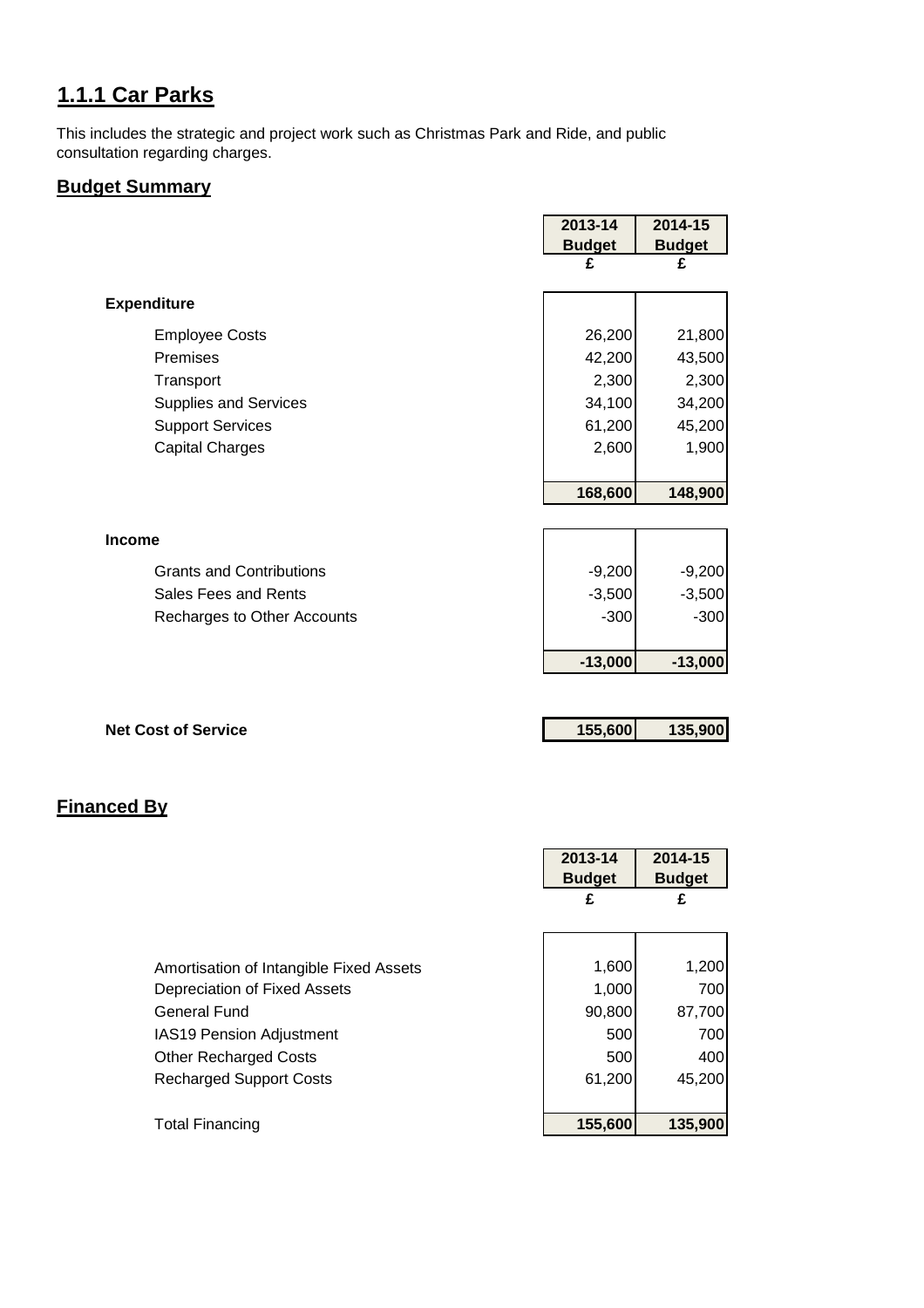# **1.1.2 Joint Enforcement Account - CPE**

Income and expenditure incurred by carrying out a Civil Enforcement service on behalf of West Sussex County Council. The income received is mainly from Parking Charge Notices (PCN's) and expenditure mainly staff time to issue and process the PCN's.

### **Budget Summary**

|                              | 2013-14       | 2014-15       |
|------------------------------|---------------|---------------|
|                              | <b>Budget</b> | <b>Budget</b> |
|                              | £             | £             |
|                              |               |               |
| <b>Expenditure</b>           |               |               |
| <b>Employee Costs</b>        | 369,900       | 359,600       |
| Premises                     | 27,000        | 28,200        |
| Transport                    | 7,200         | 7,200         |
| <b>Supplies and Services</b> | 72,100        | 69,100        |
| <b>Support Services</b>      | 176,300       | 176,500       |
| <b>Capital Charges</b>       | 11,900        | 7,600         |
|                              |               |               |
|                              | 664,400       | 648,200       |
|                              |               |               |
| <b>Income</b>                |               |               |
| Sales Fees and Rents         | $-442,400$    | $-455,500$    |
|                              | $-442,400$    | $-455,500$    |
|                              |               |               |

**Net Cost of Service 222,000 <b>192,700** 

|                                         | 2013-14<br><b>Budget</b> | 2014-15<br><b>Budget</b> |
|-----------------------------------------|--------------------------|--------------------------|
|                                         | £                        | £                        |
|                                         |                          |                          |
| Amortisation of Intangible Fixed Assets | 3,500                    | 2,000                    |
| Depreciation of Fixed Assets            | 8,400                    | 5,600                    |
| <b>General Fund</b>                     | 53,500                   | 32,500                   |
| <b>IAS19 Pension Adjustment</b>         | 8,300                    | 11,100                   |
| <b>Other Recharged Costs</b>            | 46,100                   | 44,000                   |
| <b>Recharged Support Costs</b>          | 102,200                  | 97,500                   |
|                                         |                          |                          |
| Total Financing                         | 222,000                  | 192,700                  |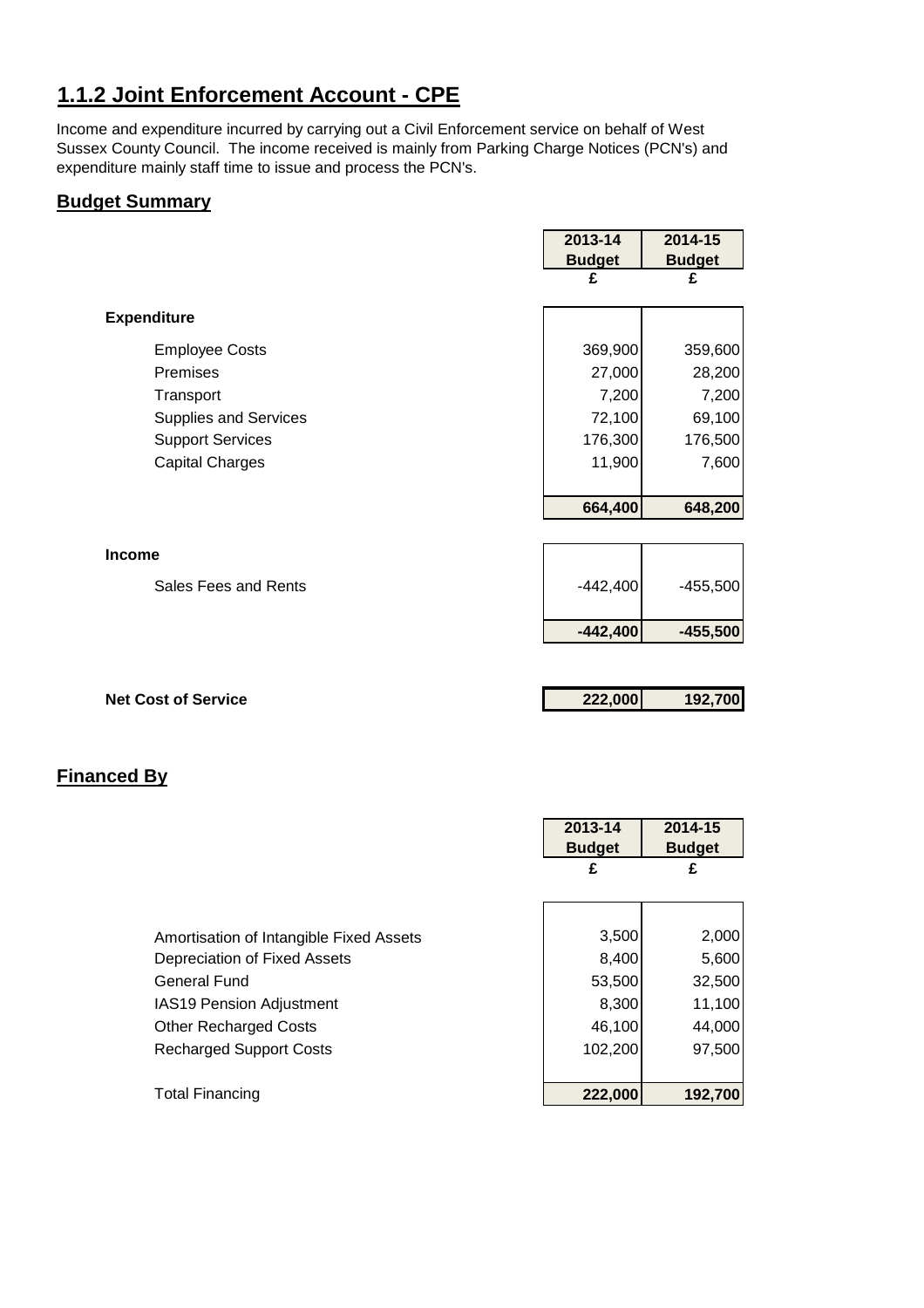# **1.1.3 Free Car Parks**

A 58 spaced car park at Fernhurst which remains the only free car park within the district.

# **Budget Summary**

|                              | 2013-14<br><b>Budget</b> | 2014-15<br><b>Budget</b> |
|------------------------------|--------------------------|--------------------------|
|                              | £                        | £                        |
| <b>Expenditure</b>           |                          |                          |
| <b>Employee Costs</b>        | 10,200                   | 10,800                   |
| Premises                     | 23,000                   | 23,900                   |
| <b>Supplies and Services</b> | 29,700                   | 200                      |
| <b>Support Services</b>      | 2,400                    | 1,300                    |
| <b>Capital Charges</b>       | 1,200                    | 900                      |
|                              |                          |                          |
|                              | 66,500                   | 37,100                   |
|                              |                          |                          |
| <b>Income</b>                |                          |                          |
| Sales Fees and Rents         | $-1,700$                 | $-1,700$                 |
|                              |                          |                          |
|                              | $-1,700$                 | $-1,700$                 |
|                              |                          |                          |
| <b>Net Cost of Service</b>   | 64,800                   | 35,400                   |
|                              |                          |                          |
|                              |                          |                          |
| <b>Financed By</b>           |                          |                          |

 $\mathbf{r}$ 

|                                         | 2013-14<br><b>Budget</b> | 2014-15<br><b>Budget</b> |
|-----------------------------------------|--------------------------|--------------------------|
|                                         | £                        | £                        |
|                                         |                          |                          |
| Amortisation of Intangible Fixed Assets | 800                      | 600                      |
| Depreciation of Fixed Assets            | 400                      | 300                      |
| General Fund                            | 61,000                   | 32,800                   |
| IAS19 Pension Adjustment                | 200                      | 300                      |
| <b>Other Recharged Costs</b>            |                          | 100                      |
| <b>Recharged Support Costs</b>          | 2,400                    | 1,300                    |
|                                         |                          |                          |
| <b>Total Financing</b>                  | 64,800                   | 35,400                   |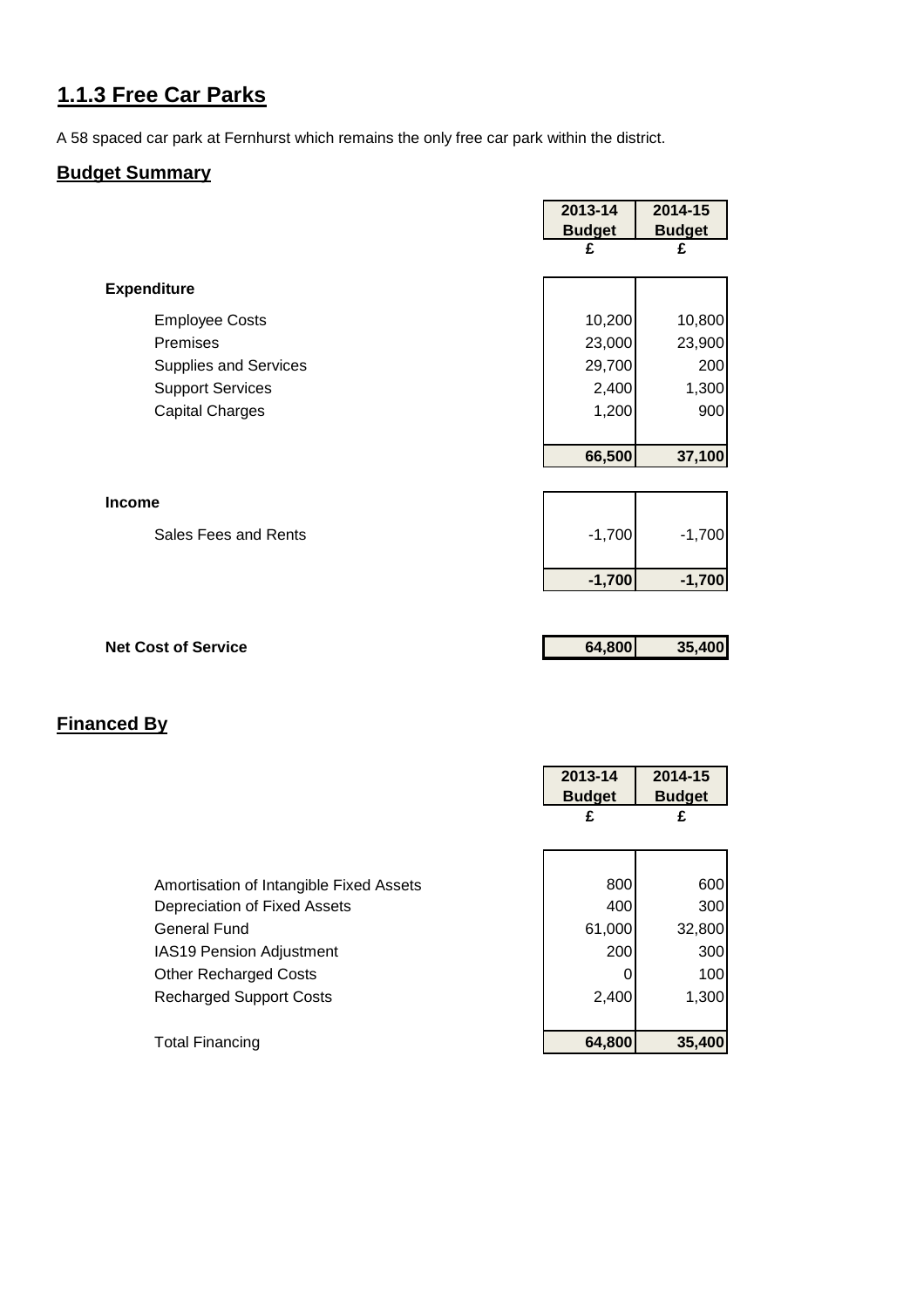# **1.1.4 On Street Parking**

Residential parking zones which includes payments for residents permits, visitors vouchers and dispensations.

# **Budget Summary**

|                              | 2013-14       | 2014-15       |
|------------------------------|---------------|---------------|
|                              | <b>Budget</b> | <b>Budget</b> |
|                              | £             | £             |
| <b>Expenditure</b>           |               |               |
| <b>Employee Costs</b>        | 54,900        | 44,300        |
| <b>Supplies and Services</b> | 103,600       | 99,700        |
| <b>Support Services</b>      | 19,800        | 21,200        |
| <b>Capital Charges</b>       | 1,300         | 1,300         |
|                              |               |               |
|                              | 179,600       | 166,500       |
|                              |               |               |
| <b>Income</b>                |               |               |
| Sales Fees and Rents         | $-123,000$    | $-116,500$    |
|                              |               |               |
|                              | $-123,000$    | $-116,500$    |
|                              |               |               |
| <b>Net Cost of Service</b>   | 56,600        | 50,000        |

|                                         | 2013-14<br><b>Budget</b> | 2014-15<br><b>Budget</b> |
|-----------------------------------------|--------------------------|--------------------------|
|                                         | £                        | £                        |
|                                         |                          |                          |
| Amortisation of Intangible Fixed Assets | 800                      | 700                      |
| Depreciation of Fixed Assets            | 500                      | 600                      |
| <b>General Fund</b>                     | 17,400                   | 8,600                    |
| <b>IAS19 Pension Adjustment</b>         | 1,800                    | 1,700                    |
| <b>Other Recharged Costs</b>            | 7,300                    | 8,200                    |
| <b>Recharged Support Costs</b>          | 28,800                   | 30,200                   |
|                                         |                          |                          |
| <b>Total Financing</b>                  | 56,600                   | 50,000                   |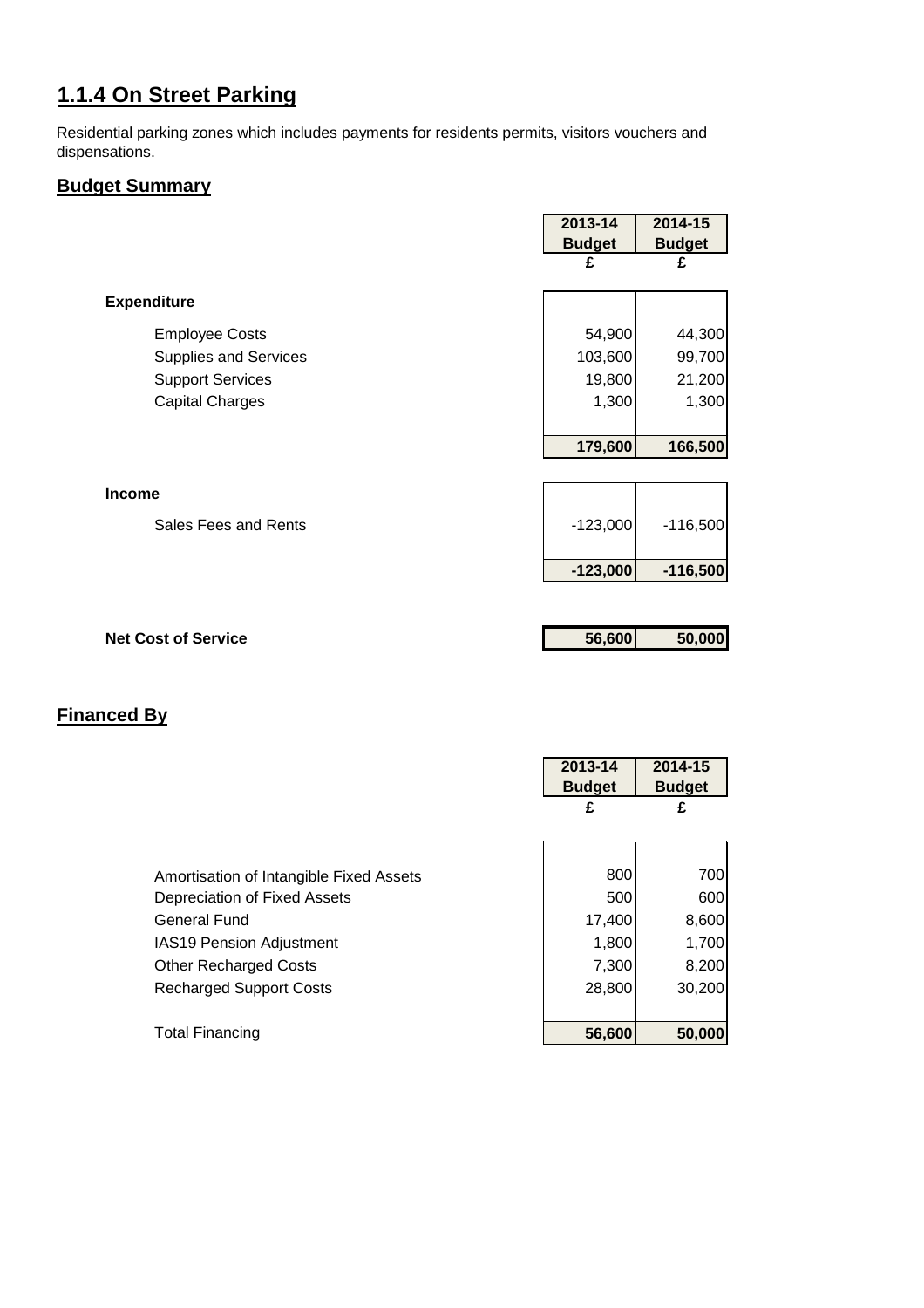# **1.1.5 Pay and Display**

Parking payments within our chargeable car parks throughout the City which includes ten short-term car parks, five long-term car parks and one for lorries and coaches.

#### **Budget Summary**

|                                       | 2013-14<br><b>Budget</b> | 2014-15 Budget |
|---------------------------------------|--------------------------|----------------|
|                                       | £                        | £              |
| <b>Expenditure</b>                    |                          |                |
| <b>Employee Costs</b>                 | 66,500                   | 103,800        |
| Premises                              | 552,500                  | 652,200        |
| <b>Supplies and Services</b>          | 114,700                  | 124,900        |
| <b>Contract Services</b>              | 5,000                    | 5,000          |
| <b>Support Services</b>               | 41,100                   | 73,800         |
| <b>Capital Charges</b>                | 131,300                  | 119,600        |
|                                       | 911,100                  | 1,079,300      |
|                                       |                          |                |
| <b>Income</b><br>Sales Fees and Rents | $-3,843,500$             | $-3,525,300$   |
|                                       | $-3,843,500$             | $-3,525,300$   |
|                                       |                          |                |
| <b>Net Cost of Service</b>            | $-2,932,400$             | $-2,446,000$   |

# **Financed By**

|                                         | 2013-14<br><b>Budget</b> | 2014-15 Budget |
|-----------------------------------------|--------------------------|----------------|
|                                         | £                        | £              |
|                                         |                          |                |
| Amortisation of Intangible Fixed Assets | 800                      | 700            |
| Depreciation of Fixed Assets            | 130,500                  | 118,900        |
| <b>General Fund</b>                     | $-3,106,800$             | $-2,643,100$   |
| IAS19 Pension Adjustment                | 1,700                    | 2,400          |
| <b>Other Recharged Costs</b>            | 300                      | 1,300          |
| <b>Recharged Support Costs</b>          | 41,100                   | 73,800         |
|                                         |                          |                |
| <b>Total Financing</b>                  | $-2,932,400$             | $-2,446,000$   |

r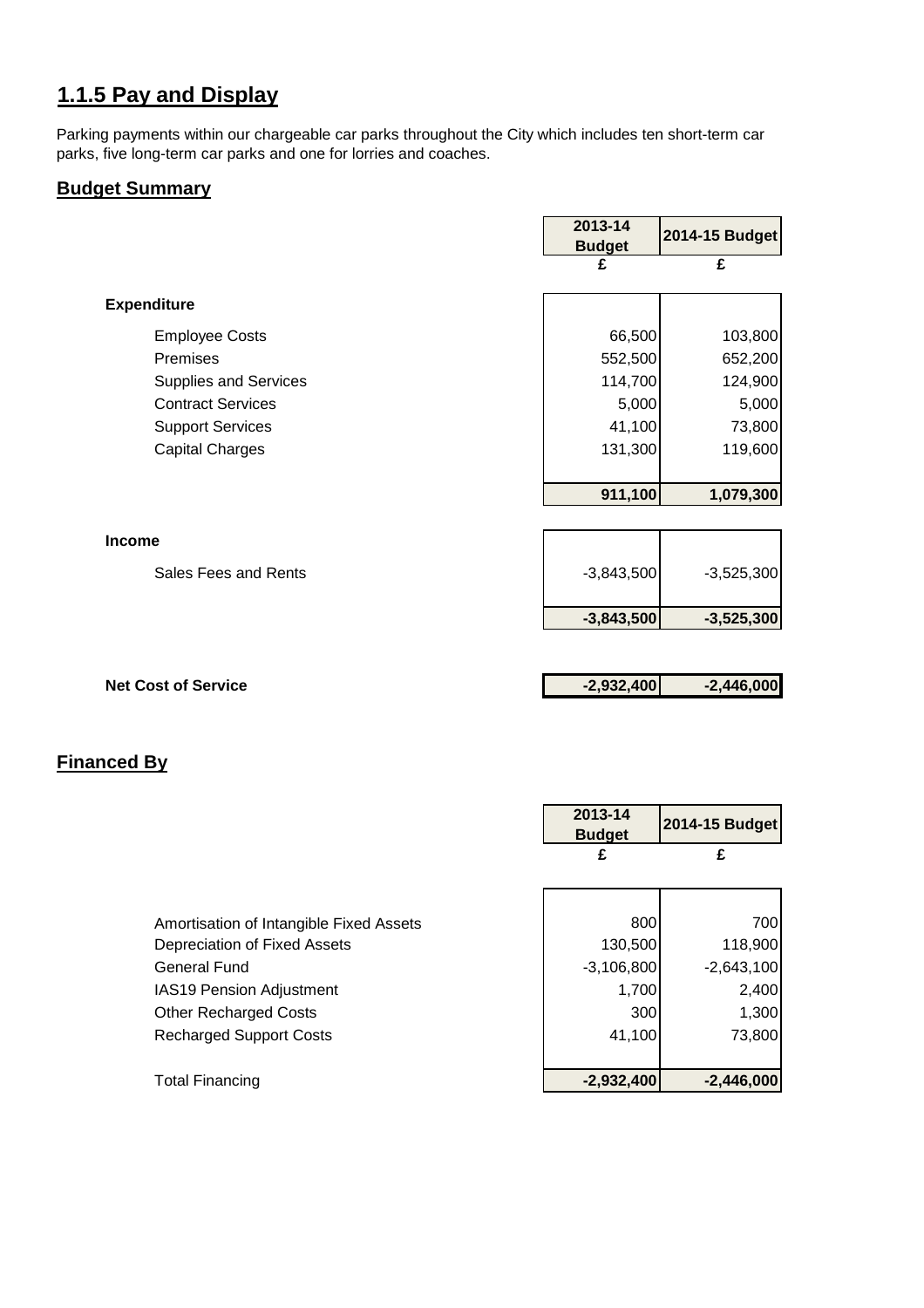# **1.1.6 Rural Parking Charges**

This includes three car parks in Midhurst, two in Petworth, three in Selsey, two in the Witterings, one in Bracklesham and one in Bosham.

# **Budget Summary**

|                         | 2013-14<br><b>Budget</b> | 2014-15<br><b>Budget</b> |
|-------------------------|--------------------------|--------------------------|
|                         | £                        | £                        |
| <b>Expenditure</b>      |                          |                          |
| <b>Employee Costs</b>   | 1,800                    | 1,800                    |
| Premises                | 1,500                    | 1,600                    |
| Supplies and Services   | 20,100                   | 16,100                   |
| <b>Support Services</b> | 4,000                    | 1,000                    |
|                         |                          |                          |
|                         | 27,400                   | 20,500                   |
|                         |                          |                          |
| <b>Income</b>           |                          |                          |
| Sales Fees and Rents    | $-245,200$               | $-486,500$               |
|                         | $-245,200$               | $-486,500$               |
|                         |                          |                          |
|                         |                          |                          |

# **Net Cost of Service Cost of Service COST 10 -217,800 -466,000**

|                                | 2013-14<br><b>Budget</b> | 2014-15<br><b>Budget</b> |
|--------------------------------|--------------------------|--------------------------|
|                                | £                        | £                        |
| General Fund                   | $-221,800$               | $-467,000$               |
| <b>Recharged Support Costs</b> | 4,000                    | 1,000                    |
| <b>Total Financing</b>         | $-217,800$               | $-466,000$               |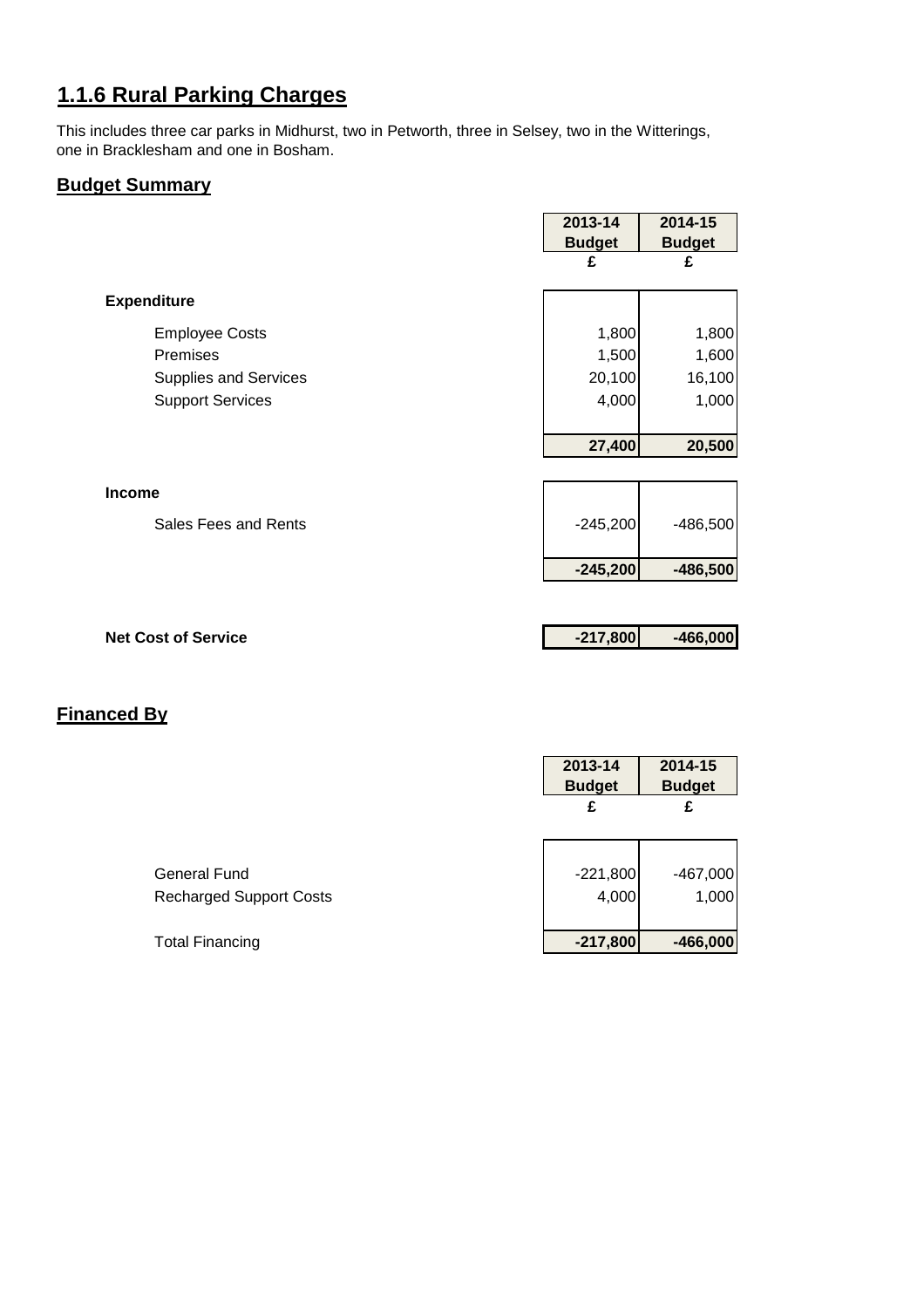# **1.1.7 Rented Car Parks**

These are costs associated with renting the New Park car park and part of Orchard Street which is rented from West Sussex County Council. Both of which are Pay and Display car parks to which the income is reflected under Pay and Display.

#### **Budget Summary**

|                            | 2013-14       | 2014-15       |
|----------------------------|---------------|---------------|
|                            | <b>Budget</b> | <b>Budget</b> |
|                            | £             | £             |
| <b>Expenditure</b>         |               |               |
| <b>Employee Costs</b>      | 6,200         | 6,400         |
| Premises                   | 1,800         | 1,900         |
| Supplies and Services      | 700           | 100           |
| <b>Support Services</b>    | 6,100         | 6,600         |
| <b>Capital Charges</b>     | 1,100         | 800           |
|                            |               |               |
|                            | 15,900        | 15,800        |
|                            |               |               |
| Income                     |               |               |
| Sales Fees and Rents       | $-200$        | $-200$        |
|                            |               |               |
|                            | $-200$        | $-200$        |
|                            |               |               |
|                            |               |               |
| <b>Net Cost of Service</b> | 15,700        | 15,600        |

|                                         | 2013-14<br><b>Budget</b> | 2014-15<br><b>Budget</b> |
|-----------------------------------------|--------------------------|--------------------------|
|                                         | £                        | £                        |
|                                         |                          |                          |
| Amortisation of Intangible Fixed Assets | 700                      | 600                      |
| Depreciation of Fixed Assets            | 400                      | 200                      |
| <b>General Fund</b>                     | 8,400                    | 8,000                    |
| IAS19 Pension Adjustment                | 100                      | 200                      |
| <b>Recharged Support Costs</b>          | 6,100                    | 6,600                    |
|                                         |                          |                          |
| <b>Total Financing</b>                  | 15,700                   | 15,600                   |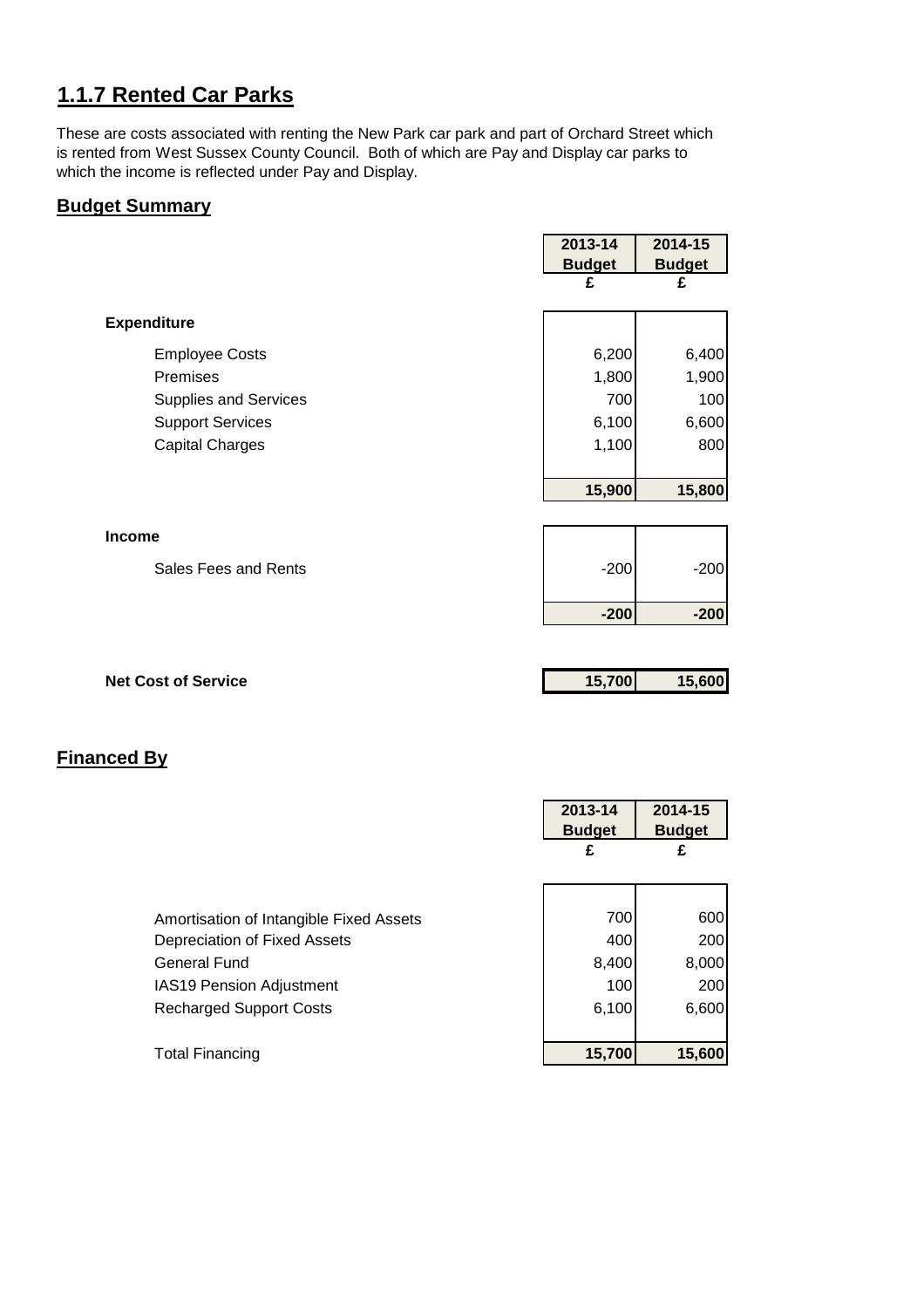# **1.1.8 Roving Season Tickets**

Residents and Business permits to use in the Cattle Market, Northgate and Avenue de Chartres car parks.

# **Budget Summary**

|                            | 2013-14<br><b>Budget</b> | 2014-15<br><b>Budget</b> |
|----------------------------|--------------------------|--------------------------|
|                            | £                        | £                        |
| <b>Expenditure</b>         |                          |                          |
| <b>Support Services</b>    | 400                      | 300                      |
|                            | 400                      | 300                      |
|                            |                          |                          |
| <b>Income</b>              |                          |                          |
| Sales Fees and Rents       | $-498,900$               | $-697,200$               |
|                            | $-498,900$               | $-697,200$               |
|                            |                          |                          |
| <b>Net Cost of Service</b> | $-498,500$               | $-696,900$               |

|                                | 2013-14<br><b>Budget</b> | 2014-15<br><b>Budget</b> |
|--------------------------------|--------------------------|--------------------------|
|                                | £                        | £                        |
| General Fund                   | $-498,900$               | $-697,200$               |
| <b>Recharged Support Costs</b> | 400                      | 300                      |
| <b>Total Financing</b>         | $-498,500$               | $-696,900$               |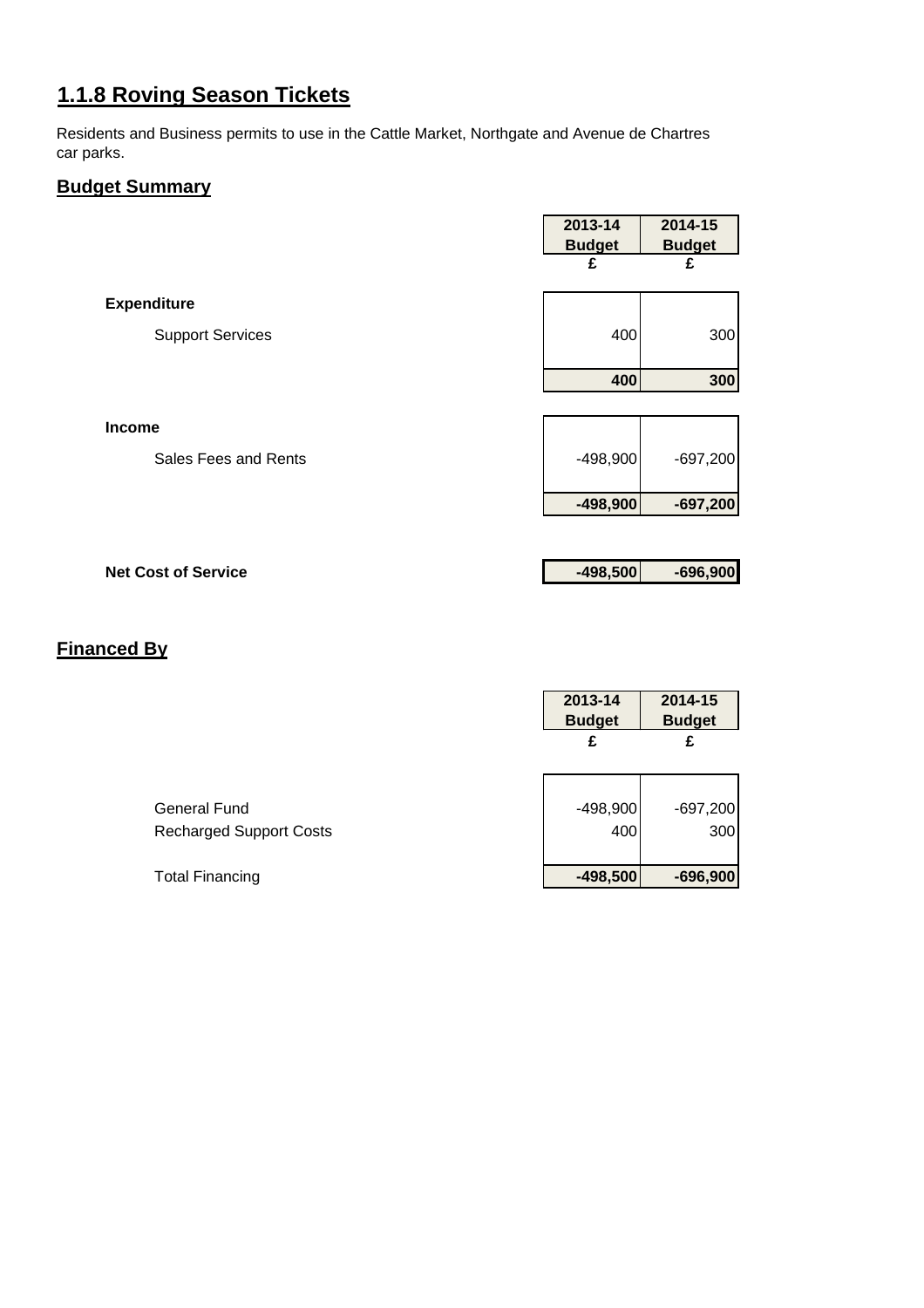# **1.1.8 Season Tickets**

Income from Residents and Business parking with dedicated parking in Chichester at Market Avenue/South Pallant, Market Avenue/St John's St and Market Road car parks.

# **Budget Summary**

|                            | 2013-14       | 2014-15       |
|----------------------------|---------------|---------------|
|                            | <b>Budget</b> | <b>Budget</b> |
|                            | £             | £             |
| <b>Expenditure</b>         |               |               |
| <b>Employee Costs</b>      |               | 13,800        |
| Premises                   | 3,300         | 3,400         |
| Supplies and Services      | 5,600         | 3,400         |
| <b>Support Services</b>    | 16,400        | 17,300        |
| <b>Capital Charges</b>     | 1,100         | 700           |
|                            |               |               |
|                            | 26,400        | 38,600        |
|                            |               |               |
| <b>Income</b>              |               |               |
| Sales Fees and Rents       | $-77,800$     | $-38,800$     |
|                            |               |               |
|                            | $-77,800$     | $-38,800$     |
|                            |               |               |
| <b>Net Cost of Service</b> | $-51,400$     | $-200$        |
|                            |               |               |
|                            |               |               |
|                            |               |               |

|                                         | 2013-14<br><b>Budget</b> | 2014-15<br><b>Budget</b> |
|-----------------------------------------|--------------------------|--------------------------|
|                                         | £                        | £                        |
|                                         |                          |                          |
| Amortisation of Intangible Fixed Assets | 700                      | 500                      |
| Depreciation of Fixed Assets            | 400                      | 200                      |
| General Fund                            | $-68,900$                | $-18,200$                |
| <b>Recharged Support Costs</b>          | 16,400                   | 17,300                   |
|                                         |                          |                          |
| Total Financing                         | $-51,400$                | $-200$                   |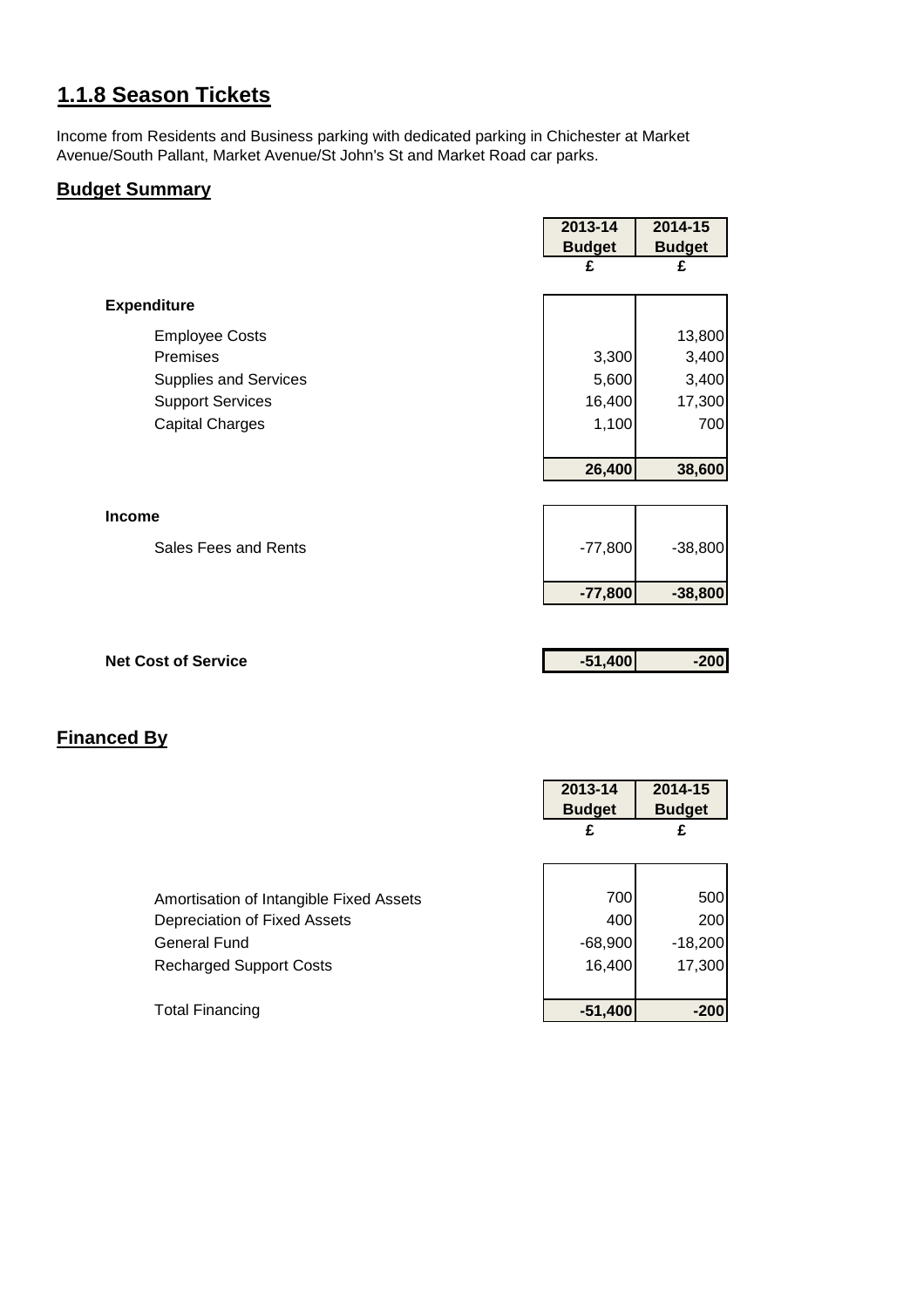# <span id="page-18-0"></span>**1.2 CCTV**

# **Budget Summary**

|                                 | 2013-14       | 2014-15       |
|---------------------------------|---------------|---------------|
|                                 | <b>Budget</b> | <b>Budget</b> |
|                                 | £             | £             |
| <b>Expenditure</b>              |               |               |
| <b>Employee Costs</b>           | 32,500        | 33,100        |
| Premises                        | 20,000        | 21,100        |
| <b>Supplies and Services</b>    | 114,200       | 120,200       |
| <b>Contract Services</b>        | 32,300        | 42,300        |
| <b>Support Services</b>         | 6,500         | 4,300         |
| <b>Capital Charges</b>          | 33,200        | 15,400        |
|                                 |               |               |
|                                 | 238,700       | 236,400       |
|                                 |               |               |
| <b>Income</b>                   |               |               |
| <b>Grants and Contributions</b> | $-16,700$     |               |
| Sales Fees and Rents            | 0             | $-25,700$     |
|                                 |               |               |
|                                 | $-16,700$     | $-25,700$     |
|                                 |               |               |
|                                 |               |               |
| <b>Net Cost of Service</b>      | 222,000       | 210,700       |

ŕ

|                                         | 2013-14<br><b>Budget</b><br>£ | 2014-15<br><b>Budget</b><br>£ |
|-----------------------------------------|-------------------------------|-------------------------------|
| Amortisation of Intangible Fixed Assets | 900                           | 600                           |
| Depreciation of Fixed Assets            | 32,300                        | 14,800                        |
| General Fund                            | 167,300                       | 175,400                       |
| <b>IAS19 Pension Adjustment</b>         | 1,000                         | 1,100                         |
| <b>Other Recharged Costs</b>            | 14,000                        | 14,500                        |
| <b>Recharged Support Costs</b>          | 6,500                         | 4,300                         |
| Total Financing                         | 222,000                       | 210,700                       |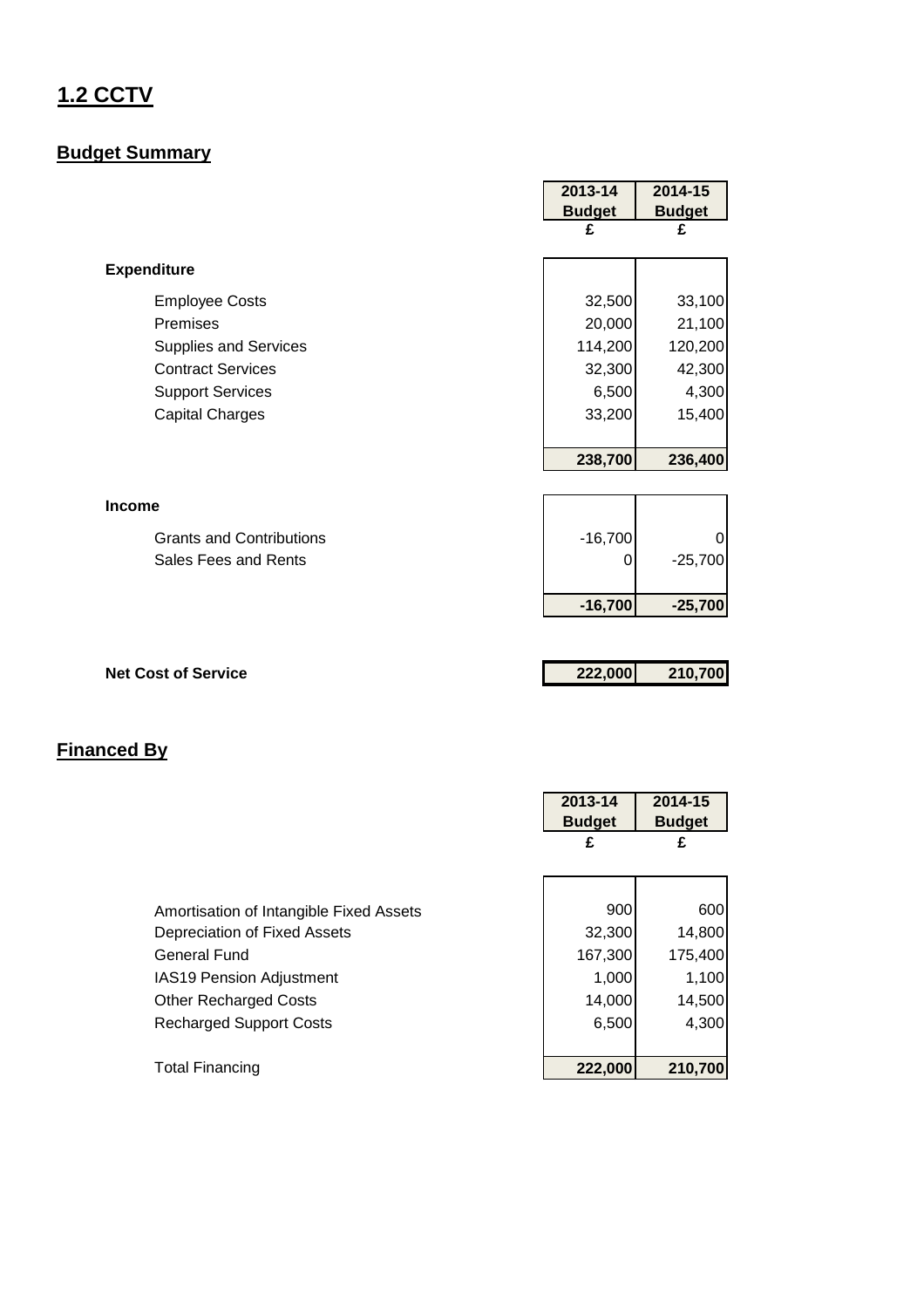# **1.2.1 CCTV**

CCTV operations which includes line rental, staff costs and maintenance agreements.

# **Budget Summary**

|                                 | 2013-14       | 2014-15       |
|---------------------------------|---------------|---------------|
|                                 | <b>Budget</b> | <b>Budget</b> |
|                                 | £             | £             |
| <b>Expenditure</b>              |               |               |
| <b>Employee Costs</b>           | 32,500        | 33,100        |
| Premises                        | 18,900        | 19,900        |
| Supplies and Services           | 114,200       | 120,200       |
| <b>Contract Services</b>        | 32,300        | 42,300        |
| <b>Support Services</b>         | 6,400         | 4,200         |
| <b>Capital Charges</b>          | 33,200        | 15,400        |
|                                 |               |               |
|                                 | 237,500       | 235,100       |
|                                 |               |               |
| <b>Income</b>                   |               |               |
| <b>Grants and Contributions</b> | $-16,700$     |               |
| Sales Fees and Rents            | 0             | $-25,700$     |
|                                 |               |               |
|                                 | $-16,700$     | $-25,700$     |
|                                 |               |               |
| <b>Net Cost of Service</b>      | 220,800       | 209,400       |
|                                 |               |               |
|                                 |               |               |
|                                 |               |               |

|                                         | 2013-14<br><b>Budget</b> | 2014-15<br><b>Budget</b> |
|-----------------------------------------|--------------------------|--------------------------|
|                                         | £                        | £                        |
|                                         |                          |                          |
| Amortisation of Intangible Fixed Assets | 900                      | 600                      |
| Depreciation of Fixed Assets            | 32,300                   | 14,800                   |
| General Fund                            | 166,200                  | 174,200                  |
| <b>IAS19 Pension Adjustment</b>         | 1,000                    | 1,100                    |
| <b>Other Recharged Costs</b>            | 14,000                   | 14,500                   |
| <b>Recharged Support Costs</b>          | 6,400                    | 4,200                    |
|                                         |                          |                          |
| <b>Total Financing</b>                  | 220,800                  | 209,400                  |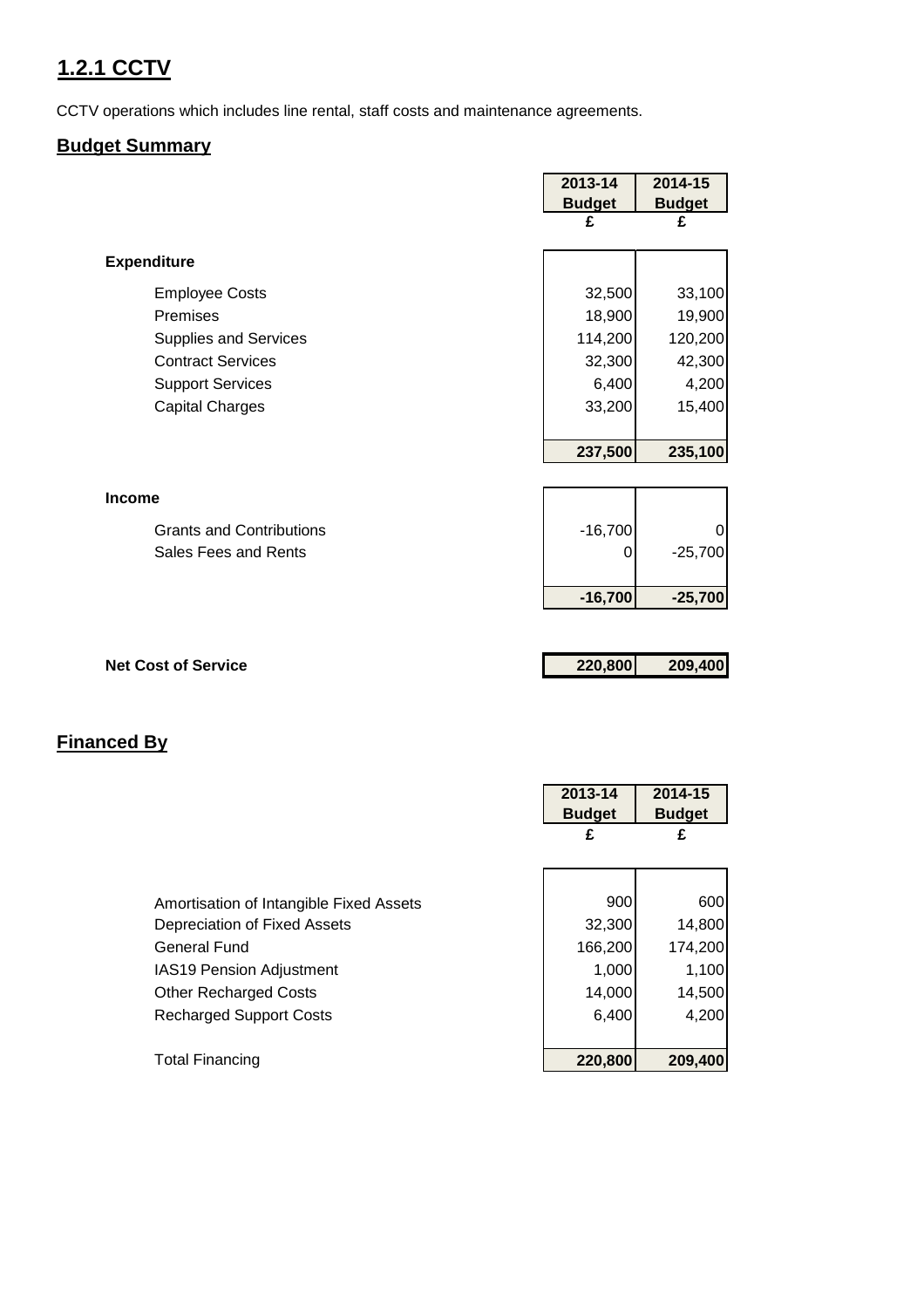# **1.2.2 Footway Lighting**

The council own numerous lamp posts in areas such as College Lane and Leatherbottle Lane.

# **Budget Summary**

|                         | 2013-14       | 2014-15       |
|-------------------------|---------------|---------------|
|                         | <b>Budget</b> | <b>Budget</b> |
|                         | £             | £             |
| <b>Expenditure</b>      |               |               |
| Premises                | 1,100         | 1,200         |
| <b>Support Services</b> | 100           | 100           |
|                         |               |               |
|                         | 1,200         | 1,300         |
| Income                  |               |               |
|                         |               |               |
|                         |               |               |
|                         | 0             | $\bf{0}$      |
|                         |               |               |

| <b>Net Cost of Service</b> | 1.2001 | 1,300 |
|----------------------------|--------|-------|
|                            |        |       |

|                                | 2013-14<br><b>Budget</b> | 2014-15<br><b>Budget</b> |
|--------------------------------|--------------------------|--------------------------|
|                                | £                        | £                        |
| <b>General Fund</b>            | 1,100                    | 1,200                    |
| <b>Recharged Support Costs</b> | 100                      | 100                      |
| <b>Total Financing</b>         | 1,200                    | 1,300                    |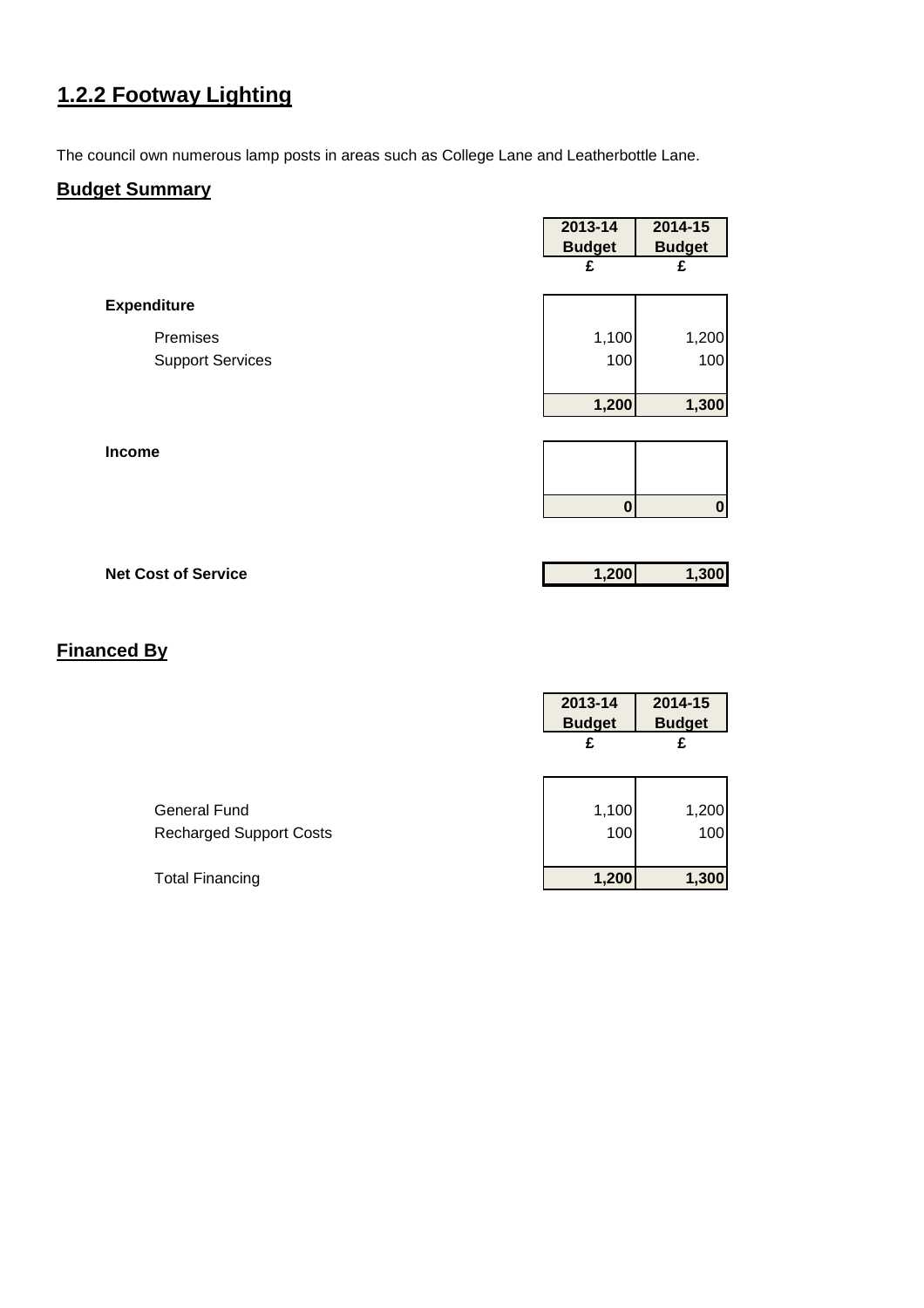# <span id="page-21-0"></span>**1.3 Economic Development**

# **Budget Summary**

|                             | 2013-14       | 2014-15       |
|-----------------------------|---------------|---------------|
|                             | <b>Budget</b> | <b>Budget</b> |
|                             | £             | £             |
| <b>Expenditure</b>          |               |               |
| <b>Employee Costs</b>       | 335,000       | 342,300       |
| Premises                    | 121,600       | 107,900       |
| Transport                   | 6,400         | 6,600         |
| Supplies and Services       | 72,200        | 66,900        |
| <b>Contract Services</b>    | 3,500         | 3,600         |
| <b>Support Services</b>     | 309,200       | 279,800       |
| <b>Capital Charges</b>      | 119,600       | 149,500       |
|                             |               |               |
|                             | 967,500       | 956,600       |
|                             |               |               |
| <b>Income</b>               |               |               |
| Sales Fees and Rents        | $-1,238,100$  | $-1,349,700$  |
| Recharges to Other Accounts | $-10,200$     | $-10,200$     |
|                             | $-1,248,300$  | $-1,359,900$  |
|                             |               |               |
| <b>Net Cost of Service</b>  | $-280,800$    | $-403,300$    |
|                             |               |               |
|                             |               |               |

 $\mathbf{r}$ 

 $\overline{\mathbf{r}}$ 

|                                         | 2013-14<br><b>Budget</b> | 2014-15<br><b>Budget</b> |
|-----------------------------------------|--------------------------|--------------------------|
|                                         | £                        | £                        |
|                                         |                          |                          |
| Amortisation of Intangible Fixed Assets | 1,500                    | 800                      |
| Depreciation of Fixed Assets            | 118,100                  | 148,700                  |
| <b>General Fund</b>                     | $-777,000$               | $-903,800$               |
| IAS19 Pension Adjustment                | 10,200                   | 11,600                   |
| New Homes Bonus Scheme Reserve          | 48,500                   | 51,200                   |
| <b>Other Recharged Costs</b>            | 8,700                    | 8,400                    |
| <b>Recharged Support Costs</b>          | 309,200                  | 279,800                  |
| <b>Total Financing</b>                  | $-280,800$               | $-403,300$               |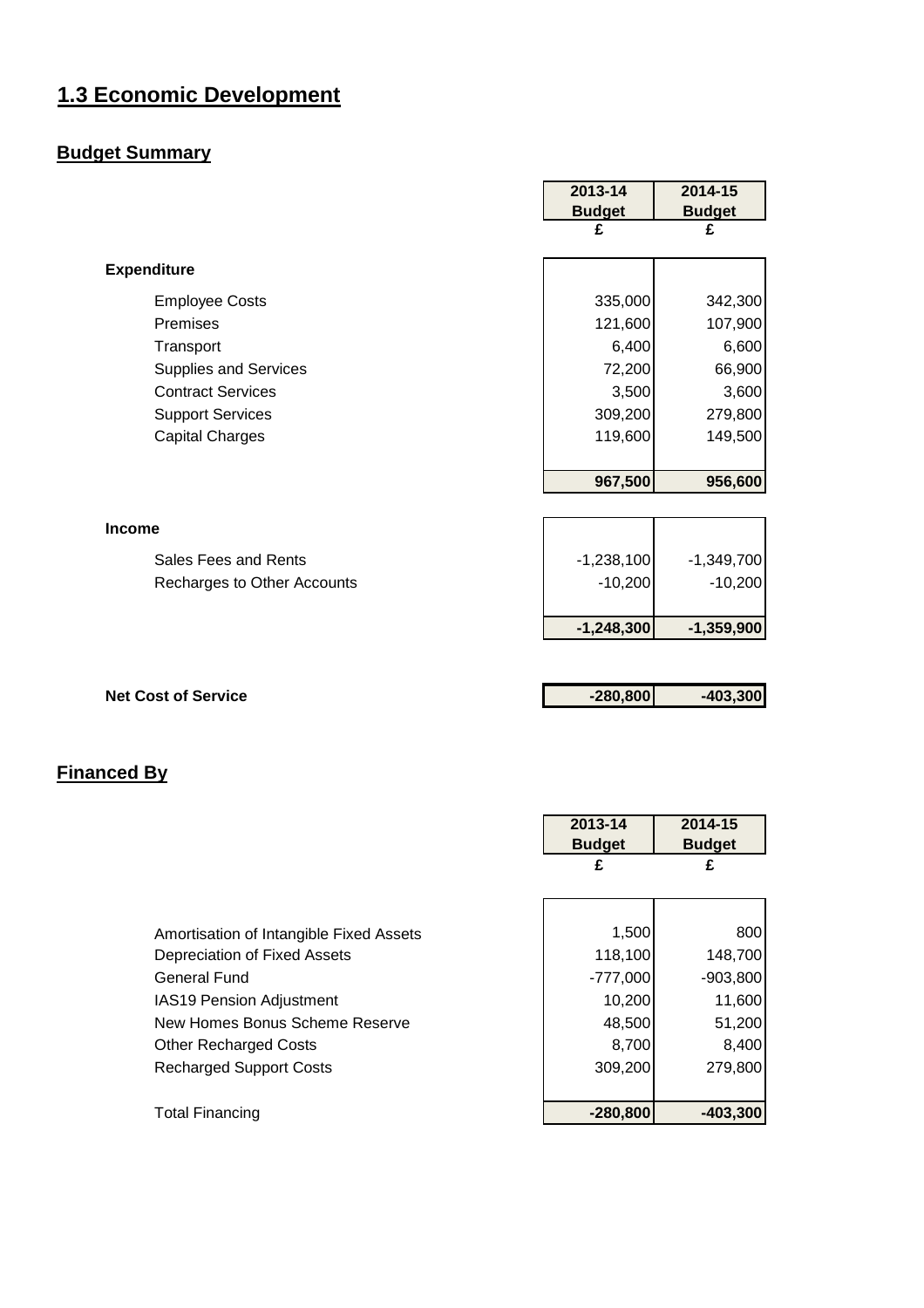# **1.3.1 Economic Development**

The Service provides a range of services to help resolve business issues. Helping businesses with finding premises, providing networking opportunities, putting businesses in contact with the relevant council teams and with other organisations that can offer further support and advice. They work in Partnership with external organisations to help develop the wider economy for the benefit of local businesses and residents.

### **Budget Summary**

|                              | 2013-14       | 2014-15       |
|------------------------------|---------------|---------------|
|                              | <b>Budget</b> | <b>Budget</b> |
|                              | £             | £             |
| <b>Expenditure</b>           |               |               |
| <b>Employee Costs</b>        | 331,700       | 337,500       |
| Premises                     | 16,800        | 16,800        |
| Transport                    | 6,400         | 6,600         |
| <b>Supplies and Services</b> | 33,300        | 26,600        |
| <b>Support Services</b>      | 70,900        | 52,500        |
| <b>Capital Charges</b>       | 3,800         | 2,300         |
|                              |               |               |
|                              | 462,900       | 442,300       |
|                              |               |               |
| <b>Income</b>                |               |               |
| Sales Fees and Rents         | $-45,700$     | $-45,700$     |
| Recharges to Other Accounts  | $-10,200$     | $-10,200$     |
|                              |               |               |
|                              | $-55,900$     | $-55,900$     |
|                              |               |               |
| <b>Net Cost of Service</b>   | 407,000       | 386,400       |
|                              |               |               |
|                              |               |               |
| <b>Financed By</b>           |               |               |
|                              |               |               |
|                              | $2013 - 14$   | $2014 - 15$   |
|                              | <b>Budget</b> | <b>Budget</b> |
|                              | £             | £             |
|                              |               |               |

| <b>Total Financing</b>                  | 407,000 |         | 386,400 |
|-----------------------------------------|---------|---------|---------|
| <b>Recharged Support Costs</b>          |         | 70,900  | 52,500  |
|                                         |         |         |         |
| <b>Other Recharged Costs</b>            |         | 8,700   | 8,200   |
| New Homes Bonus Scheme Reserve          |         | 48,500  | 51,200  |
| <b>IAS19 Pension Adjustment</b>         |         | 10,200  | 11,500  |
| <b>General Fund</b>                     |         | 264,900 | 260,700 |
| Depreciation of Fixed Assets            |         | 2,300   | 1,500   |
| Amortisation of Intangible Fixed Assets |         | 1,500   | 800     |
|                                         |         |         |         |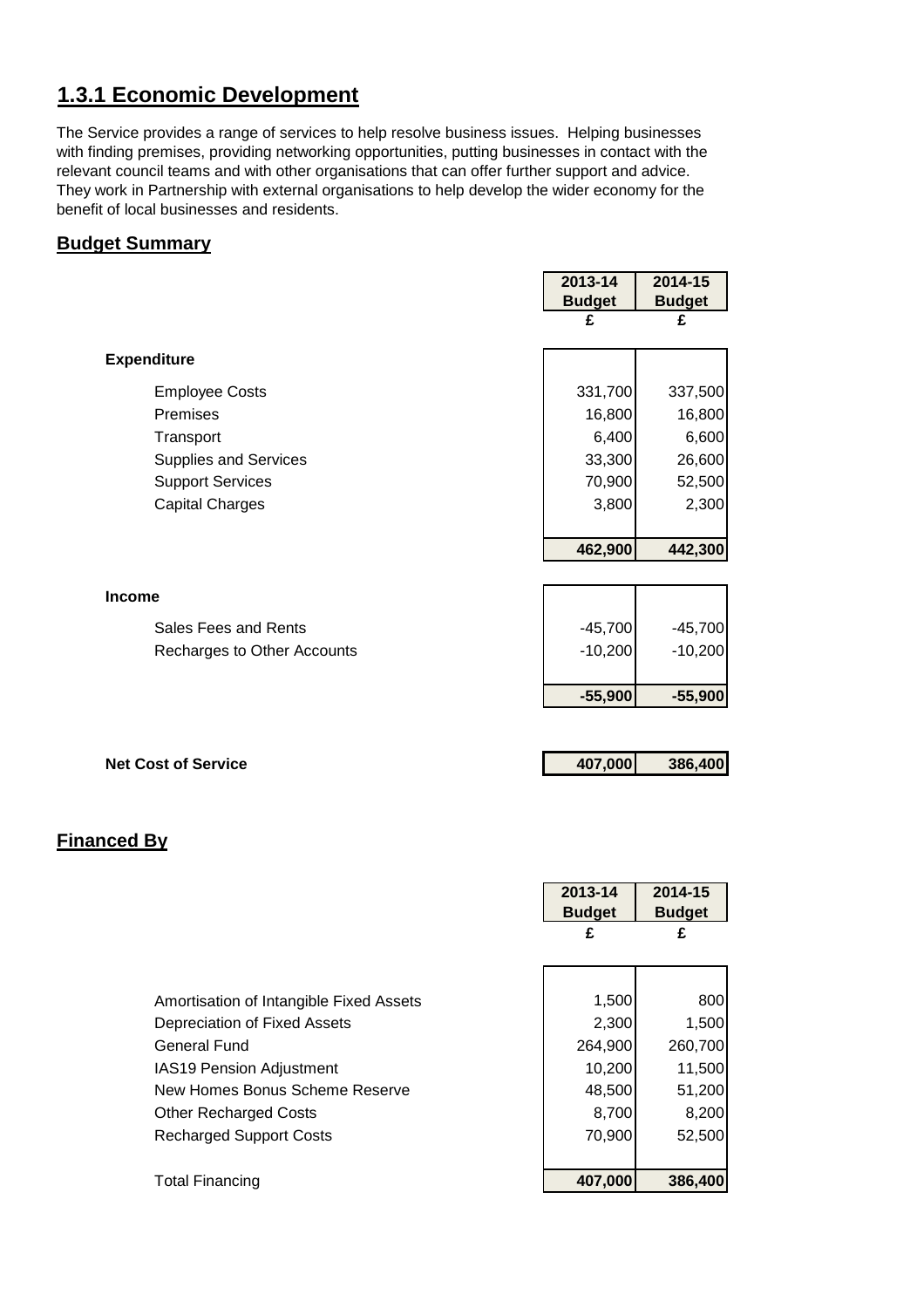# **1.3.2 Managed Property**

This covers various groups of commercial premises such as the Old Bakery in Petworth as well as the shopping parades in Chichester and Fernhurst. The properties are managed with a view to retaining the facilities to service the community and to generate rental income for the Council.

### **Budget Summary**

|                              | 2013-14       | 2014-15       |
|------------------------------|---------------|---------------|
|                              | <b>Budget</b> | <b>Budget</b> |
|                              | £             | £             |
|                              |               |               |
| <b>Expenditure</b>           |               |               |
| Premises                     | 20,300        | 18,700        |
| <b>Supplies and Services</b> | 11,000        | 11,600        |
| <b>Support Services</b>      | 98,800        | 82,900        |
| <b>Capital Charges</b>       | 40,200        | 41,200        |
|                              |               |               |
|                              | 170,300       | 154,400       |
|                              |               |               |
| Income                       |               |               |
| Sales Fees and Rents         | $-423,200$    | $-406,100$    |
|                              | $-423,200$    | $-406,100$    |
|                              |               |               |
|                              |               |               |
| <b>Net Cost of Service</b>   | $-252,900$    | $-251,700$    |

|                                | 2013-14<br><b>Budget</b> | 2014-15<br><b>Budget</b> |
|--------------------------------|--------------------------|--------------------------|
|                                | £                        | £                        |
|                                |                          |                          |
| Depreciation of Fixed Assets   | 40,200                   | 41,200                   |
| General Fund                   | $-391,900$               | $-375,800$               |
| <b>Recharged Support Costs</b> | 98,800                   | 82,900                   |
|                                |                          |                          |
| <b>Total Financing</b>         | $-252,900$               | $-251,700$               |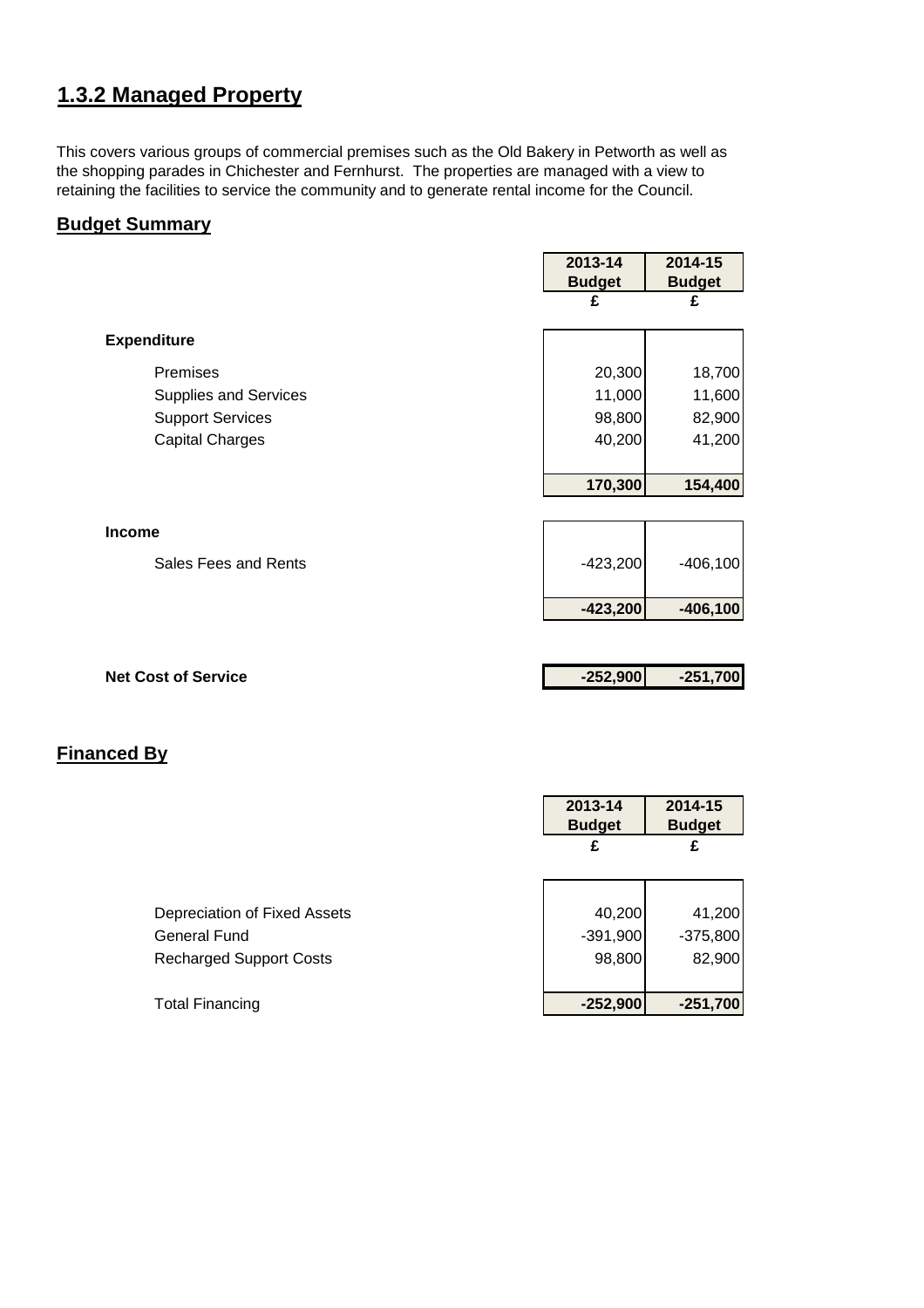# **1.3.3 Industrial Estate Management**

The Council owns the majority of the land comprising the Terminus Road and Quarry Lane industrial Estates and ground leases have been granted to provide for the development and occupation of the sites. At St James Industrial Estate and Plot 12 Terminus Road the Council owns the Industrial units. Ownership and management of these properties provide additional planning and economic development controls of the areas as well as an opportunity to support new businesses and significant rental income.

## **Budget Summary**

|                            | 2013-14       | 2014-15       |
|----------------------------|---------------|---------------|
|                            | <b>Budget</b> | <b>Budget</b> |
|                            | £             | £             |
| <b>Expenditure</b>         |               |               |
| <b>Employee Costs</b>      | 3,300         | 4,800         |
| Premises                   | 84,500        | 72,400        |
| Supplies and Services      | 27,900        | 28,700        |
| <b>Contract Services</b>   | 3,500         | 3,600         |
| <b>Support Services</b>    | 139,500       | 144,400       |
| <b>Capital Charges</b>     | 75,600        | 106,000       |
|                            | 334,300       | 359,900       |
| <b>Income</b>              |               |               |
| Sales Fees and Rents       | $-769,200$    | $-897,900$    |
|                            | $-769,200$    | $-897,900$    |
|                            |               |               |
| <b>Net Cost of Service</b> | $-434,900$    | $-538,000$    |

|                                                     | 2013-14       | 2014-15       |
|-----------------------------------------------------|---------------|---------------|
|                                                     | <b>Budget</b> | <b>Budget</b> |
|                                                     | £             | £             |
|                                                     |               |               |
|                                                     |               |               |
| Amortisation of Intangible Fixed Assets             | 0             | 0             |
| <b>Asset Reserve</b>                                | 0             |               |
| <b>Capital Grants</b>                               | 0             |               |
| Depreciation of Fixed Assets                        | 75,600        | 106,000       |
| <b>Energy Efficiency Reserve</b>                    | 0             |               |
| General Fund                                        | $-650,000$    | $-788,700$    |
| IAS19 Pension Adjustment                            |               | 100           |
| Local Authority Business Incentive Scheme           | 0             | 0             |
| <b>Local Development Reserve</b>                    | 0             |               |
| New Homes Bonus Scheme Reserve                      | 0             | $\mathbf{0}$  |
| <b>Other Recharged Costs</b>                        | 0             | 200           |
| <b>Other Reserves</b>                               | 0             |               |
| <b>Planning Delivery Grant</b>                      | 0             |               |
| Policy Initiatives and Performance Improvement Fund | 0             |               |
| <b>Recharged Support Costs</b>                      | 139,500       | 144,400       |
| <b>Restructuring Reserve</b>                        |               |               |
| Revenue Expenditure Funded from Capital (REFCUS)    | 0             | 0             |
| Revenue Reserve Fund                                | 0             | O             |
| Theatre and Gallery Reserve                         | 0             | 0             |
|                                                     |               |               |
| <b>Total Financing</b>                              | $-434,900$    | $-538,000$    |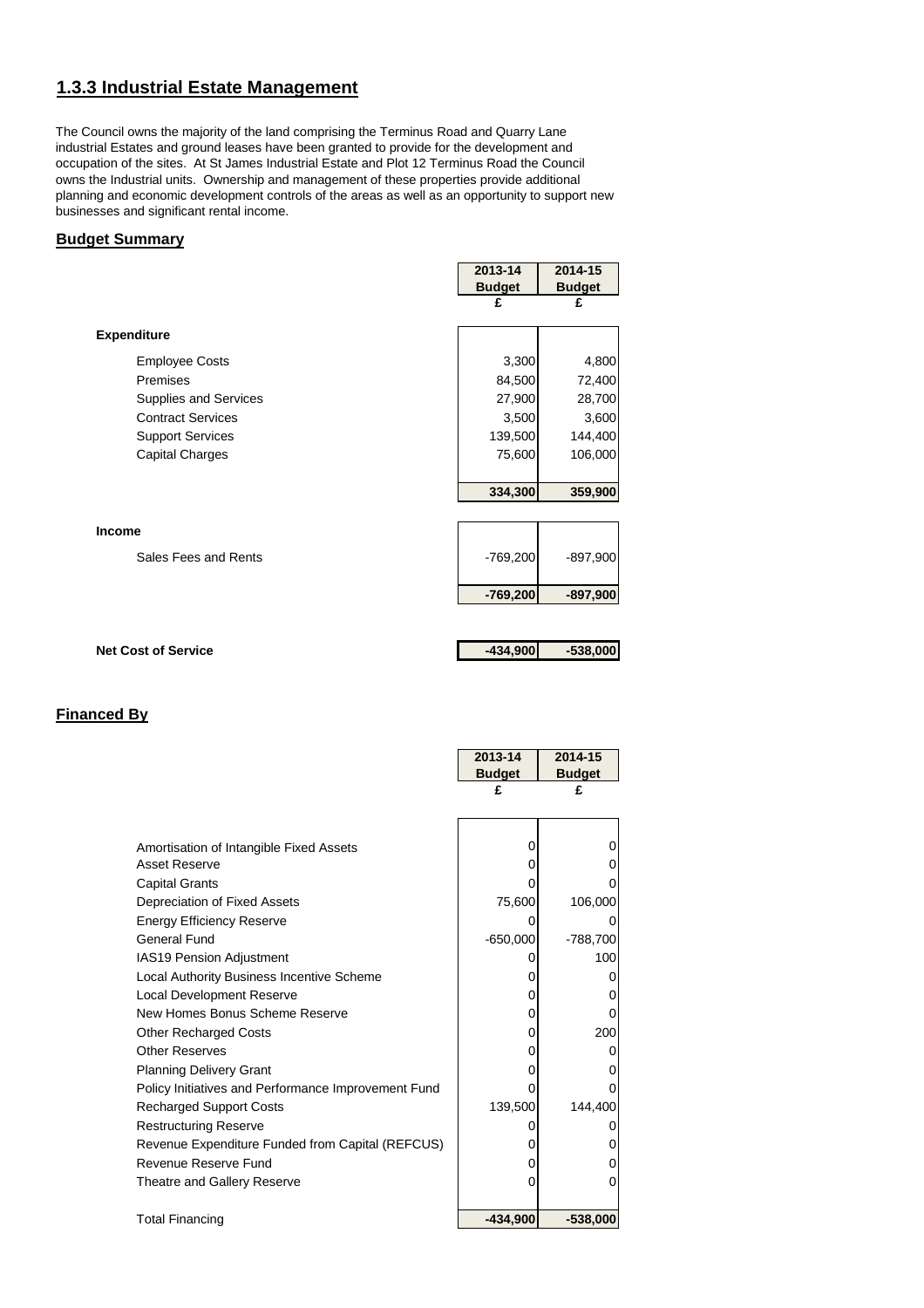# <span id="page-25-0"></span>**1.4 Museums and Tourist Information Centres**

# **Budget Summary**

|                                                                                   | 2013-14               | 2014-15               |
|-----------------------------------------------------------------------------------|-----------------------|-----------------------|
|                                                                                   | <b>Budget</b>         | <b>Budget</b>         |
|                                                                                   | £                     | £                     |
|                                                                                   |                       |                       |
| <b>Expenditure</b>                                                                |                       |                       |
| <b>Employee Costs</b>                                                             | 306,500               | 300,100               |
| Premises                                                                          | 201,300               | 216,900               |
| Transport                                                                         | 2,000                 | 1,700                 |
| Supplies and Services                                                             | 207,600               | 202,900               |
| <b>Support Services</b>                                                           | 101,400               | 51,900                |
| <b>Capital Charges</b>                                                            | 140,300               | 172,900               |
|                                                                                   |                       |                       |
|                                                                                   | 959,100               | 946,400               |
|                                                                                   |                       |                       |
| <b>Income</b>                                                                     |                       |                       |
|                                                                                   |                       |                       |
|                                                                                   |                       |                       |
|                                                                                   |                       |                       |
|                                                                                   | $-209,900$            | $-162,700$            |
|                                                                                   |                       |                       |
|                                                                                   |                       |                       |
|                                                                                   |                       |                       |
|                                                                                   |                       |                       |
|                                                                                   |                       |                       |
| Sales Fees and Rents<br>Recharges to Other Accounts<br><b>Net Cost of Service</b> | $-209,900$<br>749,200 | $-162,700$<br>783,700 |

|                                         | 2013-14       | 2014-15       |
|-----------------------------------------|---------------|---------------|
|                                         | <b>Budget</b> | <b>Budget</b> |
|                                         | £             | £             |
|                                         |               |               |
|                                         |               |               |
| Amortisation of Intangible Fixed Assets | 1,600         | 4,900         |
| Depreciation of Fixed Assets            | 138,700       | 168,000       |
| <b>General Fund</b>                     | 485,300       | 535,700       |
| <b>IAS19 Pension Adjustment</b>         | 9,300         | 10,700        |
| <b>Other Recharged Costs</b>            | 8,100         | 12,500        |
| <b>Other Reserves</b>                   | 4,800         | 0             |
| <b>Recharged Support Costs</b>          | 101,400       | 51,900        |
|                                         |               |               |
| <b>Total Financing</b>                  | 749,200       | 783,700       |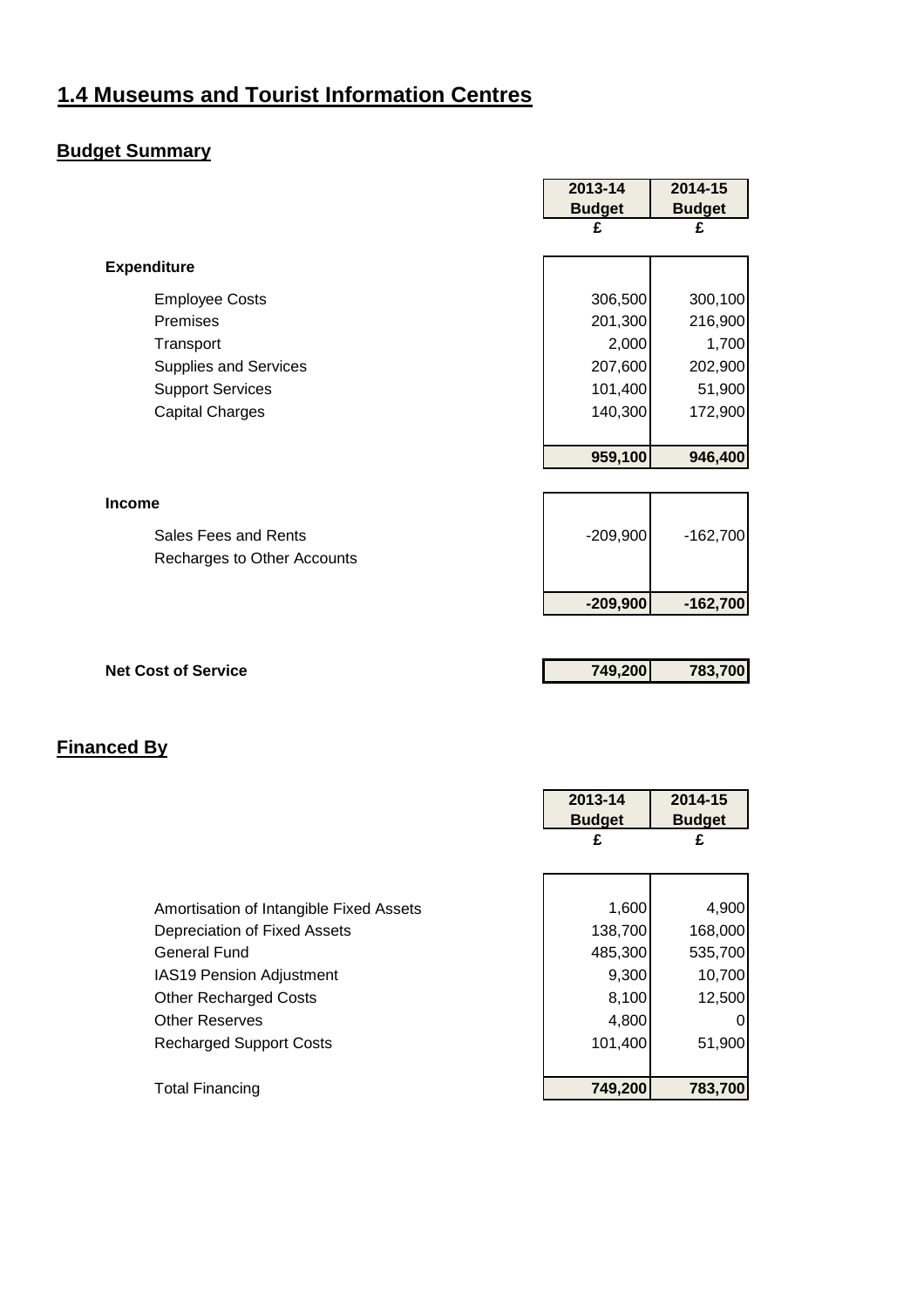# **1.4.1 Museums (including Chichester TIC)**

The provision of the Novium, a district wide museum and tourist information service. Care of the District Council's collections, management of exhibitions and education programmes. Management of the Guildhall and the Collections Discovery Centre at Fishbourne.

### **Budget Summary**

|                              | 2013-14       | 2014-15       |
|------------------------------|---------------|---------------|
|                              | <b>Budget</b> | <b>Budget</b> |
|                              | £             | £             |
|                              |               |               |
| <b>Expenditure</b>           |               |               |
| <b>Employee Costs</b>        | 282,900       | 285,900       |
| Premises                     | 201,300       | 216,900       |
| Transport                    | 1,800         | 1,800         |
| <b>Supplies and Services</b> | 180,900       | 175,900       |
| <b>Support Services</b>      | 82,100        | 47,300        |
| <b>Capital Charges</b>       | 140,100       | 172,800       |
|                              |               |               |
|                              | 889,100       | 900,600       |
|                              |               |               |
| <b>Income</b>                |               |               |
| Sales Fees and Rents         | $-169,200$    | $-121,500$    |
| Recharges to Other Accounts  |               |               |
|                              |               |               |
|                              | $-169,200$    | $-121,500$    |
|                              |               |               |

| <b>Net Cost of Service</b> | 719,900 | 779,100 |
|----------------------------|---------|---------|
|                            |         |         |

|                                         | 2013-14<br><b>Budget</b> | 2014-15<br><b>Budget</b> |
|-----------------------------------------|--------------------------|--------------------------|
|                                         | £                        | £                        |
|                                         |                          |                          |
| Amortisation of Intangible Fixed Assets | 1,400                    | 4,800                    |
| Depreciation of Fixed Assets            | 138,700                  | 168,000                  |
| General Fund                            | 476,800                  | 536,300                  |
| <b>IAS19 Pension Adjustment</b>         | 8,000                    | 10,200                   |
| <b>Other Recharged Costs</b>            | 8,100                    | 12,500                   |
| <b>Other Reserves</b>                   | 4,800                    |                          |
| <b>Recharged Support Costs</b>          | 82,100                   | 47,300                   |
|                                         |                          |                          |
| <b>Total Financing</b>                  | 719,900                  | 779,100                  |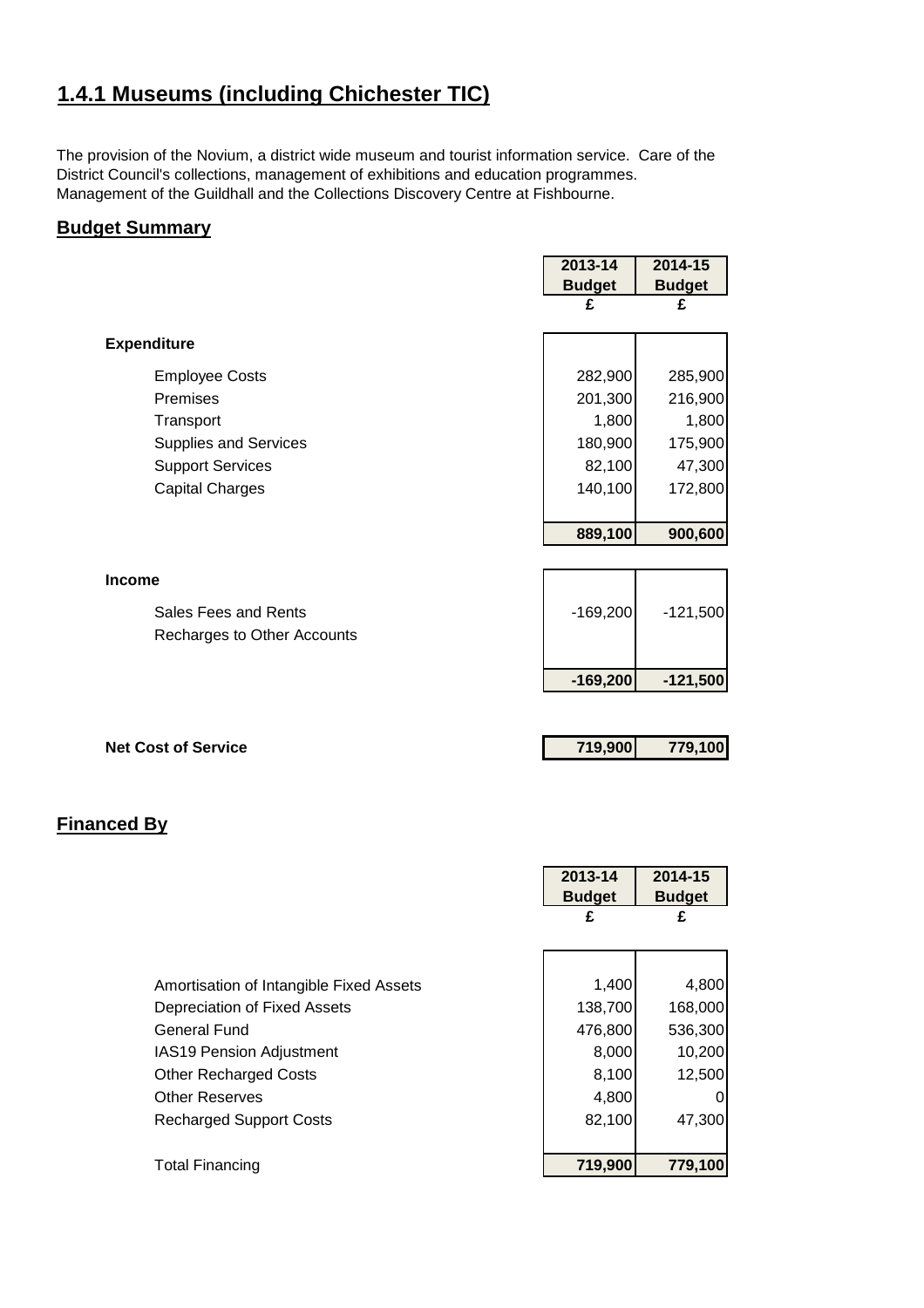# **1.4.2 Tourist Information Centres (excluding Chichester)**

Provision of Tourist Information Service in Midhurst. This function will be incorporated into the Grange Leisure Centre.

# **Budget Summary**

|                            | 2013-14       | 2014-15       |
|----------------------------|---------------|---------------|
|                            | <b>Budget</b> | <b>Budget</b> |
|                            | £             | £             |
| <b>Expenditure</b>         |               |               |
| <b>Employee Costs</b>      | 23,600        | 14,200        |
| Transport                  | 200           | $-100$        |
| Supplies and Services      | 26,700        | 27,000        |
| <b>Support Services</b>    | 19,300        | 4,600         |
| <b>Capital Charges</b>     | 200           | 100           |
|                            |               |               |
|                            | 70,000        | 45,800        |
|                            |               |               |
| <b>Income</b>              |               |               |
| Sales Fees and Rents       | $-40,700$     | $-41,200$     |
|                            | $-40,700$     | $-41,200$     |
|                            |               |               |
| <b>Net Cost of Service</b> | 29,300        | 4,600         |
|                            |               |               |
|                            |               |               |

|                                         | 2013-14<br><b>Budget</b> | 2014-15<br><b>Budget</b> |
|-----------------------------------------|--------------------------|--------------------------|
|                                         | £                        | £                        |
|                                         |                          |                          |
| Amortisation of Intangible Fixed Assets | 200                      | 100                      |
| <b>General Fund</b>                     | 8,500                    | $-600$                   |
| <b>IAS19 Pension Adjustment</b>         | 1,300                    | 500                      |
| <b>Recharged Support Costs</b>          | 19,300                   | 4,600                    |
|                                         |                          |                          |
| <b>Total Financing</b>                  | 29,300                   | 4,600                    |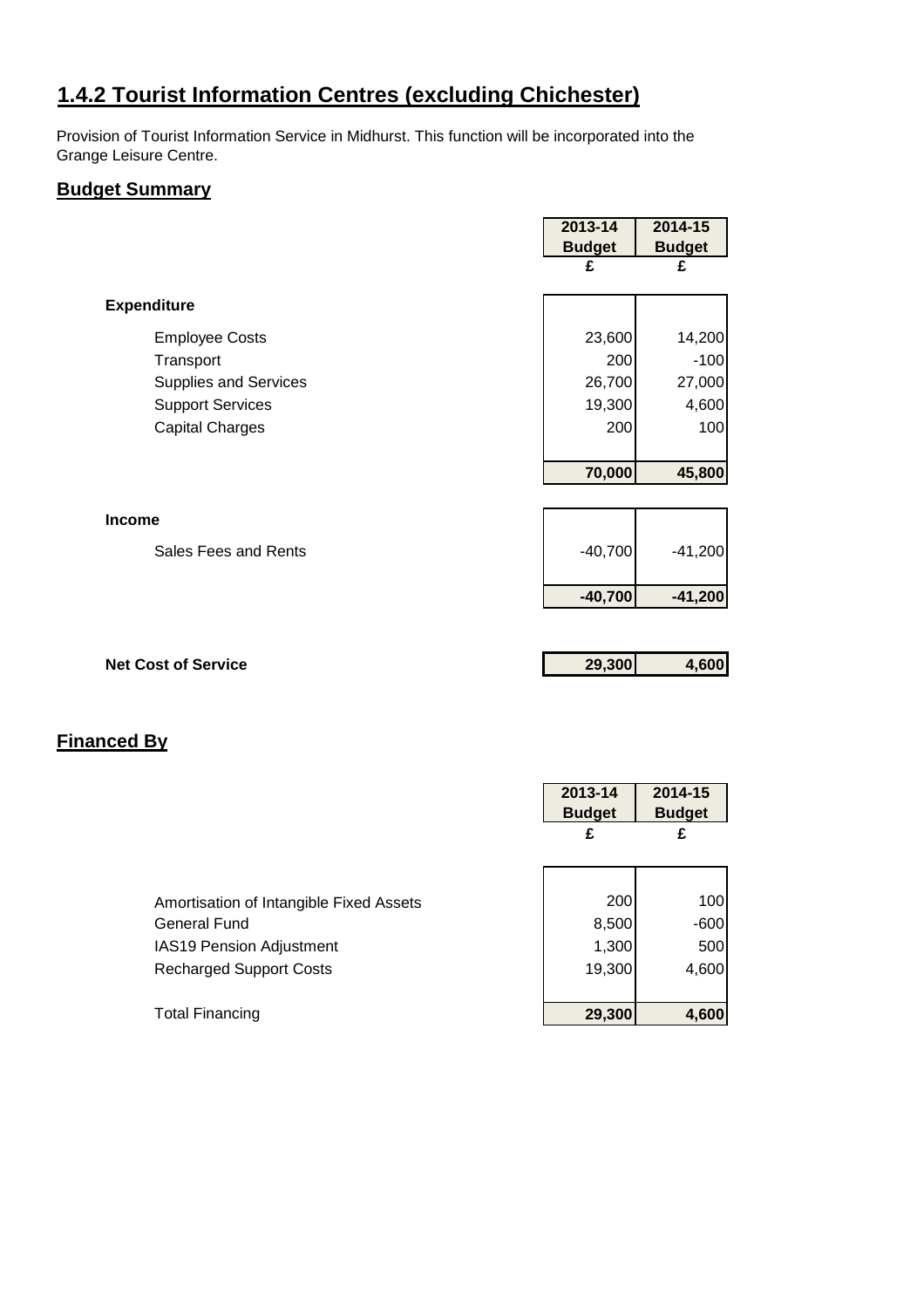# <span id="page-28-0"></span>**Environment Budget 2014-15**

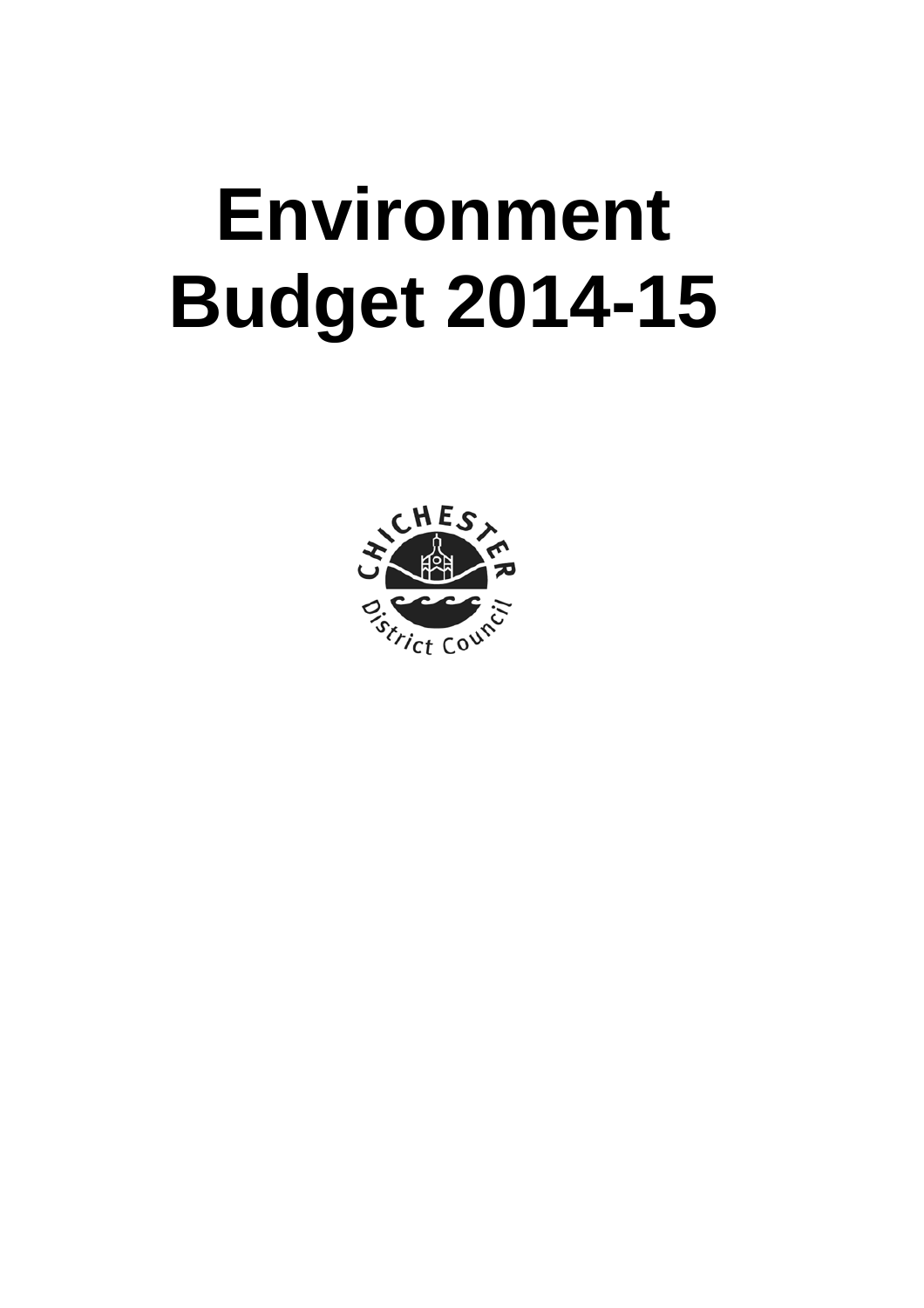# **2.0 Environment**

# **Budget Summary**

|                                 | 2013-14       | 2014-15       |
|---------------------------------|---------------|---------------|
|                                 | <b>Budget</b> | <b>Budget</b> |
|                                 | £             | £             |
| <b>Expenditure</b>              |               |               |
| <b>Employee Costs</b>           | 4,348,700     | 4,475,300     |
| Premises                        | 310,500       | 470,300       |
| Transport                       | 1,122,300     | 1,056,400     |
| Supplies and Services           | 1,361,800     | 1,477,600     |
| <b>Contract Services</b>        | 385,400       | 337,900       |
| <b>Support Services</b>         | 880,700       | 834,500       |
| <b>Capital Charges</b>          | 696,200       | 815,700       |
|                                 | 9,105,600     | 9,467,700     |
|                                 |               |               |
| <b>Income</b>                   |               |               |
| <b>Grants and Contributions</b> | $-738,000$    | $-852,600$    |
| Sales Fees and Rents            | $-2,440,400$  | $-2,569,700$  |
| Recharges to Other Accounts     | $-157,600$    | $-118,900$    |
|                                 | $-3,336,000$  | $-3,541,200$  |
|                                 |               |               |
| <b>Net Cost of Service</b>      | 5,769,600     | 5,926,500     |

|                                         | 2013-14<br><b>Budget</b> | 2014-15<br><b>Budget</b> |
|-----------------------------------------|--------------------------|--------------------------|
|                                         | £                        | £                        |
|                                         |                          |                          |
| Amortisation of Intangible Fixed Assets | 36,500                   | 27,500                   |
| Depreciation of Fixed Assets            | 659,700                  | 788,200                  |
| General Fund                            | 3,921,900                | 3,892,300                |
| <b>IAS19 Pension Adjustment</b>         | 104,100                  | 135,000                  |
| New Homes Bonus Scheme Reserve          | 5,000                    | 5,000                    |
| <b>Other Recharged Costs</b>            | 159,100                  | 223,700                  |
| <b>Other Reserves</b>                   | 2,600                    | 20,300                   |
| <b>Recharged Support Costs</b>          | 880,700                  | 834,500                  |
| <b>Total Financing</b>                  | 5,769,600                | 5,926,500                |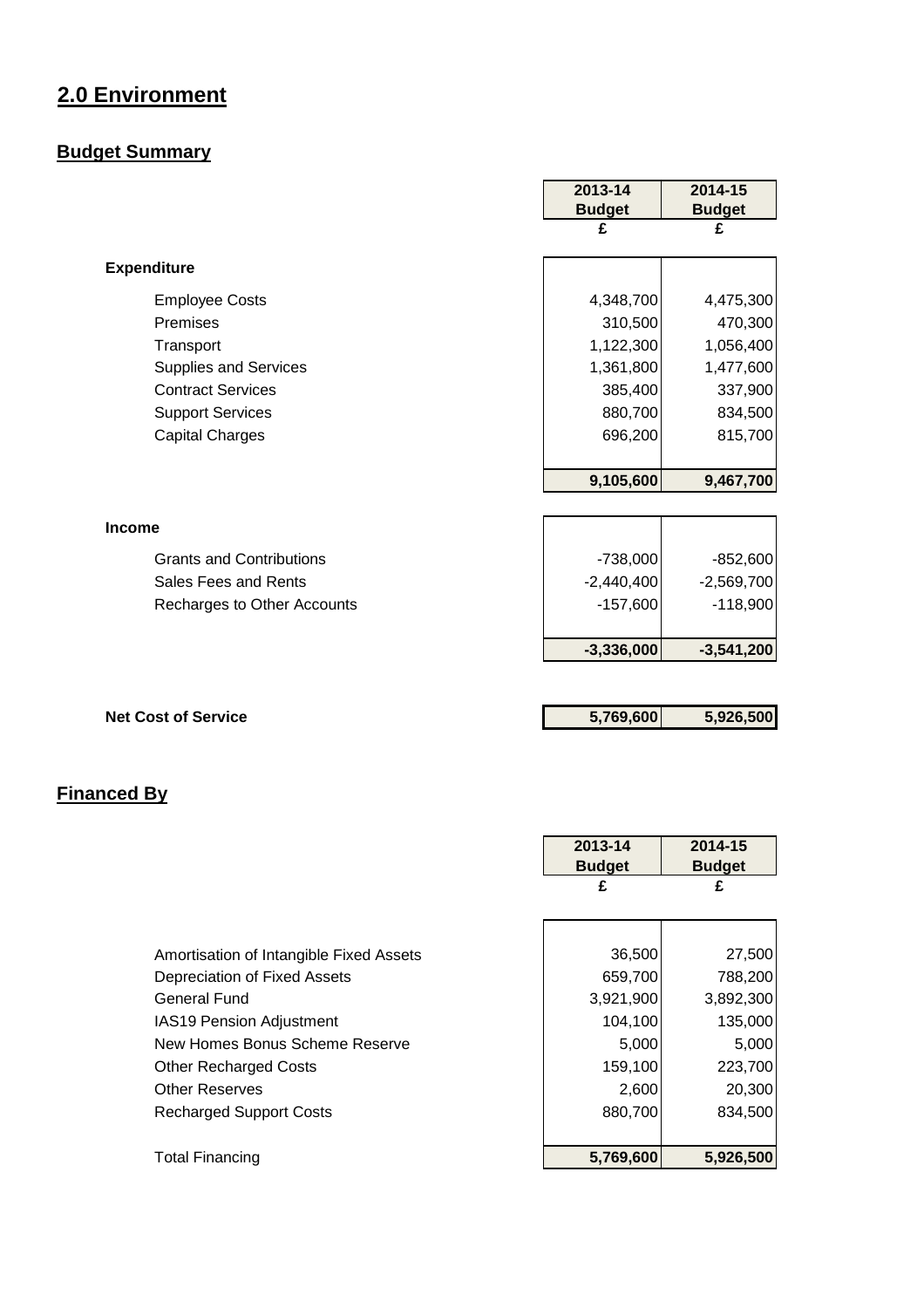# <span id="page-30-0"></span>**2.1 Cemeteries**

The provision of two operational cemeteries at Chichester and Petworth, arranging approximately 80 burials a year. Also the maintenance of six closed burial grounds. There is a legal process where a 'closed churchyard' can be passed to the District Council. Staff also provide information for people carrying out genealogical research.

### **Budget Summary**

|                          | 2013-14       | 2014-15       |
|--------------------------|---------------|---------------|
|                          | <b>Budget</b> | <b>Budget</b> |
|                          | £             | £             |
|                          |               |               |
| <b>Expenditure</b>       |               |               |
| <b>Employee Costs</b>    | 30,400        | 30,600        |
| Premises                 | 14,500        | 9,000         |
| Transport                | 1,000         | 600           |
| Supplies and Services    | 11,900        | 11,400        |
| <b>Contract Services</b> | 88,000        | 90,600        |
| <b>Support Services</b>  | 15,000        | 12,900        |
| <b>Capital Charges</b>   | 15,000        | 14,900        |
|                          |               |               |
|                          | 175,800       | 170,000       |
|                          |               |               |
| <b>Income</b>            |               |               |
| Sales Fees and Rents     | $-96,700$     | $-98,000$     |
|                          |               |               |
|                          | $-96,700$     | $-98,000$     |
|                          |               |               |

| <b>Net Cost of Service</b> | 79.100 | 72,000 |
|----------------------------|--------|--------|
|                            |        |        |

|                                                                                                                                                                                                     | 2013-14<br><b>Budget</b><br>£                       | 2014-15<br><b>Budget</b><br>£                     |
|-----------------------------------------------------------------------------------------------------------------------------------------------------------------------------------------------------|-----------------------------------------------------|---------------------------------------------------|
| Amortisation of Intangible Fixed Assets<br>Depreciation of Fixed Assets<br><b>General Fund</b><br><b>IAS19 Pension Adjustment</b><br><b>Other Recharged Costs</b><br><b>Recharged Support Costs</b> | 100<br>14,900<br>47,100<br>1,000<br>1,000<br>15,000 | 100<br>14,800<br>42,300<br>1,000<br>900<br>12,900 |
| <b>Total Financing</b>                                                                                                                                                                              | 79,100                                              | 72,000                                            |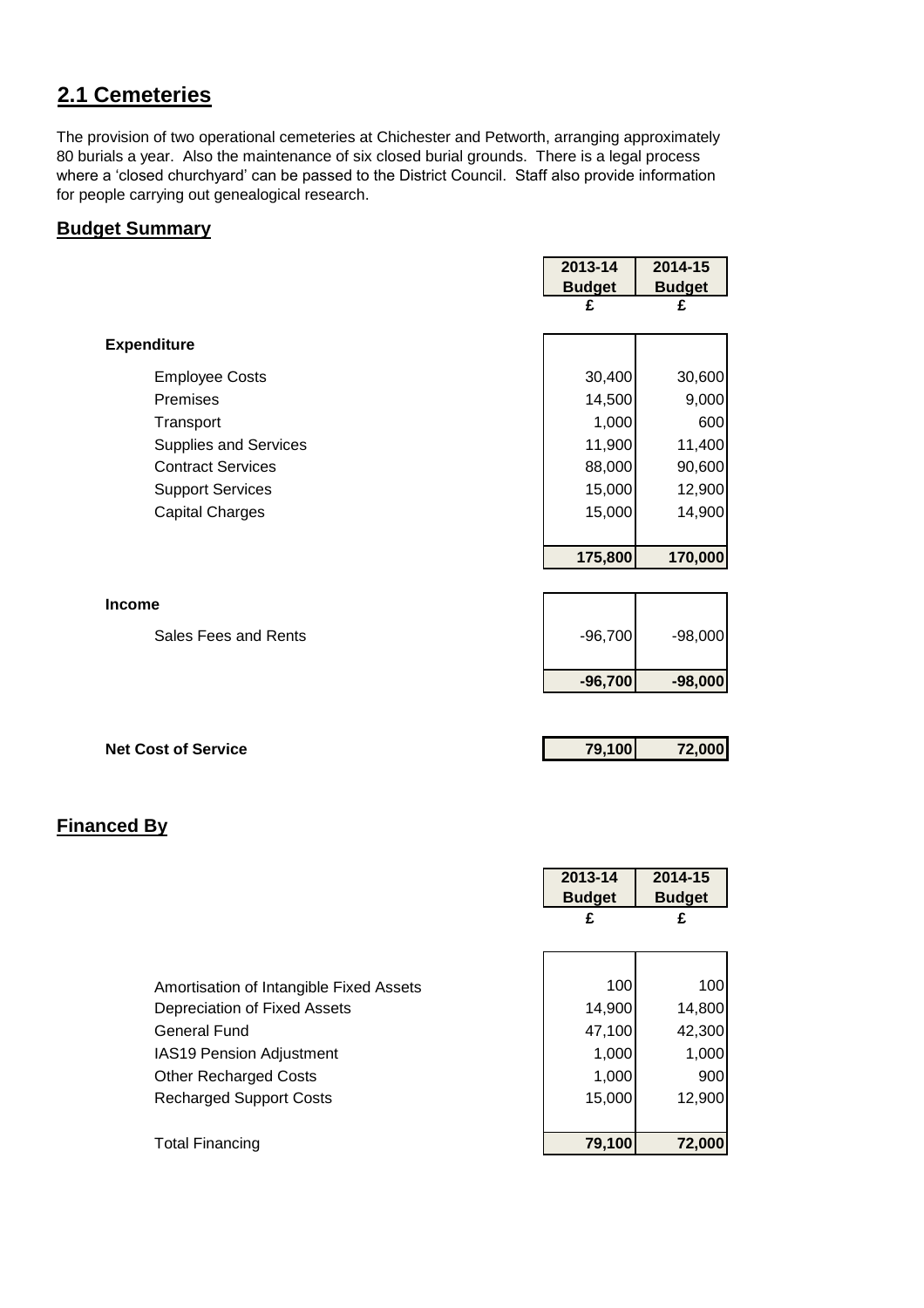# <span id="page-31-0"></span>**2.2 Coast Protection and Land Drainage**

# **Budget Summary**

|                                 | 2013-14       | 2014-15       |
|---------------------------------|---------------|---------------|
|                                 | <b>Budget</b> | <b>Budget</b> |
|                                 | £             | £             |
| <b>Expenditure</b>              |               |               |
| <b>Employee Costs</b>           | 109,000       | 115,100       |
| <b>Premises</b>                 | 71,600        | 223,700       |
| Transport                       | 800           | 800           |
| Supplies and Services           | 61,800        | 63,600        |
| <b>Support Services</b>         | 25,000        | 28,000        |
| <b>Capital Charges</b>          | 252,700       | 245,300       |
|                                 |               |               |
|                                 | 520,900       | 676,500       |
|                                 |               |               |
| <b>Income</b>                   |               |               |
| <b>Grants and Contributions</b> | 0             | $-150,000$    |
| Recharges to Other Accounts     | $-12,000$     | $-12,100$     |
|                                 |               |               |
|                                 | $-12,000$     | $-162,100$    |
|                                 |               |               |
| <b>Net Cost of Service</b>      | 508,900       | 514,400       |
|                                 |               |               |

|                                         | 2013-14       | 2014-15       |  |
|-----------------------------------------|---------------|---------------|--|
|                                         | <b>Budget</b> | <b>Budget</b> |  |
|                                         | £             | £             |  |
|                                         |               |               |  |
|                                         |               |               |  |
| Amortisation of Intangible Fixed Assets | 500           | 200           |  |
| Depreciation of Fixed Assets            | 252,200       | 245,100       |  |
| General Fund                            | 220,900       | 209,200       |  |
| IAS19 Pension Adjustment                | 2,700         | 3,800         |  |
| New Homes Bonus Scheme Reserve          | 5,000         | 5,000         |  |
| <b>Other Recharged Costs</b>            | 2,600         | 2,800         |  |
| <b>Other Reserves</b>                   |               | 20,300        |  |
| <b>Recharged Support Costs</b>          | 25,000        | 28,000        |  |
|                                         |               |               |  |
| <b>Total Financing</b>                  | 508,900       | 514,400       |  |
|                                         |               |               |  |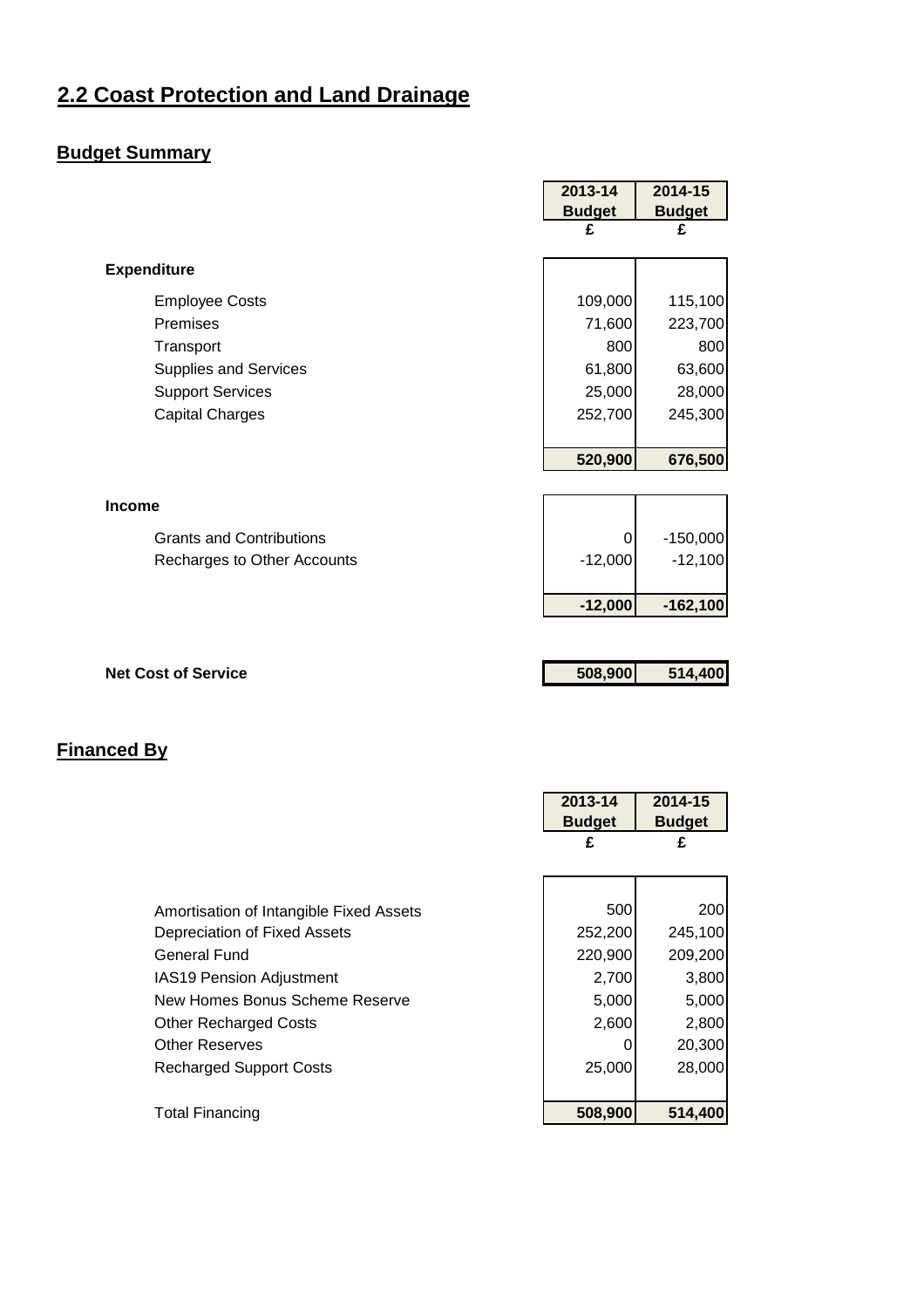# **2.2.1 Coastal Management**

This refers to coastal protection whereby engineers handle coastal defence works, routine and emergency maintenance as well as sea defence projects through securing grants and by engaging engineering consultants and engineering contractors. They also provide the Coastal defence emergency response service.

### **Budget Summary**

|                                 | 2013-14       | 2014-15       |
|---------------------------------|---------------|---------------|
|                                 | <b>Budget</b> | <b>Budget</b> |
|                                 | £             | £             |
|                                 |               |               |
| <b>Expenditure</b>              |               |               |
| <b>Employee Costs</b>           | 85,900        | 91,600        |
| Premises                        | 71,600        | 223,700       |
| Transport                       | 600           | 600           |
| <b>Supplies and Services</b>    | 38,300        | 39,300        |
| <b>Support Services</b>         | 22,800        | 24,500        |
| <b>Capital Charges</b>          | 249,200       | 243,000       |
|                                 |               |               |
|                                 | 468,400       | 622,700       |
|                                 |               |               |
| <b>Income</b>                   |               |               |
|                                 |               |               |
| <b>Grants and Contributions</b> | 0             | $-150,000$    |
|                                 |               |               |
|                                 | $\bf{0}$      | $-150,000$    |
|                                 |               |               |
|                                 |               |               |
| <b>Net Cost of Service</b>      | 468,400       | 472,700       |

|                                         | 2013-14       | 2014-15       |
|-----------------------------------------|---------------|---------------|
|                                         | <b>Budget</b> | <b>Budget</b> |
|                                         | £             | £             |
|                                         |               |               |
|                                         |               |               |
| Amortisation of Intangible Fixed Assets | 400           | 200           |
| Depreciation of Fixed Assets            | 248,800       | 242,800       |
| General Fund                            | 187,300       | 174,700       |
| <b>IAS19 Pension Adjustment</b>         | 2,000         | 3,000         |
| New Homes Bonus Scheme Reserve          | 5,000         | 5,000         |
| <b>Other Recharged Costs</b>            | 2,100         | 2,200         |
| <b>Other Reserves</b>                   |               | 20,300        |
| <b>Recharged Support Costs</b>          | 22,800        | 24,500        |
|                                         |               |               |
| <b>Total Financing</b>                  | 468,400       | 472,700       |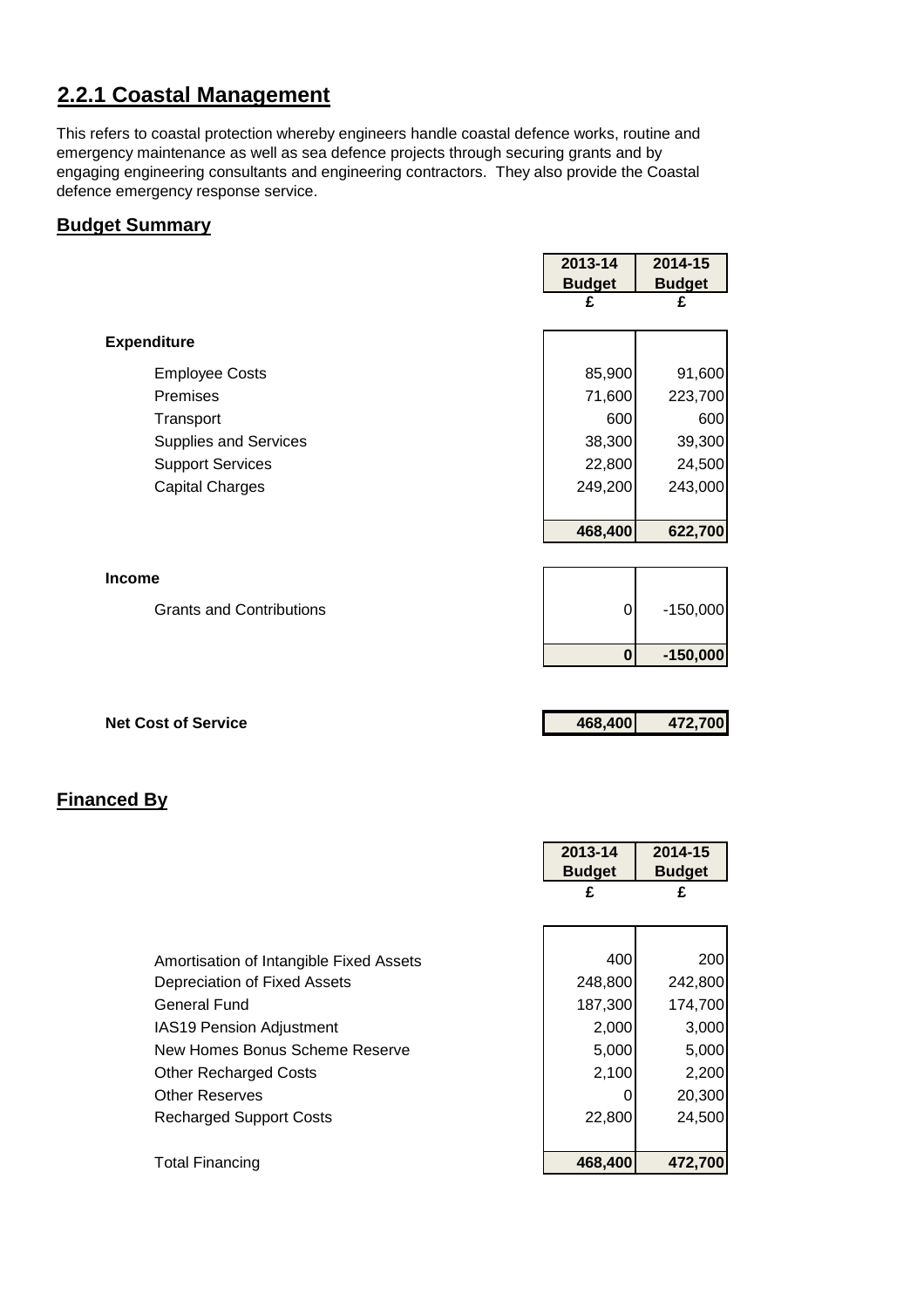# **2.2.2 Land Drainage**

Land drainage engineers respond to land drainage, surface water inundation queries as well as investigating land drainage complaints. They prepare enforcement cases for West Sussex County Council against riparian owners, manage the ordinary watercourses including securing maintenance and handling consents for works on watercourses. Another part of their role is to liaise with the land owners in the internal drainage district to secure maintenance and repair. They also provide an out of hours emergency service and deal with flooding events.

# **Budget Summary**

|                              | 2013-14       | 2014-15       |
|------------------------------|---------------|---------------|
|                              | <b>Budget</b> | <b>Budget</b> |
|                              | £             | £             |
| <b>Expenditure</b>           |               |               |
| <b>Employee Costs</b>        | 23,100        | 23,500        |
| Transport                    | 200           | 200           |
| <b>Supplies and Services</b> | 23,500        | 24,300        |
| <b>Support Services</b>      | 2,200         | 3,500         |
| <b>Capital Charges</b>       | 3,500         | 2,300         |
|                              |               |               |
|                              | 52,500        | 53,800        |
|                              |               |               |
| <b>Income</b>                |               |               |
| Recharges to Other Accounts  | $-12,000$     | $-12,100$     |
|                              |               |               |
|                              | $-12,000$     | $-12,100$     |
|                              |               |               |
| <b>Net Cost of Service</b>   | 40,500        | 41,700        |
|                              |               |               |

|                                         | 2013-14       | 2014-15       |
|-----------------------------------------|---------------|---------------|
|                                         | <b>Budget</b> | <b>Budget</b> |
|                                         | £             | £             |
|                                         |               |               |
|                                         |               |               |
| Amortisation of Intangible Fixed Assets | 100           |               |
| Depreciation of Fixed Assets            | 3,400         | 2,300         |
| General Fund                            | 33,600        | 34,500        |
| <b>IAS19 Pension Adjustment</b>         | 700           | 800           |
| <b>Other Recharged Costs</b>            | 500           | 600           |
| <b>Recharged Support Costs</b>          | 2,200         | 3,500         |
|                                         |               |               |
| <b>Total Financing</b>                  | 40,500        | 41,700        |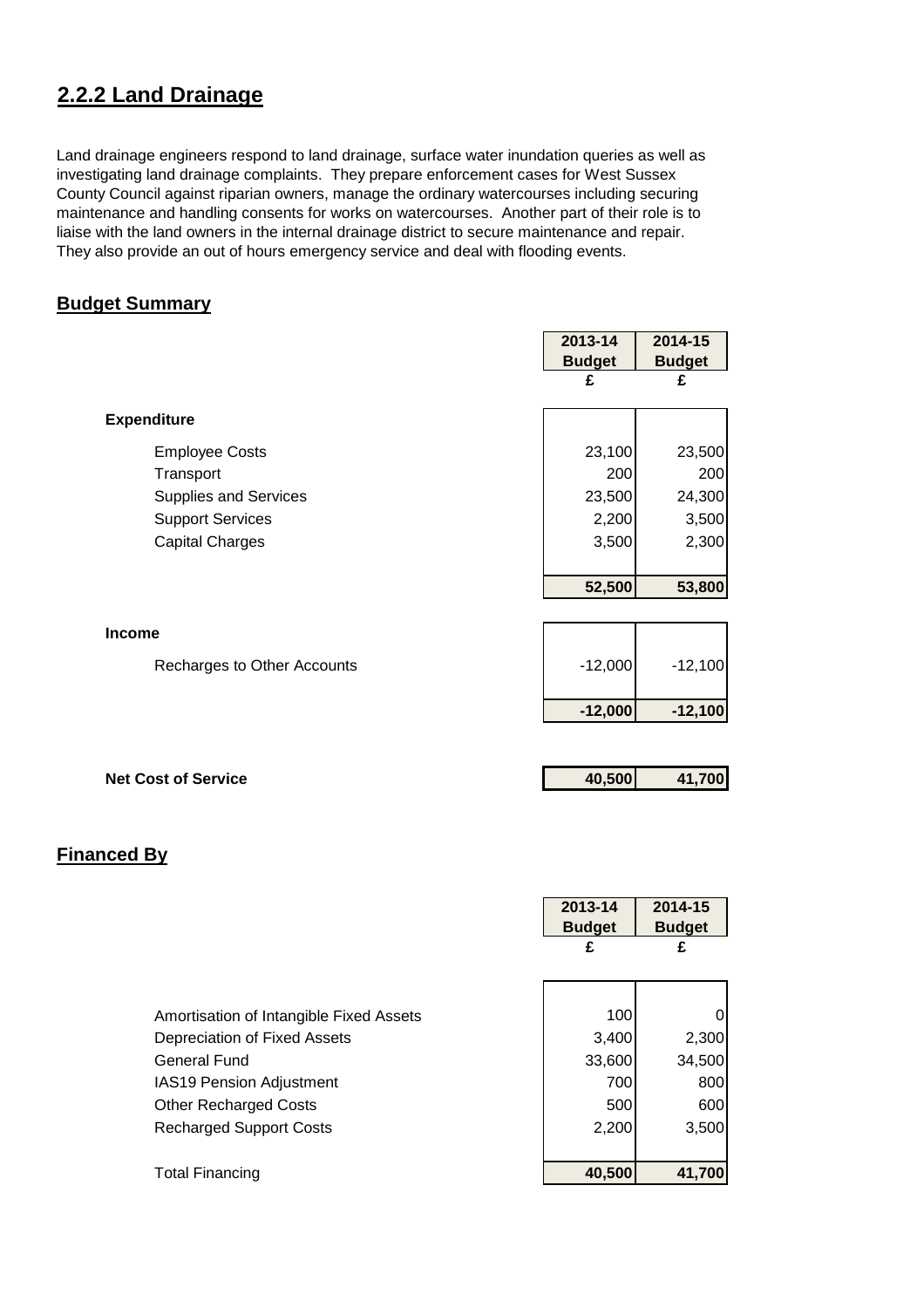# <span id="page-34-0"></span>**2.3 Commercial and Public Safety**

# **Budget Summary**

|                            | 2013-14       | 2014-15       |
|----------------------------|---------------|---------------|
|                            | <b>Budget</b> | <b>Budget</b> |
|                            | £             | £             |
| <b>Expenditure</b>         |               |               |
| <b>Employee Costs</b>      | 349,600       | 374,500       |
| Transport                  | 5,500         | 5,700         |
| Supplies and Services      | 48,600        | 49,900        |
| <b>Support Services</b>    | 55,900        | 51,000        |
| <b>Capital Charges</b>     | 4,300         | 2,700         |
|                            |               |               |
|                            | 463,900       | 483,800       |
|                            |               |               |
| <b>Income</b>              |               |               |
| Sales Fees and Rents       | $-4,300$      | $-4,400$      |
|                            |               |               |
|                            | $-4,300$      | $-4,400$      |
|                            |               |               |
|                            |               |               |
| <b>Net Cost of Service</b> | 459,600       | 479,400       |

|                                         | 2013-14       | 2014-15       |
|-----------------------------------------|---------------|---------------|
|                                         | <b>Budget</b> | <b>Budget</b> |
|                                         | £             | £             |
|                                         |               |               |
|                                         |               |               |
| Amortisation of Intangible Fixed Assets | 1,800         | 900           |
| Depreciation of Fixed Assets            | 2,500         | 1,800         |
| <b>General Fund</b>                     | 373,800       | 396,800       |
| <b>IAS19 Pension Adjustment</b>         | 10,100        | 12,000        |
| <b>Other Recharged Costs</b>            | 15,500        | 16,900        |
| <b>Recharged Support Costs</b>          | 55,900        | 51,000        |
|                                         |               |               |
| Total Financing                         | 459,600       | 479,400       |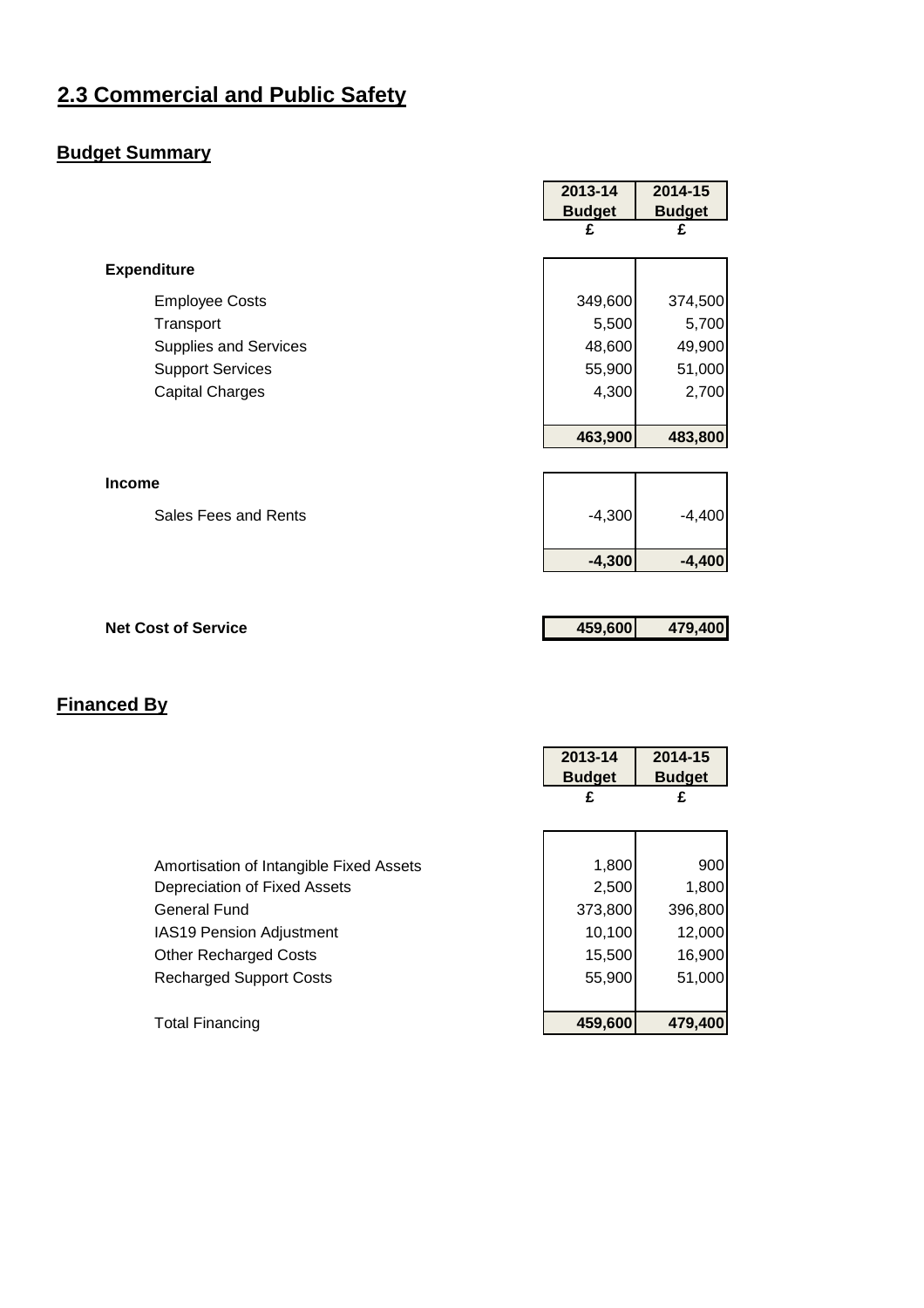# **2.3.1 Licensing - Commercial and Public Safety**

Health related licensing and registration functions, including permissions (currently 63) to operate initially and then regular checks of ear piercing, electrolysis, acupuncture, tattooing and body piercing premises and operatives to ensure that hygiene standards and safe operating methods are maintained.

 $\blacksquare$ 

# **Budget Summary**

|                         | 2013-14       | 2014-15       |
|-------------------------|---------------|---------------|
|                         | <b>Budget</b> | <b>Budget</b> |
|                         | £             | £             |
|                         |               |               |
| <b>Expenditure</b>      |               |               |
| <b>Employee Costs</b>   | 32,200        | 32,600        |
| Transport               | 400           | 400           |
| Supplies and Services   | 2,300         | 2,300         |
| <b>Support Services</b> | 5,000         | 6,000         |
| <b>Capital Charges</b>  | 500           | 300           |
|                         |               |               |
|                         | 40,400        | 41,600        |
|                         |               |               |
| <b>Income</b>           |               |               |
| Sales Fees and Rents    | $-1,000$      | $-1,000$      |
|                         | $-1,000$      | $-1,000$      |
|                         |               |               |
|                         |               |               |

**Net Cost of Service 2018 2019 20:00 20:00 20:00 20:00 20:00 20:00 20:00 20:00 20:00 20:00 20:00 20:00 20:00 20:00 20:00 20:00 20:00 20:00 20:00 20:00 20:00 20:00 20:00 20:00 20:00 20:00 20:00 20:00 20:00 20:00 20:00 20:00** 

|                                         | 2013-14<br><b>Budget</b> | 2014-15<br><b>Budget</b> |
|-----------------------------------------|--------------------------|--------------------------|
|                                         | £                        | £                        |
|                                         |                          |                          |
| Amortisation of Intangible Fixed Assets | 200                      | 100l                     |
| Depreciation of Fixed Assets            | 300                      | <b>2001</b>              |
| <b>General Fund</b>                     | 31,200                   | 31,500                   |
| <b>IAS19 Pension Adjustment</b>         | 1,000                    | 1,100                    |
| <b>Other Recharged Costs</b>            | 1,700                    | 1,700                    |
| <b>Recharged Support Costs</b>          | 5,000                    | 6,000                    |
|                                         |                          |                          |
| Total Financing                         | 39,400                   | 40,600                   |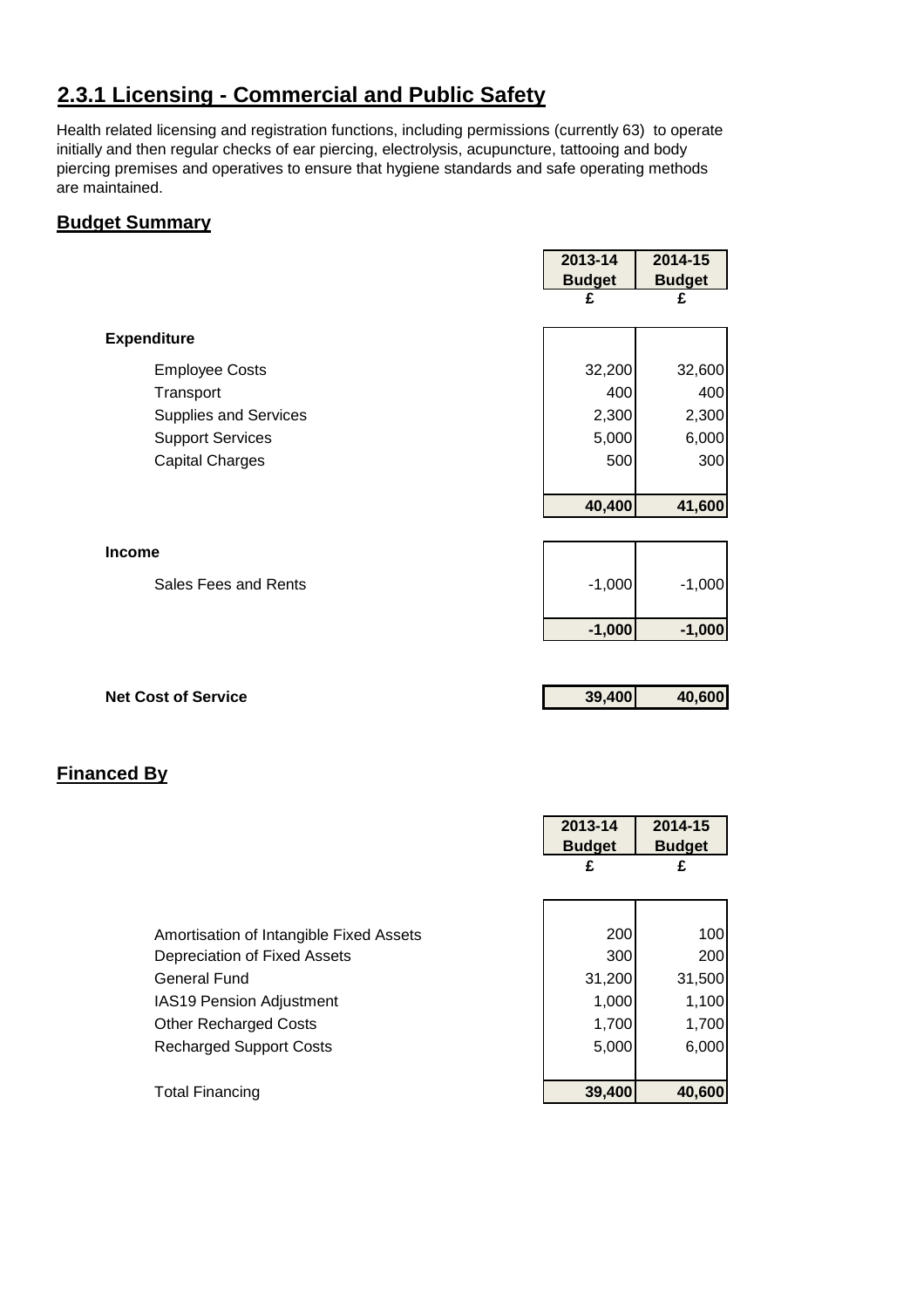## **2.3.2 Food Safety**

Food Safety and Food Hygiene courses involve the initial registration of 1,500 food premises in the district and then regular inspection of those premises. These range from large manufacturers to small operators. Inspection frequency is determined by risk scoring detailed in a Code of Practice. Inspections are carried out six monthly to three yearly resulting in around 800 scheduled inspections being carried out each year. Follow up visits are made to check on progress in addressing issues found during inspections. Premises are rated in accordance with a national scheme and those scores are made available to the public. Investigation of food complaints and foreign matter in food are carried out as well as national and local food sampling programmes to check on food fitness. Another part of the service includes approval of specified meat, fish and dairy premises as well as issuing of export certificates, imported food checks and oyster sampling in the harbour. This service provides advice to new and existing businesses and also run level 2 food hygiene courses (100 people trained annually) and food safety management system coaching.

#### **Budget Summary**

|                              | 2013-14       | 2014-15       |
|------------------------------|---------------|---------------|
|                              | <b>Budget</b> | <b>Budget</b> |
|                              | £             | £             |
| <b>Expenditure</b>           |               |               |
| <b>Employee Costs</b>        | 193,900       | 206,600       |
| Transport                    | 3,300         | 3,400         |
| <b>Supplies and Services</b> | 31,000        | 32,400        |
| <b>Support Services</b>      | 30,400        | 30,200        |
| <b>Capital Charges</b>       | 2,300         | 1,500         |
|                              |               |               |
|                              | 260,900       | 274,100       |
|                              |               |               |
| <b>Income</b>                |               |               |
| Sales Fees and Rents         | $-3,300$      | $-3,400$      |
|                              |               |               |
|                              | $-3,300$      | $-3,400$      |
|                              |               |               |
| <b>Net Cost of Service</b>   | 257,600       | 270,700       |

| <b>Financed By</b> |  |
|--------------------|--|
|                    |  |

|                                                     | 2013-14       | 2014-15       |
|-----------------------------------------------------|---------------|---------------|
|                                                     | <b>Budget</b> | <b>Budget</b> |
|                                                     | £             | £             |
|                                                     |               |               |
|                                                     |               |               |
| Amortisation of Intangible Fixed Assets             | 900           | 500           |
| Asset Reserve                                       |               |               |
| <b>Capital Grants</b>                               |               |               |
| Depreciation of Fixed Assets                        | 1,400         | 1,000         |
| <b>Energy Efficiency Reserve</b>                    |               |               |
| General Fund                                        | 210,700       | 222,600       |
| <b>IAS19 Pension Adjustment</b>                     | 5,700         | 6,700         |
| Local Authority Business Incentive Scheme           |               |               |
| <b>Local Development Reserve</b>                    |               |               |
| New Homes Bonus Scheme Reserve                      |               |               |
| <b>Other Recharged Costs</b>                        | 8,500         | 9,700         |
| <b>Other Reserves</b>                               |               |               |
| <b>Planning Delivery Grant</b>                      |               |               |
| Policy Initiatives and Performance Improvement Fund |               |               |
| <b>Recharged Support Costs</b>                      | 30,400        | 30,200        |
| <b>Restructuring Reserve</b>                        |               |               |
| Revenue Expenditure Funded from Capital (REFCUS)    |               |               |
| Revenue Reserve Fund                                |               |               |
| Theatre and Gallery Reserve                         |               |               |
|                                                     |               |               |
| <b>Total Financing</b>                              | 257,600       | 270,700       |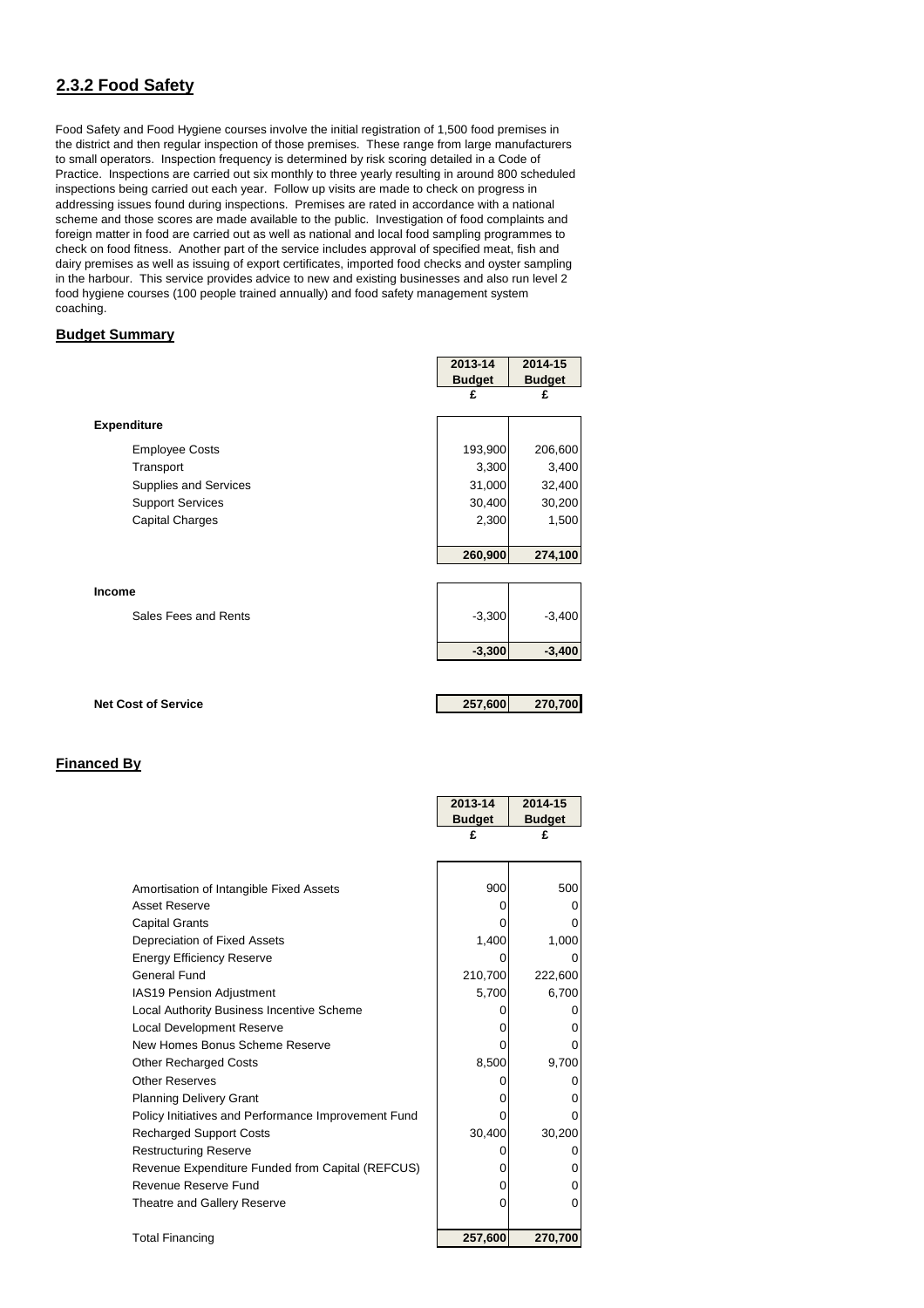## **2.3.3 Health and Safety**

Health and Safety commercial premises involves enforcement responsibility in 2,500 premises within the district. These include offices, shops, warehouses, leisure activities (including the Goodwood events). It also includes investigation of notifiable accidents including fatalities along with the provision of advice and training to businesses. Another part of the service is the investigation of complaints of dangerous premises/practices. There is also a Duty Environmental Health officer who provides an out of hours emergency environmental health response service.

#### **Budget Summary**

|                         | 2013-14       | 2014-15       |
|-------------------------|---------------|---------------|
|                         | <b>Budget</b> | <b>Budget</b> |
|                         | £             | £             |
|                         |               |               |
| <b>Expenditure</b>      |               |               |
| <b>Employee Costs</b>   | 97,300        | 108,500       |
| Transport               | 1,700         | 1,800         |
| Supplies and Services   | 13,800        | 13,600        |
| <b>Support Services</b> | 17,800        | 11,000        |
| <b>Capital Charges</b>  | 1,100         | 600           |
|                         |               |               |
|                         | 131,700       | 135,500       |
|                         |               |               |
| <b>Income</b>           |               |               |
|                         |               |               |
|                         | $\bf{0}$      | $\bf{0}$      |
|                         |               |               |

| <b>Net Cost of Service</b> | 131,700 | 135,500 |
|----------------------------|---------|---------|
|                            |         |         |

|                                                     | 2013-14       | 2014-15       |
|-----------------------------------------------------|---------------|---------------|
|                                                     | <b>Budget</b> | <b>Budget</b> |
|                                                     | £             | £             |
|                                                     |               |               |
|                                                     |               |               |
| Amortisation of Intangible Fixed Assets             | 500           | 200           |
| <b>Asset Reserve</b>                                |               | O             |
| <b>Capital Grants</b>                               |               |               |
| Depreciation of Fixed Assets                        | 600           | 400           |
| <b>Energy Efficiency Reserve</b>                    | Ω             | O             |
| <b>General Fund</b>                                 | 106,200       | 116,500       |
| IAS19 Pension Adjustment                            | 2,600         | 3,300         |
| Local Authority Business Incentive Scheme           |               |               |
| <b>Local Development Reserve</b>                    |               |               |
| New Homes Bonus Scheme Reserve                      |               |               |
| <b>Other Recharged Costs</b>                        | 4,000         | 4,100         |
| <b>Other Reserves</b>                               |               |               |
| <b>Planning Delivery Grant</b>                      |               | O             |
| Policy Initiatives and Performance Improvement Fund |               |               |
| <b>Recharged Support Costs</b>                      | 17,800        | 11,000        |
| <b>Restructuring Reserve</b>                        |               | 0             |
| Revenue Expenditure Funded from Capital (REFCUS)    | 0             | 0             |
| Revenue Reserve Fund                                | $\Box$        | 0             |
| Theatre and Gallery Reserve                         | Ω             |               |
|                                                     |               |               |
| <b>Total Financing</b>                              | 131,700       | 135,500       |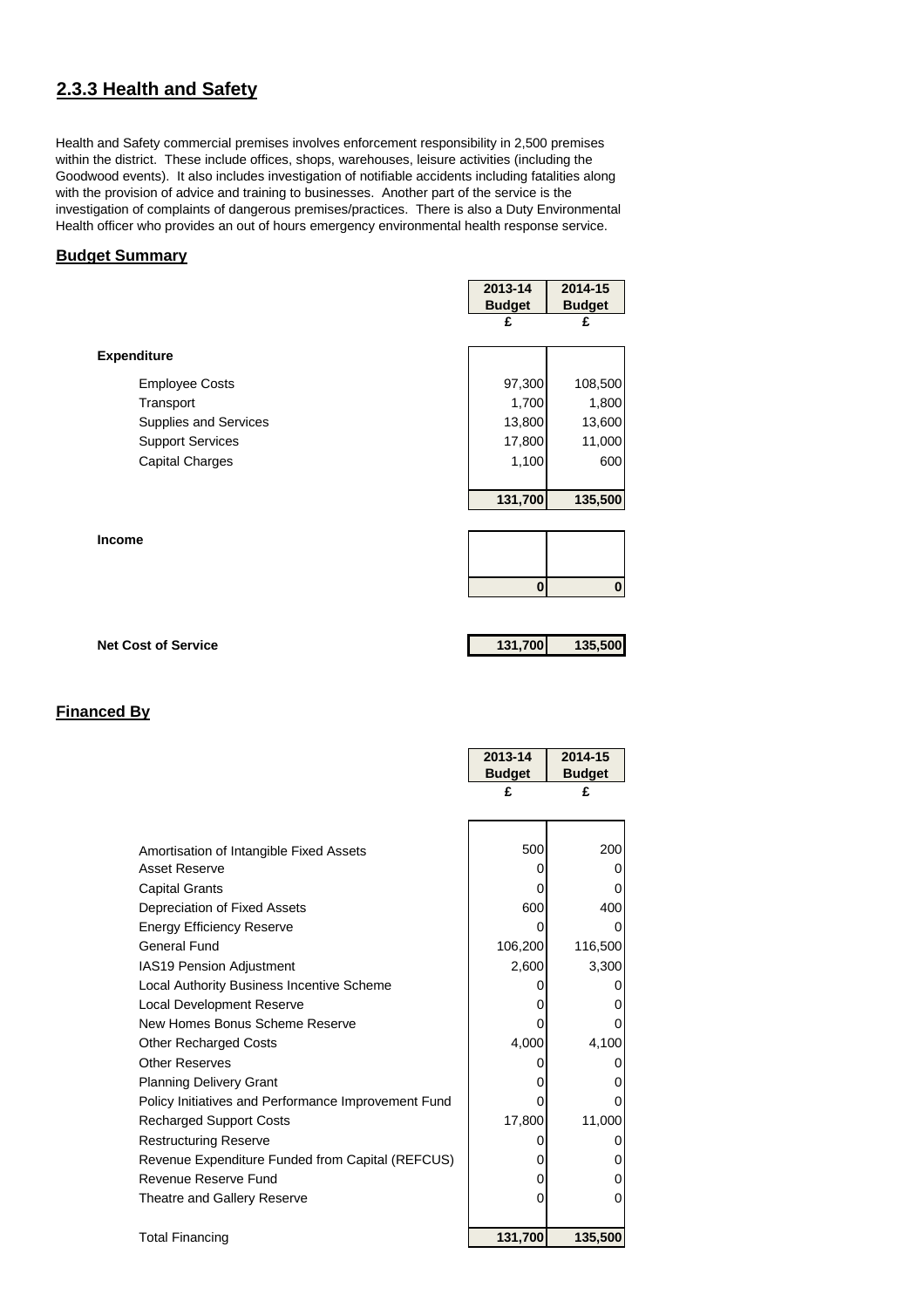## **2.3.4 Infectious Disease Control**

This involves the investigation of statutorily notifiable diseases and food poisoning cases (190 cases in 2013) to prevent spread and identify sources. Investigation of outbreaks within the community. We also provide advice to those affected on infection control and liaison with Public Health England on control of emerging threats.

#### **Budget Summary**

|                              | 2013-14<br><b>Budget</b> | 2014-15<br><b>Budget</b> |
|------------------------------|--------------------------|--------------------------|
|                              | £                        | £                        |
| <b>Expenditure</b>           |                          |                          |
| <b>Employee Costs</b>        | 26,200                   | 26,800                   |
| Transport                    | 100                      | 100                      |
| <b>Supplies and Services</b> | 1,500                    | 1,600                    |
| <b>Support Services</b>      | 2,700                    | 3,800                    |
| <b>Capital Charges</b>       | 400                      | 300                      |
|                              | 30,900                   | 32,600                   |
| <b>Income</b>                |                          |                          |
|                              |                          |                          |

| <b>Net Cost of Service</b> | 30,900 | 32,600 |
|----------------------------|--------|--------|
|                            |        |        |

**0 0**

|                                                     | 2013-14       | 2014-15       |
|-----------------------------------------------------|---------------|---------------|
|                                                     | <b>Budget</b> | <b>Budget</b> |
|                                                     | £             | £             |
|                                                     |               |               |
|                                                     |               |               |
| Amortisation of Intangible Fixed Assets             | 200           | 100           |
| <b>Asset Reserve</b>                                | 0             | O             |
| <b>Capital Grants</b>                               |               |               |
| Depreciation of Fixed Assets                        | 200           | 200           |
| <b>Energy Efficiency Reserve</b>                    |               |               |
| <b>General Fund</b>                                 | 25,700        | 26,200        |
| IAS19 Pension Adjustment                            | 800           | 900           |
| Local Authority Business Incentive Scheme           |               | O             |
| <b>Local Development Reserve</b>                    |               |               |
| New Homes Bonus Scheme Reserve                      |               |               |
| <b>Other Recharged Costs</b>                        | 1,300         | 1,400         |
| <b>Other Reserves</b>                               |               |               |
| <b>Planning Delivery Grant</b>                      |               |               |
| Policy Initiatives and Performance Improvement Fund |               |               |
| <b>Recharged Support Costs</b>                      | 2,700         | 3,800         |
| <b>Restructuring Reserve</b>                        | 0             |               |
| Revenue Expenditure Funded from Capital (REFCUS)    | 0             |               |
| Revenue Reserve Fund                                | 0             |               |
| Theatre and Gallery Reserve                         | 0             | 0             |
|                                                     |               |               |
| <b>Total Financing</b>                              | 30,900        | 32,600        |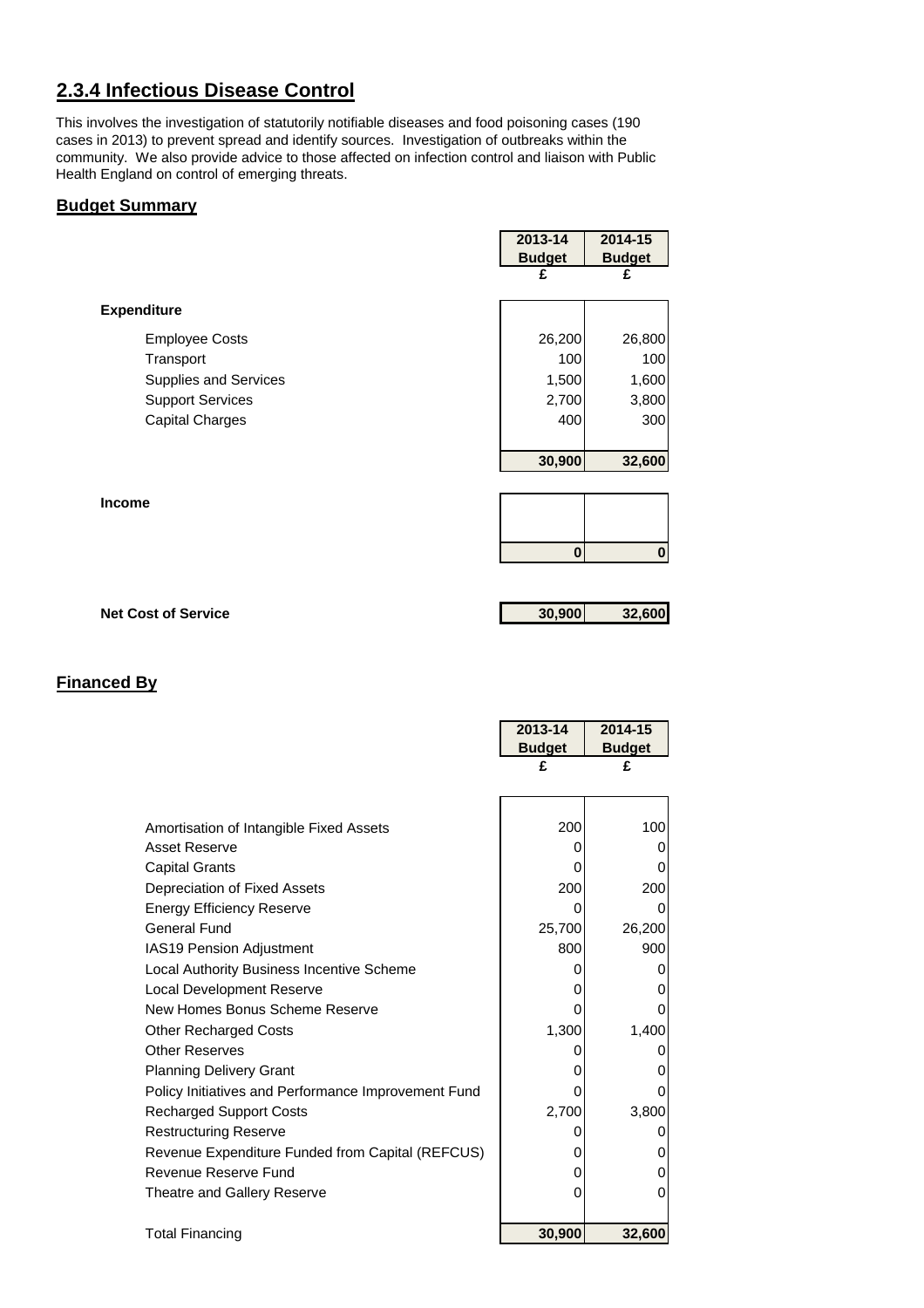## **2.4 Environmental Protection**

## **Budget Summary**

|                                 | 2013-14       | 2014-15       |
|---------------------------------|---------------|---------------|
|                                 | <b>Budget</b> | <b>Budget</b> |
|                                 | £             |               |
| <b>Expenditure</b>              |               |               |
| <b>Employee Costs</b>           | 398,300       | 408,100       |
| Premises                        | 600           | 600           |
| Transport                       | 9,200         | 9,400         |
| Supplies and Services           | 99,000        | 103,500       |
| <b>Support Services</b>         | 111,200       | 117,200       |
| <b>Capital Charges</b>          | 6,000         | 3,600         |
|                                 |               |               |
|                                 | 624,300       | 642,400       |
|                                 |               |               |
| <b>Income</b>                   |               |               |
| <b>Grants and Contributions</b> | $-1,000$      | $-1,000$      |
| Sales Fees and Rents            | $-50,000$     | $-51,400$     |
| Recharges to Other Accounts     | $-135,200$    | $-92,400$     |
|                                 |               |               |
|                                 | $-186,200$    | $-144,800$    |

**Net Cost of Service 128,100 438,100 497,600** 

|                                                     | 2013-14       | 2014-15       |
|-----------------------------------------------------|---------------|---------------|
|                                                     | <b>Budget</b> | <b>Budget</b> |
|                                                     | £             | £             |
|                                                     |               |               |
|                                                     |               |               |
| Amortisation of Intangible Fixed Assets             | 2,200         | 1,400         |
| Asset Reserve                                       |               |               |
| <b>Capital Grants</b>                               |               |               |
| Depreciation of Fixed Assets                        | 3,800         | 2,200         |
| <b>Energy Efficiency Reserve</b>                    | 0             |               |
| <b>General Fund</b>                                 | 289,400       | 338,400       |
| IAS19 Pension Adjustment                            | 10,300        | 12,100        |
| <b>Local Authority Business Incentive Scheme</b>    |               |               |
| <b>Local Development Reserve</b>                    | O             |               |
| New Homes Bonus Scheme Reserve                      |               |               |
| <b>Other Recharged Costs</b>                        | 21,200        | 26,300        |
| <b>Other Reserves</b>                               |               |               |
| <b>Planning Delivery Grant</b>                      |               |               |
| Policy Initiatives and Performance Improvement Fund |               |               |
| <b>Recharged Support Costs</b>                      | 111,200       | 117,200       |
| <b>Restructuring Reserve</b>                        |               |               |
| Revenue Expenditure Funded from Capital (REFCUS)    | 0             | O             |
| Revenue Reserve Fund                                | 0             | O             |
| Theatre and Gallery Reserve                         | 0             | O             |
|                                                     |               |               |
| <b>Total Financing</b>                              | 438,100       | 497,600       |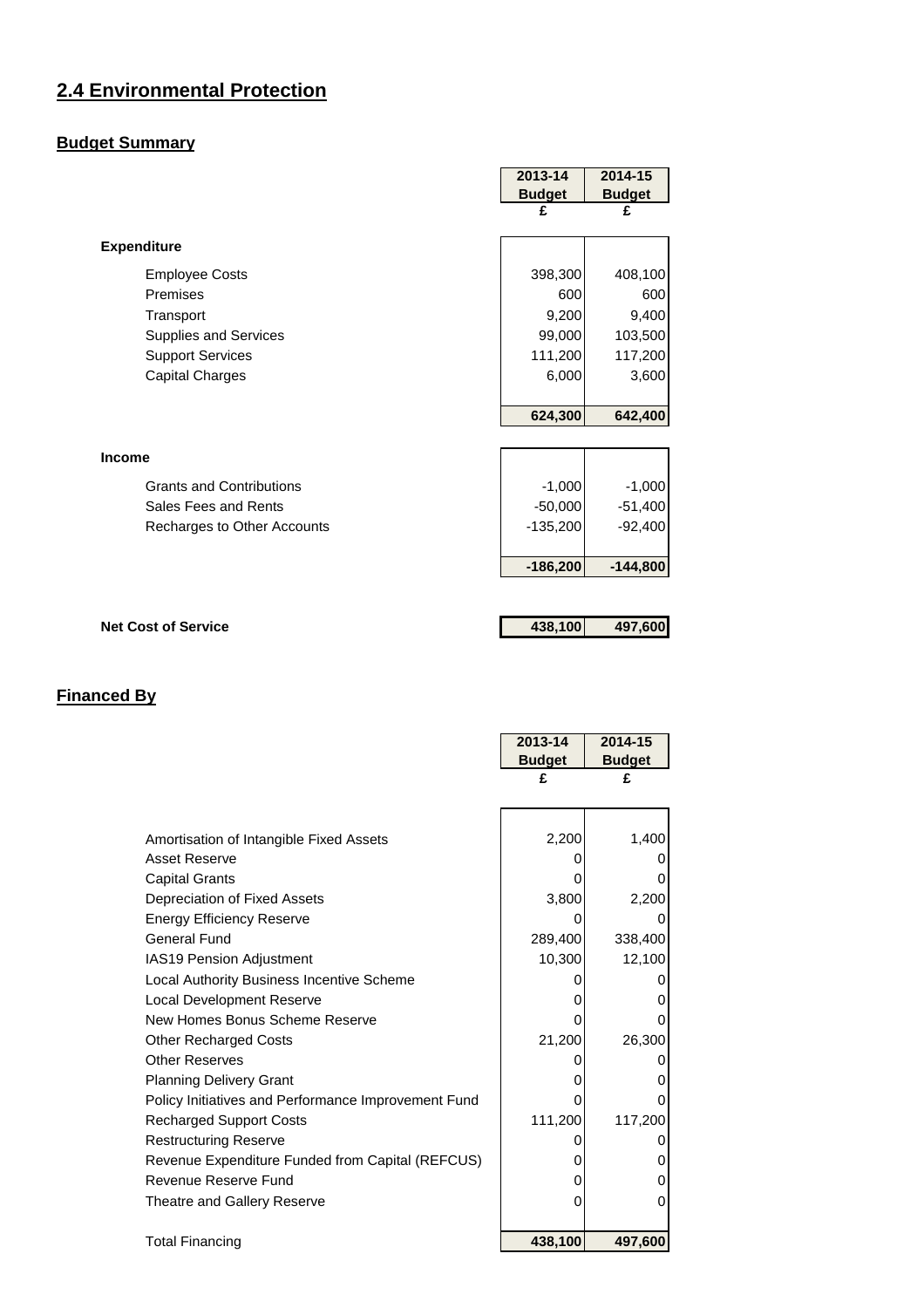## **2.4.1 Dog Control**

Dog control provides a dog warden service, stray dog service, kennelling, vet and other professional services ancillary to dog control service. This includes rehoming, patrolling and enforcement of dog control orders, wardening for harbour mitigation project, handling dog control service requests - welfare, barking, education and responsible dog ownership.

#### **Budget Summary**

|                         | 2013-14       | 2014-15       |
|-------------------------|---------------|---------------|
|                         | <b>Budget</b> | <b>Budget</b> |
|                         | £             | £             |
|                         |               |               |
| <b>Expenditure</b>      |               |               |
| <b>Employee Costs</b>   | 52,400        | 55,600        |
| Transport               | 4,200         | 4,300         |
| Supplies and Services   | 15,800        | 16,600        |
| <b>Support Services</b> | 20,200        | 24,600        |
| <b>Capital Charges</b>  | 1,200         | 600           |
|                         |               |               |
|                         | 93,800        | 101,700       |
|                         |               |               |
| <b>Income</b>           |               |               |
| Sales Fees and Rents    | $-9,700$      | $-10,000$     |
|                         | $-9,700$      |               |
|                         |               | $-10,000$     |
|                         |               |               |
|                         |               |               |

**Net Cost of Service 84,100 91,700** 

|                                         | 2013-14<br><b>Budget</b> | 2014-15<br><b>Budget</b> |
|-----------------------------------------|--------------------------|--------------------------|
|                                         | £                        | £                        |
|                                         |                          |                          |
| Amortisation of Intangible Fixed Assets | 500                      | <b>200</b>               |
| Depreciation of Fixed Assets            | 700                      | 400                      |
| <b>General Fund</b>                     | 58,600                   | 61,700                   |
| <b>IAS19 Pension Adjustment</b>         | 200                      | 600                      |
| <b>Other Recharged Costs</b>            | 3,900                    | 4,200                    |
| <b>Recharged Support Costs</b>          | 20,200                   | 24,600                   |
|                                         |                          |                          |
| Total Financing                         | 84,100                   | 91,700                   |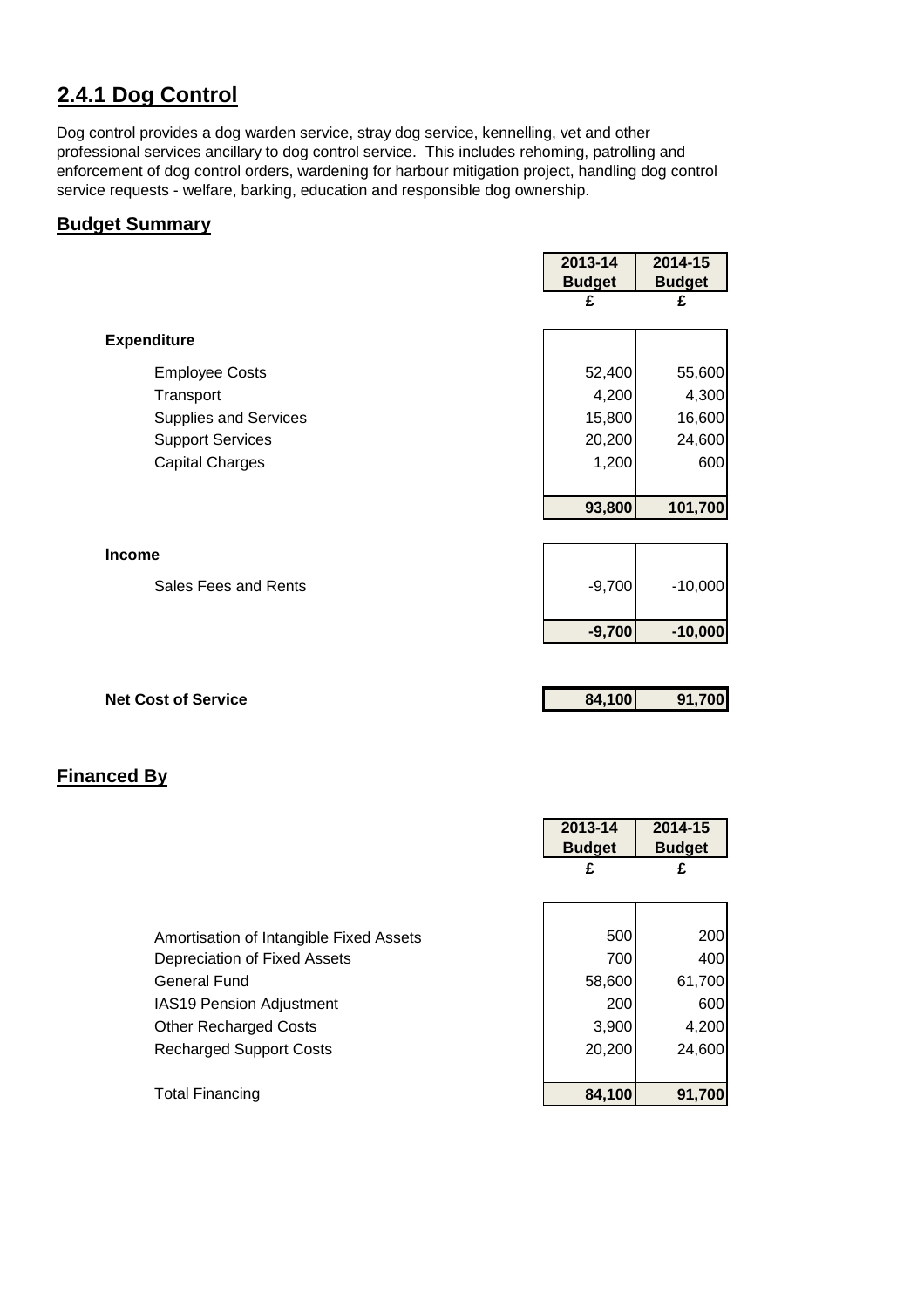## **2.4.2 Licensing of Local Public Health Establishments**

Licensing Safety and Pollution involves the licensing of animal establishments including dog boarding, dog breeding, pet shops, riding establishments, dangerous wild animals and zoos. This includes inspection, enforcement and administration of licences.

#### **Budget Summary**

|                              | 2013-14       | 2014-15       |
|------------------------------|---------------|---------------|
|                              | <b>Budget</b> | <b>Budget</b> |
|                              | £             | £             |
| <b>Expenditure</b>           |               |               |
| <b>Employee Costs</b>        | 29,600        | 30,000        |
| Transport                    | 500           | 500           |
| <b>Supplies and Services</b> | 8,300         | 8,600         |
| <b>Support Services</b>      | 3,400         | 5,500         |
| <b>Capital Charges</b>       | 400           | 300           |
|                              |               |               |
|                              | 42,200        | 44,900        |
|                              |               |               |
| <b>Income</b>                |               |               |
| Sales Fees and Rents         | $-10,900$     | $-11,200$     |
|                              | $-10,900$     | $-11,200$     |
|                              |               |               |
| <b>Net Cost of Service</b>   | 31,300        | 33,700        |

|                                         | 2013-14<br><b>Budget</b> | 2014-15<br><b>Budget</b> |
|-----------------------------------------|--------------------------|--------------------------|
|                                         | £                        | £                        |
|                                         |                          |                          |
| Amortisation of Intangible Fixed Assets | 200                      | 100                      |
| Depreciation of Fixed Assets            | 200                      | 200                      |
| General Fund                            | 25,000                   | 25,200                   |
| <b>IAS19 Pension Adjustment</b>         | 900                      | 1,000                    |
| <b>Other Recharged Costs</b>            | 1,600                    | 1,700                    |
| <b>Recharged Support Costs</b>          | 3,400                    | 5,500                    |
|                                         |                          |                          |
| <b>Total Financing</b>                  | 31,300                   | 33,700                   |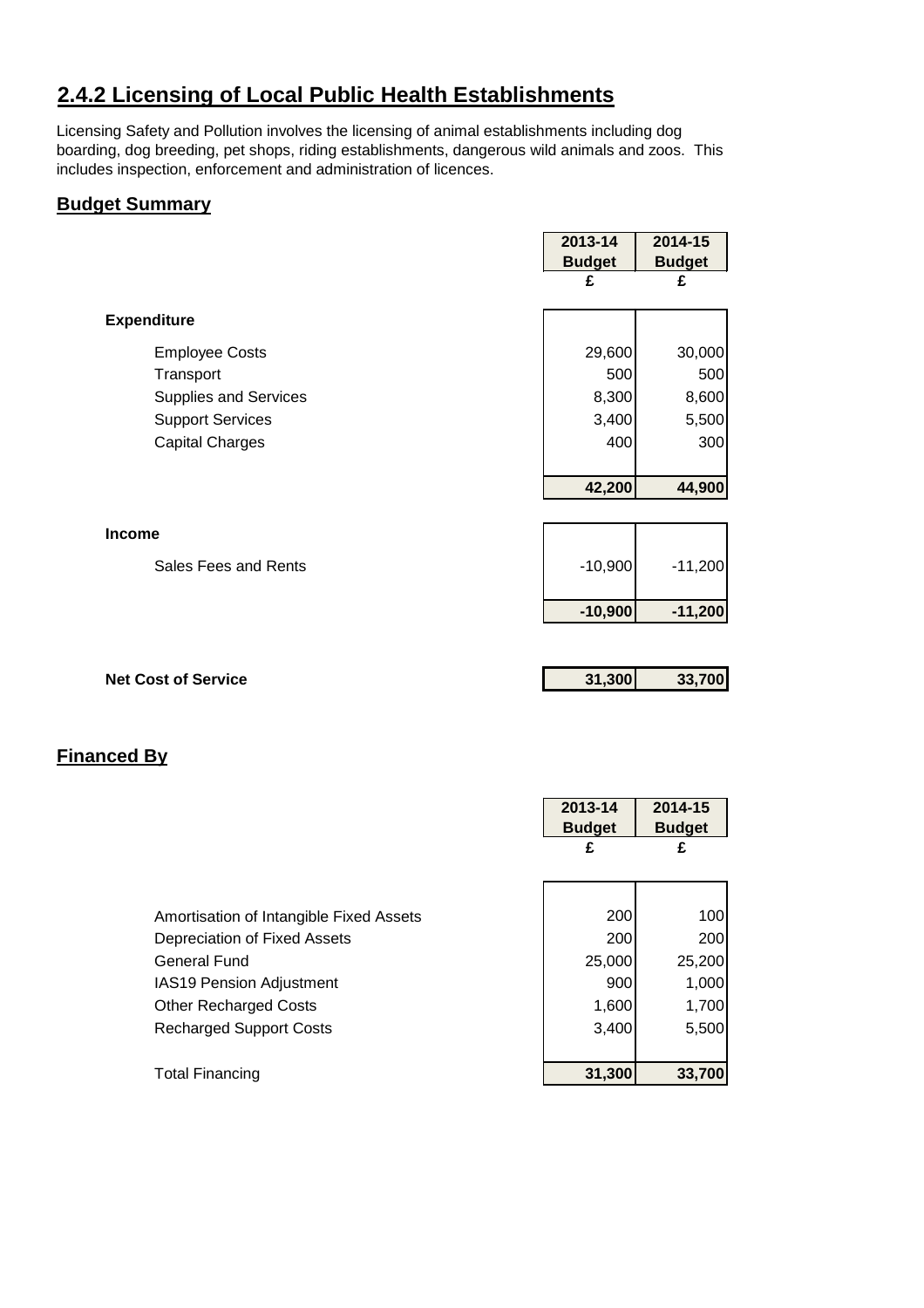## **2.4.3 Environmental Protection**

Environmental Protection covers a variety of services. Firstly, Analyst Services which relates to recreational water sampling including harbour, bathing water and spas and swimming pools, regulation of private water supply including inspection, sampling and enforcement. This also involves chemical disposal for drums washed up on the beach and analyst services for environmental protection equipment e.g .noise monitoring equipment. Another part of the service is Environmental Permits which is the administration of permitting regime, inspection of new, renewal and variation applications as well as monitoring and enforcement. Another aspect of this area deals with complaints for nuisances including noise, smoke, odour, lighting, animals as well as Clean Air Act dark smoke complaints. Clean Neighbourhoods including litter, fly tipping, nuisance vehicles, pollution complaints e.g. bonfires, crop spraying, crop burning, smoke free complaints, planning and licensing statutory consultee. The final aspect is air quality monitoring in designated air quality management areas involving the implementation of air quality action plan, air quality grant for modal shift work, community car club, contaminated land regime, air pollution complaints and statutory consultee for planning. This also provides analyst services for air quality and contaminated land equipment.

#### **Budget Summary**

|                                 | 2013-14       | 2014-15       |
|---------------------------------|---------------|---------------|
|                                 | <b>Budget</b> | <b>Budget</b> |
|                                 | £             | £             |
| <b>Expenditure</b>              |               |               |
| <b>Employee Costs</b>           | 316,300       | 322,500       |
| Premises                        | 600           | 600           |
| Transport                       | 4,500         | 4,600         |
| <b>Supplies and Services</b>    | 74,900        | 78,300        |
| <b>Support Services</b>         | 87,600        | 87,100        |
| <b>Capital Charges</b>          | 4,400         | 2,700         |
|                                 |               |               |
|                                 | 488,300       | 495,800       |
|                                 |               |               |
| <b>Income</b>                   |               |               |
| <b>Grants and Contributions</b> | $-1,000$      | $-1,000$      |
| Sales Fees and Rents            | $-29,400$     | $-30,200$     |
| Recharges to Other Accounts     | $-135,200$    | $-92,400$     |
|                                 |               |               |
|                                 | $-165,600$    | $-123,600$    |
|                                 |               |               |
| <b>Net Cost of Service</b>      | 322,700       | 372,200       |

|                                         | 2013-14<br><b>Budget</b> | 2014-15<br><b>Budget</b> |
|-----------------------------------------|--------------------------|--------------------------|
|                                         | £                        | £                        |
|                                         |                          |                          |
| Amortisation of Intangible Fixed Assets | 1,500                    | 1,100                    |
| Depreciation of Fixed Assets            | 2,900                    | 1,600                    |
| <b>General Fund</b>                     | 205,800                  | 251,500                  |
| <b>IAS19 Pension Adjustment</b>         | 9,200                    | 10,500                   |
| <b>Other Recharged Costs</b>            | 15,700                   | 20,400                   |
| <b>Recharged Support Costs</b>          | 87,600                   | 87,100                   |
| <b>Total Financing</b>                  | 322,700                  | 372,200                  |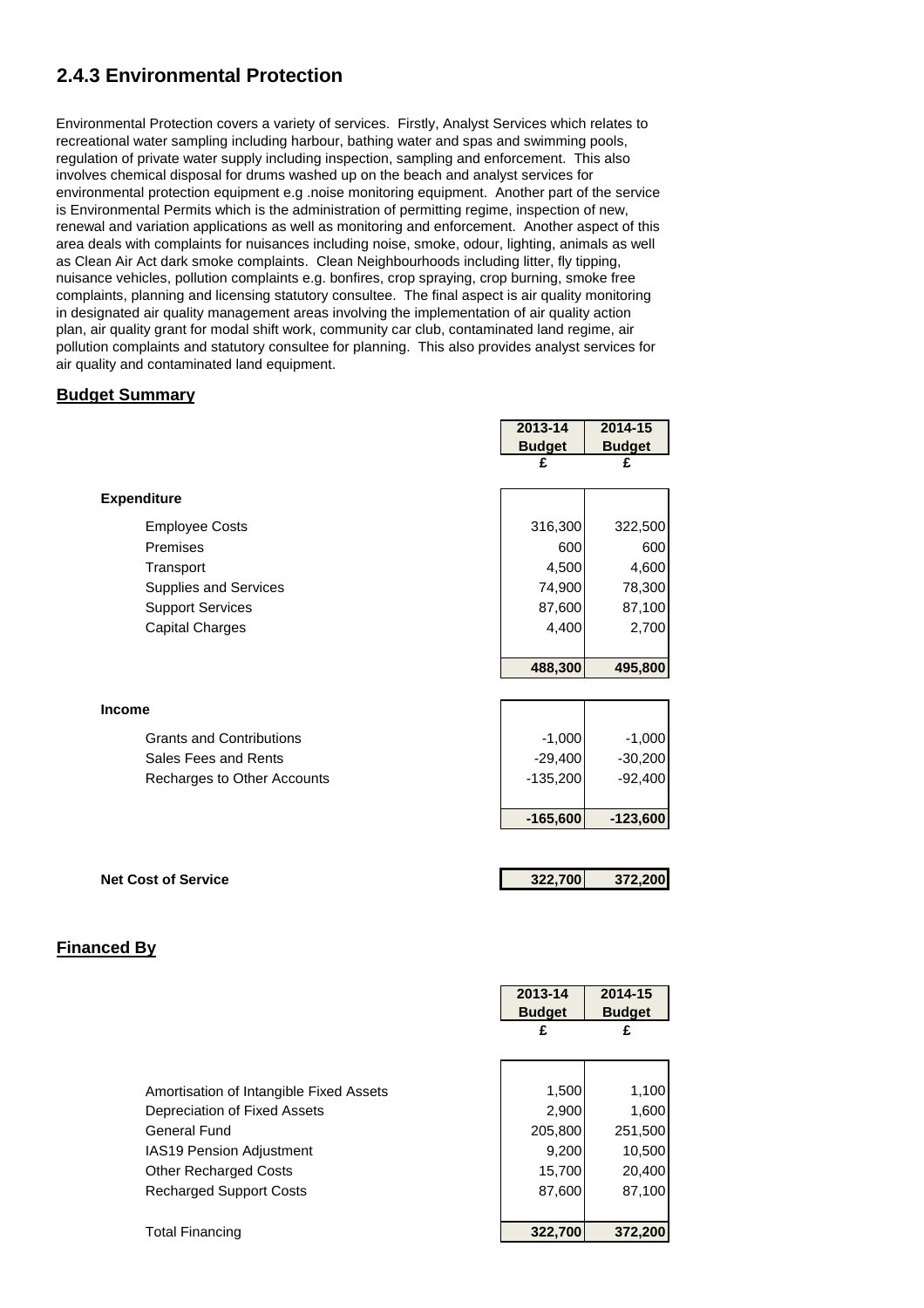## **2.5 Environmental Health Licensing**

The Licensing team are responsible for the administration, delivery and compliance associated with premises and events across the district where licensable activities are provided - retail sale (or supply) of alcohol, regulated entertainment (including live/recorded music,dancing etc) and the provision of late night refreshment. The Team also oversees regimes associated with gambling activities, taxi licensing (vehicles, drivers and operators), scrap metal dealers, residential and holiday caravan sites, street trading, charitable street and house to house collections, pleasure boat and boatmen licensing and sex establishments. Members of the Team are also responsible for coordinating and facilitating Safety and Advisory Groups associated with new or large scale events across the District and supporting various multi-agency strategic meetings/working groups. There are approximately 550 licensed premises under the Licensing Act 2003, over 270 gambling authorisations of which 164 are non-commercial lotteries under the Gambling Act 2005, 11 new authorisations under the Scrap Metal Dealers Act 2013. Currently we have in the region of 335 licensed drivers, 280 vehicles and 55 Operators (Hackney Carriage and Private Hire regimes). Caravan site licensing is currently subject to legislative reform which may affect the number and type of licensed sites across the District.

#### **Budget Summary**

|                              | 2013-14       | 2014-15       |
|------------------------------|---------------|---------------|
|                              | <b>Budget</b> | <b>Budget</b> |
|                              | £             | £             |
| <b>Expenditure</b>           |               |               |
| <b>Employee Costs</b>        | 223,000       | 233,600       |
| Transport                    | 1,300         | 1,300         |
| <b>Supplies and Services</b> | 27,200        | 28,100        |
| <b>Support Services</b>      | 49,800        | 64,700        |
| <b>Capital Charges</b>       | 10,000        | 7,200         |
|                              |               |               |
|                              | 311,300       | 334,900       |
|                              |               |               |
| <b>Income</b>                |               |               |
| Sales Fees and Rents         | $-305,200$    | $-307,500$    |
|                              |               |               |
|                              | $-305,200$    | $-307,500$    |
|                              |               |               |
| <b>Net Cost of Service</b>   | 6,100         | 27,400        |

|                                         | 2013-14<br><b>Budget</b> | 2014-15<br><b>Budget</b> |
|-----------------------------------------|--------------------------|--------------------------|
|                                         | £                        | £                        |
|                                         |                          |                          |
| Amortisation of Intangible Fixed Assets | 8,000                    | 5,700                    |
| Depreciation of Fixed Assets            | 2,000                    | 1,500                    |
| <b>General Fund</b>                     | $-67,300$                | $-59,300$                |
| <b>IAS19 Pension Adjustment</b>         | 6,000                    | 7,300                    |
| <b>Other Recharged Costs</b>            | 7,600                    | 7,500                    |
| <b>Recharged Support Costs</b>          | 49,800                   | 64,700                   |
| <b>Total Financing</b>                  | 6,100                    | 27,400                   |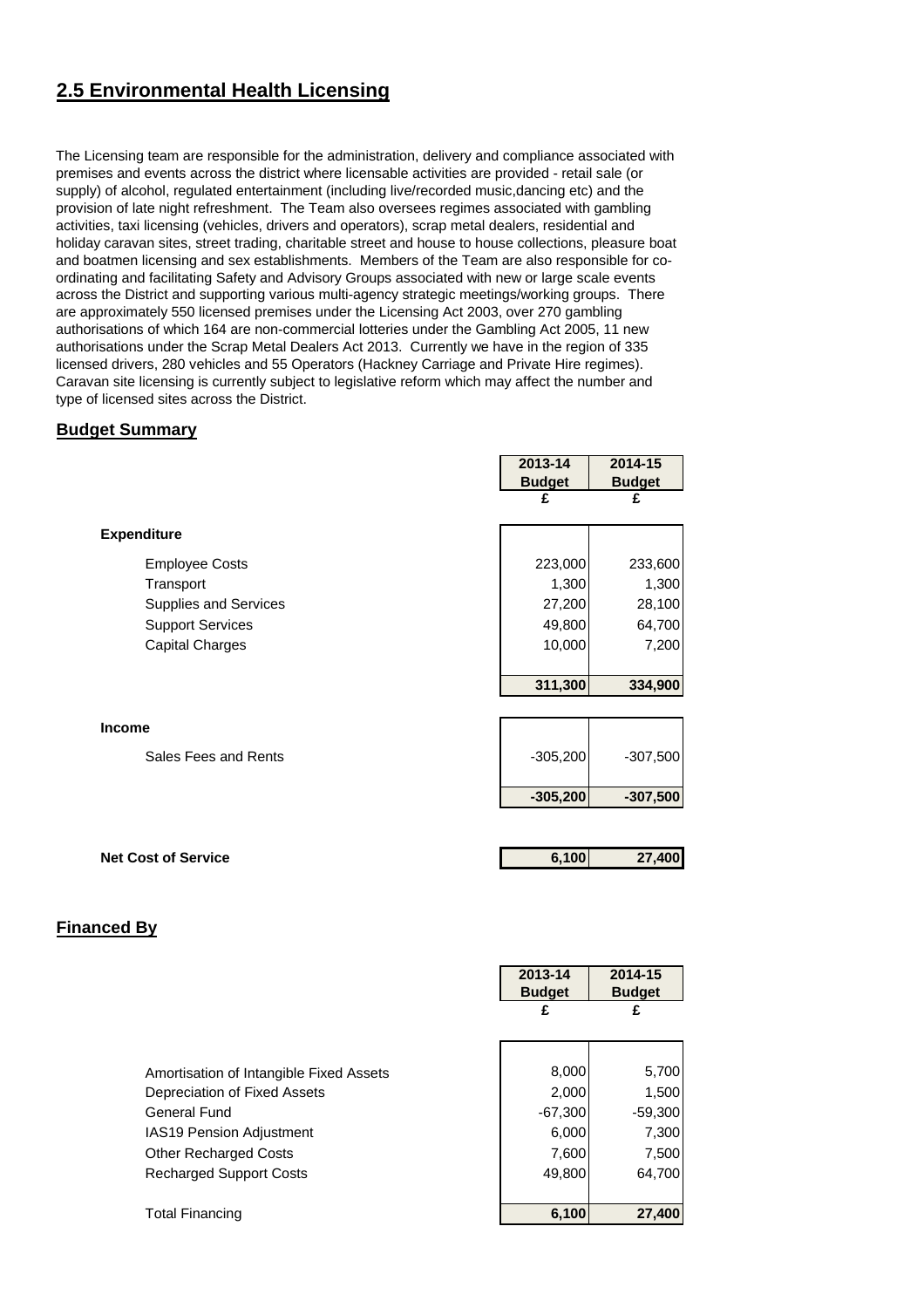## **2.6 Emergency Planning**

Provision of the Council's duties under the Civil Contigencies Act. Preparation of emergency plans for the Council and in partnership with other responders. Responding to major incidents to provide support to the community both during any incident and also after in the recovery phase from the incident.

#### **Budget Summary**

|                              | 2013-14       | 2014-15       |
|------------------------------|---------------|---------------|
|                              | <b>Budget</b> | <b>Budget</b> |
|                              | £             | £             |
| <b>Expenditure</b>           |               |               |
| <b>Employee Costs</b>        | 73,000        | 54,100        |
| Transport                    | 2,200         | 2,300         |
| <b>Supplies and Services</b> | 14,100        | 14,200        |
| <b>Support Services</b>      | 22,700        | 10,100        |
| <b>Capital Charges</b>       | 12,400        | 6,200         |
|                              |               |               |
|                              | 124,400       | 86,900        |
|                              |               |               |
| <b>Income</b>                |               |               |
|                              |               |               |
|                              | $\bf{0}$      | $\pmb{0}$     |
|                              |               |               |

| <b>Net Cost of Service</b> | 124,400 | 86,900 |
|----------------------------|---------|--------|
|                            |         |        |

|                                         | 2013-14<br><b>Budget</b> | 2014-15<br><b>Budget</b> |
|-----------------------------------------|--------------------------|--------------------------|
|                                         | £                        | £                        |
|                                         |                          |                          |
| Amortisation of Intangible Fixed Assets | 3,900                    | 4,000                    |
| Depreciation of Fixed Assets            | 8,500                    | 2,200                    |
| General Fund                            | 86,200                   | 66,700                   |
| <b>IAS19 Pension Adjustment</b>         | 1,600                    | 2,400                    |
| <b>Other Recharged Costs</b>            | 1,500                    | 1,500                    |
| <b>Recharged Support Costs</b>          | 22,700                   | 10,100                   |
|                                         |                          |                          |
| <b>Total Financing</b>                  | 124,400                  | 86,900                   |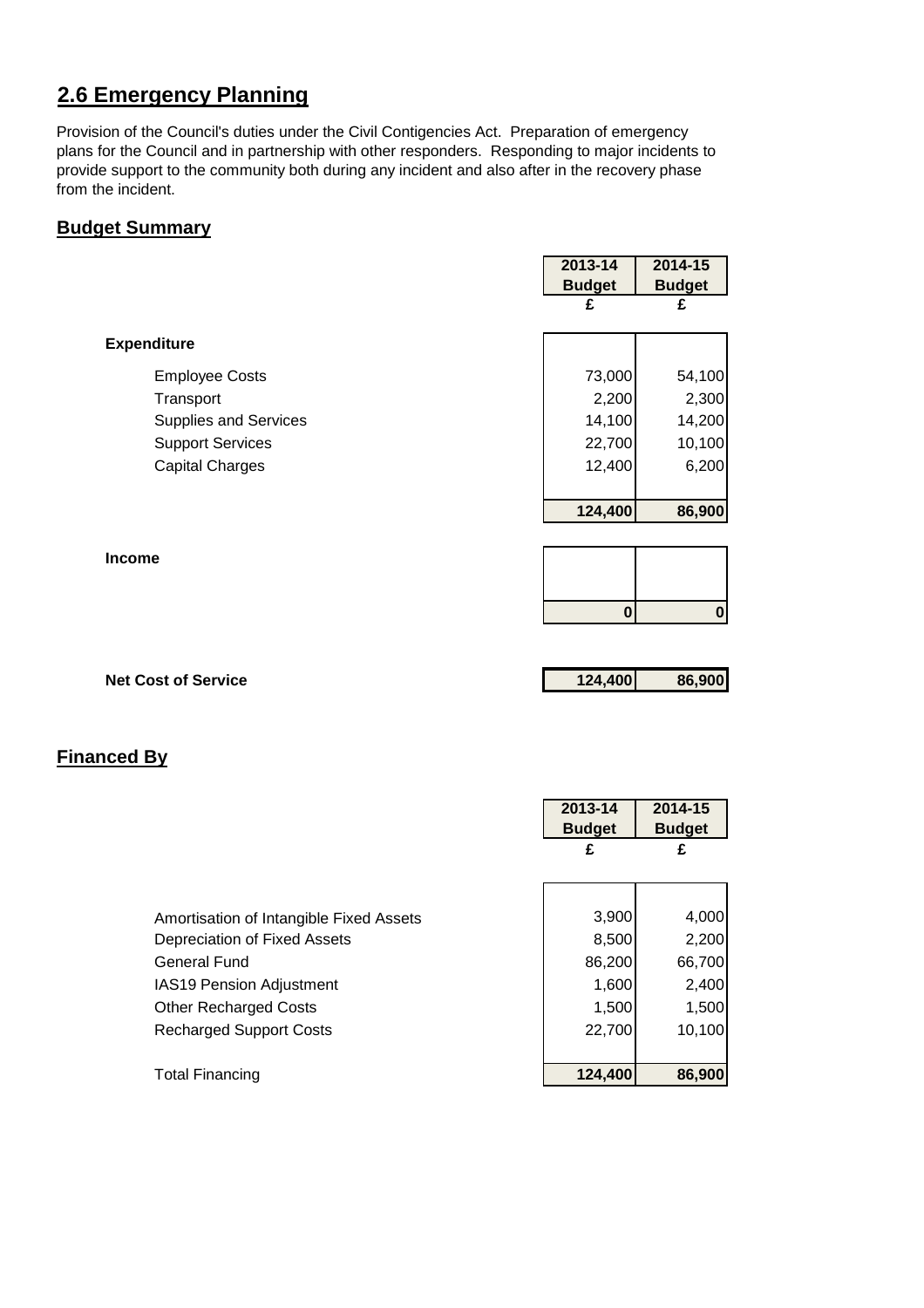## **2.7 Environment Policy**

## **Budget Summary**

|                                 | 2013-14       | 2014-15       |
|---------------------------------|---------------|---------------|
|                                 | <b>Budget</b> | <b>Budget</b> |
|                                 | £             | £             |
| <b>Expenditure</b>              |               |               |
| <b>Employee Costs</b>           | 161,300       | 165,300       |
| Premises                        | 0             | 3,100         |
| Transport                       | 3,800         | 3,900         |
| <b>Supplies and Services</b>    | 65,600        | 75,500        |
| <b>Support Services</b>         | 32,600        | 30,300        |
| <b>Capital Charges</b>          | 2,000         | 1,400         |
|                                 |               |               |
|                                 | 265,300       | 279,500       |
|                                 |               |               |
| <b>Income</b>                   |               |               |
| <b>Grants and Contributions</b> | $-52,600$     | $-62,200$     |
| Sales Fees and Rents            | $-54,400$     | $-59,100$     |
| Recharges to Other Accounts     | $-7,200$      | $-7,300$      |
|                                 |               |               |
|                                 | $-114,200$    | $-128,600$    |
|                                 |               |               |
|                                 |               |               |

| <b>Net Cost of Service</b> | 151,100 | 150,900 |
|----------------------------|---------|---------|
|                            |         |         |

|                                         | 2013-14<br><b>Budget</b> | 2014-15<br><b>Budget</b> |
|-----------------------------------------|--------------------------|--------------------------|
|                                         | £                        | £                        |
|                                         |                          |                          |
| Amortisation of Intangible Fixed Assets | 800                      | 500                      |
| Depreciation of Fixed Assets            | 1,200                    | 900                      |
| General Fund                            | 107,400                  | 110,100                  |
| <b>IAS19 Pension Adjustment</b>         | 4,100                    | 4,600                    |
| <b>Other Recharged Costs</b>            | 5,000                    | 4,500                    |
| <b>Recharged Support Costs</b>          | 32,600                   | 30,300                   |
|                                         |                          |                          |
| Total Financing                         | 151,100                  | 150,900                  |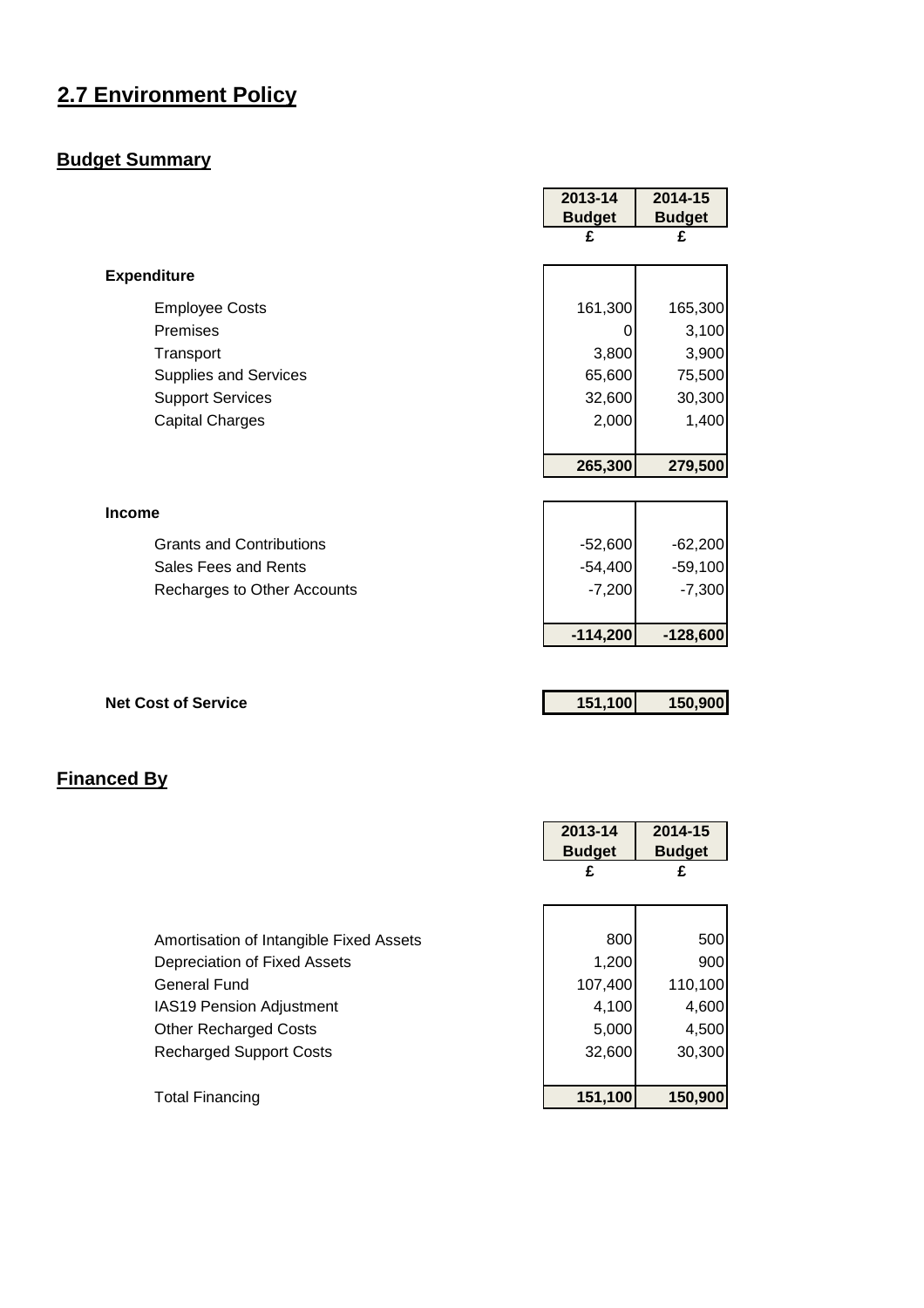## **2.7.1 Abandoned Vehicles**

Inspection of all reported abandoned vehicles. If proved to be abandoned, removed via partnership agreement with Sussex Police and taken to county-wide disposal facility.

#### **Budget Summary**

|                              | 2013-14       | 2014-15       |
|------------------------------|---------------|---------------|
|                              | <b>Budget</b> | <b>Budget</b> |
|                              | £             | £             |
| <b>Expenditure</b>           |               |               |
| <b>Employee Costs</b>        | 7,000         | 7,300         |
| Transport                    | 400           | 400           |
| <b>Supplies and Services</b> | 6,200         | 5,400         |
| <b>Support Services</b>      | 1,600         | 1,700         |
| <b>Capital Charges</b>       | 0             | 200           |
|                              |               |               |
|                              | 15,200        | 15,000        |
|                              |               |               |
| <b>Income</b>                |               |               |
|                              |               |               |
|                              | $\bf{0}$      | $\pmb{0}$     |
|                              |               |               |
|                              |               |               |
| <b>Net Cost of Service</b>   | 15,200        | 15,000        |

|                                 | 2013-14<br><b>Budget</b> | 2014-15<br><b>Budget</b> |
|---------------------------------|--------------------------|--------------------------|
|                                 | £                        | £                        |
|                                 |                          |                          |
| <b>General Fund</b>             | 13,200                   | 12,700                   |
| <b>IAS19 Pension Adjustment</b> | 200                      | 200                      |
| <b>Other Recharged Costs</b>    | 200                      | 200                      |
| <b>Recharged Support Costs</b>  | 1,600                    | 1,700                    |
|                                 |                          |                          |
| <b>Total Financing</b>          | 15,200                   | 15,000                   |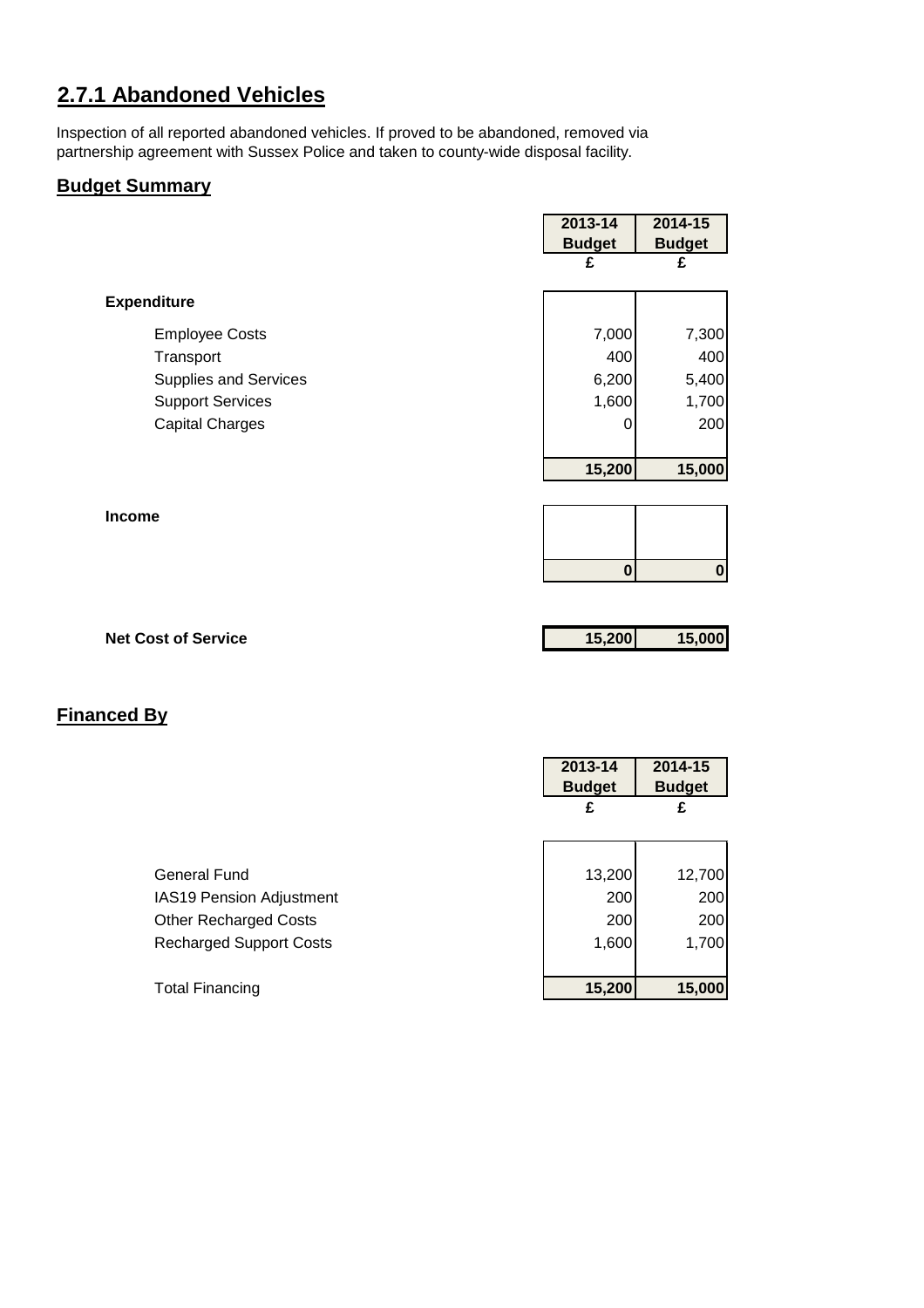## **2.7.2 Environmental Strategy**

This budget for biodiversity includes the delivery of the Local Biodiversity Action Plan by ensuring Council services comply with Habitat Regulations. They also provide statutory consultee for planning applications in terms of biodiversity and habitats, phase 1 habitats assessment for strategic housing sites and CDC developments. There is also the undertaking of sustainability appraisals for the emerging Local Plan, producing Green infrastructure policy, ensuring CIL contributions contribute to Habitat and Green Infrastructure projects. The team administer applications to Grants Panel and manage CDC advocacy status in the Sussex Energy Saving Partnership. They also manage the Recreational Disturbance Plan along with S106 budgets and the Service Level agreement for the Wildlife Officer and Manhood Wildlife and Heritage Group. The team work with the Sussex - wide partnership to implement with the Solent Mitigation project.

#### **Budget Summary**

|                                 | 2013-14       | 2014-15       |
|---------------------------------|---------------|---------------|
|                                 | <b>Budget</b> | <b>Budget</b> |
|                                 | £             | £             |
| <b>Expenditure</b>              |               |               |
| <b>Employee Costs</b>           | 125,600       | 131,900       |
| Transport                       | 1,100         | 1,100         |
| <b>Supplies and Services</b>    | 33,100        | 41,800        |
| <b>Support Services</b>         | 24,200        | 23,100        |
| <b>Capital Charges</b>          | 1,500         | 900           |
|                                 |               |               |
|                                 | 185,500       | 198,800       |
|                                 |               |               |
| <b>Income</b>                   |               |               |
| <b>Grants and Contributions</b> | $-52,600$     | $-62,200$     |
| Recharges to Other Accounts     | $-7,200$      | $-7,300$      |
|                                 |               |               |
|                                 | $-59,800$     | $-69,500$     |
|                                 |               |               |
| <b>Net Cost of Service</b>      | 125,700       | 129,300       |
|                                 |               |               |

|                                         | 2013-14<br><b>Budget</b> | 2014-15<br><b>Budget</b> |
|-----------------------------------------|--------------------------|--------------------------|
|                                         | £                        | £                        |
|                                         |                          |                          |
| Amortisation of Intangible Fixed Assets | 600                      | 300                      |
| Depreciation of Fixed Assets            | 900                      | 600                      |
| <b>General Fund</b>                     | 92,600                   | 97,700                   |
| <b>IAS19 Pension Adjustment</b>         | 3,600                    | 4,200                    |
| <b>Other Recharged Costs</b>            | 3,800                    | 3,400                    |
| <b>Recharged Support Costs</b>          | 24,200                   | 23,100                   |
|                                         |                          |                          |
| <b>Total Financing</b>                  | 125,700                  | 129,300                  |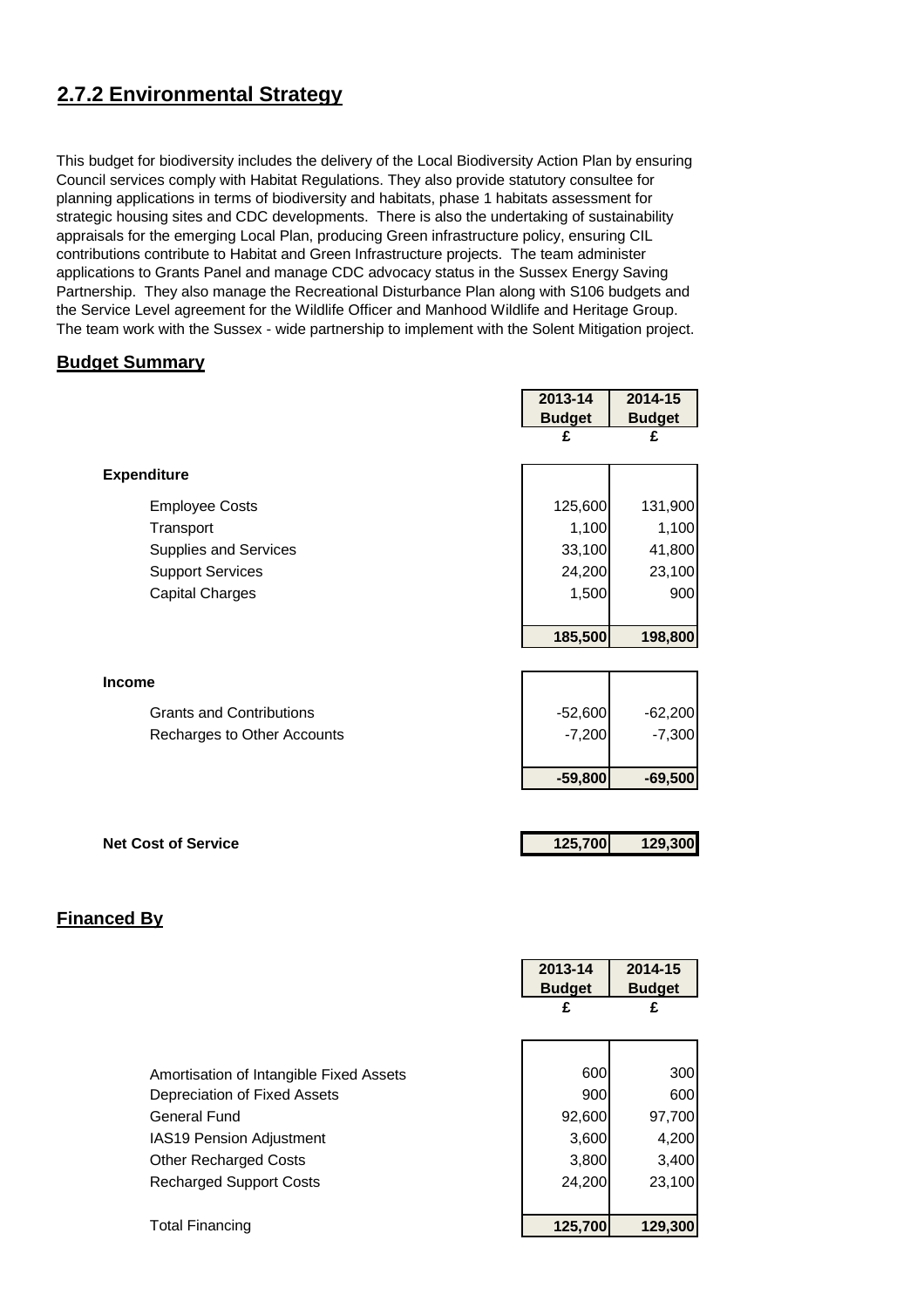## **2.7.3 Farmers Market**

The Farmers Market Coordinator and administration run the Farmers Markets and a food festival as well as the purchase of equipment such as canopies, and the procurement of professional services for the running of farmers markets such as CCS for erection and dismantling of stalls, security services, storage and repair of equipment, promotional material and public relations.

#### **Budget Summary**

|                         | 2013-14       | 2014-15       |
|-------------------------|---------------|---------------|
|                         | <b>Budget</b> | <b>Budget</b> |
|                         | £             | £             |
|                         |               |               |
| <b>Expenditure</b>      |               |               |
| <b>Employee Costs</b>   | 28,700        | 26,100        |
| Premises                | 0             | 3,100         |
| Transport               | 2,300         | 2,400         |
| Supplies and Services   | 26,300        | 28,300        |
| <b>Support Services</b> | 6,800         | 5,500         |
| <b>Capital Charges</b>  | 500           | 300           |
|                         |               |               |
|                         | 64,600        | 65,700        |
|                         |               |               |
| Income                  |               |               |
| Sales Fees and Rents    | $-54,400$     | $-59,100$     |
|                         |               |               |
|                         | $-54,400$     | $-59,100$     |
|                         |               |               |
|                         |               |               |

| <b>Net Cost of Service</b> | 10,200 | 6,600 |
|----------------------------|--------|-------|
|                            |        |       |

|                                         | 2013-14<br><b>Budget</b> | 2014-15<br><b>Budget</b> |
|-----------------------------------------|--------------------------|--------------------------|
|                                         | £                        | £                        |
|                                         |                          |                          |
| Amortisation of Intangible Fixed Assets | 200                      | 100                      |
| Depreciation of Fixed Assets            | 300                      | 200                      |
| <b>General Fund</b>                     | 1,600                    | $-300$                   |
| <b>IAS19 Pension Adjustment</b>         | 300                      | 200                      |
| <b>Other Recharged Costs</b>            | 1,000                    | 900                      |
| <b>Recharged Support Costs</b>          | 6,800                    | 5,500                    |
|                                         |                          |                          |
| <b>Total Financing</b>                  | 10,200                   | 6,600                    |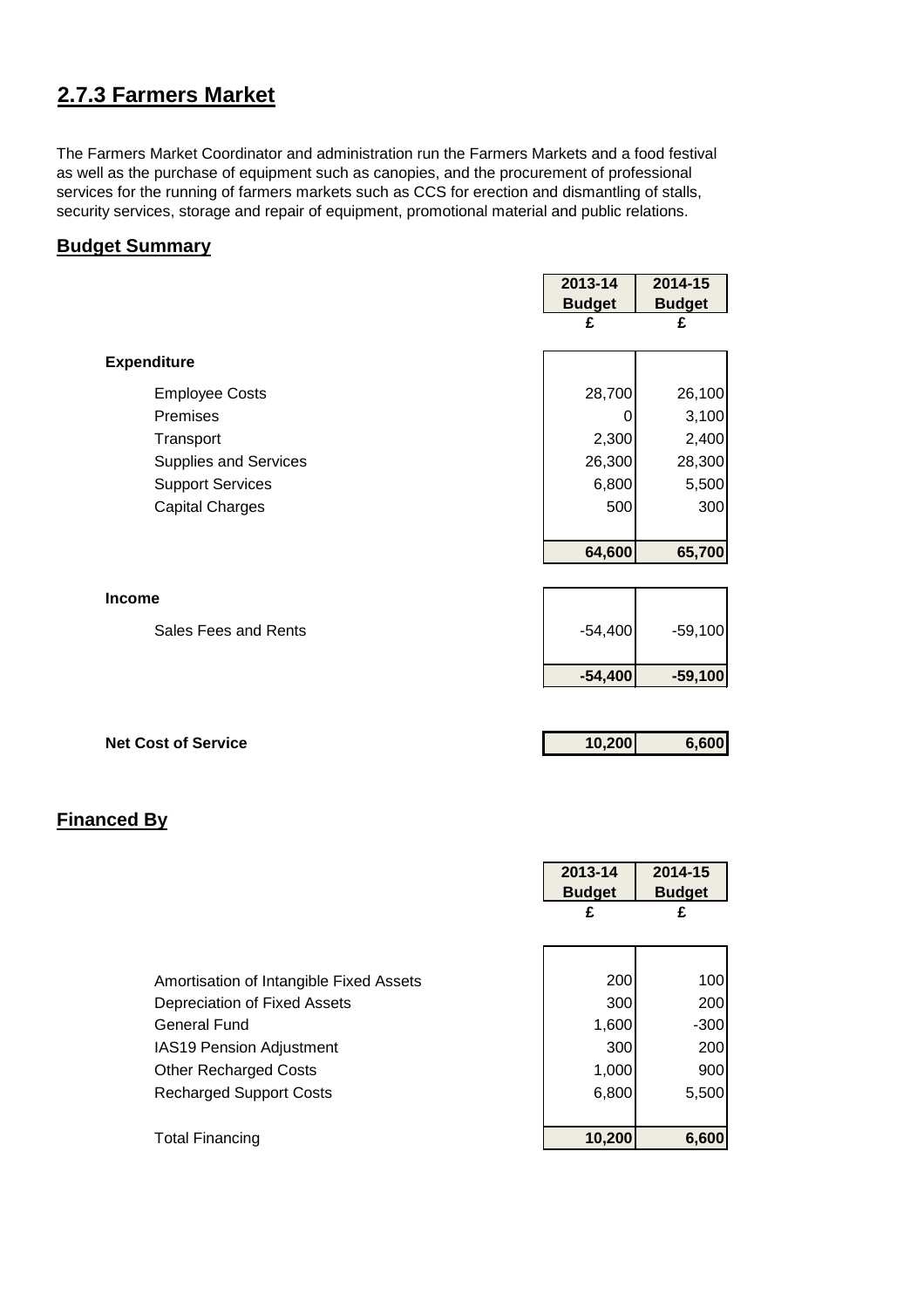## **2.8 Foreshores**

Provision of safe and managed access to the foreshore, and increased opportunities for use of the foreshore.

## **Budget Summary**

|                            | 2013-14       | 2014-15       |
|----------------------------|---------------|---------------|
|                            | <b>Budget</b> | <b>Budget</b> |
|                            | £             | £             |
| <b>Expenditure</b>         |               |               |
| <b>Employee Costs</b>      | 94,700        | 77,800        |
| Premises                   | 9,200         | 7,800         |
| Transport                  | 6,900         | 7,100         |
| Supplies and Services      | 19,600        | 21,000        |
| <b>Support Services</b>    | 29,400        | 30,000        |
| <b>Capital Charges</b>     | 7,800         | 7,700         |
|                            |               |               |
|                            | 167,600       | 151,400       |
|                            |               |               |
| <b>Income</b>              |               |               |
| Sales Fees and Rents       | $-6,800$      | $-13,300$     |
|                            | $-6,800$      | $-13,300$     |
|                            |               |               |
| <b>Net Cost of Service</b> | 160,800       | 138,100       |

|                                         | 2013-14<br><b>Budget</b> | 2014-15<br><b>Budget</b> |
|-----------------------------------------|--------------------------|--------------------------|
|                                         | £                        | £                        |
|                                         |                          |                          |
| Amortisation of Intangible Fixed Assets | 300                      | 200                      |
| Depreciation of Fixed Assets            | 7,500                    | 7,500                    |
| General Fund                            | 117,500                  | 96,900                   |
| IAS19 Pension Adjustment                | 1,600                    | 1,800                    |
| <b>Other Recharged Costs</b>            | 1,900                    | 1,700                    |
| <b>Other Reserves</b>                   | 2,600                    | 0                        |
| <b>Recharged Support Costs</b>          | 29,400                   | 30,000                   |
| <b>Total Financing</b>                  | 160,800                  | 138,100                  |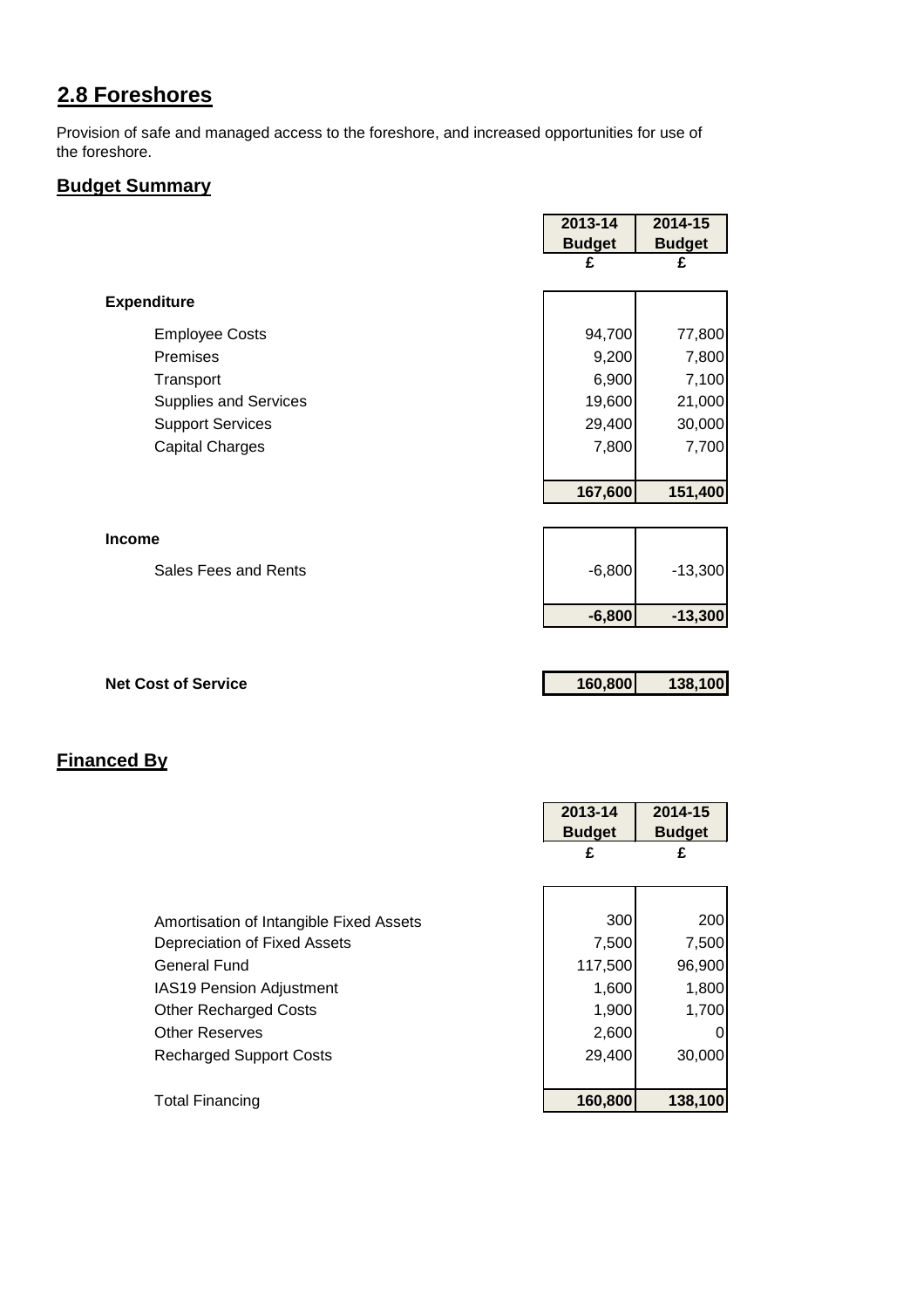## **2.9 Parks, Open Spaces and Grounds Maintenance**

Develop and manage all grounds maintenance functions for Parks, Open Spaces, City Walls, Amenity areas, Car parks and Estate areas. In addition, promote community involvement, arrange floral displays and manage the Parks website.

• Parks (Bishops Palace Gardens, Priory Park, Jubilee Park, Oaklands Park, Litten Gardens)

• Open Spaces (New Park Road, Whyke Oval, Amphitheatre, Sherbourne Road, Florence Road) • Amenity areas (Chichester, Midhurst and Selsey)

Provide horticultural functions and key tasks including sports field preparation, grass cutting, shrub bed and hedge maintenance, parks furniture repairs, play area equipment inspections and repairs .

#### **Budget Summary**

|                              | 2013-14       | 2014-15       |
|------------------------------|---------------|---------------|
|                              | <b>Budget</b> | <b>Budget</b> |
|                              | £             | £             |
| <b>Expenditure</b>           |               |               |
| <b>Employee Costs</b>        | 282,200       | 320,000       |
| Premises                     | 1,300         | 28,900        |
| Transport                    | 35,000        | 39,800        |
| <b>Supplies and Services</b> | 39,400        | 168,900       |
| <b>Support Services</b>      | 43,000        | 54,300        |
| <b>Capital Charges</b>       | 8,400         | 52,000        |
|                              |               |               |
|                              | 409,300       | 663,900       |
|                              |               |               |
| <b>Income</b>                |               |               |
| Sales Fees and Rents         | $-8,500$      | $-22,700$     |
| Recharges to Other Accounts  | 0             | $-3,300$      |
|                              |               |               |
|                              | $-8,500$      | $-26,000$     |
|                              |               |               |
| <b>Net Cost of Service</b>   | 400,800       | 637,900       |
|                              |               |               |
|                              |               |               |

|                                                                                                                                                                                              | 2013-14<br><b>Budget</b><br>£                       | 2014-15<br><b>Budget</b><br>£                        |
|----------------------------------------------------------------------------------------------------------------------------------------------------------------------------------------------|-----------------------------------------------------|------------------------------------------------------|
| Amortisation of Intangible Fixed Assets<br>Depreciation of Fixed Assets<br>General Fund<br><b>IAS19 Pension Adjustment</b><br><b>Other Recharged Costs</b><br><b>Recharged Support Costs</b> | 300<br>8,100<br>335,300<br>9,400<br>4,700<br>43,000 | 400<br>51,600<br>515,600<br>9,300<br>6,700<br>54,300 |
| <b>Total Financing</b>                                                                                                                                                                       | 400,800                                             | 637,900                                              |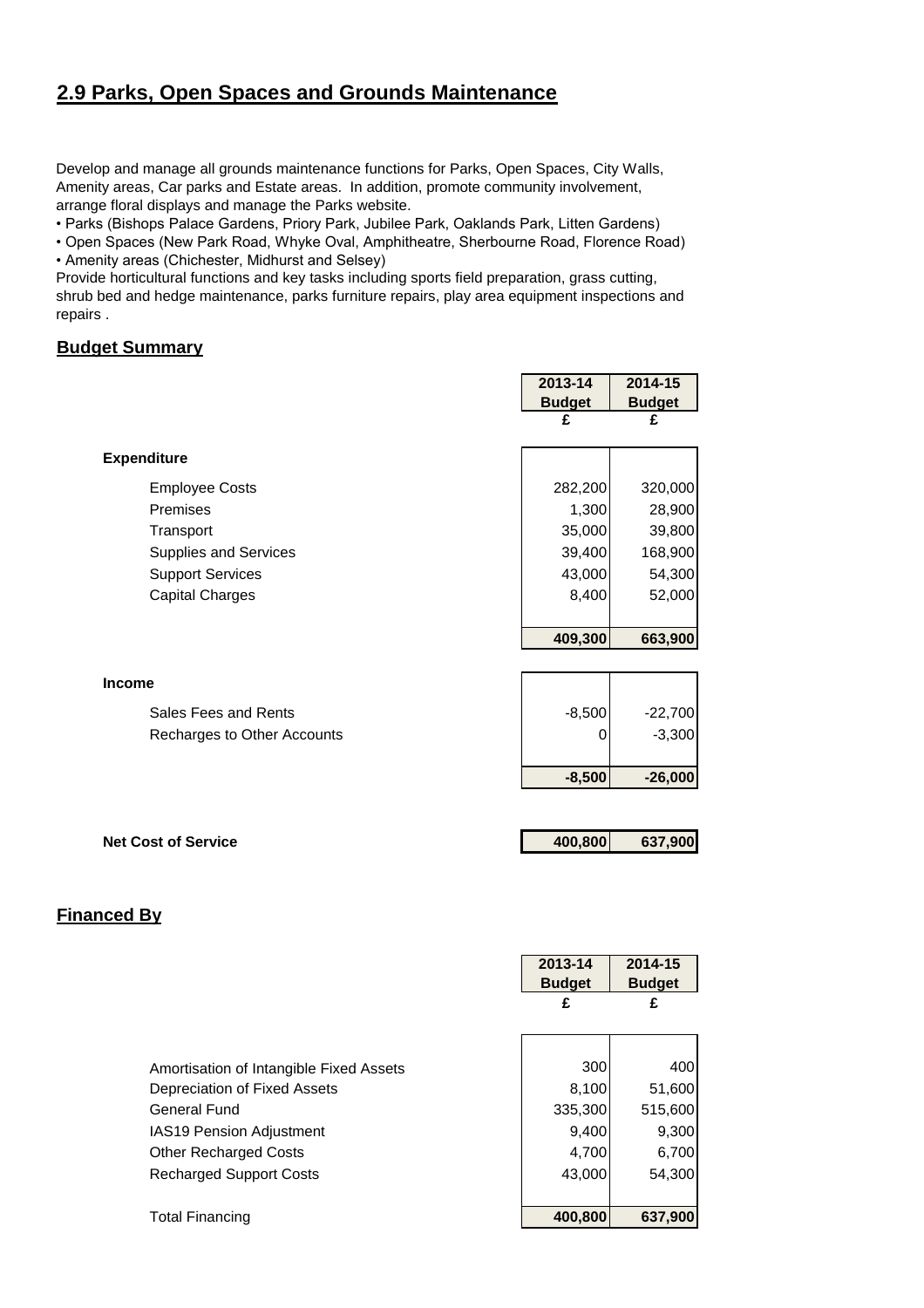## **2.10 Pest Control**

Pest Control involves the control of pests and vermin including rats, mice, cockroaches, ants, fleas, flies, squirrels, pigeons, rabbits in domestic and commercial premises through a paid for service. Contract visits to commercial premises made on a scheduled basis. Calls are taken and appointments are made through the contact handling centre. The Mandatory Public Health element is the control of pests and vermin to maintain basic public health standards within the wider district.

#### **Budget Summary**

|                              | 2013-14       | 2014-15       |
|------------------------------|---------------|---------------|
|                              | <b>Budget</b> | <b>Budget</b> |
|                              | £             | £             |
| <b>Expenditure</b>           |               |               |
| <b>Employee Costs</b>        | 91,500        | 62,000        |
| Transport                    | 9,500         | 8,700         |
| <b>Supplies and Services</b> | 19,200        | 17,000        |
| <b>Support Services</b>      | 29,900        | 31,300        |
| <b>Capital Charges</b>       | 5,500         | 800           |
|                              |               |               |
|                              | 155,600       | 119,800       |
|                              |               |               |
| <b>Income</b>                |               |               |
| Sales Fees and Rents         | $-94,800$     | $-68,400$     |
|                              |               |               |
|                              | $-94,800$     | $-68,400$     |
|                              |               |               |

| <b>Net Cost of Service</b> | 60,800 | 51,400 |
|----------------------------|--------|--------|
|                            |        |        |

|                                         | 2013-14<br><b>Budget</b> | 2014-15<br><b>Budget</b> |
|-----------------------------------------|--------------------------|--------------------------|
|                                         | £                        | £                        |
|                                         |                          |                          |
| Amortisation of Intangible Fixed Assets | 600                      | 300                      |
| Depreciation of Fixed Assets            | 4,900                    | 500                      |
| <b>General Fund</b>                     | 16,700                   | 12,800                   |
| <b>IAS19 Pension Adjustment</b>         | 2,900                    | 2,100                    |
| <b>Other Recharged Costs</b>            | 5,800                    | 4,400                    |
| <b>Recharged Support Costs</b>          | 29,900                   | 31,300                   |
|                                         |                          |                          |
| <b>Total Financing</b>                  | 60,800                   | 51,400                   |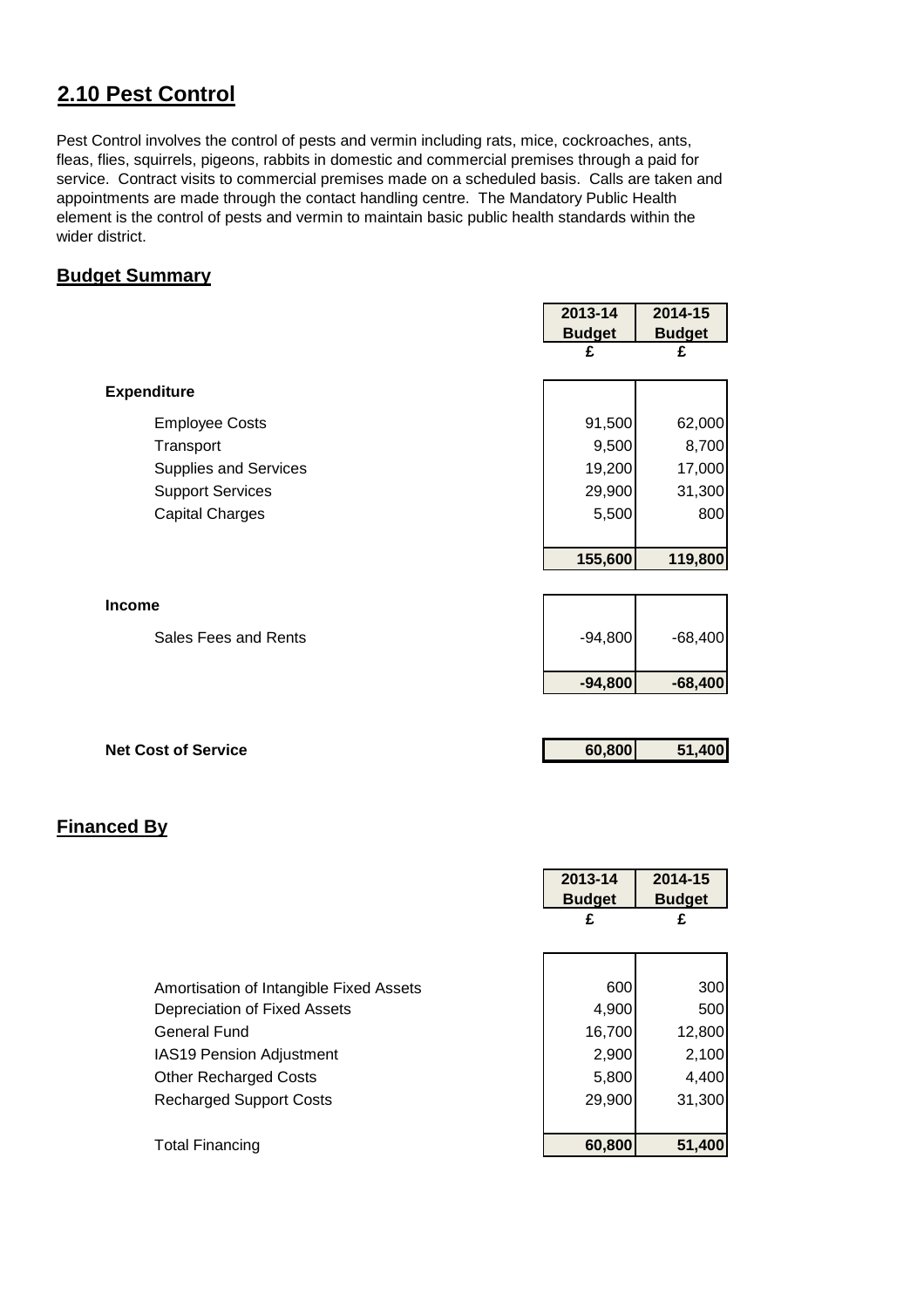## **2.11 Public Conveniences**

Provision of nineteen public conveniences throughout the District. These are cleaned by an external contractor. The contract also includes commercial washrooms at the Westhampnett Depot and St James Industrial Estate and one public convenience owned by Selsey Town Council.

#### **Budget Summary**

|                            | 2013-14       | 2014-15       |
|----------------------------|---------------|---------------|
|                            | <b>Budget</b> | <b>Budget</b> |
|                            | £             | £             |
| <b>Expenditure</b>         |               |               |
| <b>Employee Costs</b>      | 34,000        | 28,500        |
| Premises                   | 174,700       | 161,300       |
| Supplies and Services      | 24,700        | 9,900         |
| <b>Contract Services</b>   | 289,100       | 239,200       |
| <b>Support Services</b>    | 23,000        | 21,400        |
| <b>Capital Charges</b>     | 124,600       | 95,300        |
|                            |               |               |
|                            | 670,100       | 555,600       |
|                            |               |               |
| <b>Income</b>              |               |               |
| Sales Fees and Rents       | $-8,200$      | $-25,500$     |
|                            |               |               |
|                            | $-8,200$      | $-25,500$     |
|                            |               |               |
|                            |               |               |
| <b>Net Cost of Service</b> | 661,900       | 530,100       |

|                                         | 2013-14<br><b>Budget</b> | 2014-15<br><b>Budget</b> |
|-----------------------------------------|--------------------------|--------------------------|
|                                         | £                        | £                        |
|                                         |                          |                          |
| Amortisation of Intangible Fixed Assets | 100                      | 100                      |
| Depreciation of Fixed Assets            | 124,500                  | 95,200                   |
| <b>General Fund</b>                     | 512,400                  | 412,000                  |
| IAS19 Pension Adjustment                | 1,000                    | 900                      |
| <b>Other Recharged Costs</b>            | 900                      | 500                      |
| <b>Recharged Support Costs</b>          | 23,000                   | 21,400                   |
|                                         |                          |                          |
| <b>Total Financing</b>                  | 661,900                  | 530,100                  |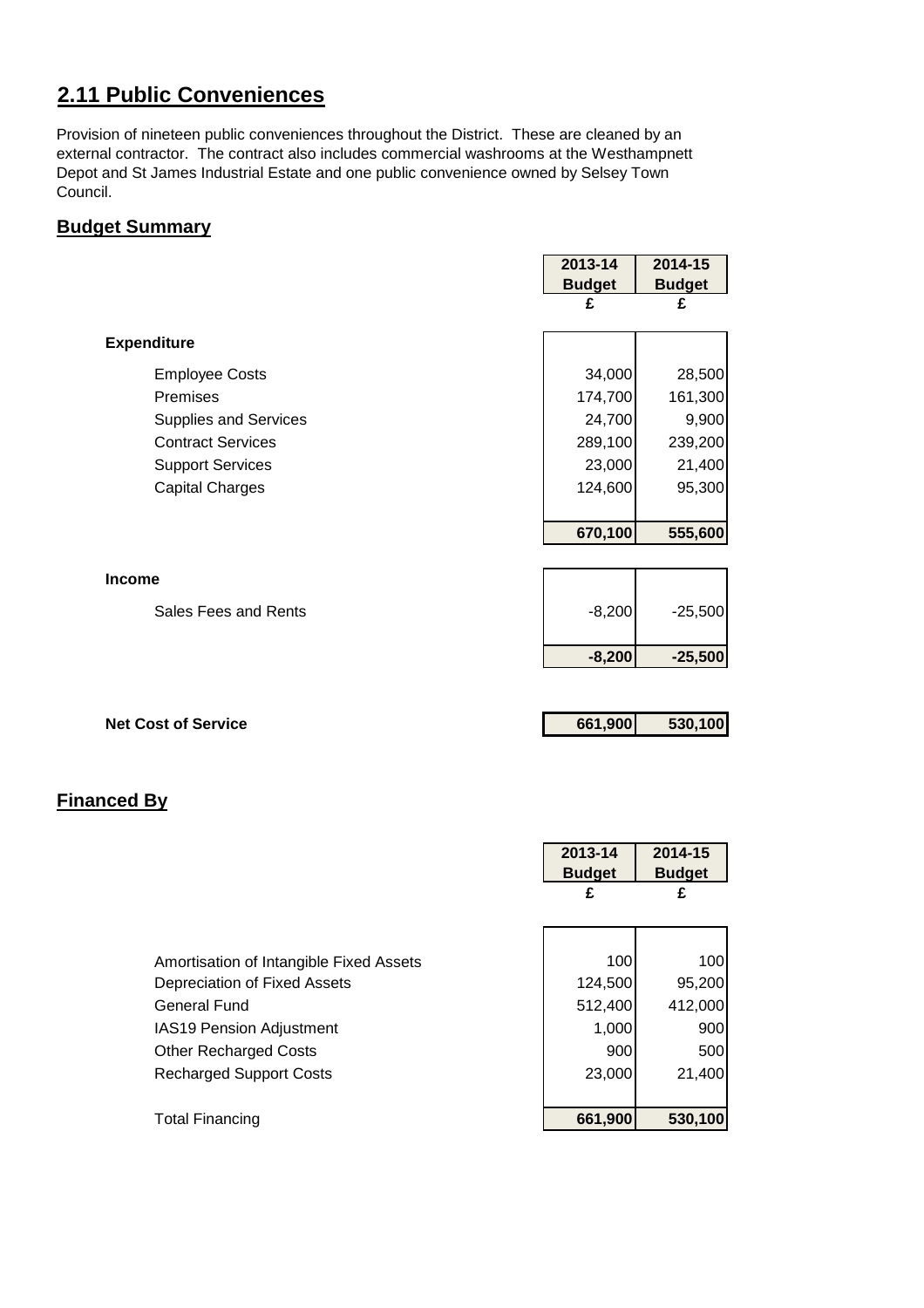## **2.12 Street Naming and Numbering**

Provide a service to replace/repair residential street name signs for all areas of the district, apart from within the Chichester city boundary (dealt with by the City Council).

#### **Budget Summary**

|                         | 2013-14<br><b>Budget</b> | 2014-15            |
|-------------------------|--------------------------|--------------------|
|                         | £                        | <b>Budget</b><br>£ |
| <b>Expenditure</b>      |                          |                    |
| <b>Employee Costs</b>   | 6,300                    | 9,200              |
| Premises                | 8,700                    | 9,000              |
| Supplies and Services   | 5,100                    | 4,400              |
| <b>Support Services</b> | 800                      | 700                |
|                         |                          |                    |
|                         | 20,900                   | 23,300             |
|                         |                          |                    |
| <b>Income</b>           |                          |                    |
| Sales Fees and Rents    | $-1,400$                 | 0                  |
|                         | $-1,400$                 | $\mathbf 0$        |
|                         |                          |                    |

| <b>Net Cost of Service</b> | 19.500 | 23,300 |
|----------------------------|--------|--------|
|                            |        |        |

|                                 | 2013-14<br><b>Budget</b> | 2014-15<br><b>Budget</b> |
|---------------------------------|--------------------------|--------------------------|
|                                 | £                        | £                        |
|                                 |                          |                          |
| <b>General Fund</b>             | 13,600                   | 18,000                   |
| <b>IAS19 Pension Adjustment</b> |                          | 300                      |
| <b>Other Recharged Costs</b>    | 5,100                    | 4,300                    |
| <b>Recharged Support Costs</b>  | 800                      | 700                      |
|                                 |                          |                          |
| <b>Total Financing</b>          | 19,500                   | 23,300                   |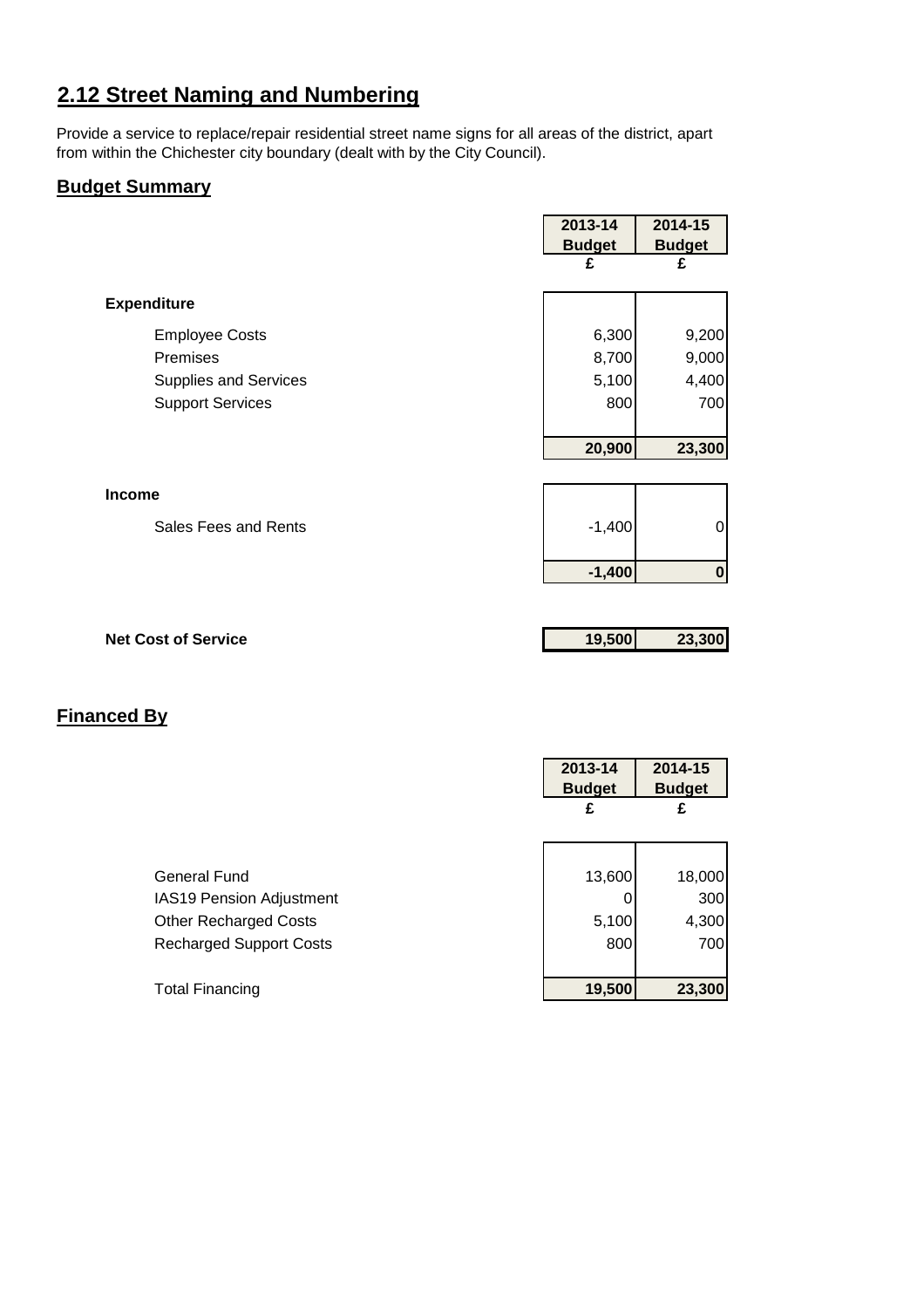## **2.13 Waste, Cleansing and Recycling Services**

## **Budget Summary**

|                                 | 2013-14       | 2014-15       |
|---------------------------------|---------------|---------------|
|                                 | <b>Budget</b> | <b>Budget</b> |
|                                 | £             | £             |
|                                 |               |               |
| <b>Expenditure</b>              |               |               |
| <b>Employee Costs</b>           | 2,495,400     | 2,596,500     |
| Premises                        | 29,900        | 26,900        |
| Transport                       | 1,047,100     | 976,800       |
| <b>Supplies and Services</b>    | 925,600       | 910,200       |
| <b>Contract Services</b>        | 8,300         | 8,100         |
| <b>Support Services</b>         | 442,400       | 382,600       |
| <b>Capital Charges</b>          | 247,500       | 378,600       |
|                                 |               |               |
|                                 | 5,196,200     | 5,279,700     |
|                                 |               |               |
| <b>Income</b>                   |               |               |
| <b>Grants and Contributions</b> | $-684,400$    | $-639,400$    |
| Sales Fees and Rents            | $-1,810,100$  | $-1,919,400$  |
| Recharges to Other Accounts     | $-3,200$      | $-3,800$      |
|                                 | $-2,497,700$  | $-2,562,600$  |
|                                 |               |               |
|                                 |               |               |
| <b>Net Cost of Service</b>      | 2,698,500     | 2,717,100     |

r

 $\mathbf \tau$ 

|                                         | 2013-14<br><b>Budget</b> | 2014-15<br><b>Budget</b> |
|-----------------------------------------|--------------------------|--------------------------|
|                                         | £                        | £                        |
|                                         |                          |                          |
| Amortisation of Intangible Fixed Assets | 17,900                   | 13,700                   |
| Depreciation of Fixed Assets            | 229,600                  | 364,900                  |
| <b>General Fund</b>                     | 1,868,900                | 1,732,800                |
| <b>IAS19 Pension Adjustment</b>         | 53,400                   | 77,400                   |
| <b>Other Recharged Costs</b>            | 86,300                   | 145,700                  |
| <b>Recharged Support Costs</b>          | 442,400                  | 382,600                  |
| <b>Total Financing</b>                  | 2,698,500                | 2,717,100                |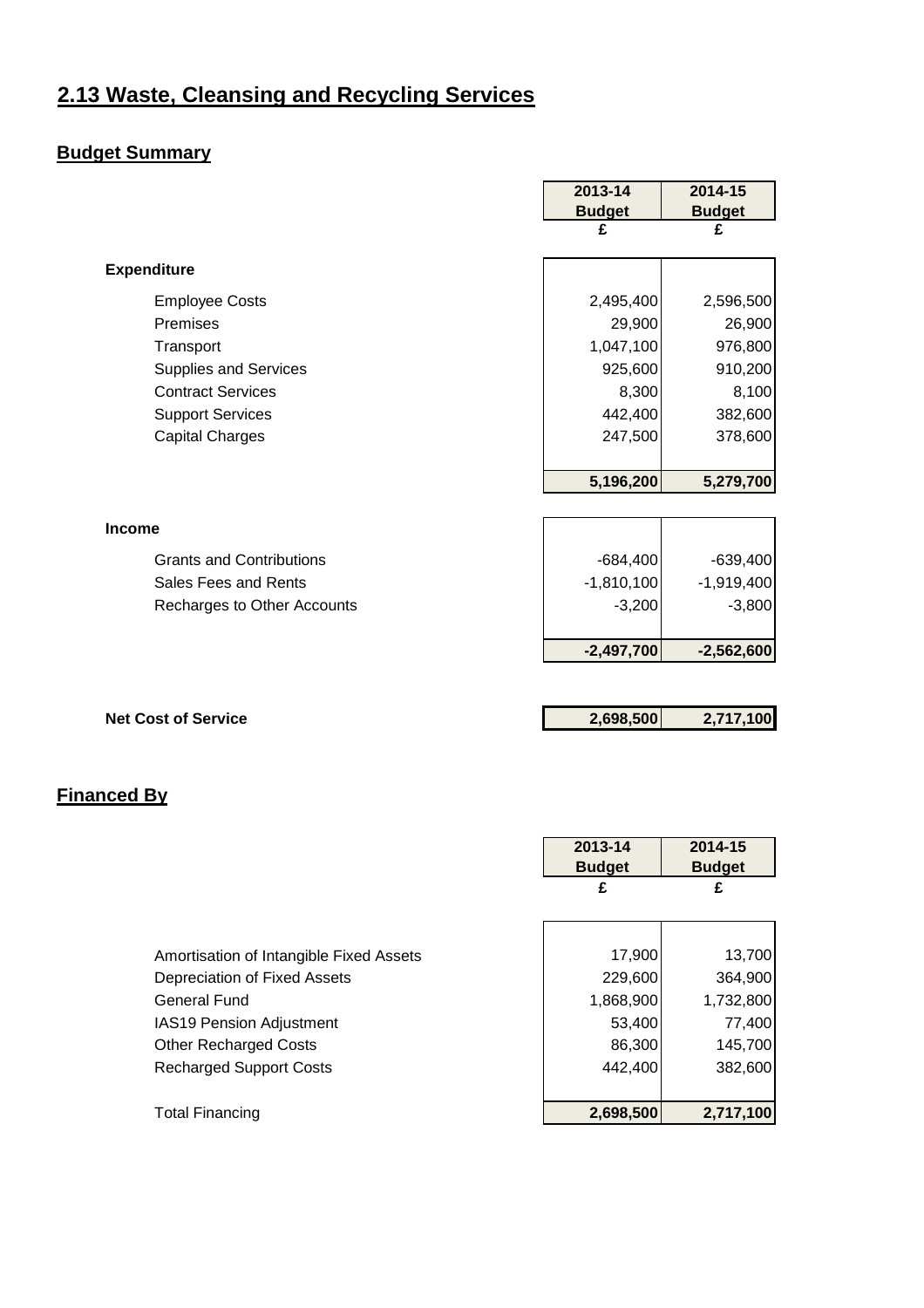## **2.13.1 Refuse Collection and Recycling**

Provide collections of waste and recycling from all domestic properties in the district. Also provide, on request, collections of bulky household items and clinical/healthcare waste. Provide commercial waste and recycling collections for approximately 1,400 businesses.

#### **Budget Summary**

|                                 | 2013-14       | 2014-15       |
|---------------------------------|---------------|---------------|
|                                 | <b>Budget</b> | <b>Budget</b> |
|                                 |               | £             |
| <b>Expenditure</b>              |               |               |
| <b>Employee Costs</b>           | 1,836,900     | 1,939,900     |
| Transport                       | 878,000       | 788,400       |
| Supplies and Services           | 880,400       | 879,700       |
| <b>Contract Services</b>        | $-900$        | $-900$        |
| <b>Support Services</b>         | 377,300       | 324,500       |
| <b>Capital Charges</b>          | 225,800       | 327,200       |
|                                 |               |               |
|                                 | 4,197,500     | 4,258,800     |
|                                 |               |               |
| <b>Income</b>                   |               |               |
| <b>Grants and Contributions</b> | $-684,400$    | $-639,400$    |
| Sales Fees and Rents            | $-1,743,900$  | $-1,843,900$  |
| Recharges to Other Accounts     | $-3,200$      | $-3,800$      |
|                                 |               |               |
|                                 | $-2,431,500$  | $-2,487,100$  |

| <b>Net Cost of Service</b> | 1,766,000 | 1,771,700 |
|----------------------------|-----------|-----------|
|                            |           |           |

|                                         | 2013-14<br><b>Budget</b><br>£ | 2014-15<br><b>Budget</b><br>£ |
|-----------------------------------------|-------------------------------|-------------------------------|
|                                         |                               |                               |
| Amortisation of Intangible Fixed Assets | 17,500                        | 13,500                        |
| Depreciation of Fixed Assets            | 208,300                       | 313,700                       |
| General Fund                            | 1,046,800                     | 935,600                       |
| IAS19 Pension Adjustment                | 43,200                        | 62,700                        |
| <b>Other Recharged Costs</b>            | 72,900                        | 121,700                       |
| <b>Recharged Support Costs</b>          | 377,300                       | 324,500                       |
|                                         |                               |                               |
| <b>Total Financing</b>                  | 1,766,000                     | 1,771,700                     |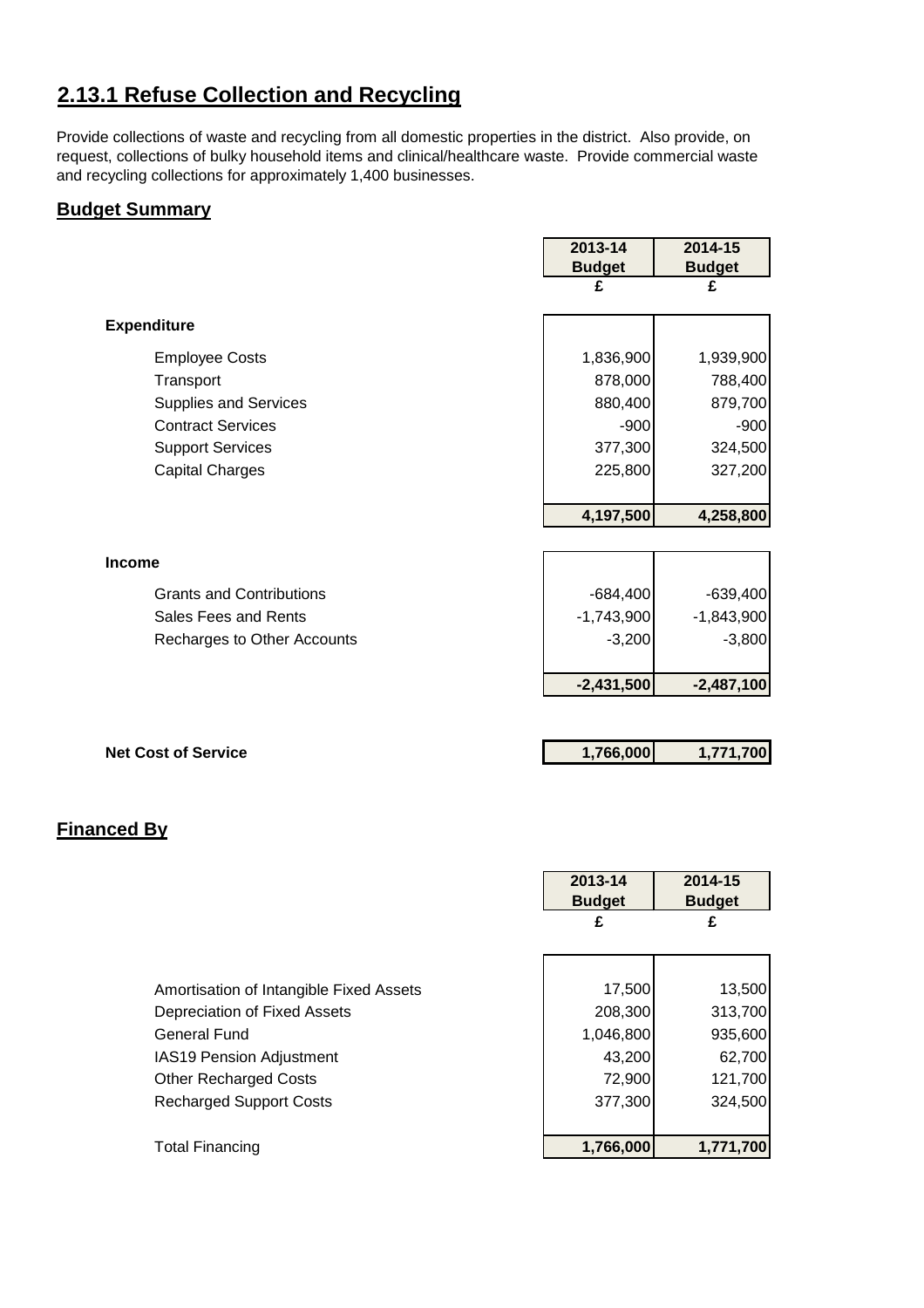## **2.13.2 Street Cleansing**

Street cleaning functions include sweeping and litter picking of town centres, residential streets, arterial roads (including the A27 trunk road), specified footpaths, and coastal beaches. Provision and emptying of dog waste and litter bins. Clearance of fly tips. Graffiti removed by external contractor.

#### **Budget Summary**

|                              | 2013-14       | 2014-15       |
|------------------------------|---------------|---------------|
|                              | <b>Budget</b> | <b>Budget</b> |
|                              | £             | £             |
|                              |               |               |
| <b>Expenditure</b>           |               |               |
| <b>Employee Costs</b>        | 658,500       | 656,600       |
| Premises                     | 29,900        | 26,900        |
| Transport                    | 169,100       | 188,400       |
| <b>Supplies and Services</b> | 45,200        | 30,500        |
| <b>Contract Services</b>     | 9,200         | 9,000         |
| <b>Support Services</b>      | 65,100        | 58,100        |
| <b>Capital Charges</b>       | 21,700        | 51,400        |
|                              |               |               |
|                              | 998,700       | 1,020,900     |
|                              |               |               |
| <b>Income</b>                |               |               |
|                              |               |               |
| Sales Fees and Rents         | $-66,200$     | $-75,500$     |
|                              |               |               |
|                              | $-66,200$     | $-75,500$     |
|                              |               |               |

| <b>Net Cost of Service</b> | 932,500 | 945,400 |
|----------------------------|---------|---------|
|                            |         |         |

|                                         | 2013-14<br><b>Budget</b> | 2014-15<br><b>Budget</b> |
|-----------------------------------------|--------------------------|--------------------------|
|                                         | £                        | £                        |
|                                         |                          |                          |
| Amortisation of Intangible Fixed Assets | 400                      | 200                      |
| Depreciation of Fixed Assets            | 21,300                   | 51,200                   |
| General Fund                            | 822,100                  | 797,200                  |
| IAS19 Pension Adjustment                | 10,200                   | 14,700                   |
| <b>Other Recharged Costs</b>            | 13,400                   | 24,000                   |
| <b>Recharged Support Costs</b>          | 65,100                   | 58,100                   |
|                                         |                          |                          |
| <b>Total Financing</b>                  | 932,500                  | 945,400                  |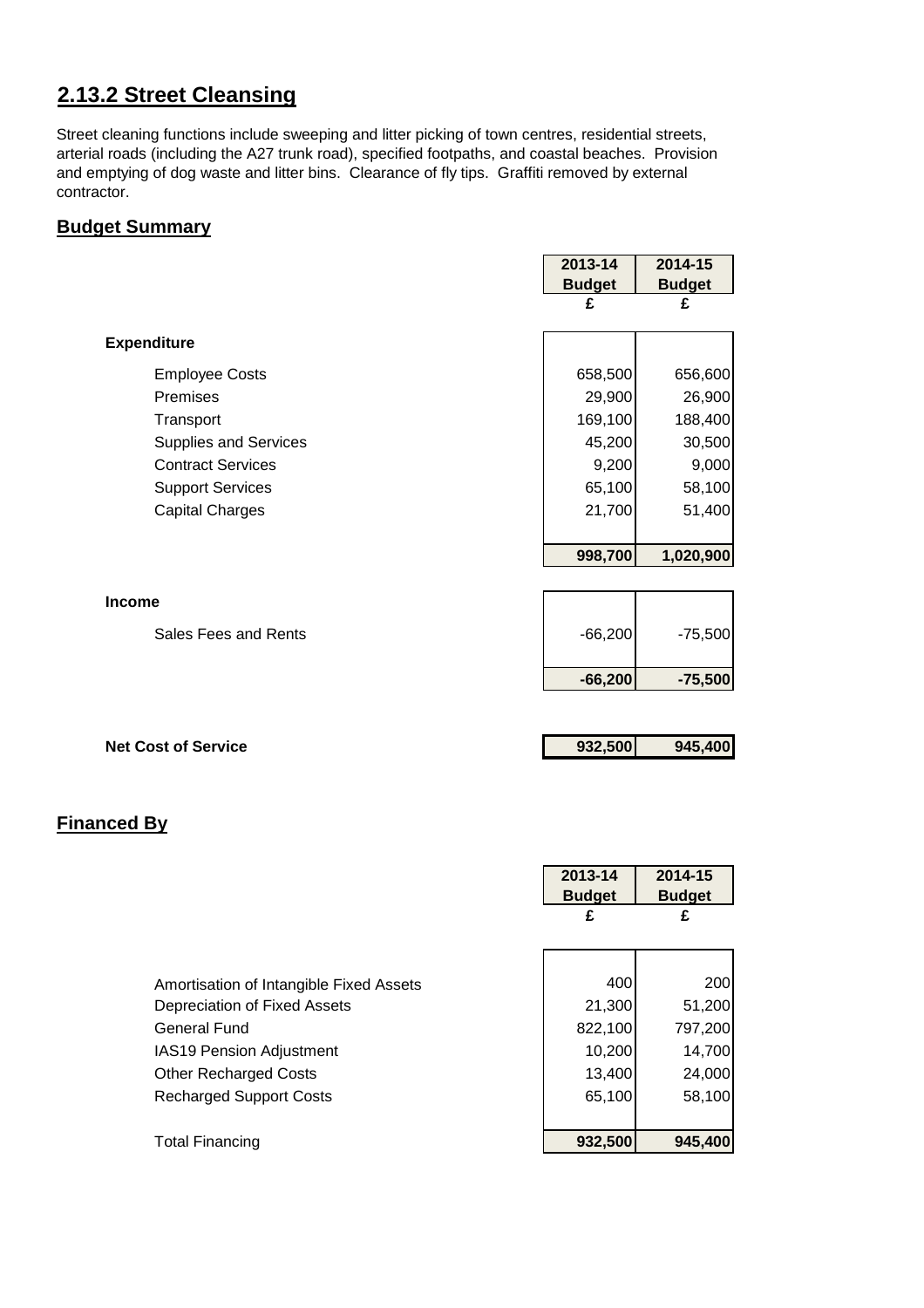# **Finance and Governance Budget 2014-15**

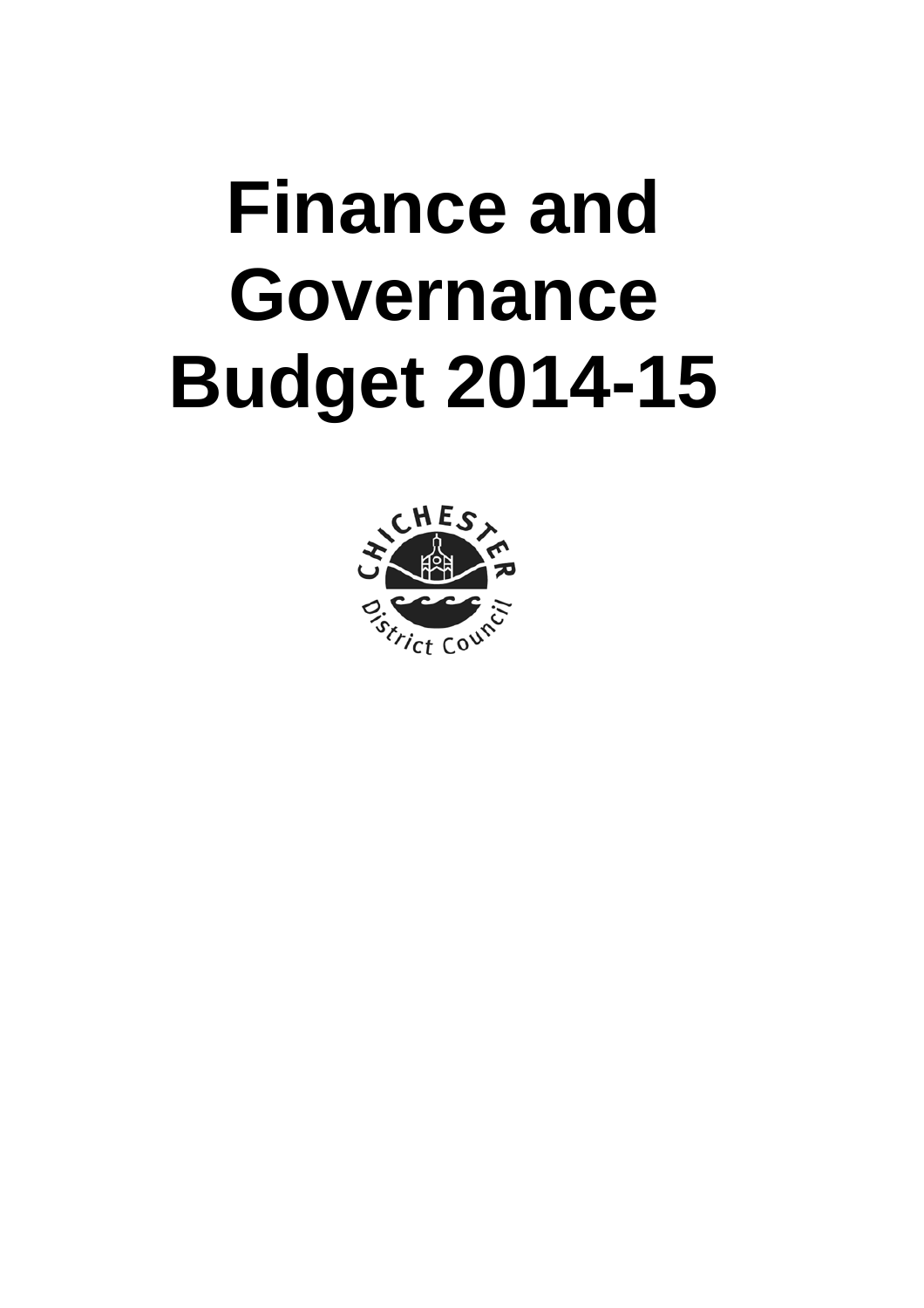## **3.0 Finance and Governance**

## **Budget Summary**

|                                 |               | 2013-14 Budget   2014-15 Budget |
|---------------------------------|---------------|---------------------------------|
|                                 | £             | £                               |
| <b>Expenditure</b>              |               |                                 |
| <b>Employee Costs</b>           | 1,556,800     | 1,565,300                       |
| Premises                        | 33,600        | 37,700                          |
| Transport                       | 6,400         | 6,600                           |
| Supplies and Services           | 921,400       | 802,700                         |
| <b>Contract Services</b>        | 2,200         | 2,300                           |
| <b>Transfer Payments</b>        | 35,205,700    | 37,594,000                      |
| <b>Support Services</b>         | 726,800       | 739,000                         |
| <b>Capital Charges</b>          | 49,700        | 58,300                          |
|                                 |               |                                 |
|                                 | 38,502,600    | 40,805,900                      |
|                                 |               |                                 |
| <b>Income</b>                   |               |                                 |
| <b>Grants and Contributions</b> | $-35,942,200$ | $-38,298,100$                   |
| Sales Fees and Rents            | $-503,600$    | $-491,900$                      |
| Interest and Other Income       | $-6,700$      | $-3,000$                        |
| Recharges to Other Accounts     | 0             | 0                               |
|                                 |               |                                 |
|                                 | $-36,452,500$ | $-38,793,000$                   |
|                                 |               |                                 |

| <b>Net Cost of Service</b> | 2,050,100 | 2,012,900 |
|----------------------------|-----------|-----------|
|                            |           |           |

|                                                                         | 2013-14 Budget   2014-15 Budget |           |
|-------------------------------------------------------------------------|---------------------------------|-----------|
|                                                                         | £                               | £         |
|                                                                         | 24,100                          | 11,900    |
| Amortisation of Intangible Fixed Assets<br>Depreciation of Fixed Assets | 25,600                          | 46,400    |
|                                                                         | 955,600                         | 872,000   |
|                                                                         | 40,600                          | 47,100    |
|                                                                         | 212,300                         | 226,500   |
|                                                                         | 791,900                         | 809,000   |
|                                                                         | 2,050,100                       | 2,012,900 |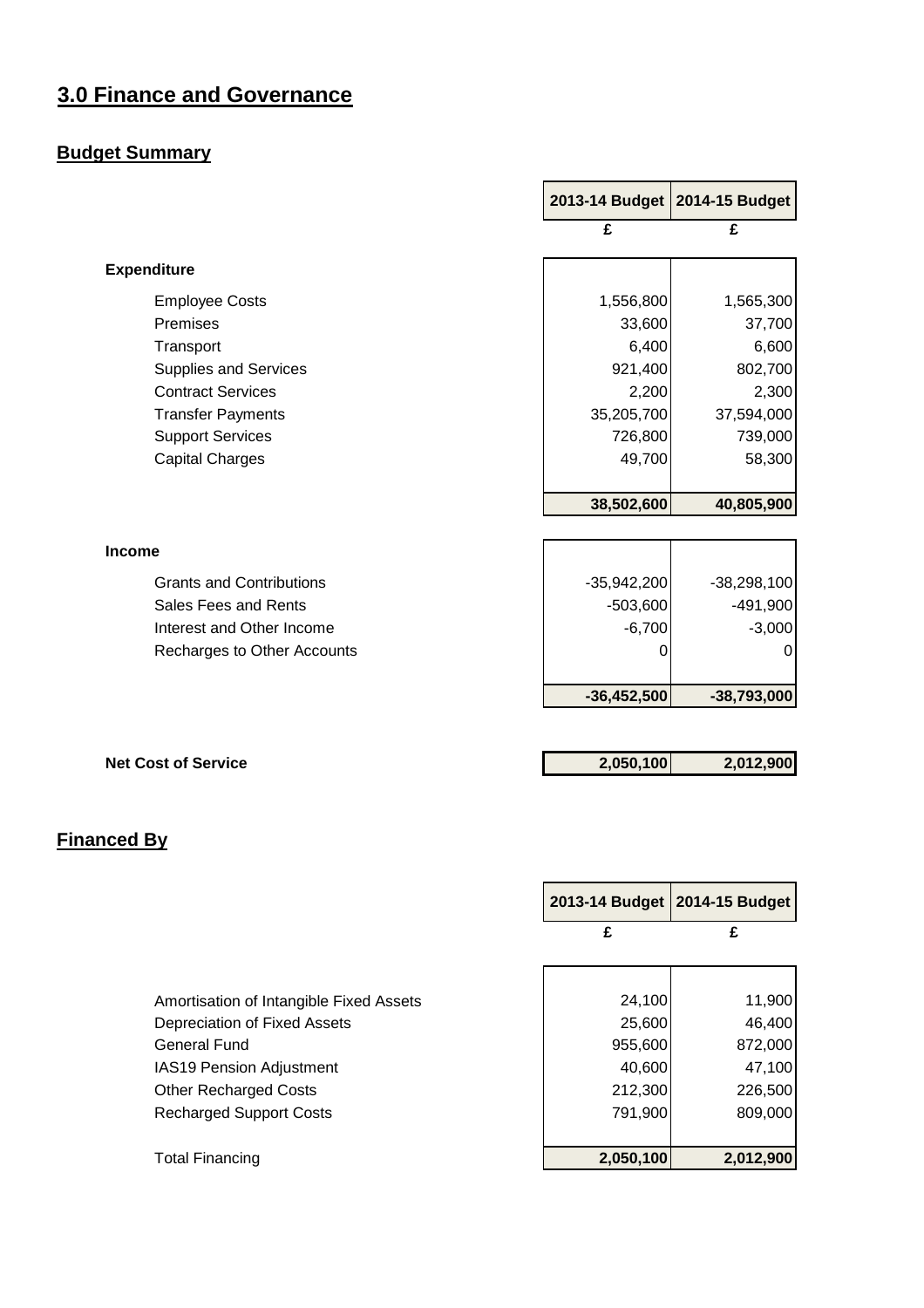## **3.1 Car Loans**

The provision of an assisted car loan service for staff who qualify under the terms of the scheme.

#### **Budget Summary**

|                           | 2013-14<br><b>Budget</b> | 2014-15<br><b>Budget</b> |
|---------------------------|--------------------------|--------------------------|
|                           | £                        | £                        |
| <b>Expenditure</b>        |                          |                          |
| <b>Contract Services</b>  | 2,200                    | 2,300                    |
| <b>Support Services</b>   | 300                      | 800                      |
|                           |                          |                          |
|                           | 2,500                    | 3,100                    |
|                           |                          |                          |
| Income                    |                          |                          |
| Interest and Other Income | $-6,700$                 | $-3,000$                 |
|                           | $-6,700$                 | $-3,000$                 |
|                           |                          |                          |

| <b>Net Cost of Service</b> | $-4,200$ | 100 |
|----------------------------|----------|-----|
|                            |          |     |

|                                | 2013-14<br><b>Budget</b> | 2014-15<br><b>Budget</b> |
|--------------------------------|--------------------------|--------------------------|
|                                | £                        | £                        |
|                                |                          |                          |
| <b>General Fund</b>            | $-4,500$                 | $-700$                   |
| <b>Recharged Support Costs</b> | 300                      | 800                      |
| <b>Total Financing</b>         | $-4,200$                 | 100                      |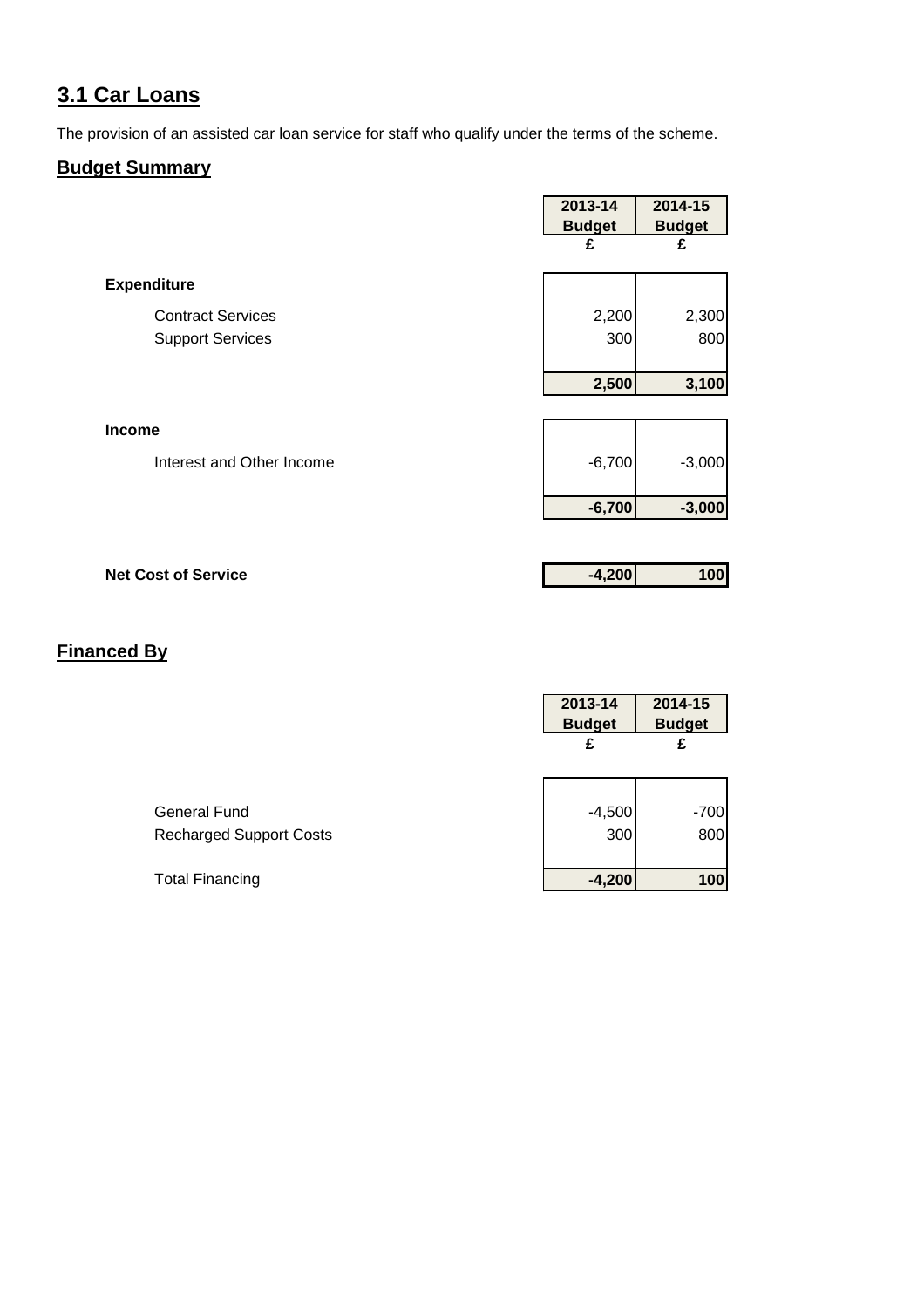## **3.2 Elections**

## **Budget Summary**

|                              | 2013-14       | 2014-15       |
|------------------------------|---------------|---------------|
|                              | <b>Budget</b> | <b>Budget</b> |
|                              | £             | £             |
| <b>Expenditure</b>           |               |               |
| <b>Employee Costs</b>        | 140,100       | 124,900       |
| Transport                    | 400           | 400           |
| <b>Supplies and Services</b> | 85,500        | 80,800        |
| <b>Support Services</b>      | 55,200        | 68,100        |
| <b>Capital Charges</b>       | 1,900         | 1,000         |
|                              | 283,100       | 275,200       |
| <b>Income</b>                |               |               |
| Sales Fees and Rents         | $-500$        | $-500$        |
|                              | $-500$        | $-500$        |
|                              |               |               |
| <b>Net Cost of Service</b>   | 282,600       | 274,700       |

|                                         | 2013-14       | 2014-15       |
|-----------------------------------------|---------------|---------------|
|                                         | <b>Budget</b> | <b>Budget</b> |
|                                         | £             | £             |
|                                         |               |               |
|                                         |               |               |
| Amortisation of Intangible Fixed Assets | 800           | 300           |
| Depreciation of Fixed Assets            | 1,100         | 700           |
| General Fund                            | 217,200       | 197,700       |
| <b>IAS19 Pension Adjustment</b>         | 4,300         | 4,300         |
| <b>Other Recharged Costs</b>            | 4,000         | 3,600         |
| <b>Recharged Support Costs</b>          | 55,200        | 68,100        |
|                                         |               |               |
| <b>Total Financing</b>                  | 282,600       | 274,700       |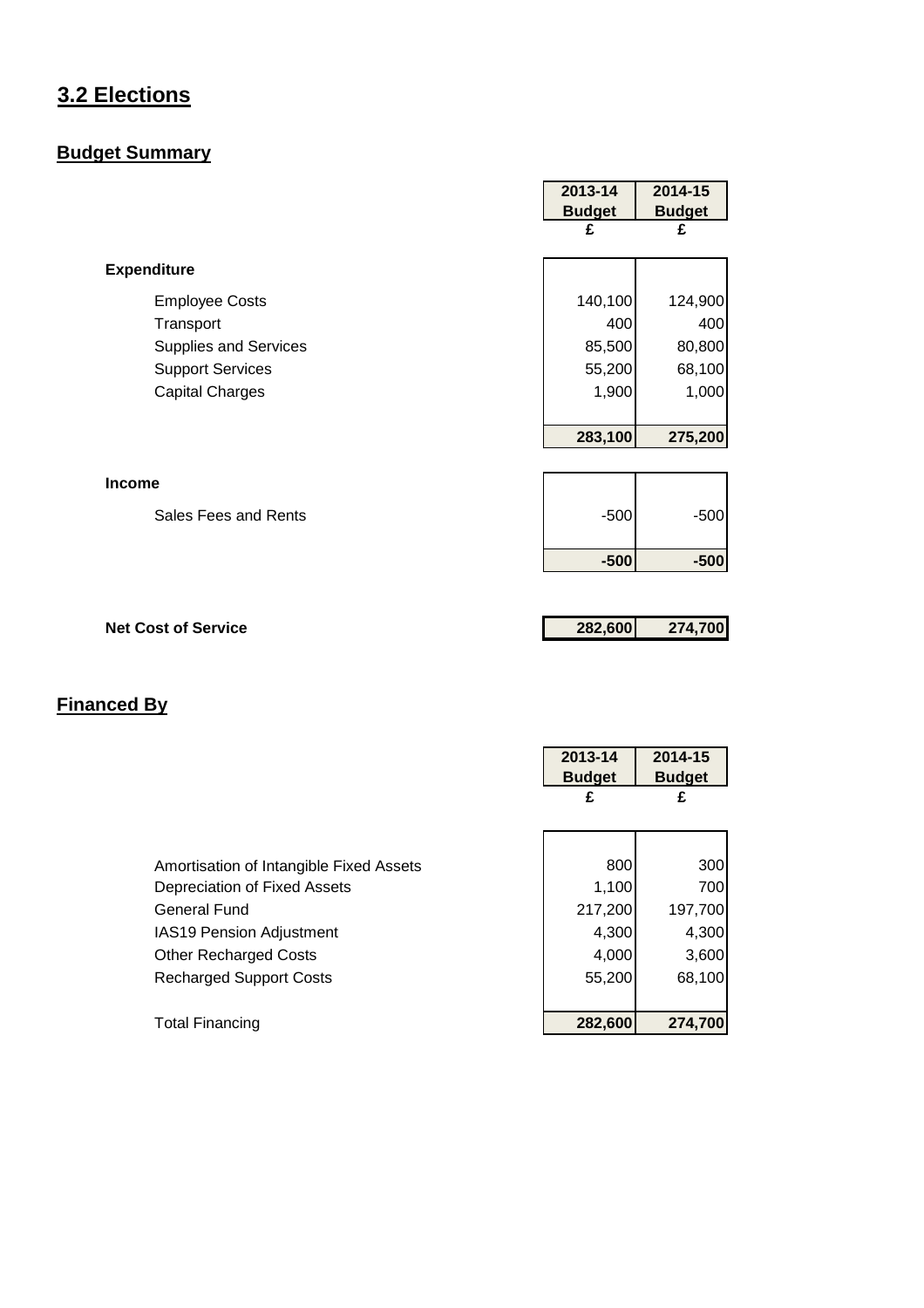## **3.2.1 Elections**

The preparation and running of European, County Council, Parliamentary, District, Parish and Police and Crime Commissioner elections and referendums.

#### **Budget Summary**

|                                                                                                                  | 2013-14<br><b>Budget</b><br>£                         | 2014-15<br><b>Budget</b><br>£                      |
|------------------------------------------------------------------------------------------------------------------|-------------------------------------------------------|----------------------------------------------------|
| <b>Expenditure</b>                                                                                               |                                                       |                                                    |
| <b>Employee Costs</b><br>Transport<br>Supplies and Services<br><b>Support Services</b><br><b>Capital Charges</b> | 77,600<br>400<br>12,900<br>43,700<br>1,000<br>135,600 | 69,100<br>400<br>9,900<br>60,700<br>600<br>140,700 |
| <b>Income</b>                                                                                                    |                                                       |                                                    |
|                                                                                                                  | $\bf{0}$                                              | $\boldsymbol{0}$                                   |
|                                                                                                                  |                                                       |                                                    |
| <b>Net Cost of Service</b>                                                                                       | 135,600                                               | 140,700                                            |

|                                         | 2013-14       | 2014-15       |
|-----------------------------------------|---------------|---------------|
|                                         | <b>Budget</b> | <b>Budget</b> |
|                                         | £             | £             |
|                                         |               |               |
|                                         |               |               |
| Amortisation of Intangible Fixed Assets | 400           | 200           |
| Depreciation of Fixed Assets            | 600           | 400           |
| <b>General Fund</b>                     | 86,300        | 75,000        |
| <b>IAS19 Pension Adjustment</b>         | 2,400         | 2,400         |
| <b>Other Recharged Costs</b>            | 2,200         | 2,000         |
| <b>Recharged Support Costs</b>          | 43,700        | 60,700        |
|                                         |               |               |
| Total Financing                         | 135,600       | 140,700       |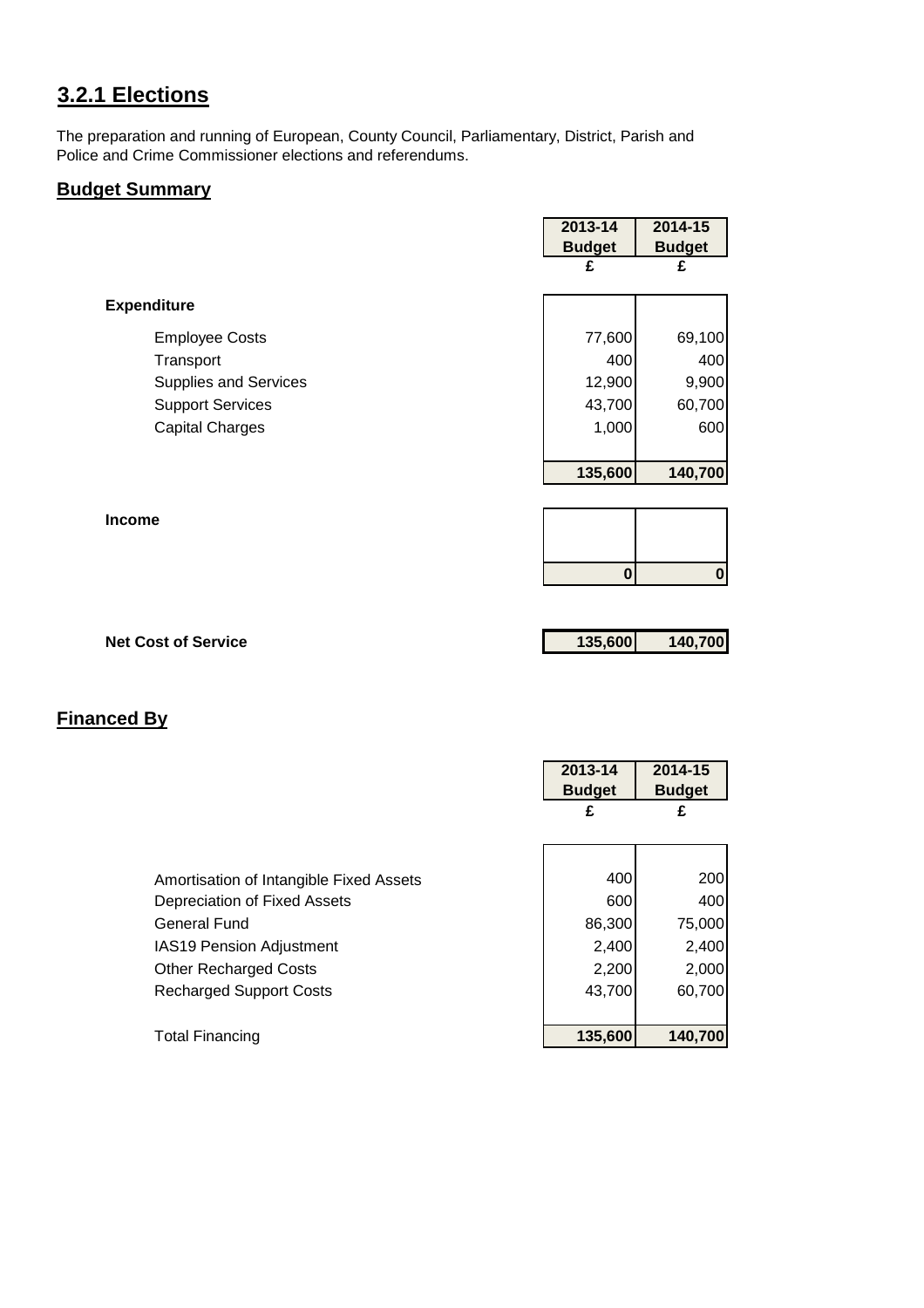## **3.2.2 Electoral Registration**

The yearly canvass of 55,000 properties for inclusion of elegible persons in the Register of Electors.

#### **Budget Summary**

|                              | 2013-14<br><b>Budget</b> | 2014-15<br><b>Budget</b> |
|------------------------------|--------------------------|--------------------------|
|                              | £                        | £                        |
| <b>Expenditure</b>           |                          |                          |
| <b>Employee Costs</b>        | 62,500                   | 55,800                   |
| <b>Supplies and Services</b> | 72,600                   | 70,900                   |
| <b>Support Services</b>      | 11,500                   | 7,400                    |
| <b>Capital Charges</b>       | 900                      | 400                      |
|                              |                          |                          |
|                              | 147,500                  | 134,500                  |
|                              |                          |                          |
| <b>Income</b>                |                          |                          |
| Sales Fees and Rents         | $-500$                   | $-500$                   |
|                              | $-500$                   | $-500$                   |
|                              |                          |                          |

| <b>Net Cost of Service</b> | 147,000 | 134,000 |
|----------------------------|---------|---------|
|                            |         |         |

|                                         | 2013-14<br><b>Budget</b> | 2014-15<br><b>Budget</b> |
|-----------------------------------------|--------------------------|--------------------------|
|                                         | £                        | £                        |
|                                         |                          |                          |
| Amortisation of Intangible Fixed Assets | 400                      | 100                      |
| Depreciation of Fixed Assets            | 500                      | 300                      |
| <b>General Fund</b>                     | 130,900                  | 122,700                  |
| IAS19 Pension Adjustment                | 1,900                    | 1,900                    |
| <b>Other Recharged Costs</b>            | 1,800                    | 1,600                    |
| <b>Recharged Support Costs</b>          | 11,500                   | 7,400                    |
|                                         |                          |                          |
| <b>Total Financing</b>                  | 147,000                  | 134,000                  |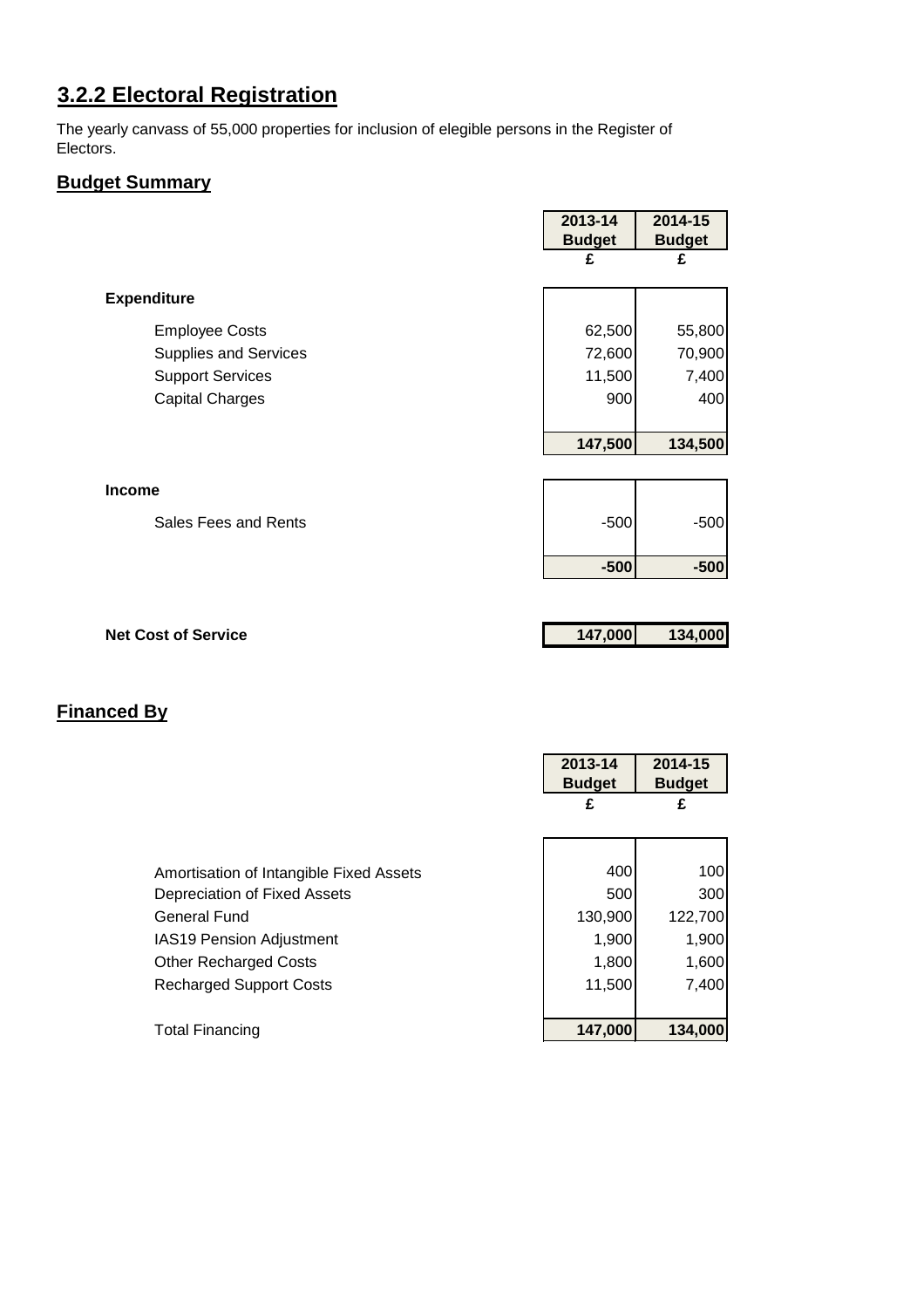## **3.3 Housing Benefits**

Expenditure and related income for rent allowances, rent rebates and discretionary housing payments, including administration costs. Income includes direct subsidy receivable and recovery of benefit overpayments.

#### **Budget Summary**

|                                 |               | 2013-14 Budget 2014-15 Budget |
|---------------------------------|---------------|-------------------------------|
|                                 | £             | £                             |
| <b>Expenditure</b>              |               |                               |
| <b>Employee Costs</b>           | 600,400       | 690,600                       |
| Transport                       | 5,500         | 5,700                         |
| <b>Supplies and Services</b>    | 191,500       | 186,400                       |
| <b>Transfer Payments</b>        | 35,161,200    | 37,548,100                    |
| <b>Support Services</b>         | 232,300       | 246,400                       |
| <b>Capital Charges</b>          | 25,200        | 12,700                        |
|                                 |               |                               |
|                                 | 36,216,100    | 38,689,900                    |
| <b>Income</b>                   |               |                               |
| <b>Grants and Contributions</b> | $-35,942,200$ | $-38,298,100$                 |
| Sales Fees and Rents            | $-23,200$     | $-23,200$                     |
|                                 | $-35,965,400$ | $-38,321,300$                 |
|                                 |               |                               |
| <b>Net Cost of Service</b>      | 250,700       | 368,600                       |

|                                         |            | 2013-14 Budget 2014-15 Budget |
|-----------------------------------------|------------|-------------------------------|
|                                         | £          | £                             |
|                                         |            |                               |
| Amortisation of Intangible Fixed Assets | 16,400     | 6,900                         |
| Depreciation of Fixed Assets            | 8,800      | 5,800                         |
| <b>General Fund</b>                     | $-142,700$ | $-30,600$                     |
| <b>IAS19 Pension Adjustment</b>         | 24,000     | 28,700                        |
| <b>Other Recharged Costs</b>            | 111,900    | 111,400                       |
| <b>Recharged Support Costs</b>          | 232,300    | 246,400                       |
| <b>Total Financing</b>                  | 250,700    | 368,600                       |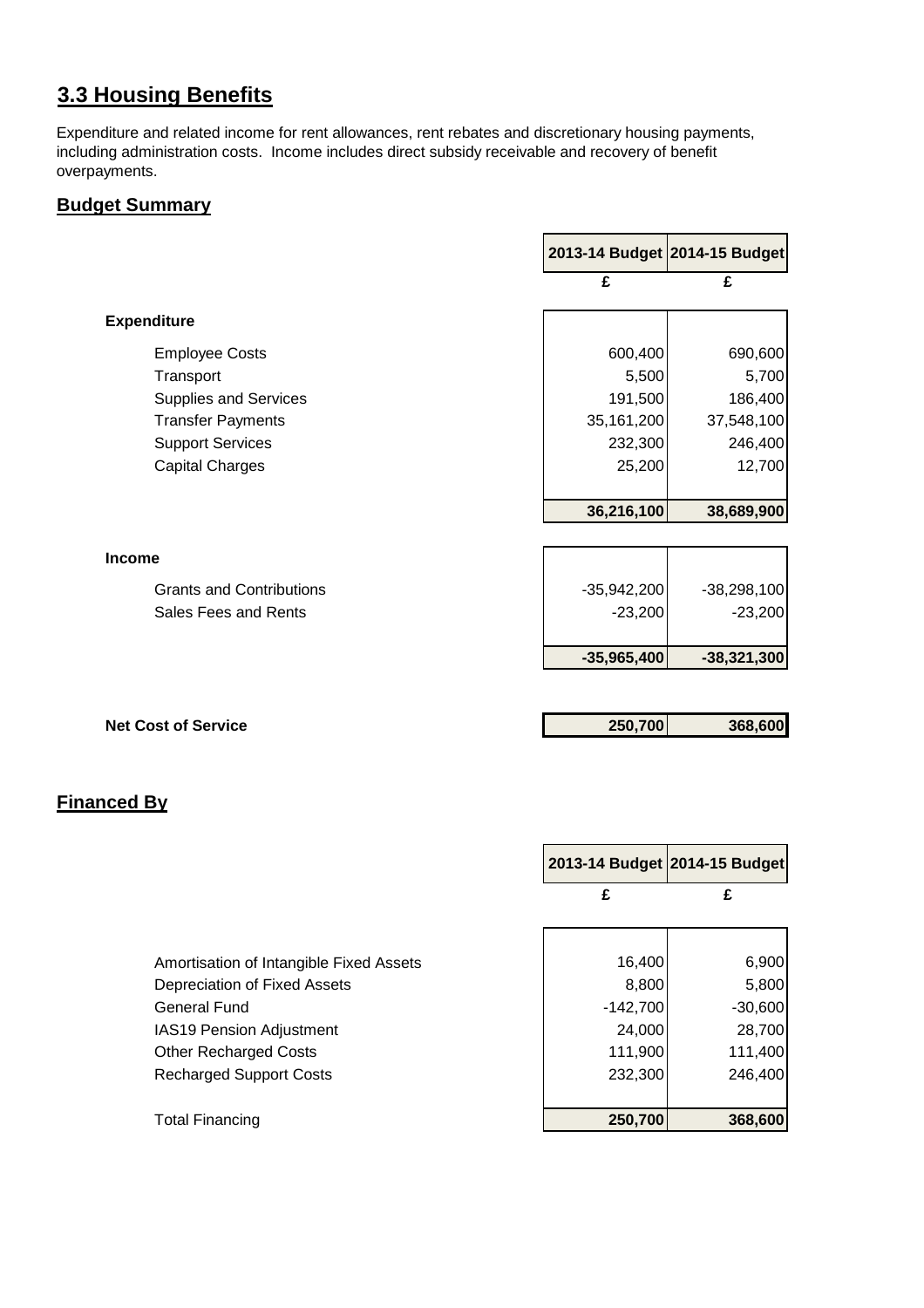## **3.4 Non Distributed Costs**

The two main areas within the definition of Non Distributed Costs are costs relating to retirement benefits and unused and unusable shares of assets.

#### **Budget Summary**

|                         | 2013-14       | 2014-15          |
|-------------------------|---------------|------------------|
|                         | <b>Budget</b> | <b>Budget</b>    |
|                         | £             | £                |
| <b>Expenditure</b>      |               |                  |
| Premises                | 33,600        | 37,700           |
| <b>Support Services</b> | 10,000        | $-24,500$        |
| <b>Capital Charges</b>  | 9,800         | 36,100           |
|                         |               |                  |
|                         | 53,400        | 49,300           |
|                         |               |                  |
| Income                  |               |                  |
|                         |               |                  |
|                         | $\bf{0}$      | $\boldsymbol{0}$ |
|                         |               |                  |

**Net Cost of Service 62.12 <b>12.13 12.13 12.13 13.400 149,300** 

|                                                                                                                       | 2013-14<br><b>Budget</b><br>£          | 2014-15<br><b>Budget</b><br>£           |
|-----------------------------------------------------------------------------------------------------------------------|----------------------------------------|-----------------------------------------|
| Depreciation of Fixed Assets<br><b>General Fund</b><br><b>Other Recharged Costs</b><br><b>Recharged Support Costs</b> | 9,800<br>$-52,600$<br>21,100<br>75,100 | 36,100<br>$-70,000$<br>37,700<br>45,500 |
| <b>Total Financing</b>                                                                                                | 53,400                                 | 49,300                                  |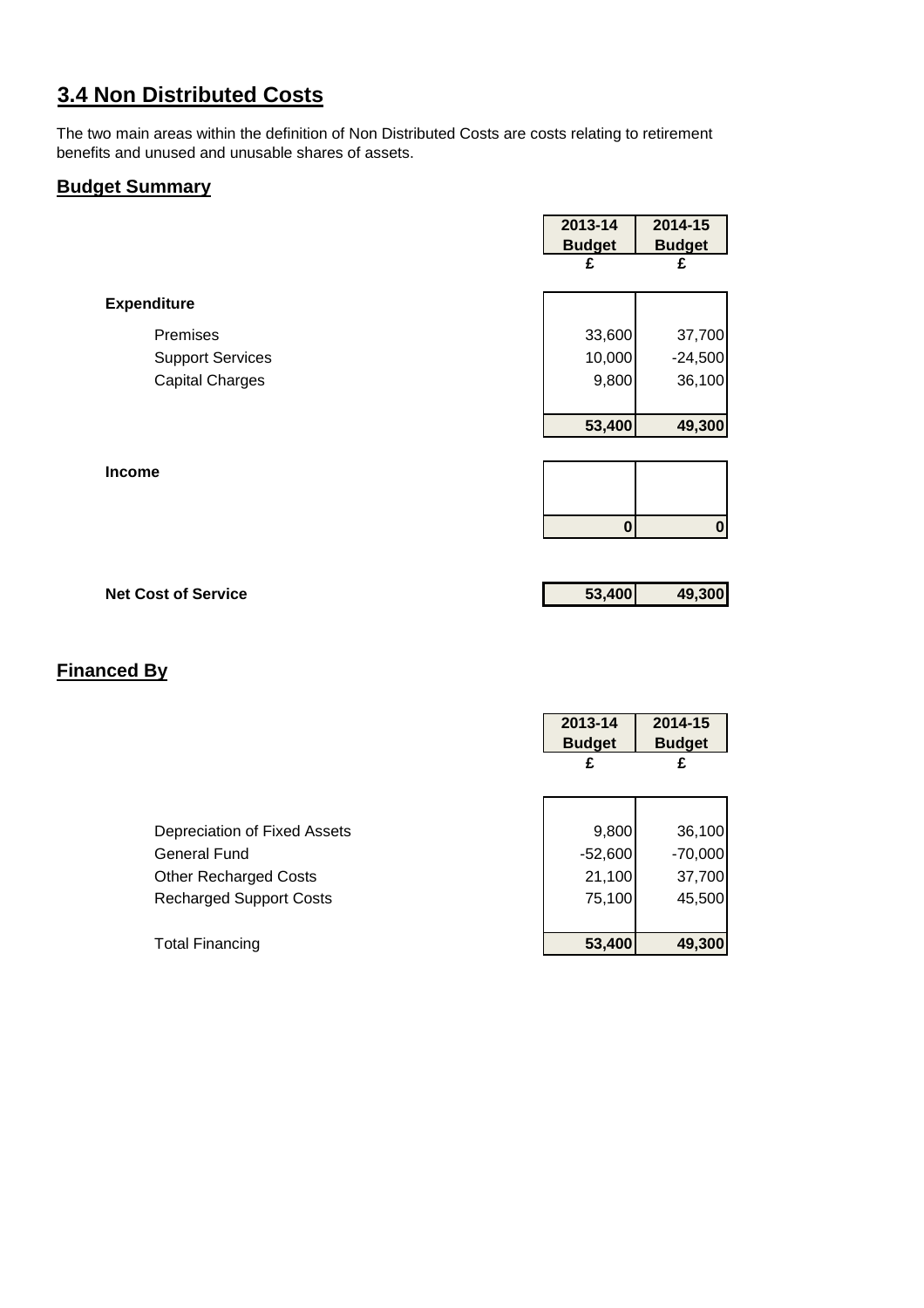## **3.5 Revenues Services**

## **Budget Summary**

|                              | 2013-14       | 2014-15       |
|------------------------------|---------------|---------------|
|                              | <b>Budget</b> | <b>Budget</b> |
|                              | £             | £             |
| <b>Expenditure</b>           |               |               |
| <b>Employee Costs</b>        | 815,200       | 749,800       |
| Transport                    | 500           | 500           |
| <b>Supplies and Services</b> | 492,600       | 358,800       |
| <b>Transfer Payments</b>     | 44,500        | 45,900        |
| <b>Support Services</b>      | 382,300       | 395,900       |
| <b>Capital Charges</b>       | 12,800        | 8,500         |
|                              |               |               |
|                              | 1,747,900     | 1,559,400     |
|                              |               |               |
| Income                       |               |               |
| Sales Fees and Rents         | $-479,900$    | $-468,200$    |
|                              | $-479,900$    | $-468,200$    |
|                              |               |               |
| <b>Net Cost of Service</b>   | 1,268,000     | 1,091,200     |

|                                         | 2013-14<br><b>Budget</b> | 2014-15<br><b>Budget</b> |
|-----------------------------------------|--------------------------|--------------------------|
|                                         | £                        | £                        |
|                                         |                          |                          |
| Amortisation of Intangible Fixed Assets | 6,900                    | 4,700                    |
| Depreciation of Fixed Assets            | 5,900                    | 3,800                    |
| <b>General Fund</b>                     | 785,300                  | 598,900                  |
| IAS19 Pension Adjustment                | 12,300                   | 14,100                   |
| <b>Other Recharged Costs</b>            | 75,300                   | 73,800                   |
| <b>Recharged Support Costs</b>          | 382,300                  | 395,900                  |
|                                         |                          |                          |
| <b>Total Financing</b>                  | 1,268,000                | 1,091,200                |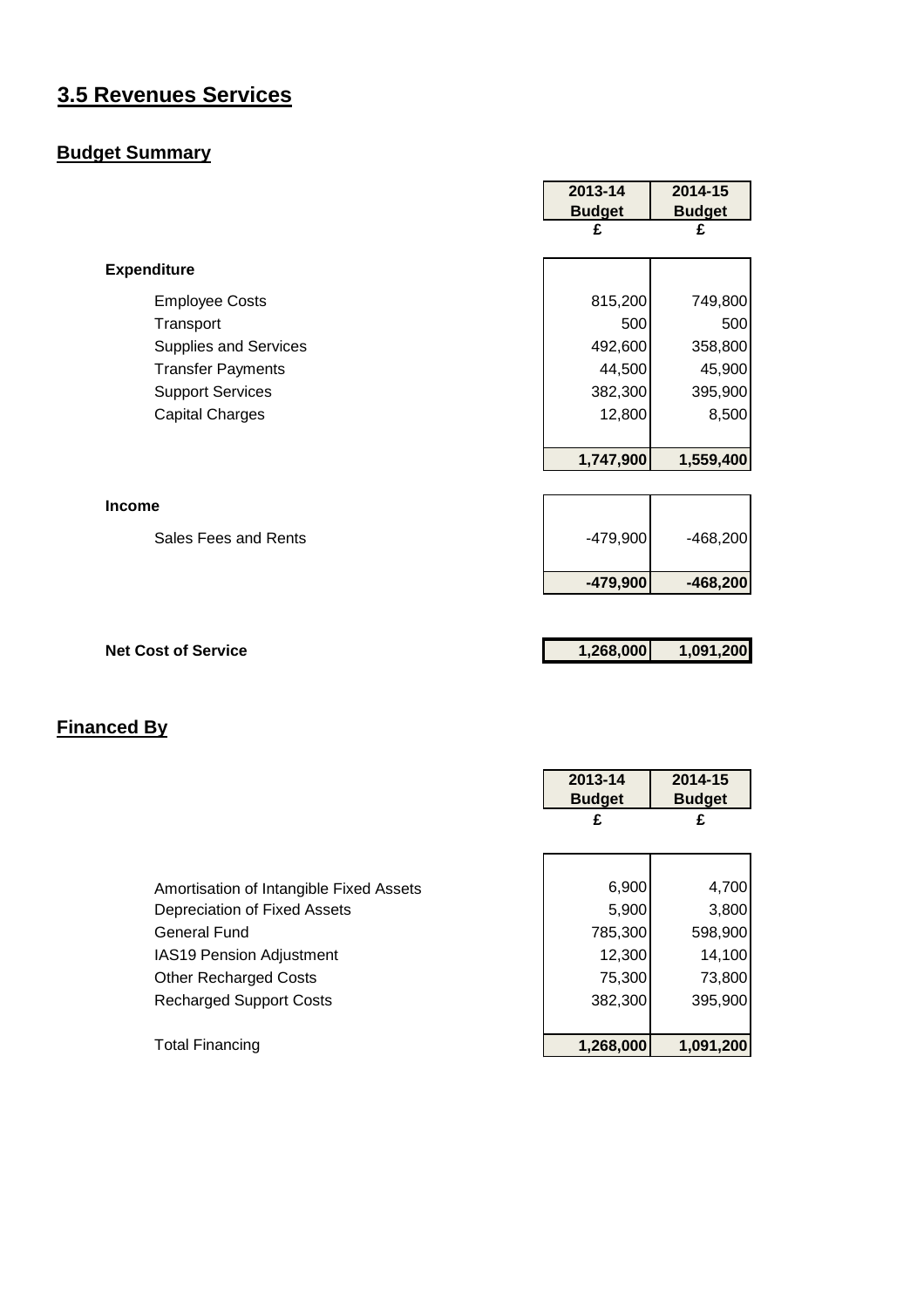## **3.5.1 Council Tax Administration**

The collection and enforcement of council tax within the District on behalf of the precepting authorities (the District Council, West Sussex County Council, and the Police and Crime Commisioner for Sussex and ndividual parish councils).

#### **Budget Summary**

|                            | 2013-14       | 2014-15       |
|----------------------------|---------------|---------------|
|                            | <b>Budget</b> | <b>Budget</b> |
|                            | £             | £             |
|                            |               |               |
| <b>Expenditure</b>         |               |               |
| <b>Employee Costs</b>      | 418,100       | 415,800       |
| Transport                  | 500           | 500           |
| Supplies and Services      | 163,700       | 161,500       |
| <b>Support Services</b>    | 329,200       | 336,700       |
| <b>Capital Charges</b>     | 8,400         | 5,200         |
|                            |               |               |
|                            | 919,900       | 919,700       |
|                            |               |               |
| <b>Income</b>              |               |               |
| Sales Fees and Rents       | $-253,500$    | $-236,100$    |
|                            |               |               |
|                            | $-253,500$    | $-236,100$    |
|                            |               |               |
|                            |               |               |
| <b>Net Cost of Service</b> | 666,400       | 683,600       |

|                                         | 2013-14       | 2014-15       |
|-----------------------------------------|---------------|---------------|
|                                         | <b>Budget</b> | <b>Budget</b> |
|                                         | £             | £             |
|                                         |               |               |
|                                         |               |               |
| Amortisation of Intangible Fixed Assets | 3,500         | 2,000         |
| Depreciation of Fixed Assets            | 4,900         | 3,200         |
| <b>General Fund</b>                     | 256,700       | 268,300       |
| IAS19 Pension Adjustment                | 9,400         | 10,800        |
| <b>Other Recharged Costs</b>            | 62,700        | 62,600        |
| <b>Recharged Support Costs</b>          | 329,200       | 336,700       |
|                                         |               |               |
| <b>Total Financing</b>                  | 666,400       | 683,600       |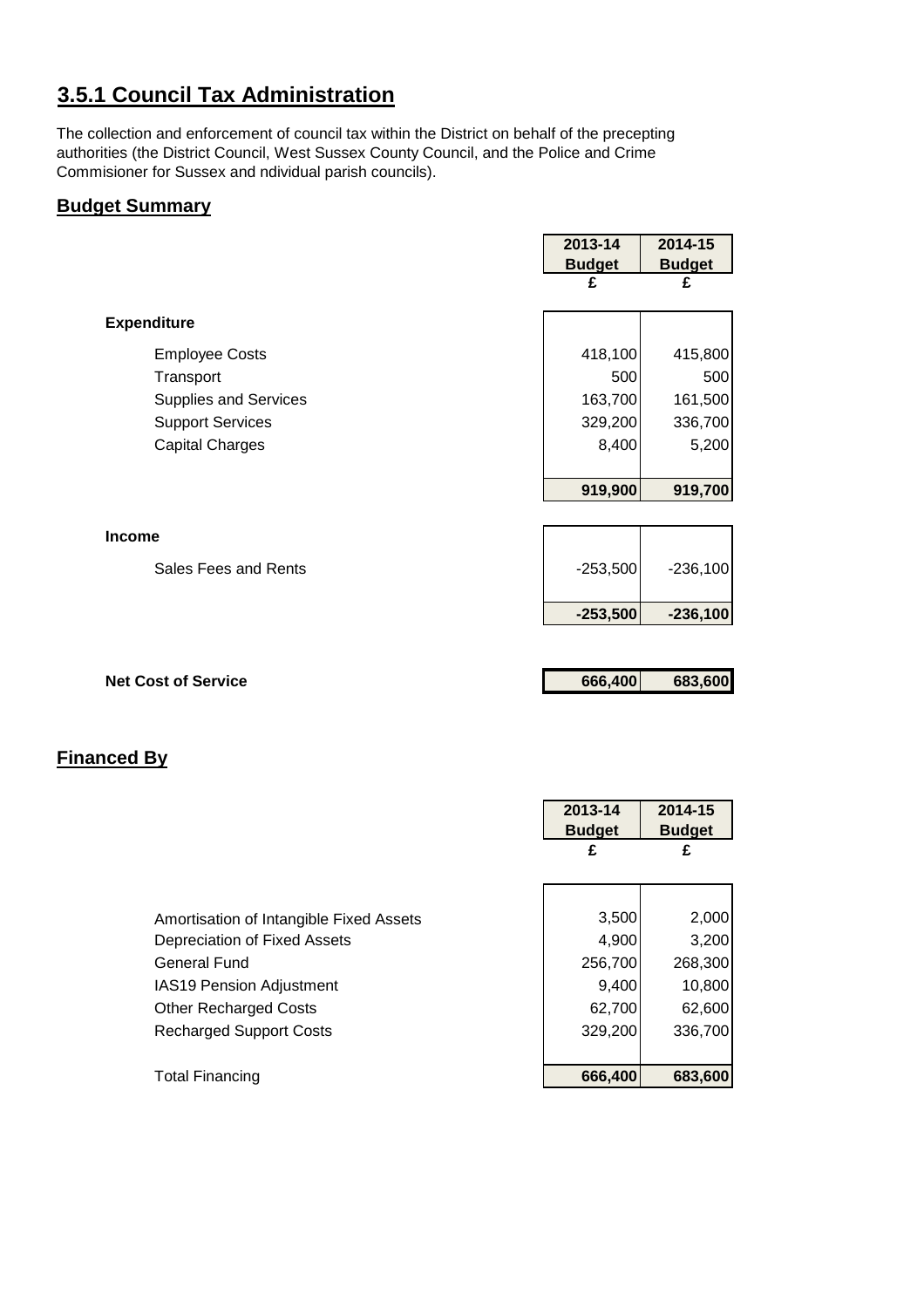## **3.5.2 Council Tax Support**

Before 2013-14, council tax benefit provided support for groups with low incomes towards the payment of their council tax bills. From April 2013, council tax benefit was replaced by localised support for council tax. Local authorities are now responsible for setting up schemes to support people in their own areas. This only affects people of working age who previously received council tax benefit.

#### **Budget Summary**

|                              | 2013-14       | 2014-15       |
|------------------------------|---------------|---------------|
|                              | <b>Budget</b> | <b>Budget</b> |
|                              | £             | £             |
| <b>Expenditure</b>           |               |               |
| <b>Employee Costs</b>        | 293,500       | 230,100       |
| <b>Supplies and Services</b> | 298,300       | 170,000       |
| <b>Support Services</b>      |               | 200           |
|                              | 591,800       | 400,300       |
| <b>Income</b>                |               |               |
|                              |               |               |
|                              | $\bf{0}$      | O             |

**Net Cost of Service 591,800 400,300**

|                                | 2013-14<br><b>Budget</b> | 2014-15<br><b>Budget</b> |
|--------------------------------|--------------------------|--------------------------|
|                                | £                        |                          |
| <b>General Fund</b>            | 591,800                  | 400,100                  |
| <b>Recharged Support Costs</b> |                          | 200                      |
| <b>Total Financing</b>         | 591,800                  | 400,300                  |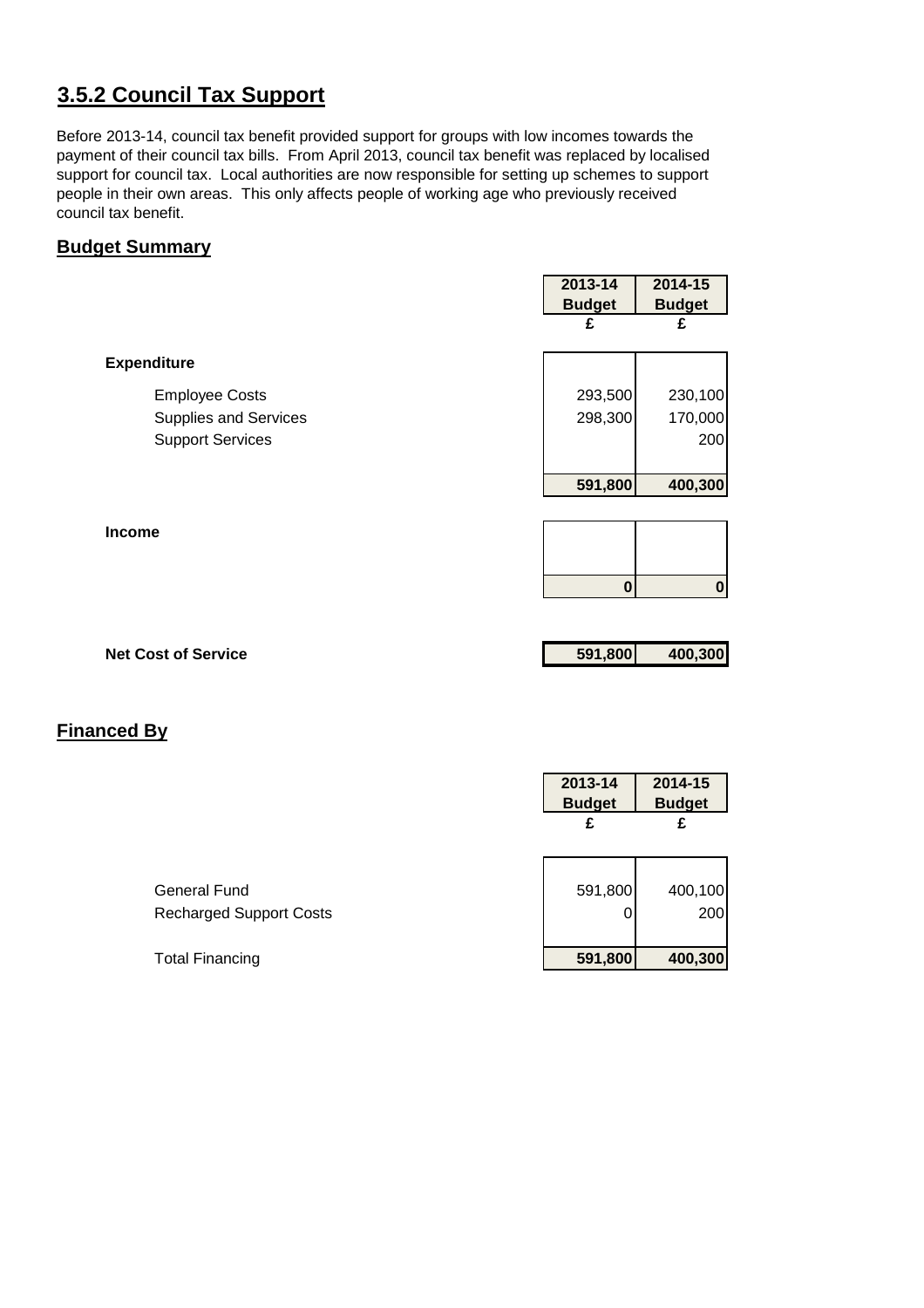## **3.5.3 Non-Domestic Rates**

Non-domestic rates collection costs less an administration allowance provided under the Business Rates Retention Scheme.

#### **Budget Summary**

|                              | 2013-14       | 2014-15       |
|------------------------------|---------------|---------------|
|                              | <b>Budget</b> | <b>Budget</b> |
|                              | £             | £             |
|                              |               |               |
| <b>Expenditure</b>           |               |               |
| <b>Employee Costs</b>        | 103,600       | 103,900       |
| <b>Supplies and Services</b> | 30,600        | 27,300        |
| <b>Transfer Payments</b>     | 44,500        | 45,900        |
| <b>Support Services</b>      | 53,100        | 59,000        |
| <b>Capital Charges</b>       | 4,400         | 3,300         |
|                              |               |               |
|                              | 236,200       | 239,400       |
|                              |               |               |
| <b>Income</b>                |               |               |
| Sales Fees and Rents         | $-226,400$    | $-232,100$    |
|                              |               |               |
|                              | $-226,400$    | $-232,100$    |
|                              |               |               |
| <b>Net Cost of Service</b>   | 9,800         | 7,300         |
|                              |               |               |
|                              |               |               |
|                              |               |               |
|                              |               |               |

|                                         | 2013-14<br><b>Budget</b> | 2014-15<br><b>Budget</b> |
|-----------------------------------------|--------------------------|--------------------------|
|                                         | £                        | £                        |
|                                         |                          |                          |
| Amortisation of Intangible Fixed Assets | 3,400                    | 2,700                    |
| Depreciation of Fixed Assets            | 1,000                    | 600                      |
| <b>General Fund</b>                     | $-63,200$                | $-69,500$                |
| IAS19 Pension Adjustment                | 2,900                    | 3,300                    |
| <b>Other Recharged Costs</b>            | 12,600                   | 11,200                   |
| <b>Recharged Support Costs</b>          | 53,100                   | 59,000                   |
|                                         |                          |                          |
| Total Financing                         | 9,800                    | 7,300                    |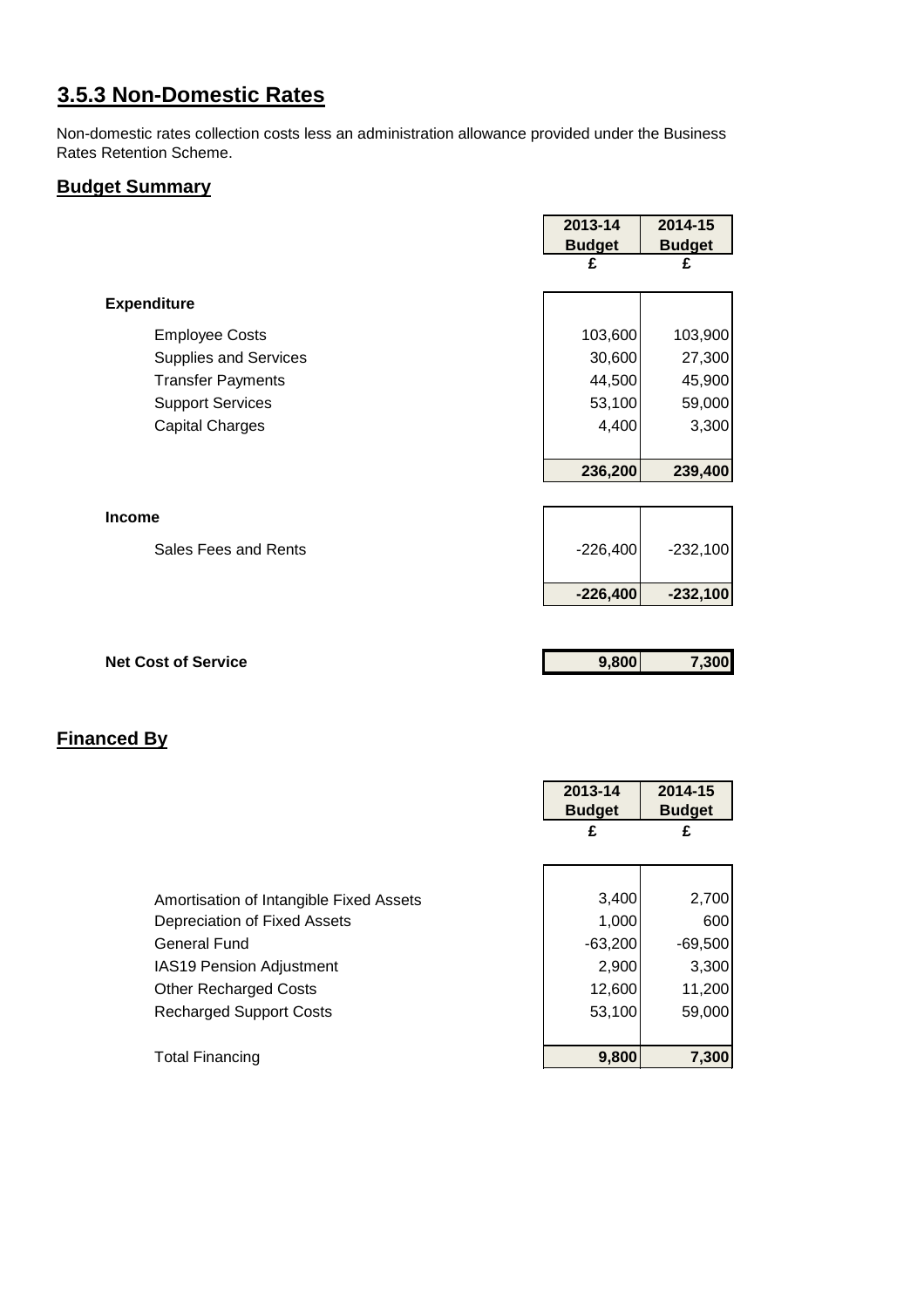## **3.6 Strategic Financial Management**

The costs of statutory external audit, treasury management and bank charges, other than those that relate to accounts operated on a decentralised basis.

#### **Budget Summary**

|                              | 2013-14       | 2014-15       |
|------------------------------|---------------|---------------|
|                              | <b>Budget</b> | <b>Budget</b> |
|                              | £             | £             |
| <b>Expenditure</b>           |               |               |
| <b>Employee Costs</b>        | 1,100         | 0             |
| <b>Supplies and Services</b> | 151,800       | 176,700       |
| <b>Support Services</b>      | 46,700        | 52,300        |
|                              | 199,600       | 229,000       |
| <b>Income</b>                |               |               |
|                              |               |               |
|                              | 0             | $\mathbf 0$   |
|                              |               |               |

| <b>Net Cost of Service</b> | 199,600 | 229,000 |
|----------------------------|---------|---------|
|                            |         |         |

|                                                | 2013-14<br><b>Budget</b><br>£ | 2014-15<br><b>Budget</b><br>£ |
|------------------------------------------------|-------------------------------|-------------------------------|
| General Fund<br><b>Recharged Support Costs</b> | 152,900<br>46,700             | 176,700<br>52,300             |
| <b>Total Financing</b>                         | 199,600                       | 229,000                       |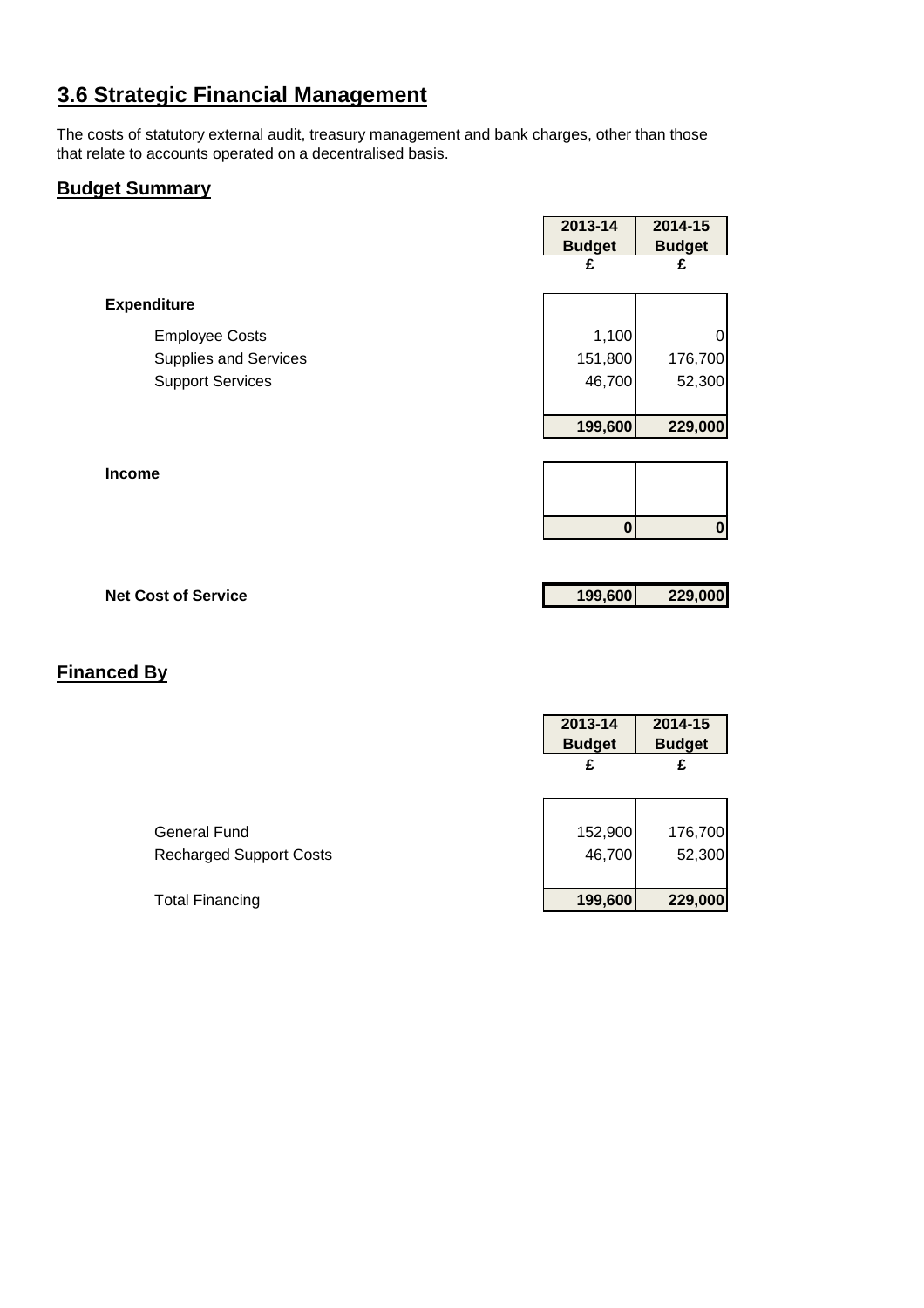## **Housing and Planning Budget 2014-15**

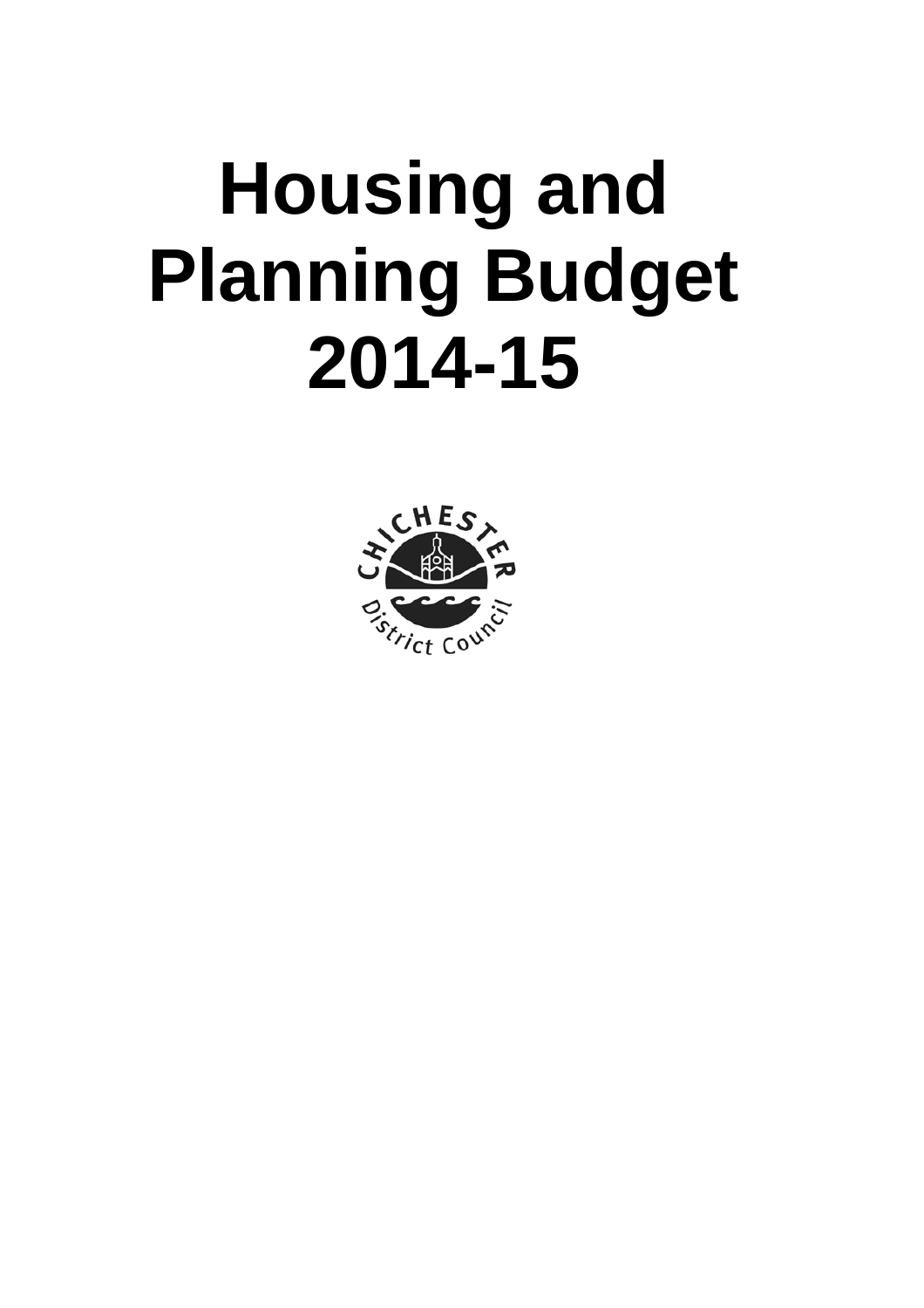## **4.0 Housing and Planning**

#### **Budget Summary**

|                                 | 2013-14       | 2014-15       |
|---------------------------------|---------------|---------------|
|                                 | <b>Budget</b> | <b>Budget</b> |
|                                 | £             | £             |
| <b>Expenditure</b>              |               |               |
| <b>Employee Costs</b>           | 3,235,800     | 3,462,600     |
| Premises                        | 383,400       | 86,500        |
| Transport                       | 63,700        | 61,500        |
| <b>Supplies and Services</b>    | 2,751,700     | 2,734,100     |
| <b>Contract Services</b>        | 23,800        | 37,000        |
| <b>Support Services</b>         | 1,318,700     | 1,357,800     |
| <b>Capital Charges</b>          | 107,300       | 69,800        |
|                                 |               |               |
|                                 | 7,884,400     | 7,809,300     |
|                                 |               |               |
| <b>Income</b>                   |               |               |
| <b>Grants and Contributions</b> | $-558,100$    | $-533,900$    |
| Sales Fees and Rents            | $-3,198,900$  | $-3,102,100$  |
| Interest and Other Income       | $-200$        | $-200$        |
| Recharges to Other Accounts     | 366,500       | 332,700       |
|                                 | $-3,390,700$  | $-3,303,500$  |
|                                 |               |               |
|                                 |               |               |
| <b>Net Cost of Service</b>      | 4,493,700     | 4,505,800     |

|                                                  | 2013-14       | 2014-15       |
|--------------------------------------------------|---------------|---------------|
|                                                  | <b>Budget</b> | <b>Budget</b> |
|                                                  | £             | £             |
|                                                  |               |               |
|                                                  |               |               |
| Amortisation of Intangible Fixed Assets          | 52,000        | 27,100        |
| <b>Capital Grants</b>                            | $-523,000$    | $-527,700$    |
| Depreciation of Fixed Assets                     | 55,300        | 42,700        |
| <b>Energy Efficiency Reserve</b>                 | 27,500        | 20,800        |
| General Fund                                     | 1,154,700     | 1,126,300     |
| <b>IAS19 Pension Adjustment</b>                  | 89,800        | 105,600       |
| <b>Local Development Reserve</b>                 | 41,500        |               |
| <b>Other Recharged Costs</b>                     | 161,500       | 167,200       |
| <b>Other Reserves</b>                            | 45,300        | 79,400        |
| <b>Recharged Support Costs</b>                   | 1,318,700     | 1,357,800     |
| <b>Restructuring Reserve</b>                     |               | 46,300        |
| Revenue Expenditure Funded from Capital (REFCUS) | 1,941,000     | 1,680,500     |
| Revenue Reserve Fund                             | 129,400       | 379,800       |
|                                                  |               |               |
| <b>Total Financing</b>                           | 4,493,700     | 4,505,800     |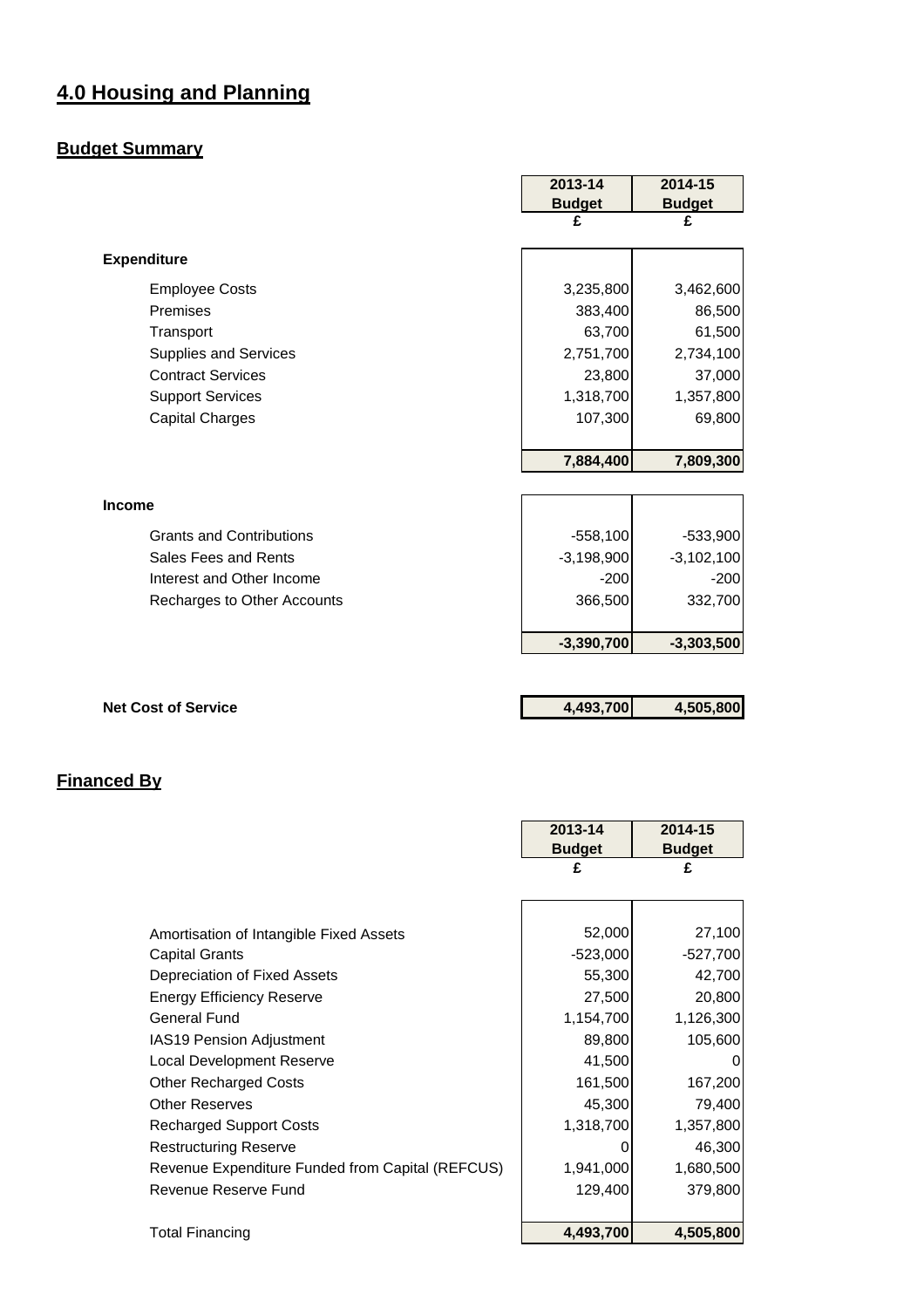# **4.1 Arts Development**

Secures Public Art as part of new development. Involves the provision of advice and guidance about new art commissions and implementation of agreed schemes in accordance with S106 legal agreements.

#### **Budget Summary**

|                             | 2013-14       | 2014-15       |
|-----------------------------|---------------|---------------|
|                             | <b>Budget</b> | <b>Budget</b> |
|                             | £             | £             |
| <b>Expenditure</b>          |               |               |
| <b>Employee Costs</b>       | 17,400        | 16,400        |
| Transport                   | 200           | 200           |
| Supplies and Services       | 1,100         | 800           |
| <b>Support Services</b>     | 6,400         | 2,600         |
| <b>Capital Charges</b>      | 400           | 200           |
|                             |               |               |
|                             | 25,500        | 20,200        |
|                             |               |               |
| <b>Income</b>               |               |               |
| Recharges to Other Accounts | $-400$        | $-400$        |
|                             |               |               |
|                             | $-400$        | $-400$        |
|                             |               |               |
| <b>Net Cost of Service</b>  | 25,100        | 19,800        |

|                                         | 2013-14<br><b>Budget</b> | 2014-15<br><b>Budget</b> |
|-----------------------------------------|--------------------------|--------------------------|
|                                         | £                        | £                        |
|                                         |                          |                          |
| Amortisation of Intangible Fixed Assets | 200                      | 100                      |
| Depreciation of Fixed Assets            | 200                      | 100                      |
| <b>General Fund</b>                     | 15,400                   | 15,800                   |
| IAS19 Pension Adjustment                | 500                      | 600                      |
| <b>Other Recharged Costs</b>            | 900                      | 600                      |
| <b>Other Reserves</b>                   | 1,500                    | 0                        |
| <b>Recharged Support Costs</b>          | 6,400                    | 2,600                    |
|                                         |                          |                          |
| <b>Total Financing</b>                  | 25,100                   | 19,800                   |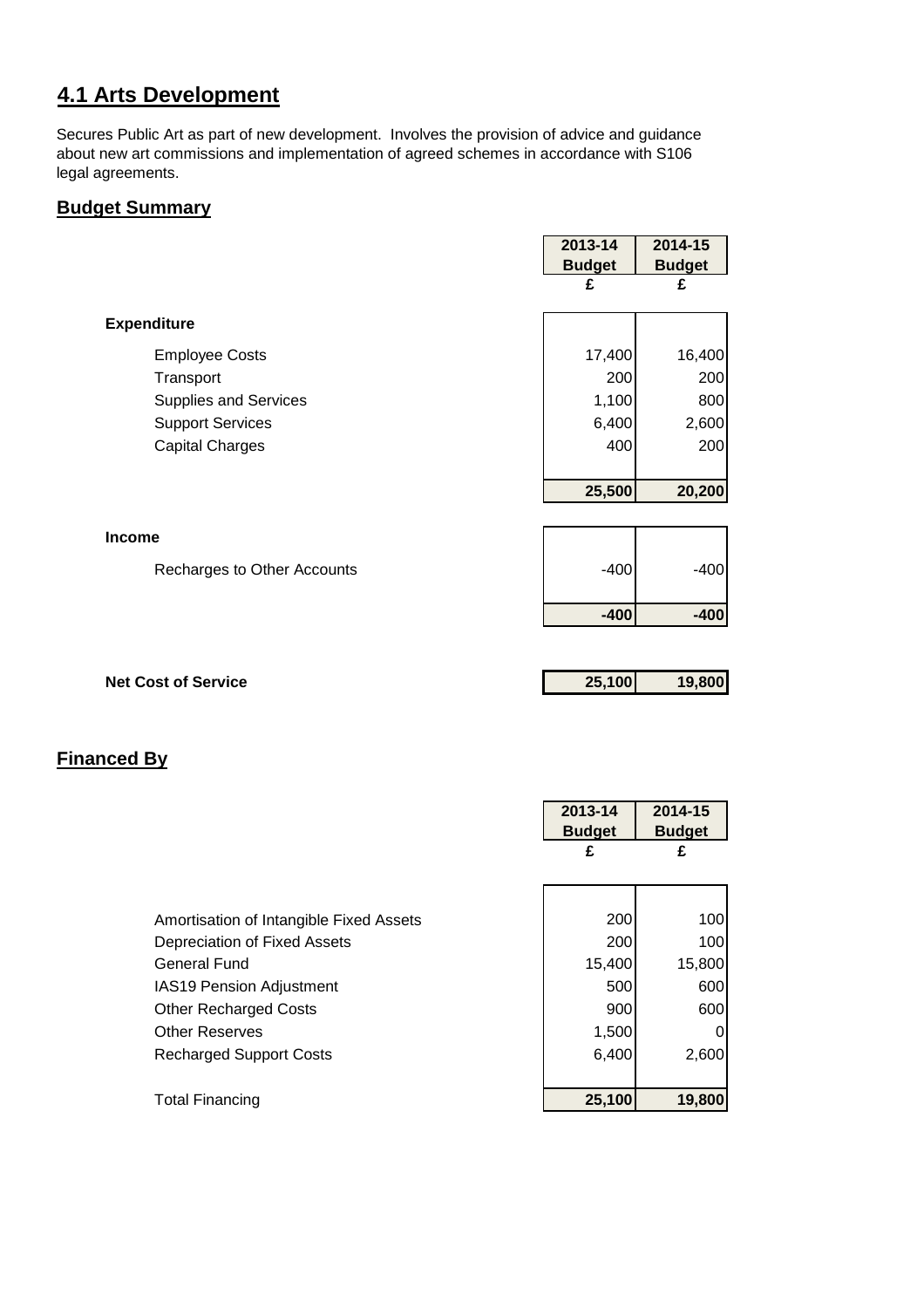# **4.2 Building Control**

Services provided include plan checking, site inspections of new building works,applications for building regulations approval and dangerous structure notices to ensure that new buildings meet the required standards of safety, design and construction.

#### **Budget Summary**

|                              | 2013-14       | 2014-15       |
|------------------------------|---------------|---------------|
|                              | <b>Budget</b> | <b>Budget</b> |
|                              | £             | £             |
| <b>Expenditure</b>           |               |               |
| <b>Employee Costs</b>        | 386,600       | 391,400       |
| Premises                     | 14,000        | 0             |
| Transport                    | 16,200        | 16,700        |
| <b>Supplies and Services</b> | 50,100        | 45,100        |
| <b>Support Services</b>      | 151,100       | 132,400       |
| <b>Capital Charges</b>       | 4,800         | 3,200         |
|                              |               |               |
|                              | 622,800       | 588,800       |
| <b>Income</b>                |               |               |
|                              |               |               |
| Sales Fees and Rents         | $-453,900$    | $-453,900$    |
| Recharges to Other Accounts  | $-7,300$      | $-300$        |
|                              | $-461,200$    | $-454,200$    |
|                              |               |               |

**Net Cost of Service 161,600 134,600** 

|                                         | 2013-14       | 2014-15       |
|-----------------------------------------|---------------|---------------|
|                                         | <b>Budget</b> | <b>Budget</b> |
|                                         | £             | £             |
|                                         |               |               |
|                                         |               |               |
| Amortisation of Intangible Fixed Assets | 1,800         | 1,200         |
| Depreciation of Fixed Assets            | 3,000         | 2,000         |
| General Fund                            | $-37,600$     | $-34,300$     |
| <b>IAS19 Pension Adjustment</b>         | 11,600        | 13,000        |
| <b>Other Recharged Costs</b>            | 31,700        | 20,300        |
| <b>Recharged Support Costs</b>          | 151,100       | 132,400       |
|                                         |               |               |
| <b>Total Financing</b>                  | 161,600       | 134,600       |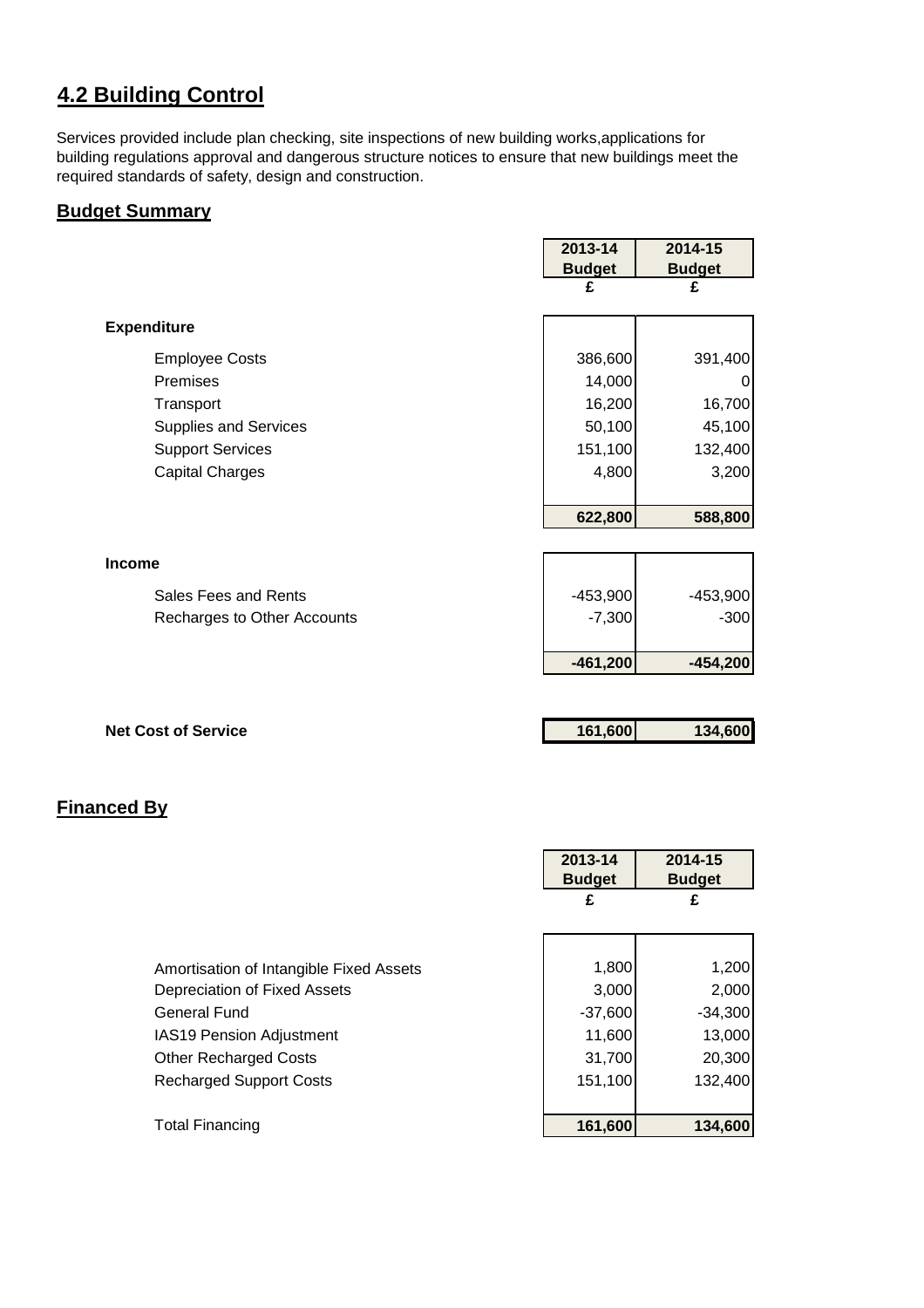# **4.3 Design and Implementation**

The service provides advice and guidance to planning officers, developers, agents and Parish Councils on a range of specialist matters which include design, historic buildings and environment as well as archaeology. They also provide a specialist design service to the Planning Policy team and input into the Neighbourhood Planning process. Included in this area is the work of the S106 Officer who monitors the receipt of funds secured through the planning process towards the local and county infrastructure as well as affordable housing to ensure that funds are received when due and spent by service areas in accordance with relevant legal agreements.

#### **Budget Summary**

|                                 | 2013-14       | 2014-15       |
|---------------------------------|---------------|---------------|
|                                 | <b>Budget</b> | <b>Budget</b> |
|                                 | £             | £             |
|                                 |               |               |
| <b>Expenditure</b>              |               |               |
| <b>Employee Costs</b>           | 196,600       | 184,100       |
| Premises                        | 3,600         | 3,700         |
| Transport                       | 2,700         | 4,800         |
| Supplies and Services           | 23,000        | 22,200        |
| <b>Support Services</b>         | 48,900        | 54,000        |
| <b>Capital Charges</b>          | 6,100         | 5,400         |
|                                 |               |               |
|                                 | 280,900       | 274,200       |
|                                 |               |               |
| <b>Income</b>                   |               |               |
| <b>Grants and Contributions</b> | 0             | $-6,200$      |
| Sales Fees and Rents            | $-26,600$     | $-26,600$     |
|                                 | $-217,000$    | $-184,100$    |
| Recharges to Other Accounts     |               |               |
|                                 |               |               |
|                                 | $-243,600$    | $-216,900$    |
|                                 |               |               |
|                                 |               |               |

|                                         | 2013-14       | 2014-15       |
|-----------------------------------------|---------------|---------------|
|                                         | <b>Budget</b> | <b>Budget</b> |
|                                         | £             | £             |
|                                         |               |               |
|                                         |               |               |
| Amortisation of Intangible Fixed Assets | 800           | 400           |
| Depreciation of Fixed Assets            | 5,300         | 5,000         |
| <b>General Fund</b>                     | $-58,300$     | $-28,300$     |
| <b>IAS19 Pension Adjustment</b>         | 5,300         | 5,300         |
| <b>Other Recharged Costs</b>            | 5,800         | 4,900         |
| <b>Other Reserves</b>                   | 29,500        | 16,000        |
| <b>Recharged Support Costs</b>          | 48,900        | 54,000        |
|                                         |               |               |
| <b>Total Financing</b>                  | 37,300        | 57,300        |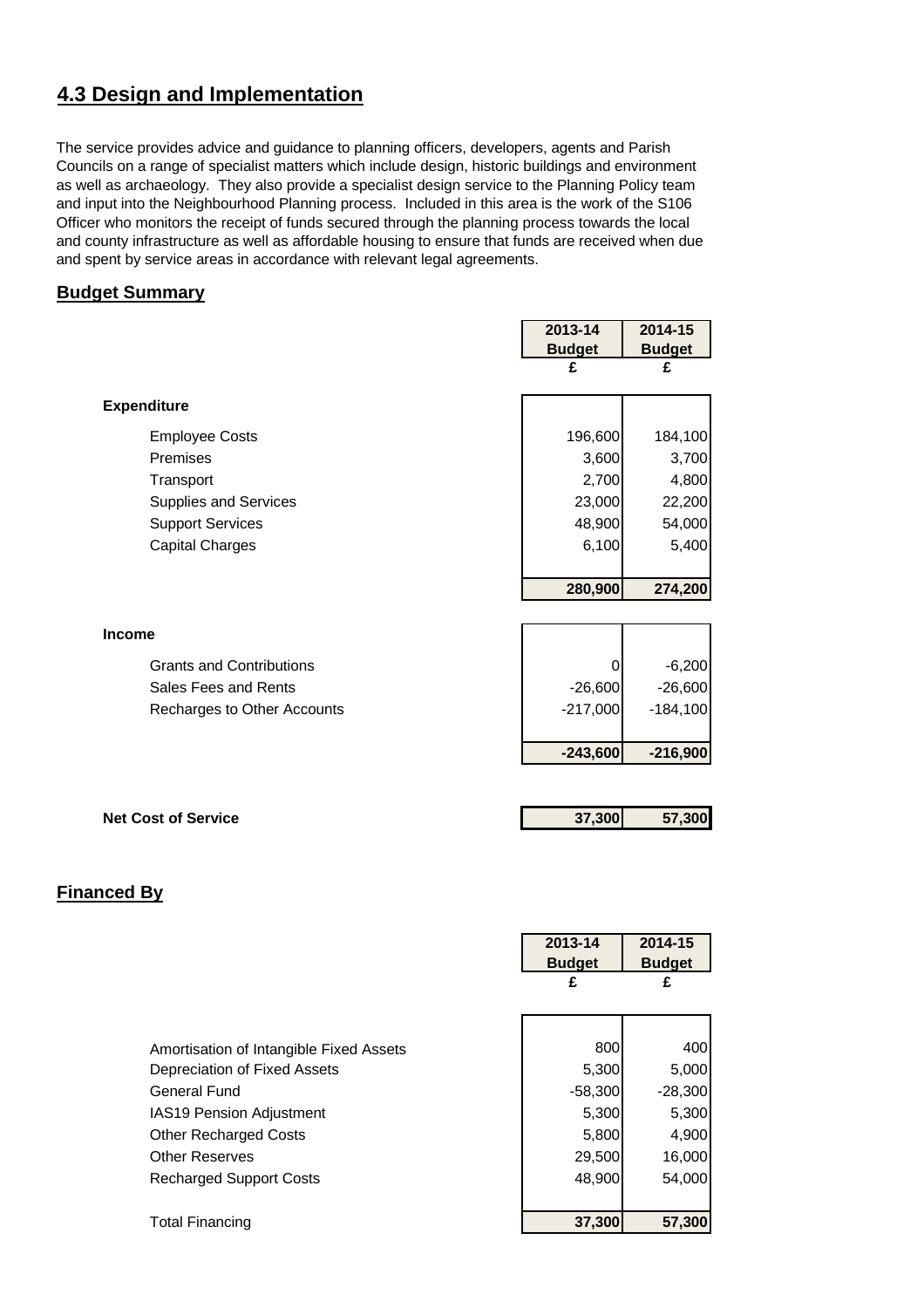# **4.4 Development Management**

# **Budget Summary**

|                              | 2013-14       | 2014-15       |
|------------------------------|---------------|---------------|
|                              | <b>Budget</b> | <b>Budget</b> |
|                              | £             | £             |
| <b>Expenditure</b>           |               |               |
| <b>Employee Costs</b>        | 1,349,200     | 1,413,600     |
| Premises                     | 1,700         | 1,800         |
| Transport                    | 23,900        | 19,500        |
| <b>Supplies and Services</b> | 227,400       | 263,800       |
| <b>Support Services</b>      | 640,400       | 651,000       |
| <b>Capital Charges</b>       | 46,700        | 25,300        |
|                              |               |               |
|                              | 2,289,300     | 2,375,000     |
|                              |               |               |
| <b>Income</b>                |               |               |
| Sales Fees and Rents         | $-1,816,500$  | $-1,869,000$  |
| Recharges to Other Accounts  | 622,900       | 549,200       |
|                              |               |               |
|                              | $-1,193,600$  | $-1,319,800$  |
|                              |               |               |
|                              |               |               |
| <b>Net Cost of Service</b>   | 1,095,700     | 1,055,200     |

|                                         | 2013-14<br><b>Budget</b> | 2014-15<br><b>Budget</b> |
|-----------------------------------------|--------------------------|--------------------------|
|                                         | £                        | £                        |
|                                         |                          |                          |
| Amortisation of Intangible Fixed Assets | 35,000                   | 17,000                   |
| Depreciation of Fixed Assets            | 11,700                   | 8,300                    |
| General Fund                            | 288,800                  | 241,200                  |
| <b>IAS19 Pension Adjustment</b>         | 39,900                   | 47,800                   |
| <b>Other Recharged Costs</b>            | 65,600                   | 79,200                   |
| <b>Other Reserves</b>                   | 14,300                   | 10,700                   |
| <b>Recharged Support Costs</b>          | 640,400                  | 651,000                  |
|                                         |                          |                          |
| <b>Total Financing</b>                  | 1,095,700                | 1,055,200                |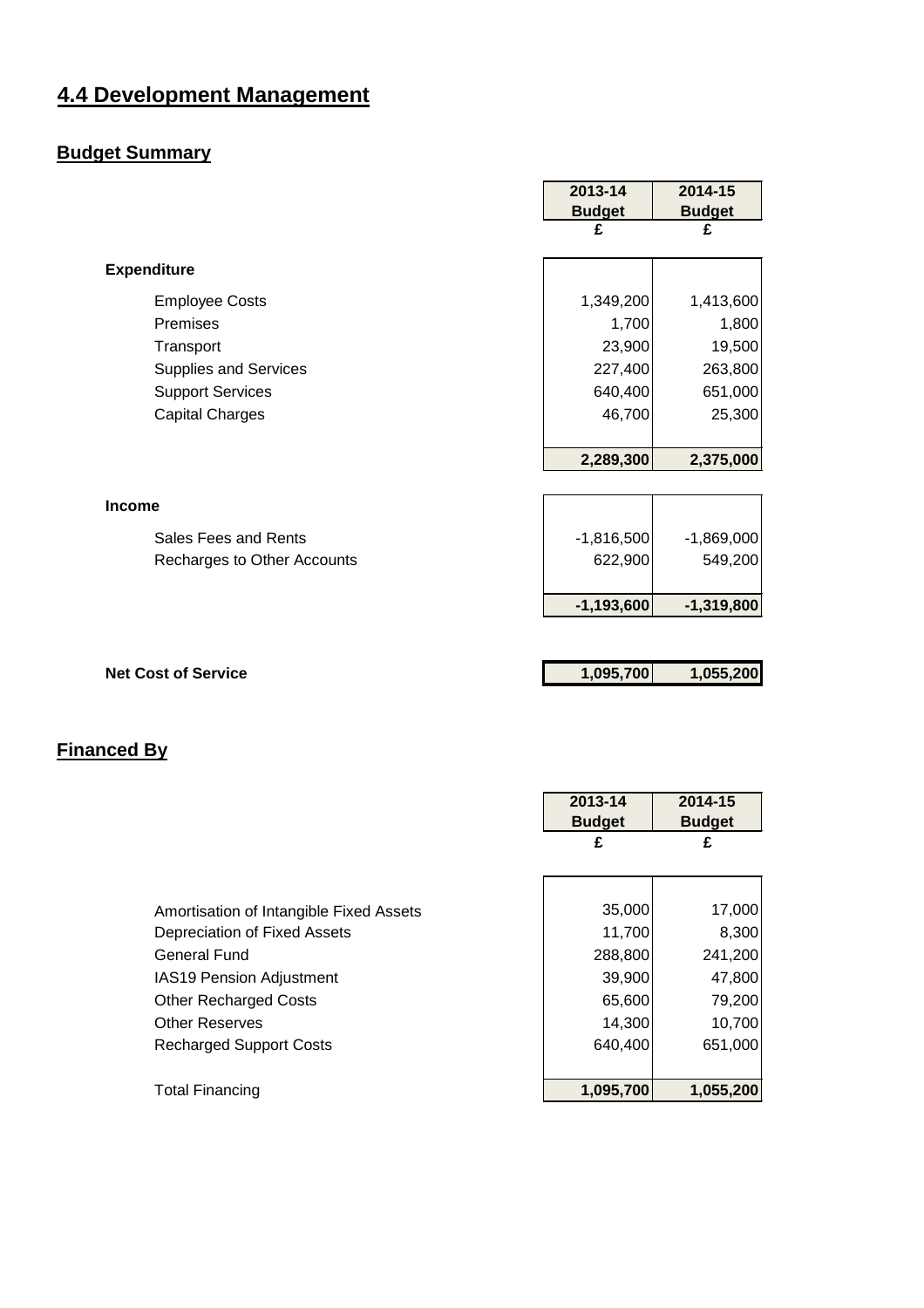# **4.4.1 Enforcement Service**

This involves the investigation of alleged breaches of planning control and the serving of a range of formal notices to remedy any breach identified. It also ensures that new buildings and uses of land are constructed in accordance with the planning permission granted along with high hedge complaints.

#### **Budget Summary**

|                             | 2013-14       | 2014-15       |
|-----------------------------|---------------|---------------|
|                             | <b>Budget</b> | <b>Budget</b> |
|                             | £             | £             |
| <b>Expenditure</b>          |               |               |
| <b>Employee Costs</b>       | 256,000       | 263,000       |
| Transport                   | 3,000         | 6,100         |
| Supplies and Services       | 38,200        | 39,800        |
| <b>Support Services</b>     | 139,500       | 114,600       |
| <b>Capital Charges</b>      | 3,800         | 2,300         |
|                             |               |               |
|                             | 440,500       | 425,800       |
|                             |               |               |
| <b>Income</b>               |               |               |
| Sales Fees and Rents        | $-6,500$      | $-6,700$      |
| Recharges to Other Accounts | $-174,800$    | $-170,500$    |
|                             |               |               |
|                             | $-181,300$    | $-177,200$    |
|                             |               |               |
|                             |               |               |
| <b>Net Cost of Service</b>  | 259,200       | 248,600       |

|                                         | 2013-14<br><b>Budget</b> | 2014-15<br><b>Budget</b> |
|-----------------------------------------|--------------------------|--------------------------|
|                                         | £                        | £                        |
|                                         |                          |                          |
| Amortisation of Intangible Fixed Assets | 1,500                    | 800                      |
| Depreciation of Fixed Assets            | 2,300                    | 1,500                    |
| <b>General Fund</b>                     | 94,700                   | 108,300                  |
| <b>IAS19 Pension Adjustment</b>         | 7,800                    | 8,800                    |
| <b>Other Recharged Costs</b>            | 13,400                   | 14,600                   |
| <b>Recharged Support Costs</b>          | 139,500                  | 114.600                  |
|                                         |                          |                          |
| <b>Total Financing</b>                  | 259,200                  | 248,600                  |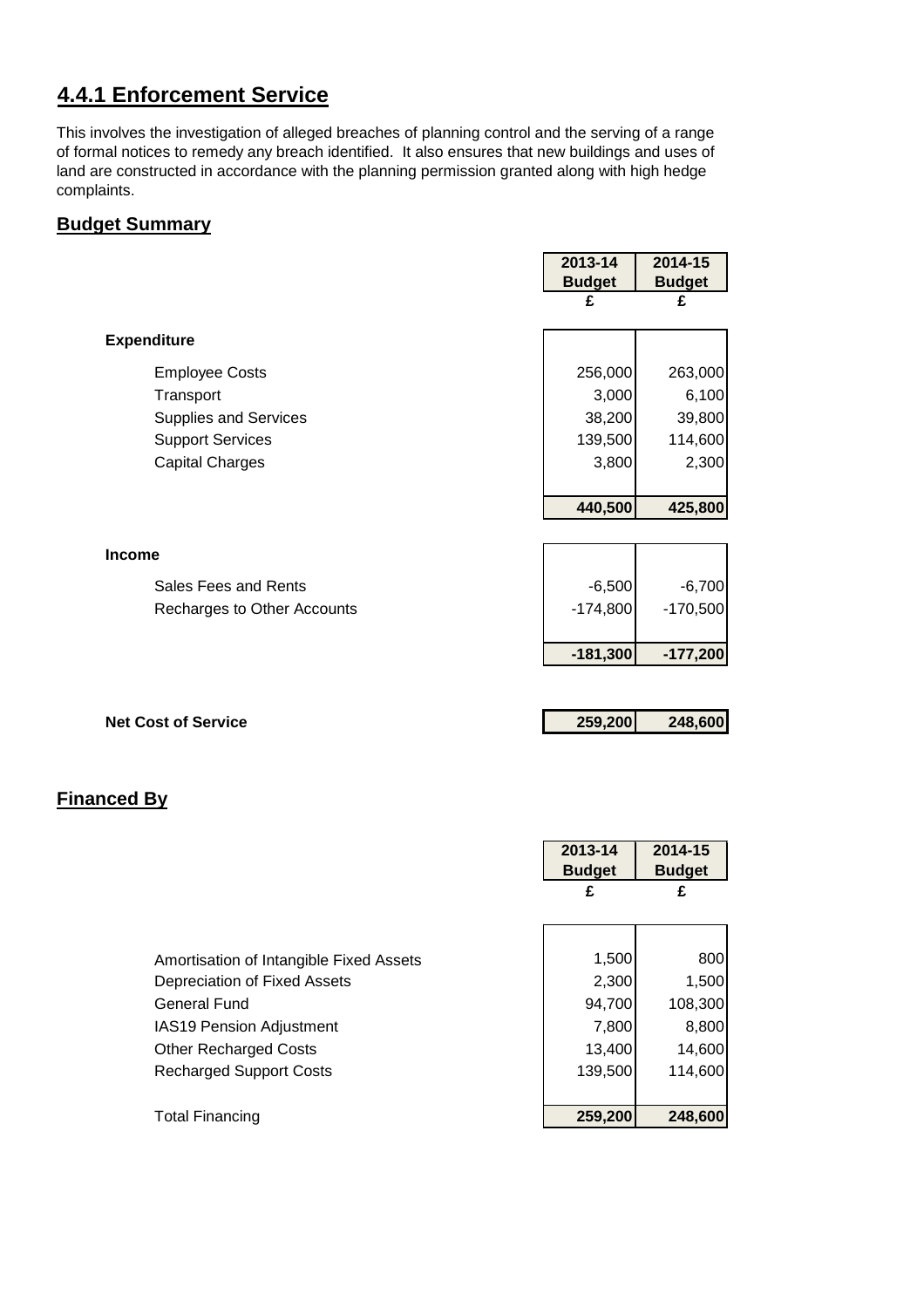## **4.4.2 Development Management**

The involves the registration and processing of applications for planning permission and associated consents. It also deals with requests for pre-application advice, the discharge of the planning conditions and preparation of appeal statements to support the Council's case, including at Hearings and Local inquiries.

#### **Budget Summary**

|                              | 2013-14       | 2014-15       |
|------------------------------|---------------|---------------|
|                              | <b>Budget</b> | <b>Budget</b> |
|                              | £             | £             |
| <b>Expenditure</b>           |               |               |
| <b>Employee Costs</b>        | 1,093,200     | 1,150,600     |
| Premises                     | 1,700         | 1,800         |
| Transport                    | 20,900        | 13,400        |
| <b>Supplies and Services</b> | 189,200       | 224,000       |
| <b>Support Services</b>      | 500,900       | 536,400       |
| <b>Capital Charges</b>       | 42,900        | 23,000        |
|                              |               |               |
|                              | 1,848,800     | 1,949,200     |
|                              |               |               |
| <b>Income</b>                |               |               |
| Sales Fees and Rents         | $-1,810,000$  | $-1,862,300$  |
| Recharges to Other Accounts  | 797,700       | 719,700       |
|                              |               |               |
|                              | $-1,012,300$  | $-1,142,600$  |

| <b>Net Cost of Service</b> | 836,500 | 806,600 |
|----------------------------|---------|---------|
|                            |         |         |

|                                         | 2013-14<br><b>Budget</b> | 2014-15<br><b>Budget</b> |
|-----------------------------------------|--------------------------|--------------------------|
|                                         | £                        | £                        |
|                                         |                          |                          |
| Amortisation of Intangible Fixed Assets | 33,500                   | 16,200                   |
| Depreciation of Fixed Assets            | 9,400                    | 6,800                    |
| <b>General Fund</b>                     | 194,100                  | 132,900                  |
| <b>IAS19 Pension Adjustment</b>         | 32,100                   | 39,000                   |
| <b>Other Recharged Costs</b>            | 52,200                   | 64,600                   |
| <b>Other Reserves</b>                   | 14,300                   | 10,700                   |
| <b>Recharged Support Costs</b>          | 500,900                  | 536,400                  |
|                                         |                          |                          |
| <b>Total Financing</b>                  | 836,500                  | 806,600                  |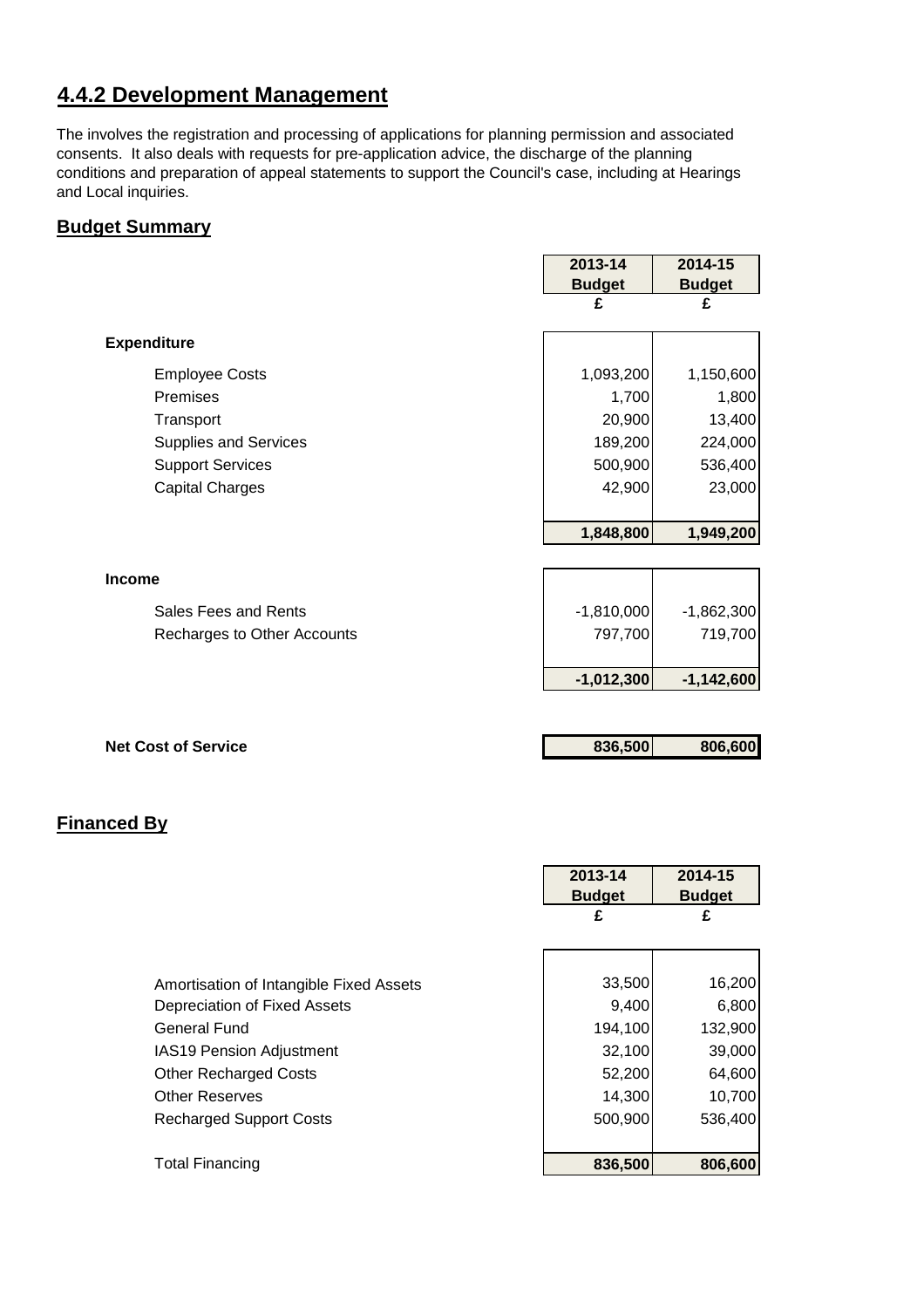# **4.5 Housing Investments**

# **Budget Summary**

|                                 | 2013-14       | 2014-15       |
|---------------------------------|---------------|---------------|
|                                 | <b>Budget</b> | <b>Budget</b> |
|                                 | £             | £             |
| <b>Expenditure</b>              |               |               |
| <b>Employee Costs</b>           | 392,100       | 400,900       |
| Transport                       | 7,400         | 7,500         |
| Supplies and Services           | 2,004,100     | 1,729,800     |
| <b>Support Services</b>         | 91,500        | 75,900        |
| <b>Capital Charges</b>          | 5,400         | 3,300         |
|                                 |               |               |
|                                 | 2,500,500     | 2,217,400     |
|                                 |               |               |
| <b>Income</b>                   |               |               |
| <b>Grants and Contributions</b> | $-548,000$    | $-527,700$    |
| Sales Fees and Rents            | $-5,000$      | $-5,100$      |
| Recharges to Other Accounts     | $-31,700$     | $-31,700$     |
|                                 |               |               |
|                                 | $-584,700$    | $-564,500$    |
|                                 |               |               |
|                                 |               |               |
| <b>Net Cost of Service</b>      | 1,915,800     | 1,652,900     |

|                                                  | 2013-14       | 2014-15       |
|--------------------------------------------------|---------------|---------------|
|                                                  | <b>Budget</b> | <b>Budget</b> |
|                                                  | £             | £             |
|                                                  |               |               |
|                                                  |               |               |
| Amortisation of Intangible Fixed Assets          | 2,200         | 1,200         |
| <b>Capital Grants</b>                            | $-523,000$    | $-527,700$    |
| Depreciation of Fixed Assets                     | 3,200         | 2,100         |
| <b>Energy Efficiency Reserve</b>                 | 27,500        | 20,800        |
| <b>General Fund</b>                              | 309,400       | 368,800       |
| <b>IAS19 Pension Adjustment</b>                  | 9,600         | 12,700        |
| <b>Other Recharged Costs</b>                     | 11,900        | 11,300        |
| <b>Recharged Support Costs</b>                   | 91,500        | 75,900        |
| <b>Restructuring Reserve</b>                     | O             | 2,300         |
| Revenue Expenditure Funded from Capital (REFCUS) | 1,941,000     | 1,680,500     |
| Revenue Reserve Fund                             | 42,500        | 5,000         |
|                                                  |               |               |
| <b>Total Financing</b>                           | 1,915,800     | 1,652,900     |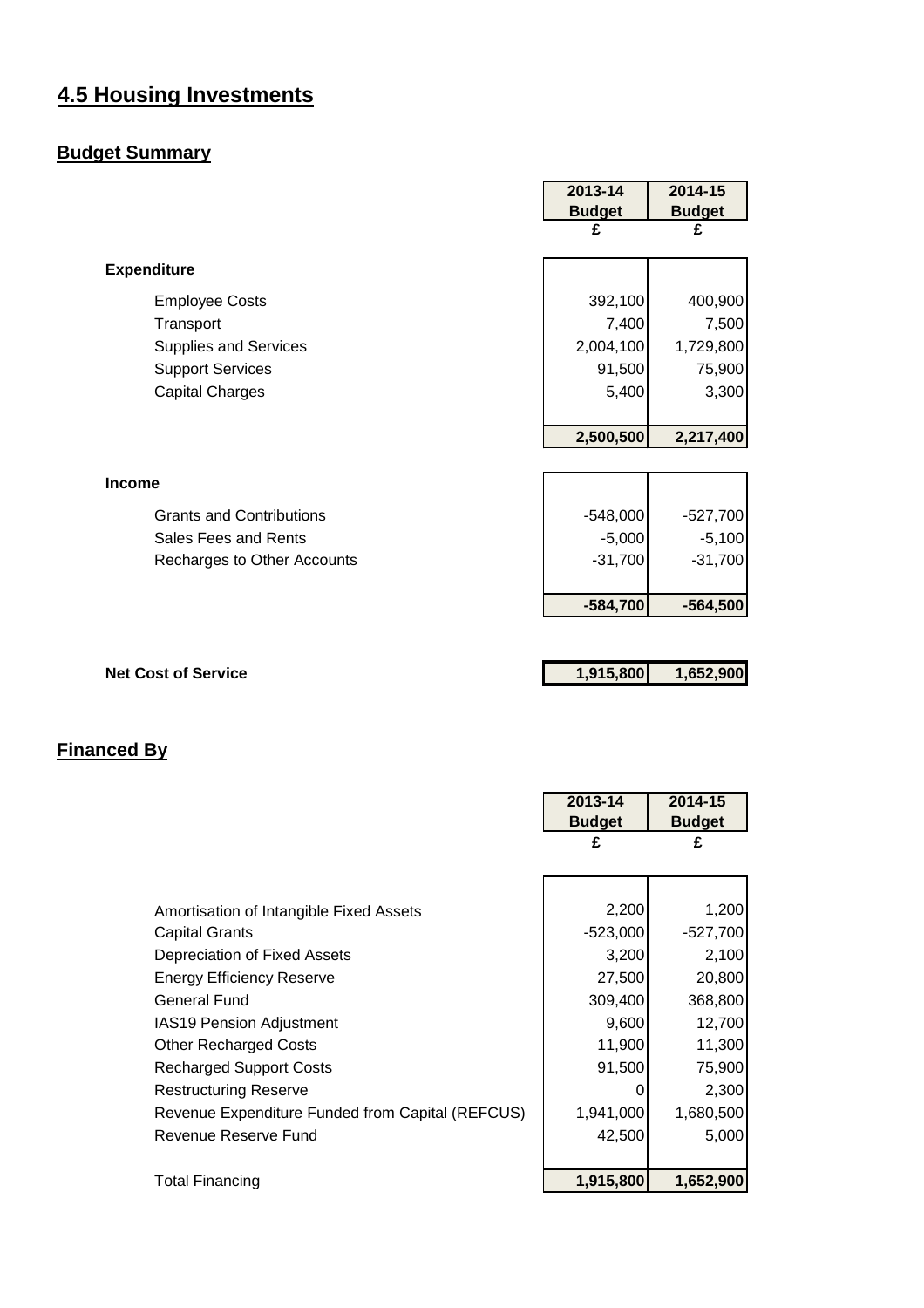# **4.5.1 Energy Efficiency**

This service is principally advisory in order to assist householders to improve the energy efficiency of their homes by taking up available grants such as the Green Deal. It helps to improve health and well-being by reducing fuel poverty.

#### **Budget Summary**

|                              | 2013-14       | 2014-15          |
|------------------------------|---------------|------------------|
|                              | <b>Budget</b> | <b>Budget</b>    |
|                              | £             | £                |
|                              |               |                  |
| <b>Expenditure</b>           |               |                  |
| <b>Employee Costs</b>        | 1,500         | 500              |
| Transport                    | 1,400         | 1,400            |
| <b>Supplies and Services</b> | 33,700        | 21,200           |
| <b>Support Services</b>      | 2,300         | 1,800            |
| <b>Capital Charges</b>       |               |                  |
|                              |               |                  |
|                              | 38,900        | 24,900           |
|                              |               |                  |
| <b>Income</b>                |               |                  |
|                              |               |                  |
|                              | $\bf{0}$      | $\boldsymbol{0}$ |
|                              |               |                  |
|                              |               |                  |
| <b>Net Cost of Service</b>   | 38,900        | 24,900           |
|                              |               |                  |

|                                  | 2013-14<br><b>Budget</b> | 2014-15<br><b>Budget</b> |
|----------------------------------|--------------------------|--------------------------|
|                                  | £                        | £                        |
|                                  |                          |                          |
| <b>Energy Efficiency Reserve</b> | 27,500                   | 20,800                   |
| <b>General Fund</b>              | 9,100                    | 2,200                    |
| <b>Other Recharged Costs</b>     |                          | 100                      |
| <b>Recharged Support Costs</b>   | 2,300                    | 1,800                    |
|                                  |                          |                          |
| <b>Total Financing</b>           | 38,900                   | 24,900                   |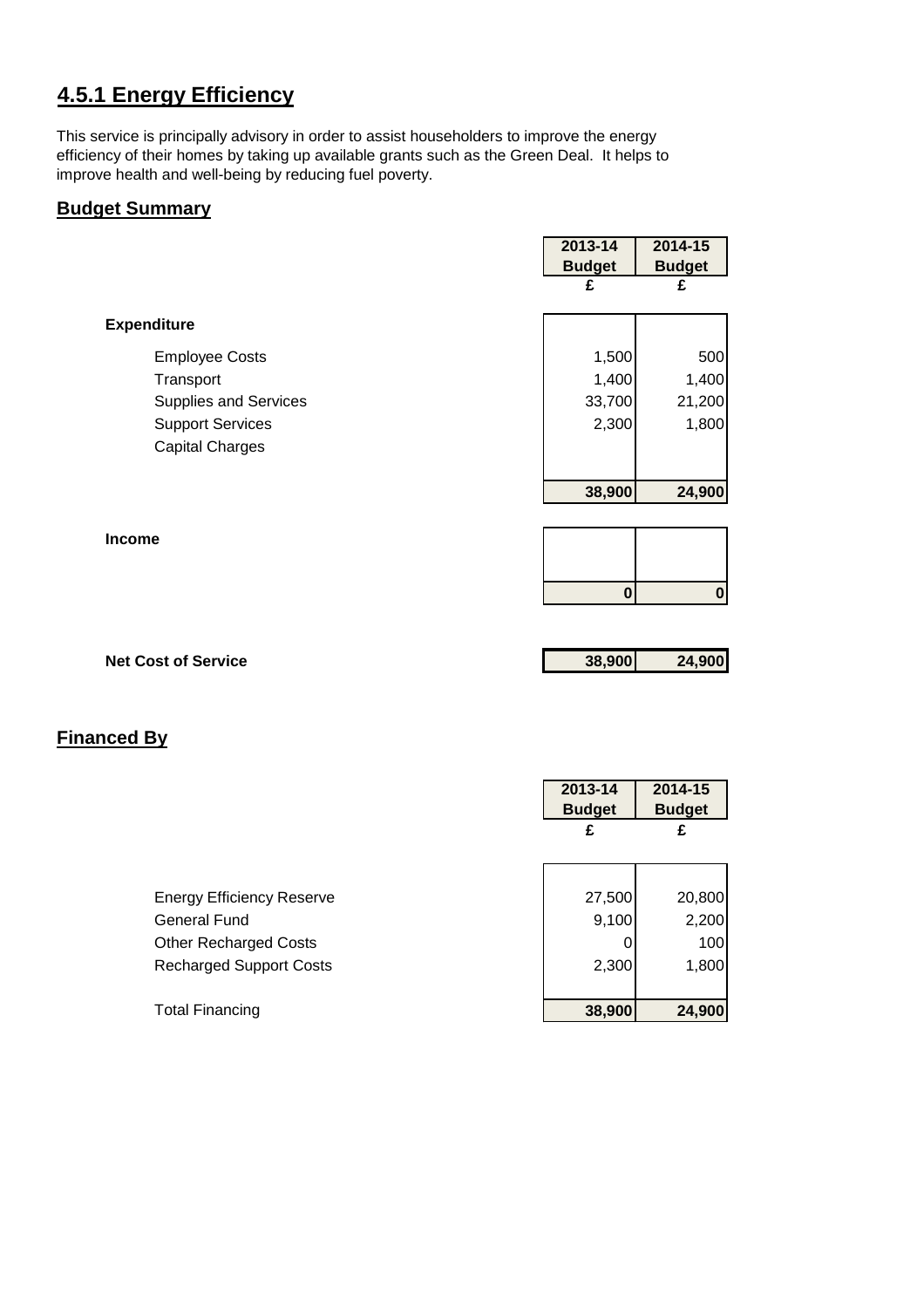# **4.5.2 Housing Strategy and Enabling**

This service is responsible for the development and monitoring of the Council's Housing Strategy, identifying and qualifying housing need in the District, facilitating the development of market and affordable to meet the identified need and developing alternative means of delivering affordable housing. The team work with communities, developers and registered providers to identify sites and liaise with them throughout the planning process and where necessary facilitating funding, together with the Homes and Communities Agency to enable delivery of both homes and infrastructure.

#### **Budget Summary**

|                                 | 2013-14            | 2014-15            |
|---------------------------------|--------------------|--------------------|
|                                 | <b>Budget</b>      | <b>Budget</b>      |
|                                 | £                  | £                  |
| <b>Expenditure</b>              |                    |                    |
| <b>Employee Costs</b>           | 146,400            | 145,600            |
| Transport                       | 1,500              | 1,500              |
| <b>Supplies and Services</b>    | 678,100            | 691,600            |
| <b>Support Services</b>         | 43,200             | 31,700             |
| <b>Capital Charges</b>          | 1,700              | 1,000              |
|                                 | 870,900            | 871,400            |
|                                 |                    |                    |
| Income                          |                    |                    |
| <b>Grants and Contributions</b> | $-25,000$          | $\mathbf 0$        |
| Sales Fees and Rents            | $-1,100$           | $-1,100$           |
| Recharges to Other Accounts     | $-31,700$          | $-31,700$          |
|                                 | $-57,800$          | $-32,800$          |
|                                 |                    |                    |
| <b>Net Cost of Service</b>      | 813,100            | 838,600            |
|                                 |                    |                    |
|                                 |                    |                    |
| <b>Financed By</b>              |                    |                    |
|                                 |                    |                    |
|                                 | 2013-14            | 2014-15            |
|                                 | <b>Budget</b><br>£ | <b>Budget</b><br>£ |
|                                 |                    |                    |
|                                 |                    |                    |

Amortisation of Intangible Fixed Assets **1988** 700 400 Depreciation of Fixed Assets 1,000 600 General Fund 89,200 110,500 IAS19 Pension Adjustment 1990 1200 14,200 5,100 Other Recharged Costs 3,300 3,300 Recharged Support Costs 1996 100 31,700 Restructuring Reserve **1** 1,500 Revenue Expenditure Funded from Capital (REFCUS) | 666,000 680,500 Revenue Reserve Fund 1 5,000 0 Total Financing **813,100 838,600**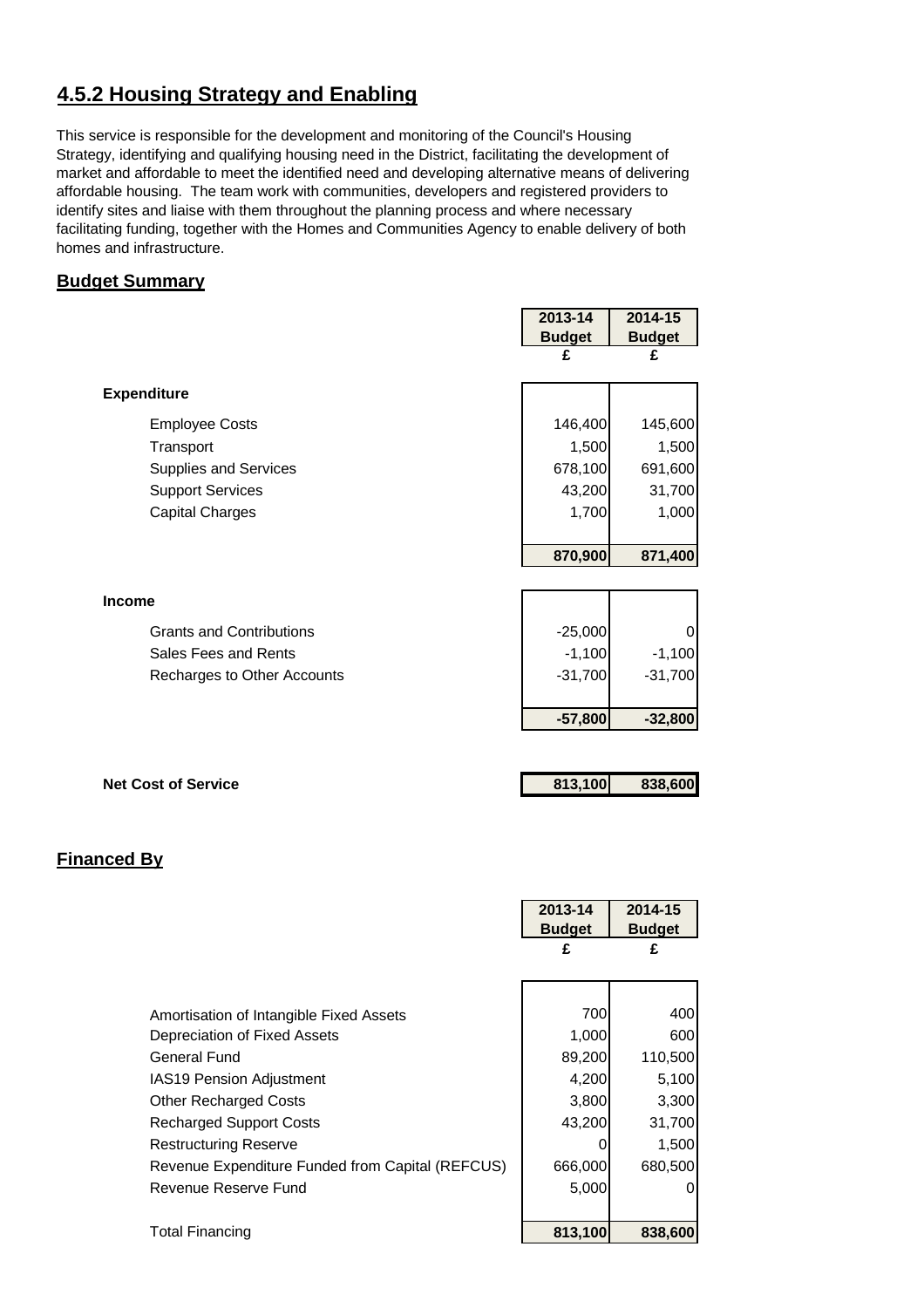# **4.5.3 Housing Renewal**

This service brings together a number of functions to improve the condition of the housing stock in the district. It includes the provision of a range of loans and subsidies to assist the most vulnerable home owners to make their homes safe and healthy and to bring empty homes back into use. A landlord accreditation scheme assists in providing a supply of good quality private rented sector dwellings. Enforcement work is carried out to ensure that private rented dwellings, including houses in multiple occupation meet the minimum housing standard. It also includes the provision of disabled facilities grants.

#### **Budget Summary**

|                                 | 2013-14       | 2014-15       |
|---------------------------------|---------------|---------------|
|                                 | <b>Budget</b> | <b>Budget</b> |
|                                 | £             | £             |
| <b>Expenditure</b>              |               |               |
| <b>Employee Costs</b>           | 244,200       | 254,800       |
| Transport                       | 4,500         | 4,600         |
| <b>Supplies and Services</b>    | 1,292,300     | 1,017,000     |
| <b>Support Services</b>         | 46,000        | 42,400        |
| <b>Capital Charges</b>          | 3,700         | 2,300         |
|                                 |               |               |
|                                 | 1,590,700     | 1,321,100     |
|                                 |               |               |
| Income                          |               |               |
| <b>Grants and Contributions</b> | $-523,000$    | $-527,700$    |
| Sales Fees and Rents            | $-3,900$      | $-4,000$      |
|                                 |               |               |
|                                 | $-526,900$    | $-531,700$    |
|                                 |               |               |
| <b>Net Cost of Service</b>      | 1,063,800     | 789,400       |
|                                 |               |               |
|                                 |               |               |
| <b>Financed By</b>              |               |               |
|                                 | 2013-14       | 2014-15       |
|                                 | <b>Budget</b> | <b>Budget</b> |
|                                 | £             | £             |

| Amortisation of Intangible Fixed Assets          | 1,500      | 800        |
|--------------------------------------------------|------------|------------|
| <b>Capital Grants</b>                            | $-523,000$ | $-527,700$ |
| Depreciation of Fixed Assets                     | 2,200      | 1,500      |
| General Fund                                     | 211,100    | 256,100    |
| <b>IAS19 Pension Adjustment</b>                  | 5,400      | 7,600      |
| <b>Other Recharged Costs</b>                     | 8,100      | 7,900      |
| <b>Recharged Support Costs</b>                   | 46,000     | 42,400     |
| <b>Restructuring Reserve</b>                     |            | 800        |
| Revenue Expenditure Funded from Capital (REFCUS) | 1,275,000  | 1,000,000  |
| Revenue Reserve Fund                             | 37,500     |            |
|                                                  |            |            |
| <b>Total Financing</b>                           | 1,063,800  | 789,400    |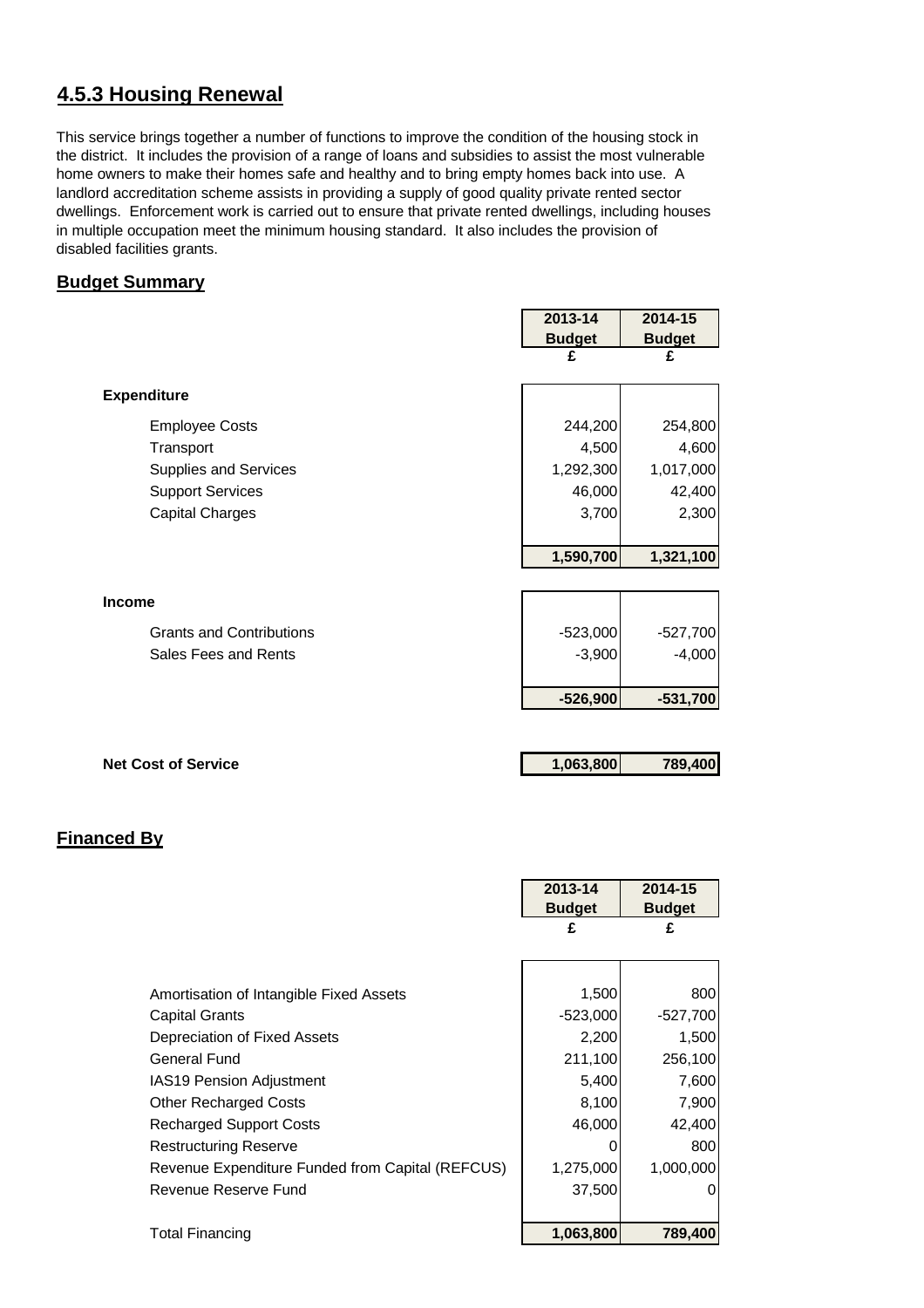# **4.6 Housing Options**

# **Budget Summary**

|                                 | 2013-14       | 2014-15       |
|---------------------------------|---------------|---------------|
|                                 | <b>Budget</b> | <b>Budget</b> |
|                                 | £             | £             |
| <b>Expenditure</b>              |               |               |
| <b>Employee Costs</b>           | 413,800       | 442,600       |
| Premises                        | 364,100       | 81,000        |
| Transport                       | 10,500        | 10,600        |
| Supplies and Services           | 320,900       | 258,700       |
| <b>Support Services</b>         | 288,700       | 277,400       |
| <b>Capital Charges</b>          | 32,700        | 24,900        |
|                                 |               |               |
|                                 | 1,430,700     | 1,095,200     |
|                                 |               |               |
| <b>Income</b>                   |               |               |
| <b>Grants and Contributions</b> | $-10,100$     | O             |
| Sales Fees and Rents            | $-699,000$    | $-477,600$    |
| Interest and Other Income       | $-200$        | $-200$        |
| Recharges to Other Accounts     |               |               |
|                                 | $-709,300$    | $-477,800$    |

**Net Cost of Service 121,400 617,400 617,400** 

|                                         | 2013-14<br><b>Budget</b> | 2014-15<br><b>Budget</b> |
|-----------------------------------------|--------------------------|--------------------------|
|                                         |                          | £                        |
|                                         |                          |                          |
| Amortisation of Intangible Fixed Assets | 4,000                    | 2,500                    |
| Depreciation of Fixed Assets            | 28,700                   | 22,400                   |
| <b>General Fund</b>                     | 364,000                  | 274,700                  |
| IAS19 Pension Adjustment                | 10,200                   | 11,800                   |
| <b>Other Recharged Costs</b>            | 25,800                   | 27,100                   |
| <b>Recharged Support Costs</b>          | 288,700                  | 277,400                  |
| <b>Restructuring Reserve</b>            |                          | 1,500                    |
|                                         |                          |                          |
| <b>Total Financing</b>                  | 721,400                  | 617,400                  |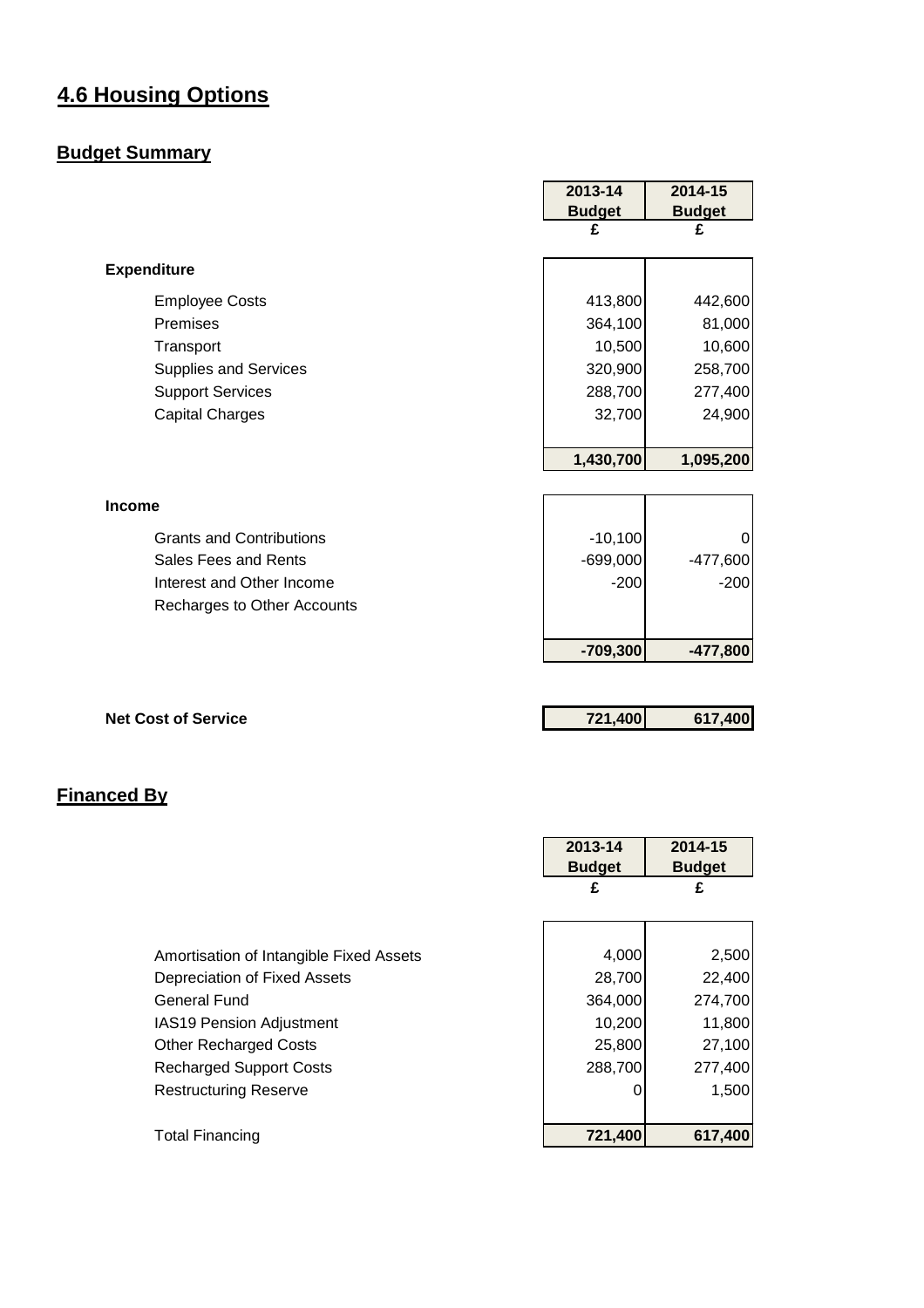# **4.6.1 Housing General**

This includes any housing related services that are not dealt with elsewhere, but is primarily to deal with the costs of support services, principally the work carried out by the Customer Service Centre in relation to housing matters.

#### **Budget Summary**

|                           | 2013-14       | 2014-15       |
|---------------------------|---------------|---------------|
|                           | <b>Budget</b> | <b>Budget</b> |
|                           | £             | £             |
|                           |               |               |
| <b>Expenditure</b>        |               |               |
| <b>Employee Costs</b>     | 20,300        | 20,300        |
| Transport                 | 1,400         | 1,400         |
| Supplies and Services     | 10,300        | 8,800         |
| <b>Support Services</b>   | 87,100        | 88,800        |
| <b>Capital Charges</b>    | 0             | 1,100         |
|                           |               |               |
|                           | 119,100       | 120,400       |
|                           |               |               |
| <b>Income</b>             |               |               |
| Sales Fees and Rents      | $-600$        | $-600$        |
| Interest and Other Income | $-200$        | $-200$        |
|                           |               |               |
|                           | $-800$        | $-800$        |
|                           |               |               |
|                           |               |               |

**Net Cost of Service 118,300 119,600**

|                                         | 2013-14<br><b>Budget</b> | 2014-15<br><b>Budget</b> |
|-----------------------------------------|--------------------------|--------------------------|
|                                         | £                        | £                        |
|                                         |                          |                          |
| Amortisation of Intangible Fixed Assets |                          | 1,100                    |
| <b>General Fund</b>                     | 30,900                   | 28,900                   |
| <b>IAS19 Pension Adjustment</b>         | 200                      | 700                      |
| <b>Other Recharged Costs</b>            | 100                      | 100l                     |
| <b>Recharged Support Costs</b>          | 87,100                   | 88,800                   |
|                                         |                          |                          |
| <b>Total Financing</b>                  | 118,300                  | 119,600                  |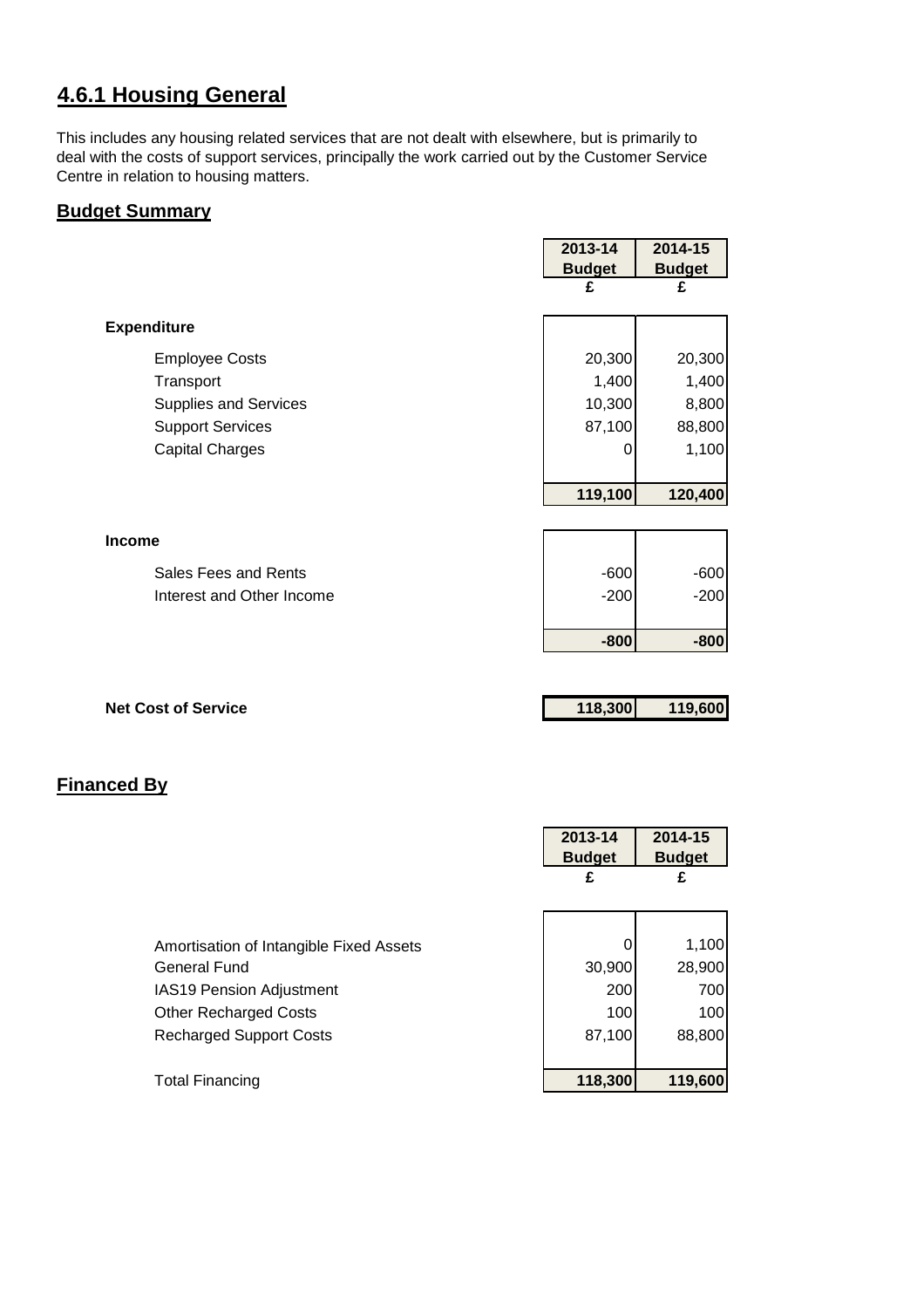# **4.6.2 Housing Options**

This covers a wide range of housing related work including dealing with homeless applications and preventing homelessness, tackling rough sleeping in the district, the provision of temporary accommodation for homeless households, managing the Council's Housing Register and ensuring that properties are allocated in accordance with our Allocation Scheme. It also includes our social lettings agency that helps vulnerable households to access the private rented sector and assists them to sustain their tenancies.

#### **Budget Summary**

|                                 | 2013-14       | 2014-15        |
|---------------------------------|---------------|----------------|
|                                 | <b>Budget</b> | <b>Budget</b>  |
|                                 | £             | £              |
| <b>Expenditure</b>              |               |                |
| <b>Employee Costs</b>           | 393,500       | 422,300        |
| Premises                        | 364,100       | 81,000         |
| Transport                       | 9,100         | 9,200          |
| <b>Supplies and Services</b>    | 310,600       | 249,900        |
| <b>Support Services</b>         | 201,600       | 188,600        |
| <b>Capital Charges</b>          | 32,700        | 23,800         |
|                                 |               |                |
|                                 | 1,311,600     | 974,800        |
|                                 |               |                |
| <b>Income</b>                   |               |                |
| <b>Grants and Contributions</b> | $-10,100$     | $\overline{0}$ |
| Sales Fees and Rents            | $-698,400$    | $-477,000$     |
|                                 |               |                |
|                                 | $-708,500$    | $-477,000$     |
|                                 |               |                |

| <b>Net Cost of Service</b> | 603,100 | 497,800 |
|----------------------------|---------|---------|
|                            |         |         |

|                                         | 2013-14<br><b>Budget</b> | 2014-15<br><b>Budget</b> |
|-----------------------------------------|--------------------------|--------------------------|
|                                         | £                        | £                        |
|                                         |                          |                          |
| Amortisation of Intangible Fixed Assets | 4,000                    | 1,400                    |
| Depreciation of Fixed Assets            | 28,700                   | 22,400                   |
| General Fund                            | 333,100                  | 245,800                  |
| <b>IAS19 Pension Adjustment</b>         | 10,000                   | 11,100                   |
| <b>Other Recharged Costs</b>            | 25,700                   | 27,000                   |
| <b>Recharged Support Costs</b>          | 201,600                  | 188,600                  |
| <b>Restructuring Reserve</b>            |                          | 1,500                    |
|                                         |                          |                          |
| <b>Total Financing</b>                  | 603,100                  | 497,800                  |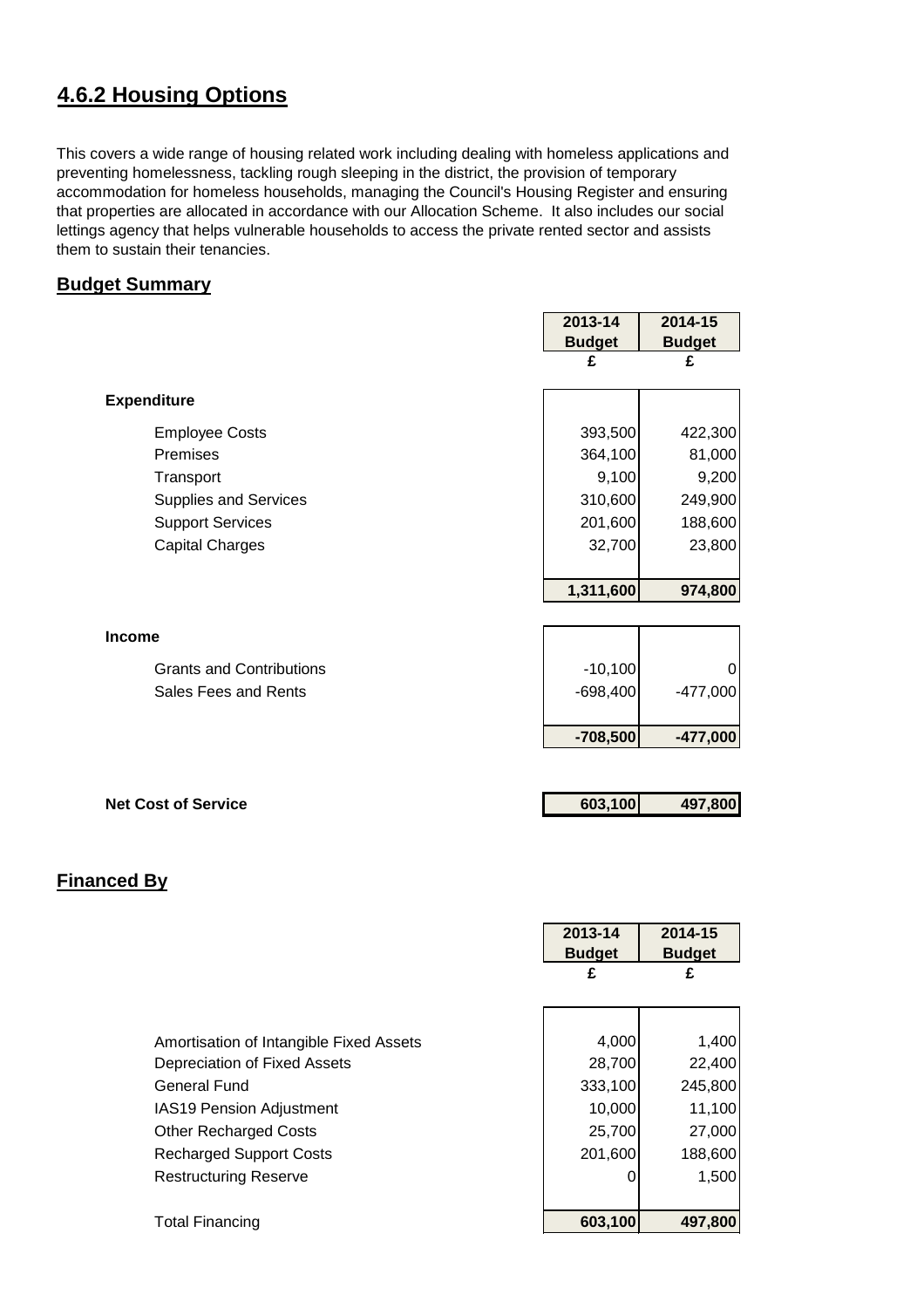# **4.7 Land Charges**

The Local Land Charges Section maintains the statutory Local Land Charges Register, facilitates statutory official and personal searches of the Register and completes the CON29 enquiry forms submitted officially and in some cases facilitates access to CON29 information by the private search sector and any member of the public.

#### **Budget Summary**

|                              | 2013-14       | 2014-15       |
|------------------------------|---------------|---------------|
|                              | <b>Budget</b> | <b>Budget</b> |
|                              | £             | £             |
|                              |               |               |
| <b>Expenditure</b>           |               |               |
| <b>Employee Costs</b>        | 101,000       | 116,400       |
| <b>Supplies and Services</b> | 11,500        | 13,100        |
| <b>Contract Services</b>     | 23,800        | 37,000        |
| <b>Support Services</b>      | 51,100        | 86,700        |
| <b>Capital Charges</b>       | 3,300         | 1,000         |
|                              |               |               |
|                              | 190,700       | 254,200       |
|                              |               |               |
| <b>Income</b>                |               |               |
| Sales Fees and Rents         | $-197,400$    | $-269,400$    |
|                              | $-197,400$    | $-269,400$    |
|                              |               |               |
|                              |               |               |

**Net Cost of Service <b>Cost of Service Cost of Service Cost of Service Cost of Service Cost of Service Cost of Service Cost of Service Cost of Service Cost of Service Cost of Service Cost of Service Co** 

|                                         | 2013-14<br><b>Budget</b> | 2014-15<br><b>Budget</b> |
|-----------------------------------------|--------------------------|--------------------------|
|                                         | £                        | £                        |
|                                         |                          |                          |
| Amortisation of Intangible Fixed Assets | 2,300                    | 400                      |
| Depreciation of Fixed Assets            | 1,000                    | 600                      |
| <b>General Fund</b>                     | $-70,000$                | $-115,000$               |
| IAS19 Pension Adjustment                | 2,300                    | 2,300                    |
| <b>Other Recharged Costs</b>            | 6,600                    | 5,900                    |
| <b>Recharged Support Costs</b>          | 51,100                   | 86,700                   |
| <b>Restructuring Reserve</b>            |                          | 3,900                    |
|                                         |                          |                          |
| Total Financing                         | $-6,700$                 | $-15,200$                |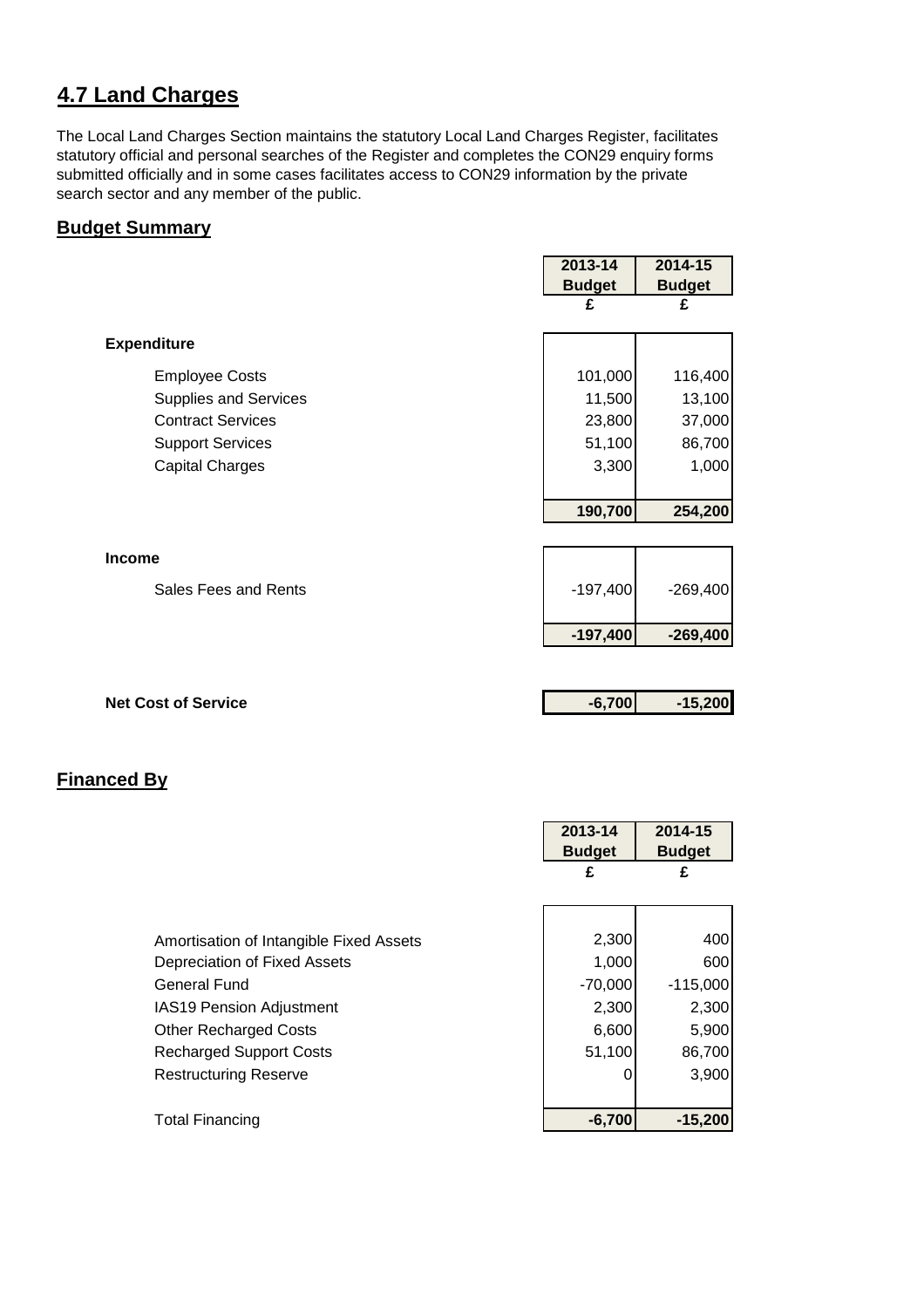# **4.8 Planning Policy**

The service provides the planning policy framework against which applications for planning permission are assessed. It seeks to ensure that the right amount of development is provided in the right place with the appropriate infrastructure provision.

┑

#### **Budget Summary**

|                            | 2013-14       | 2014-15       |
|----------------------------|---------------|---------------|
|                            | <b>Budget</b> | <b>Budget</b> |
|                            | £             | £             |
|                            |               |               |
| <b>Expenditure</b>         |               |               |
| <b>Employee Costs</b>      | 379,100       | 497,200       |
| Transport                  | 2,800         | 2,200         |
| Supplies and Services      | 113,600       | 400,600       |
| <b>Support Services</b>    | 40,600        | 77,800        |
| <b>Capital Charges</b>     | 7,900         | 6,500         |
|                            |               |               |
|                            | 544,000       | 984,300       |
|                            |               |               |
| <b>Income</b>              |               |               |
| Sales Fees and Rents       | $-500$        | $-500$        |
|                            |               |               |
|                            | $-500$        | $-500$        |
|                            |               |               |
|                            |               |               |
| <b>Net Cost of Service</b> | 543,500       | 983,800       |

|                                         | 2013-14       | 2014-15       |
|-----------------------------------------|---------------|---------------|
|                                         | <b>Budget</b> | <b>Budget</b> |
|                                         | £             | £             |
|                                         |               |               |
|                                         |               |               |
| Amortisation of Intangible Fixed Assets | 5,700         | 4,300         |
| Depreciation of Fixed Assets            | 2,200         | 2,200         |
| <b>General Fund</b>                     | 343,000       | 403,400       |
| IAS19 Pension Adjustment                | 10,400        | 12,100        |
| Local Development Reserve               | 41,500        | 0             |
| <b>Other Recharged Costs</b>            | 13,200        | 17,900        |
| <b>Other Reserves</b>                   | O             | 52,700        |
| <b>Recharged Support Costs</b>          | 40,600        | 77,800        |
| Restructuring Reserve                   |               | 38,600        |
| Revenue Reserve Fund                    | 86,900        | 374,800       |
|                                         |               |               |
| <b>Total Financing</b>                  | 543,500       | 983,800       |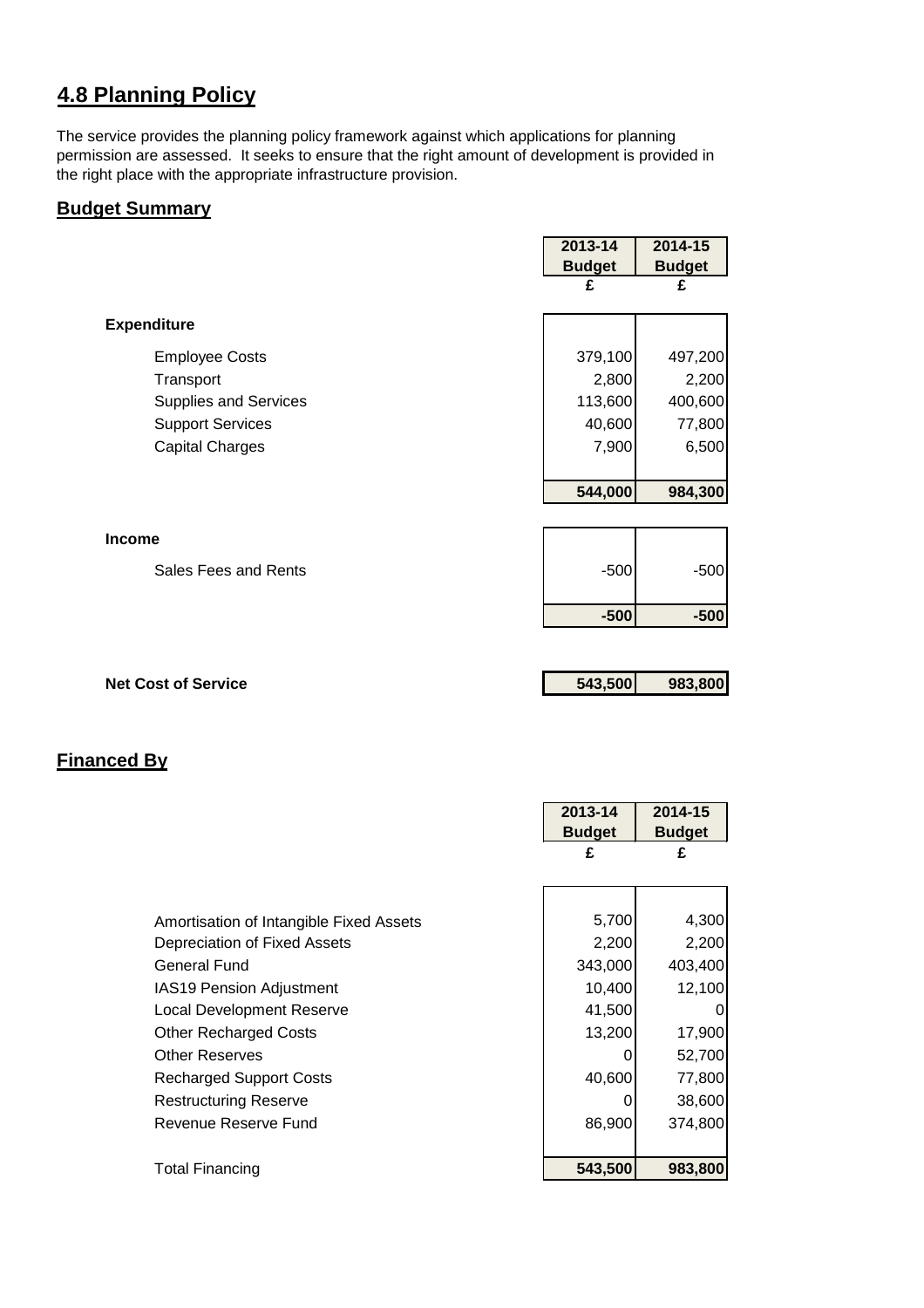# **Leader Budget 2014-15**

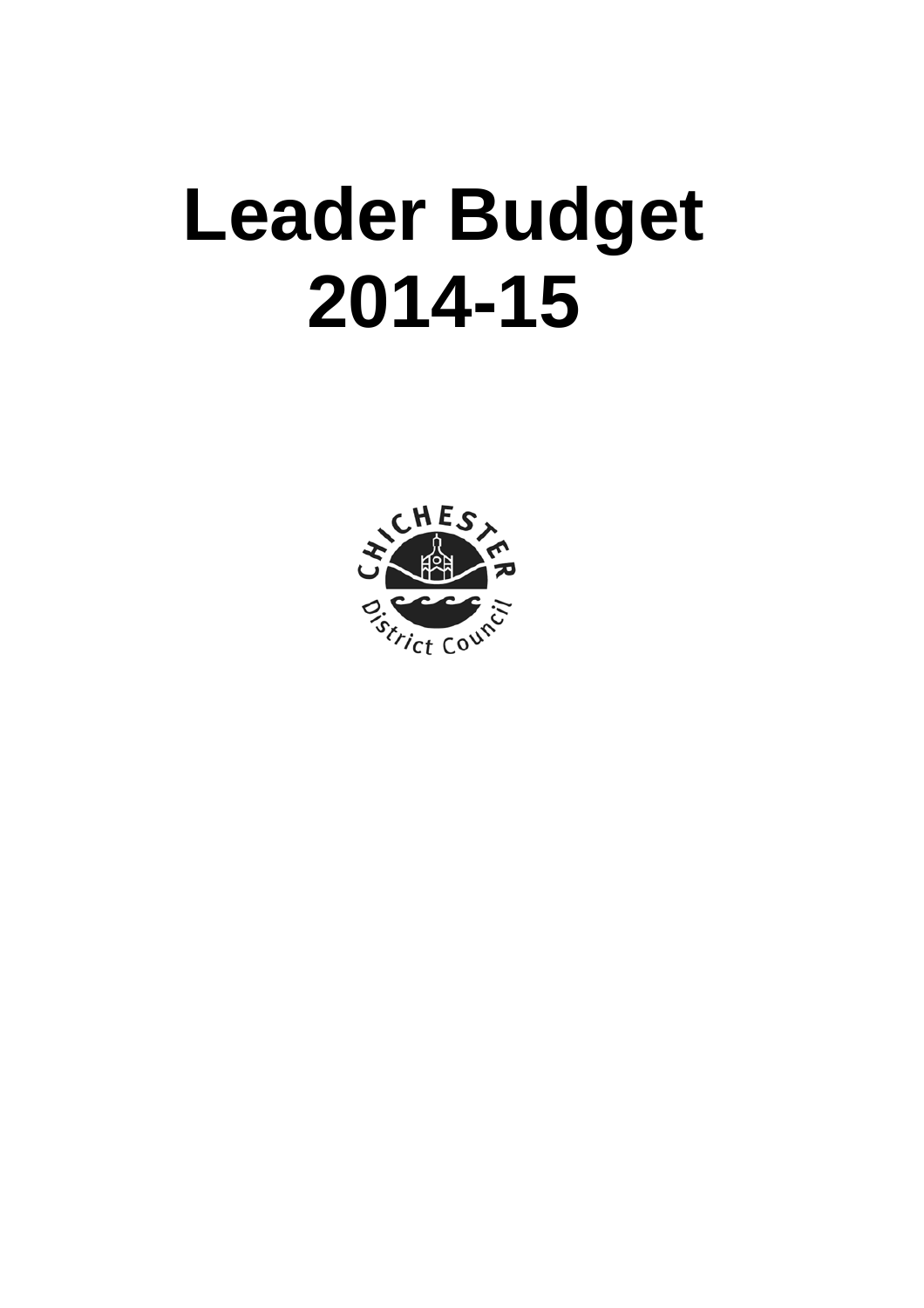# **5.0 Leader**

# **Budget Summary**

| <b>Budget</b><br>£ | <b>Budget</b><br>£ |
|--------------------|--------------------|
|                    |                    |
|                    |                    |
|                    |                    |
| 491,200            | 278,300            |
| 1,300              | 1,300              |
| 800                | 800                |
| 80,600             | 77,500             |
| 444,500            | 447,400            |
| 2,800              | 1,700              |
|                    |                    |
|                    | 807,000            |
|                    | 1,021,200          |

**0 0**

**Net Cost of Service 1,021,200 807,000** 

|                                         | 2013-14<br><b>Budget</b> | 2014-15<br><b>Budget</b> |
|-----------------------------------------|--------------------------|--------------------------|
|                                         | £                        | £                        |
|                                         |                          |                          |
| Amortisation of Intangible Fixed Assets | 1,100                    | 500                      |
| Depreciation of Fixed Assets            | 1,700                    | 1,200                    |
| <b>General Fund</b>                     | 557,700                  | 292,900                  |
| IAS19 Pension Adjustment                | 9,800                    | 47,000                   |
| <b>Other Recharged Costs</b>            | 6,400                    | 6,400                    |
| <b>Recharged Support Costs</b>          | 444,500                  | 447,400                  |
| <b>Restructuring Reserve</b>            | 0                        | 11,600                   |
| <b>Total Financing</b>                  | 1,021,200                | 807,000                  |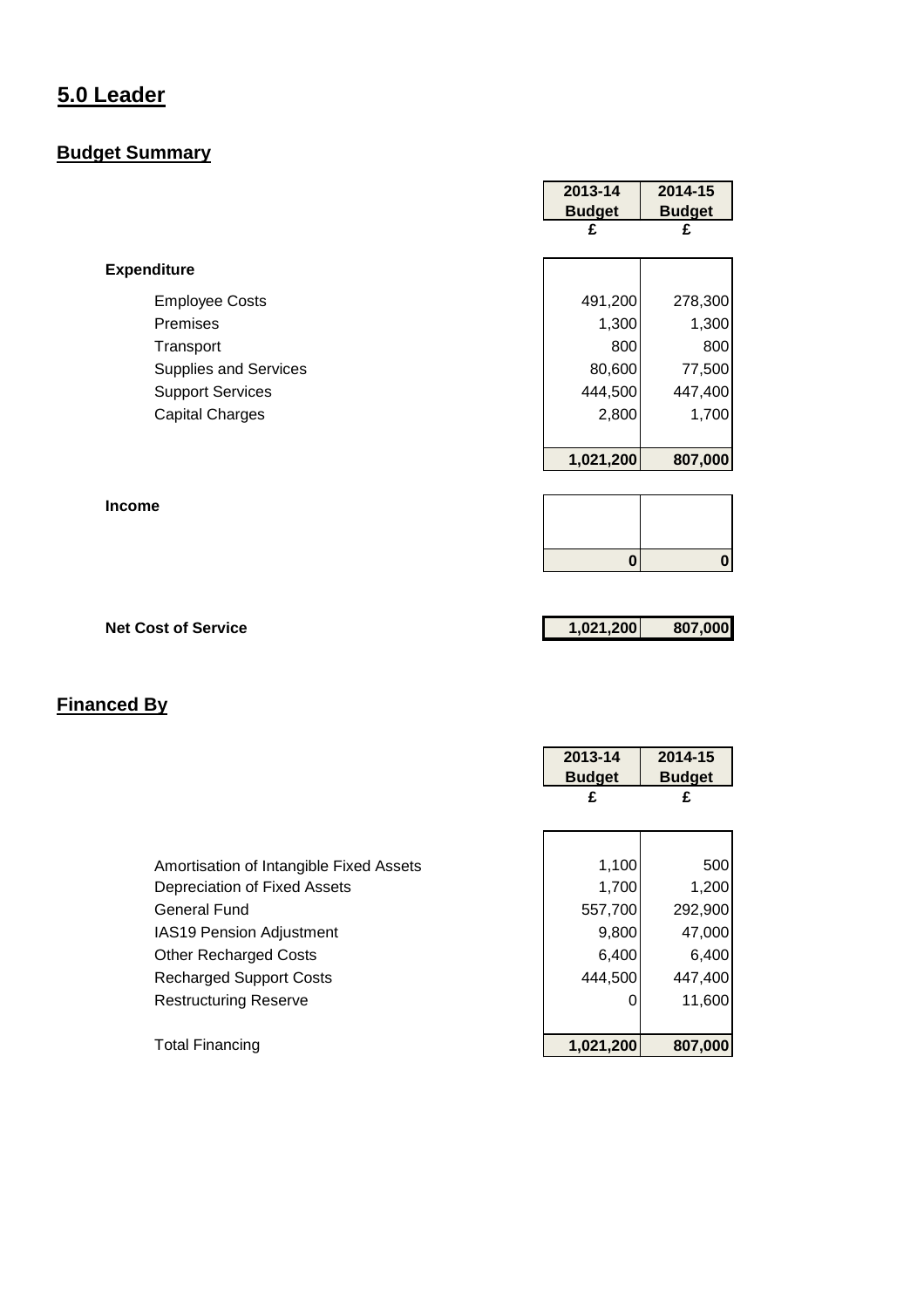# **5.1 Corporate Management**

Costs relating to:

- 1) The functions of the individual who is designated to be the head of the paid service.
- 2) Maintaining statutory registers.
- 3) Providing informaton required by members of the public in the exercise of statutory rights.
- 4) Completing Statements of Accounts, annual reports, and public performance reports.
- 5) Estimating, accounting for and allocating corporate-level resources such as capital grants.
- 6) The costs associated with supporting a local strategic partnership.
- 7) Subsciptions to local authority associations.

#### **Budget Summary**

|                            | 2013-14<br><b>Budget</b> | 2014-15<br><b>Budget</b> |
|----------------------------|--------------------------|--------------------------|
|                            | £                        | £                        |
| <b>Expenditure</b>         |                          |                          |
| <b>Employee Costs</b>      | 491,200                  | 278,300                  |
| Premises                   | 1,300                    | 1,300                    |
| Transport                  | 800                      | 800                      |
| Supplies and Services      | 80,600                   | 77,500                   |
| <b>Support Services</b>    | 444,500                  | 447,400                  |
| <b>Capital Charges</b>     | 2,800                    | 1,700                    |
|                            | 1,021,200                | 807,000                  |
| <b>Income</b>              |                          |                          |
|                            | $\bf{0}$                 | $\boldsymbol{0}$         |
|                            |                          |                          |
| <b>Net Cost of Service</b> | 1,021,200                | 807,000                  |

|                                                                                                                                                                                                                       | 2013-14<br><b>Budget</b><br>£                          | 2014-15<br><b>Budget</b><br>£                                   |
|-----------------------------------------------------------------------------------------------------------------------------------------------------------------------------------------------------------------------|--------------------------------------------------------|-----------------------------------------------------------------|
| Amortisation of Intangible Fixed Assets<br>Depreciation of Fixed Assets<br>General Fund<br>IAS19 Pension Adjustment<br><b>Other Recharged Costs</b><br><b>Recharged Support Costs</b><br><b>Restructuring Reserve</b> | 1,100<br>1,700<br>557,700<br>9,800<br>6,400<br>444,500 | 500<br>1,200<br>292,900<br>47,000<br>6,400<br>447,400<br>11,600 |
| <b>Total Financing</b>                                                                                                                                                                                                | 1,021,200                                              | 807,000                                                         |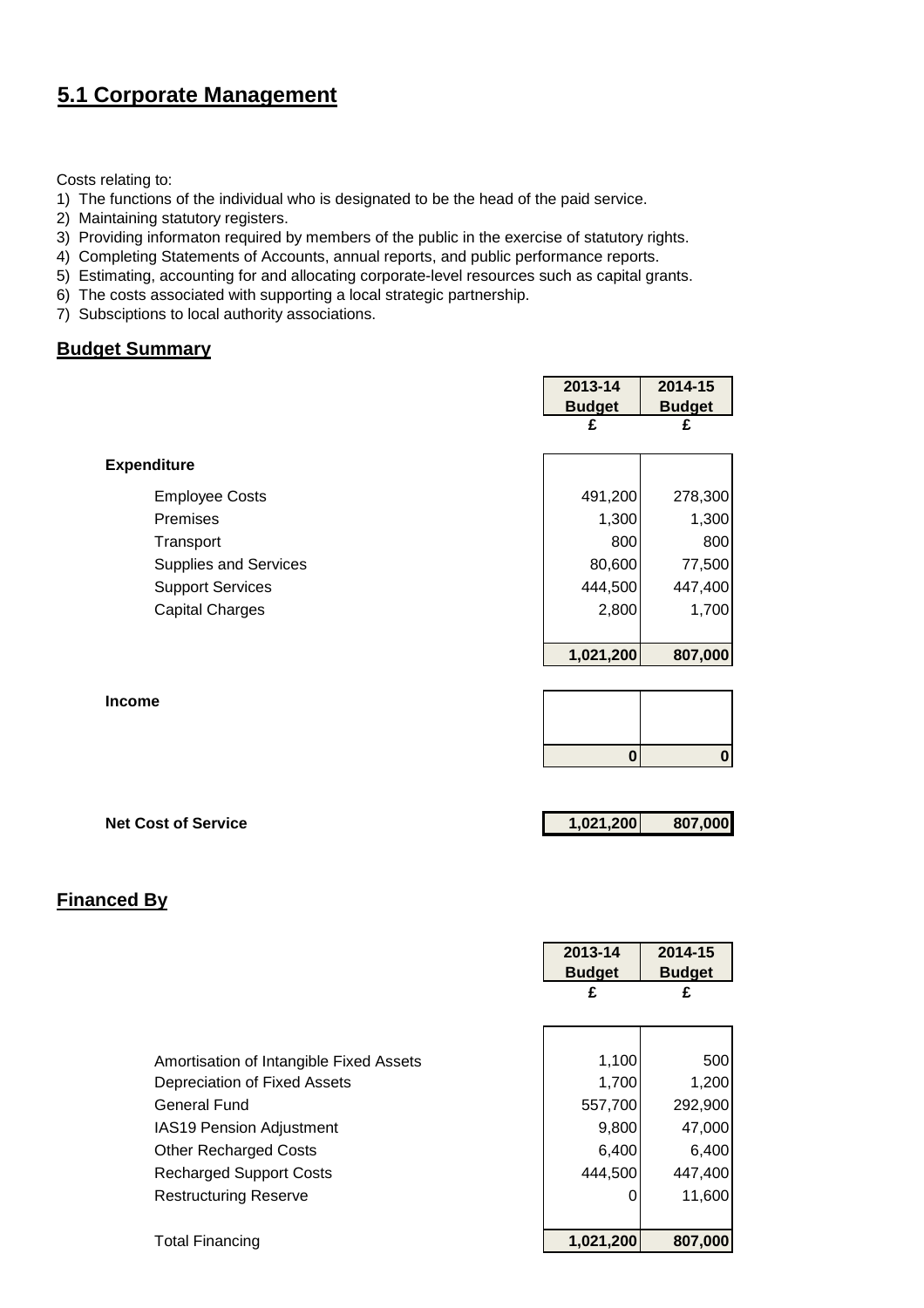# **Support Services Budget 2014-15**

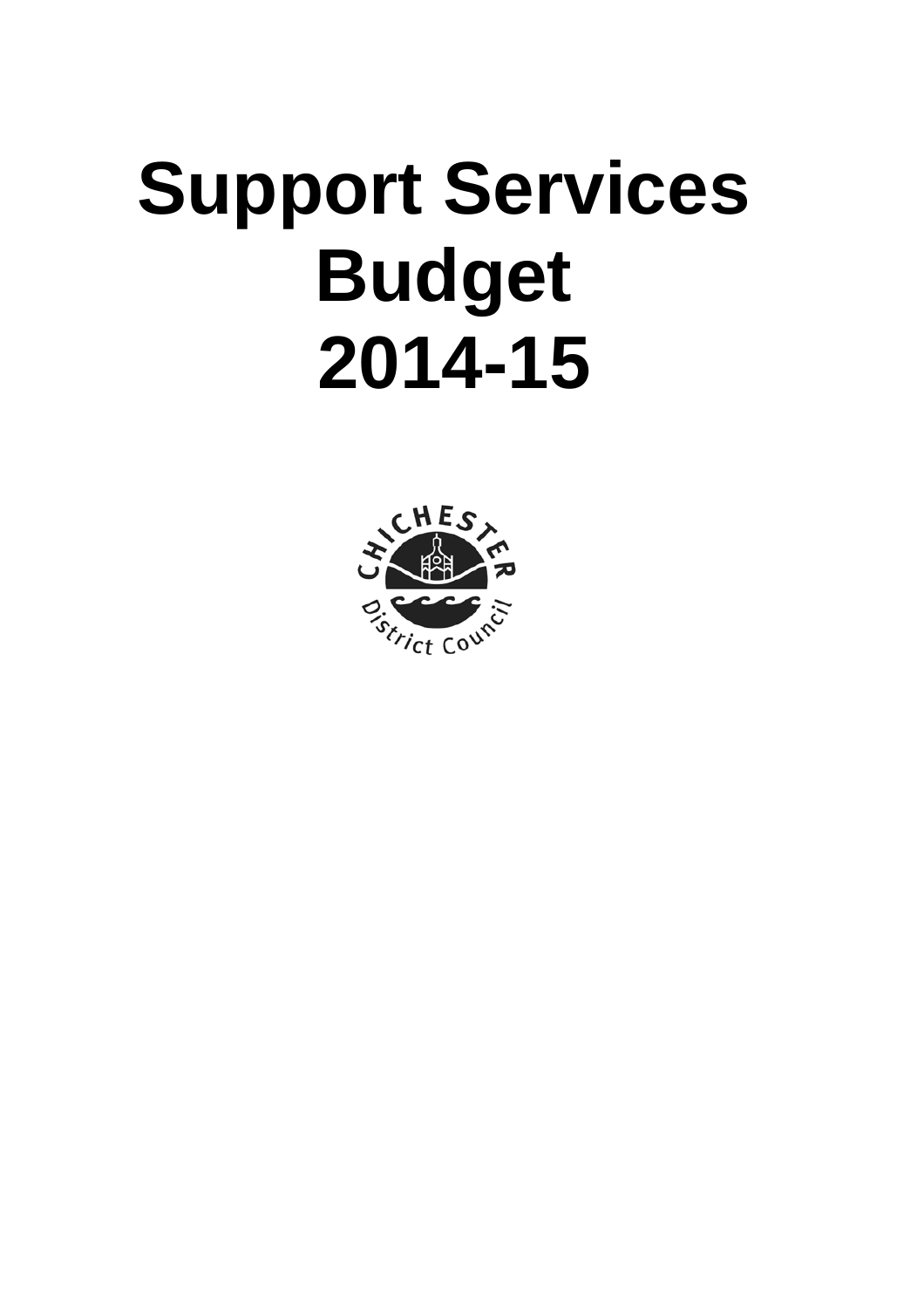# **6.0 Support Services**

# **Budget Summary**

|                             | 2013-14       | 2014-15       |
|-----------------------------|---------------|---------------|
|                             | <b>Budget</b> | <b>Budget</b> |
|                             | £             | £             |
| <b>Expenditure</b>          |               |               |
| <b>Employee Costs</b>       | 408,100       | 393,500       |
| Premises                    | 121,100       | 110,800       |
| Transport                   | 23,400        | 21,400        |
| Supplies and Services       | 428,500       | 434,100       |
| <b>Support Services</b>     | 498,100       | 372,200       |
| <b>Capital Charges</b>      | 21,900        | 22,700        |
|                             |               |               |
|                             | 1,501,100     | 1,354,700     |
|                             |               |               |
| <b>Income</b>               |               |               |
| Sales Fees and Rents        | $-199,800$    | $-213,700$    |
| Recharges to Other Accounts | $-151,900$    | $-160,300$    |
|                             |               |               |
|                             | $-351,700$    | $-374,000$    |
|                             |               |               |
|                             |               |               |
| <b>Net Cost of Service</b>  | 1,149,400     | 980,700       |

|                                         | 2013-14<br><b>Budget</b> | 2014-15<br><b>Budget</b> |
|-----------------------------------------|--------------------------|--------------------------|
|                                         | £                        | £                        |
|                                         |                          |                          |
| Amortisation of Intangible Fixed Assets | 2,400                    | 900                      |
| Depreciation of Fixed Assets            | 19,500                   | 21,800                   |
| General Fund                            | 567,100                  | 509,800                  |
| IAS19 Pension Adjustment                | 11,600                   | 12,300                   |
| <b>Other Recharged Costs</b>            | 50,700                   | 54,200                   |
| <b>Other Reserves</b>                   |                          | 200                      |
| <b>Recharged Support Costs</b>          | 498,100                  | 372,200                  |
| <b>Restructuring Reserve</b>            |                          | 9,300                    |
|                                         |                          |                          |
| <b>Total Financing</b>                  | 1,149,400                | 980,700                  |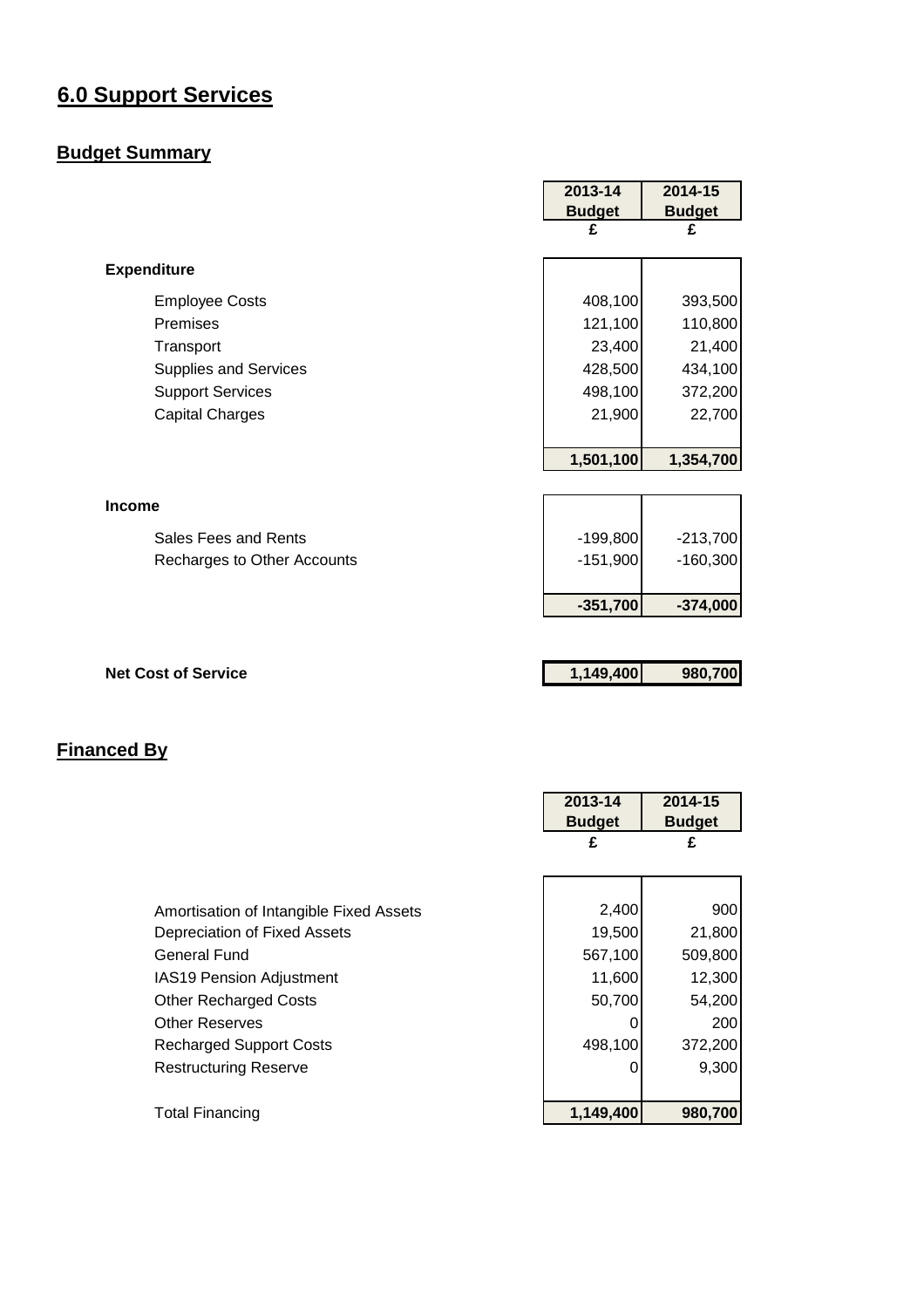#### **6.1 Better Together**

Better Together is the programme of joint work by the County, District and Borough Councils that aim to put in place the infrastructure to enable partnership working, as well as supporting effective partnership working across the councils and in some cases other public sector organisations in the County.

#### **Budget Summary**

|                         | 2013-14<br><b>Budget</b> | 2014-15<br><b>Budget</b> |
|-------------------------|--------------------------|--------------------------|
|                         | £                        | £                        |
| <b>Expenditure</b>      |                          |                          |
| <b>Support Services</b> | 0                        | 5,100                    |
|                         | 0                        | 5,100                    |
| <b>Income</b>           |                          |                          |
|                         |                          |                          |
|                         | $\mathbf 0$              | 0                        |
|                         |                          |                          |

**Net Cost of Service 0 5,100**

|                                | 2013-14<br><b>Budget</b><br>£ | 2014-15<br><b>Budget</b><br>£ |
|--------------------------------|-------------------------------|-------------------------------|
| <b>Recharged Support Costs</b> |                               | 5,100                         |
| <b>Total Financing</b>         |                               | 5,100                         |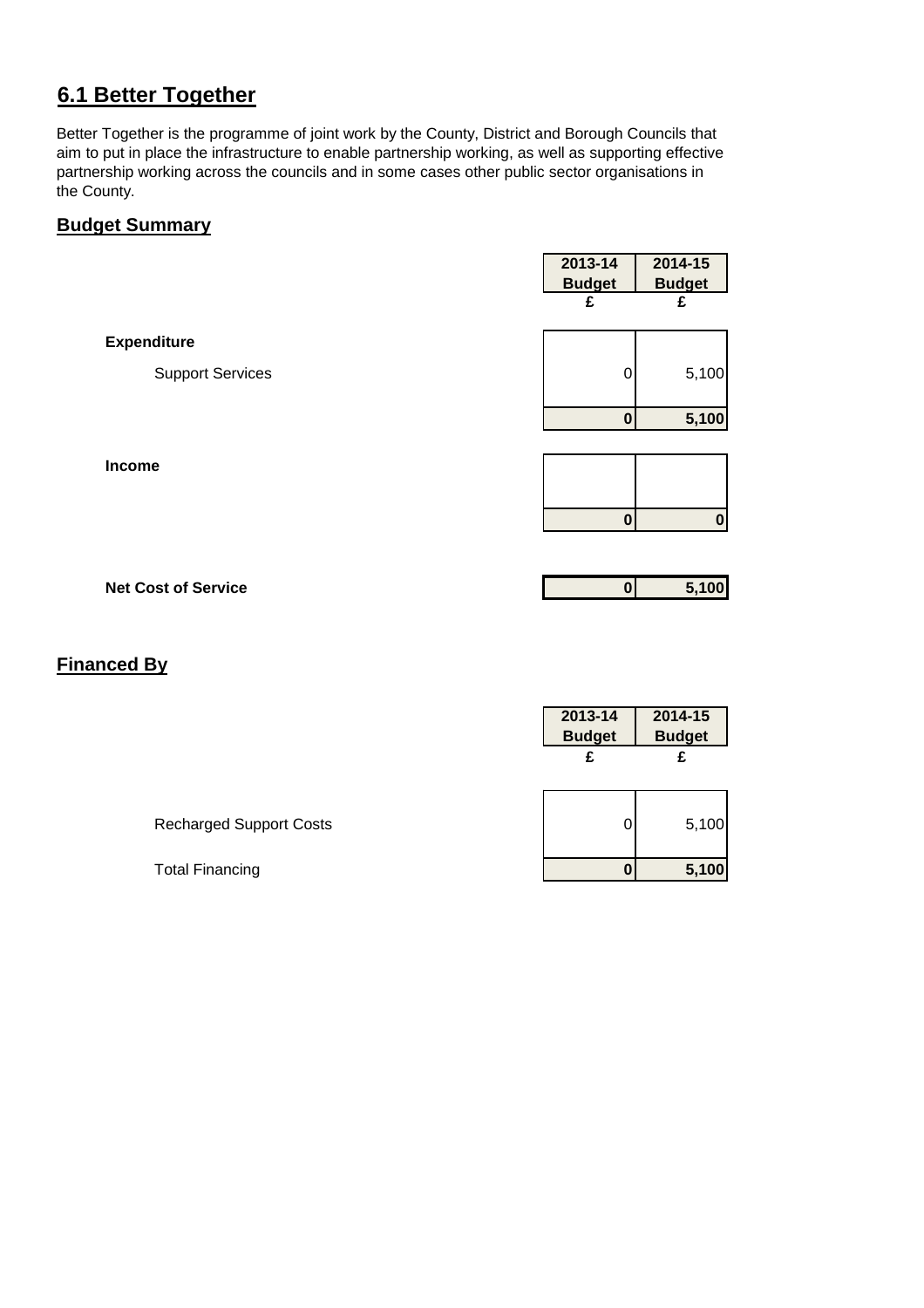# **6.2 Corporate Plans**

The Plan sets out the Council's priorities for the next five years and replaced the Corporate Improvement Strategy. It provides the basis for prioritising, resourcing and delivering the Council's contribution to the delivery of the long term priorities in the area's Sustainable Community Strategy, over the next 5 years.

#### **Budget Summary**

|                                                       | 2013-14       | 2014-15       |
|-------------------------------------------------------|---------------|---------------|
|                                                       | <b>Budget</b> | <b>Budget</b> |
|                                                       | £             | £             |
| <b>Expenditure</b>                                    |               |               |
| <b>Employee Costs</b><br><b>Supplies and Services</b> | 1,100         | 1,200<br>100  |
| <b>Support Services</b>                               | 100           | 200           |
| <b>Capital Charges</b>                                | 100           | 0             |
|                                                       |               |               |
|                                                       | 1,300         | 1,500         |
|                                                       |               |               |
| Income                                                |               |               |
|                                                       |               |               |
|                                                       | $\bf{0}$      | $\pmb{0}$     |
|                                                       |               |               |
| <b>Net Cost of Service</b>                            | 1,300         | 1,500         |

|                                         | 2013-14<br><b>Budget</b> | 2014-15<br><b>Budget</b> |
|-----------------------------------------|--------------------------|--------------------------|
|                                         | £                        | £                        |
|                                         |                          |                          |
| Amortisation of Intangible Fixed Assets | 100                      |                          |
| <b>General Fund</b>                     | 1,100                    | 1,200                    |
| <b>Other Recharged Costs</b>            |                          | 100                      |
| <b>Recharged Support Costs</b>          | 100                      | 200                      |
|                                         |                          |                          |
| <b>Total Financing</b>                  | 1,300                    | 1,500                    |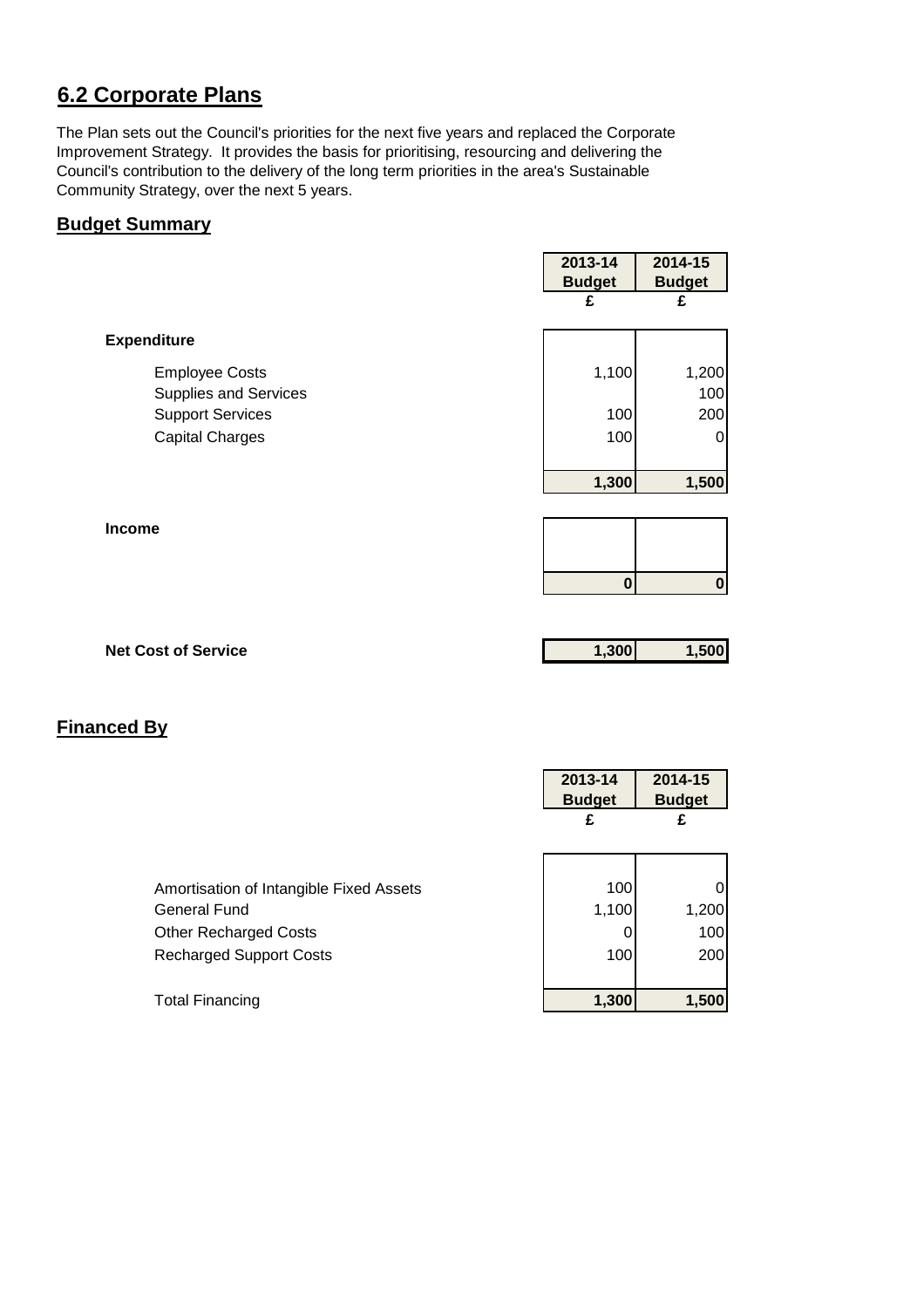# **6.3 Council Magazine**

Initiatives is the Council's magazine which is produced three times a year. This budget covers the design, production and distribution costs.

#### **Budget Summary**

|                              | 2013-14<br><b>Budget</b> | 2014-15<br><b>Budget</b> |
|------------------------------|--------------------------|--------------------------|
|                              | £                        | £                        |
| <b>Expenditure</b>           |                          |                          |
| <b>Supplies and Services</b> | 42,900                   | 51,200                   |
| <b>Support Services</b>      | 4,200                    | 600                      |
|                              |                          |                          |
|                              | 47,100                   | 51,800                   |
| <b>Income</b>                |                          |                          |
| Sales Fees and Rents         | $-2,900$                 | $-25,200$                |
|                              | $-2,900$                 | $-25,200$                |
|                              |                          |                          |

| <b>Net Cost of Service</b> | 44,200 | 26,600 |
|----------------------------|--------|--------|
|                            |        |        |

|                                                | 2013-14<br><b>Budget</b><br>£ | 2014-15<br><b>Budget</b><br>£ |
|------------------------------------------------|-------------------------------|-------------------------------|
| General Fund<br><b>Recharged Support Costs</b> | 40,000<br>4,200               | 26,000<br>600                 |
| <b>Total Financing</b>                         | 44,200                        | 26,600                        |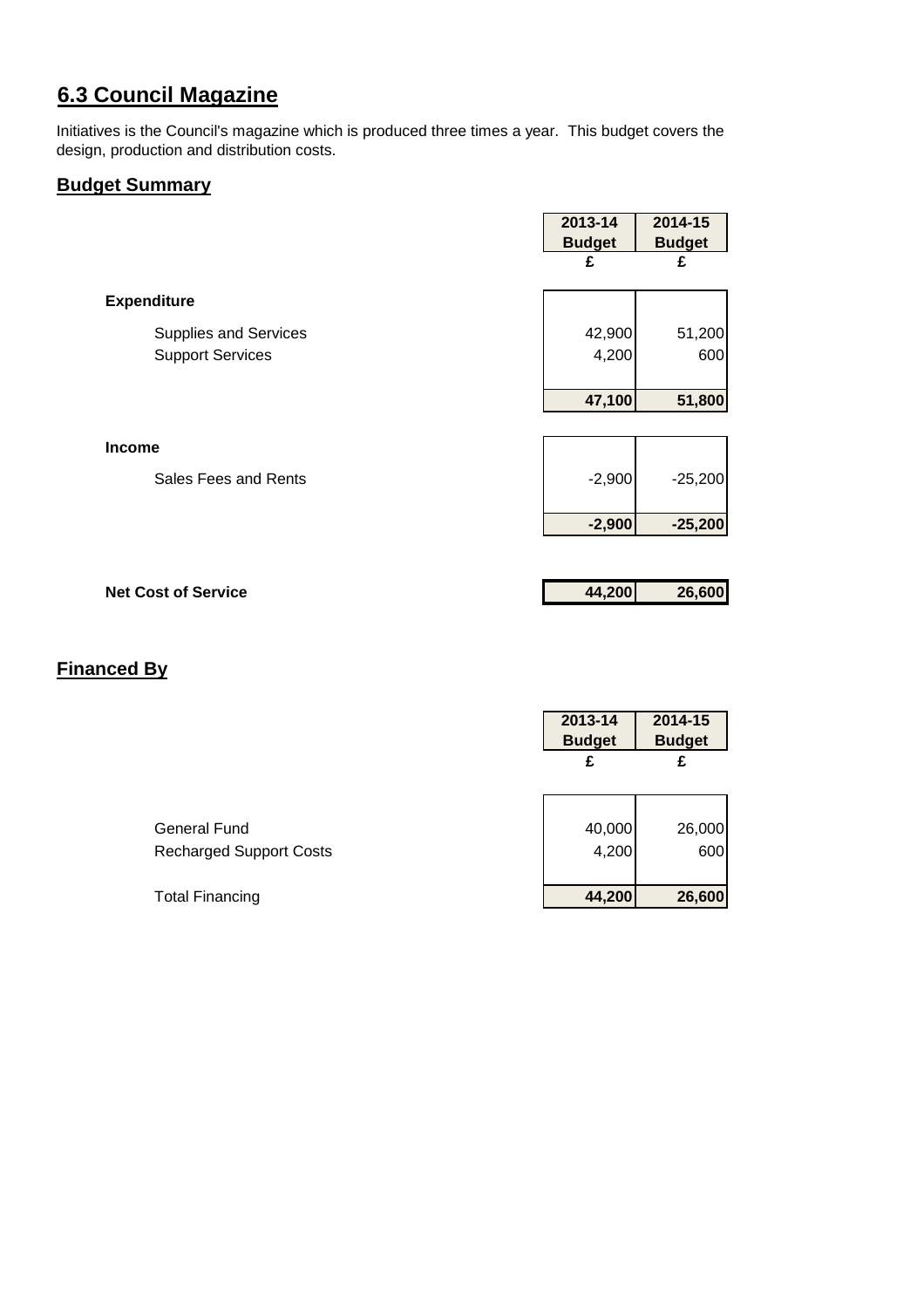# **6.4 Democratic Representation**

The amalgamation of all of the costs associated with the elected members of the Council and the costs of the officers attending Council meetings.

#### **Budget Summary**

|                             | 2013-14       | 2014-15       |
|-----------------------------|---------------|---------------|
|                             | <b>Budget</b> | <b>Budget</b> |
|                             | £             | £             |
|                             |               |               |
| <b>Expenditure</b>          |               |               |
| <b>Employee Costs</b>       | 397,300       | 379,800       |
| Transport                   | 23,400        | 21,400        |
| Supplies and Services       | 375,500       | 376,600       |
| <b>Support Services</b>     | 242,700       | 156,100       |
| <b>Capital Charges</b>      | 7,400         | 4,000         |
|                             |               |               |
|                             | 1,046,300     | 937,900       |
|                             |               |               |
| <b>Income</b>               |               |               |
| Sales Fees and Rents        | $\Omega$      | $-400$        |
| Recharges to Other Accounts | $-151,900$    | $-160,300$    |
|                             |               |               |
|                             | $-151,900$    | $-160,700$    |
|                             |               |               |
|                             |               |               |
| <b>Net Cost of Service</b>  | 894,400       | 777,200       |
|                             |               |               |
|                             |               |               |
|                             |               |               |

|                                         | 2013-14       | 2014-15       |
|-----------------------------------------|---------------|---------------|
|                                         | <b>Budget</b> | <b>Budget</b> |
|                                         | £             | £             |
|                                         |               |               |
|                                         |               |               |
| Amortisation of Intangible Fixed Assets | 2,300         | 900           |
| Depreciation of Fixed Assets            | 5,100         | 3,100         |
| General Fund                            | 624,200       | 573,000       |
| IAS19 Pension Adjustment                | 11,300        | 11,900        |
| <b>Other Recharged Costs</b>            | 8,800         | 22,700        |
| <b>Other Reserves</b>                   |               | 200           |
| <b>Recharged Support Costs</b>          | 242,700       | 156,100       |
| <b>Restructuring Reserve</b>            |               | 9,300         |
|                                         |               |               |
| <b>Total Financing</b>                  | 894,400       | 777,200       |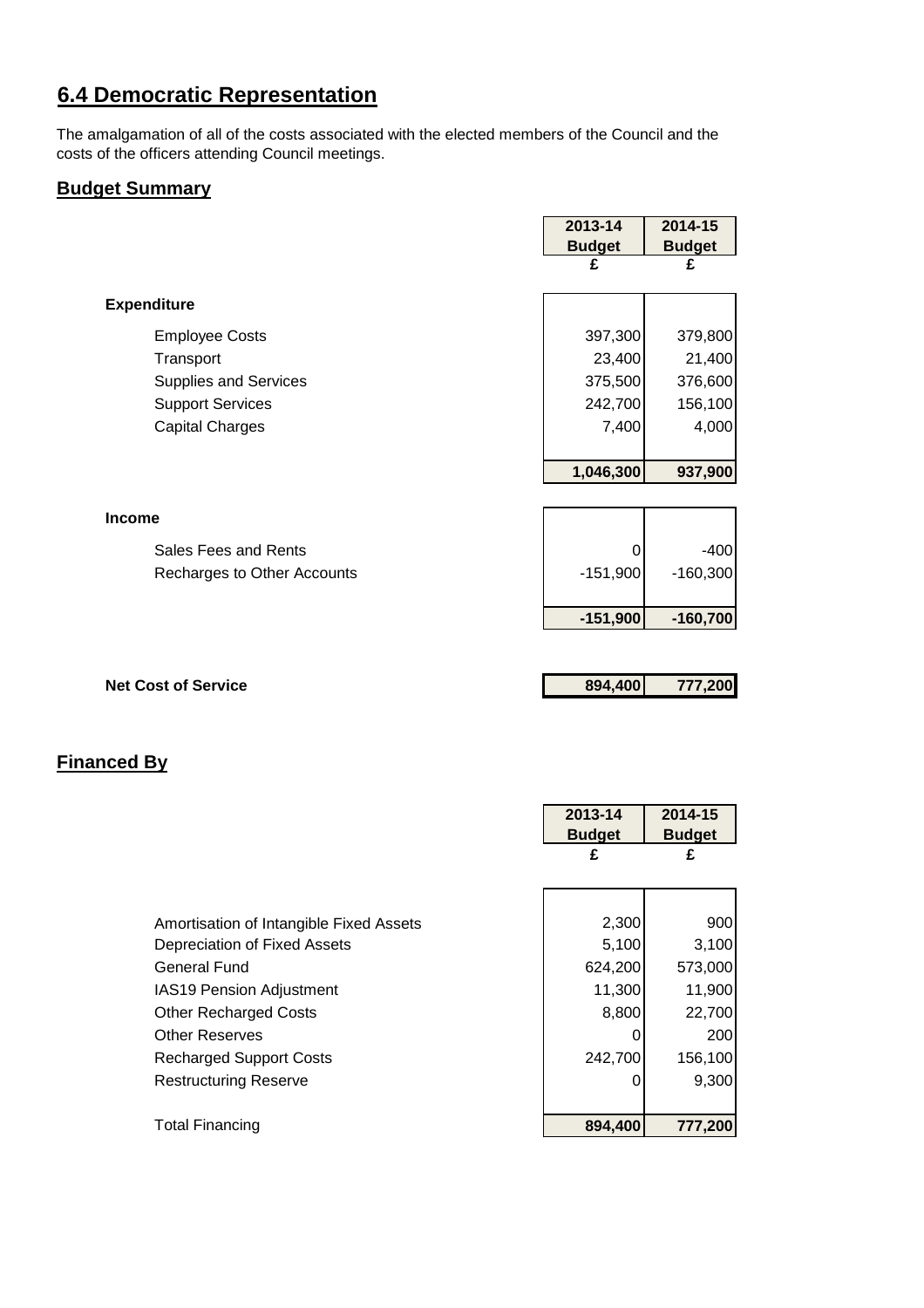# **6.5 Property Services**

# **Budget Summary**

|                              | 2013-14       | 2014-15       |
|------------------------------|---------------|---------------|
|                              | <b>Budget</b> | <b>Budget</b> |
|                              | £             | £             |
| <b>Expenditure</b>           |               |               |
| <b>Employee Costs</b>        | 9,700         | 12,500        |
| Premises                     | 121,100       | 110,800       |
| <b>Supplies and Services</b> | 10,100        | 6,200         |
| <b>Support Services</b>      | 251,100       | 210,200       |
| <b>Capital Charges</b>       | 14,400        | 18,700        |
|                              |               |               |
|                              | 406,400       | 358,400       |
|                              |               |               |
| <b>Income</b>                |               |               |
| Sales Fees and Rents         | $-196,900$    | $-188,100$    |
|                              |               |               |
|                              | $-196,900$    | $-188,100$    |
|                              |               |               |
|                              |               |               |
| <b>Net Cost of Service</b>   | 209,500       | 170,300       |

|                                 | 2013-14<br><b>Budget</b> | 2014-15<br><b>Budget</b> |
|---------------------------------|--------------------------|--------------------------|
|                                 | £                        | £                        |
|                                 |                          |                          |
| Depreciation of Fixed Assets    | 14,400                   | 18,700                   |
| General Fund                    | $-98,200$                | $-90,400$                |
| <b>IAS19 Pension Adjustment</b> | 300                      | 400                      |
| <b>Other Recharged Costs</b>    | 41,900                   | 31,400                   |
| <b>Recharged Support Costs</b>  | 251,100                  | 210,200                  |
|                                 |                          |                          |
| <b>Total Financing</b>          | 209,500                  | 170,300                  |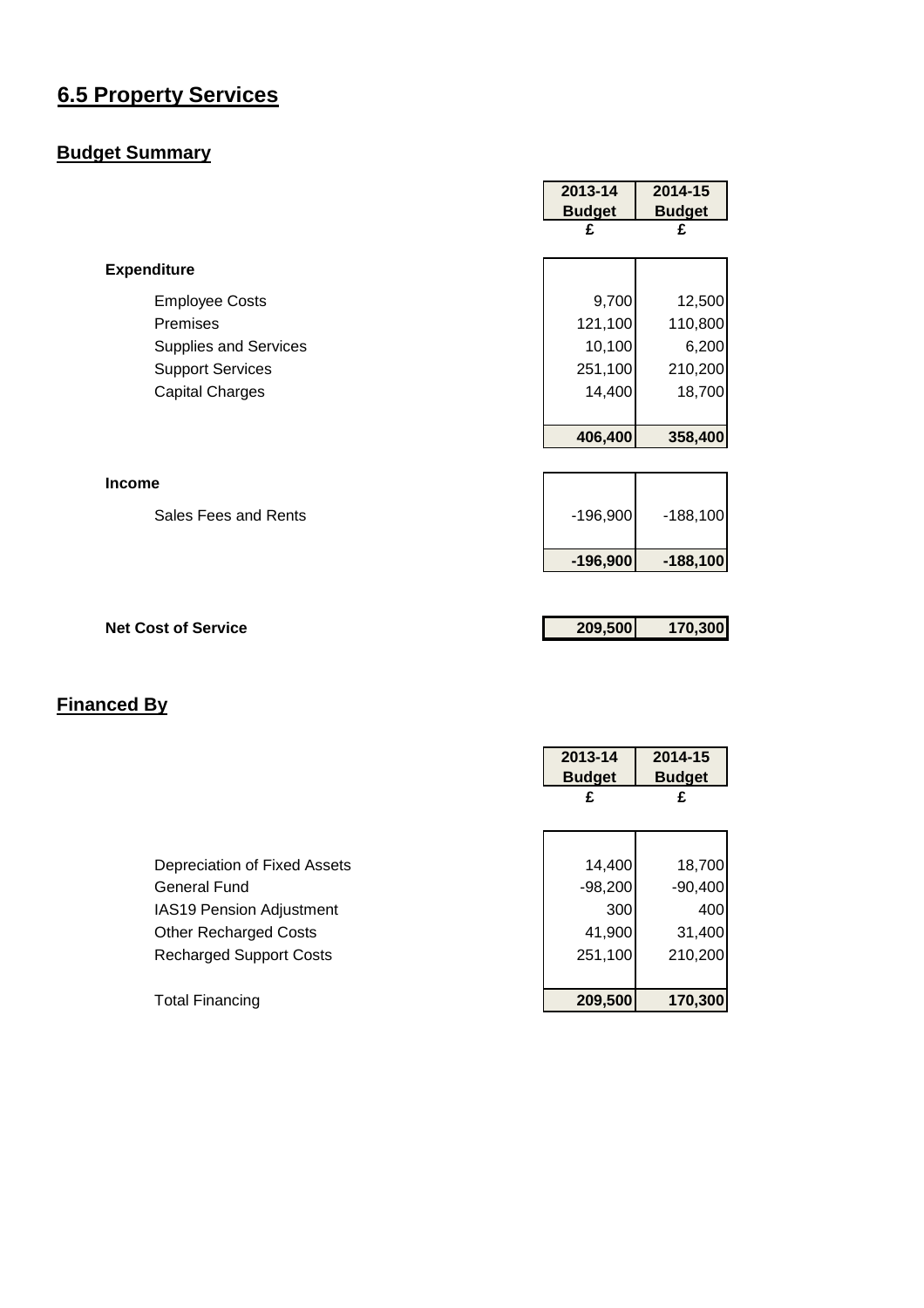# **6.5.1 Estates General**

This relates to the salary, establishment and associated costs of the Estates team. As well as managing the Council's non-operational properties, the team undertake asset and other valuation work, maintain the Council's property records. The department also undertake acquisitions, disposal and deal with property enquiries. The team also undertake the valuation and Estate management work on behalf of Arun District Council.

#### **Budget Summary**

|                            | 2013-14       | 2014-15       |
|----------------------------|---------------|---------------|
|                            | <b>Budget</b> | <b>Budget</b> |
|                            | £             | £             |
|                            |               |               |
| <b>Expenditure</b>         |               |               |
| <b>Employee Costs</b>      | 5,500         | 6,900         |
| Premises                   | 5,600         | O             |
| Supplies and Services      | 100           | 100           |
| <b>Support Services</b>    | 78,600        | 80,400        |
| <b>Capital Charges</b>     | 0             | O             |
|                            |               |               |
|                            | 89,800        | 87,400        |
|                            |               |               |
| <b>Income</b>              |               |               |
|                            |               |               |
|                            | $\mathbf 0$   | $\mathbf 0$   |
|                            |               |               |
|                            |               |               |
| <b>Net Cost of Service</b> | 89,800        | 87,400        |
|                            |               |               |

|                                 | 2013-14<br><b>Budget</b> | 2014-15<br><b>Budget</b> |
|---------------------------------|--------------------------|--------------------------|
|                                 | £                        | £                        |
|                                 |                          |                          |
| Depreciation of Fixed Assets    |                          | $\Omega$                 |
| General Fund                    | 10,900                   | 6,700                    |
| <b>IAS19 Pension Adjustment</b> | 200                      | 200                      |
| <b>Other Recharged Costs</b>    | 100                      | 100                      |
| <b>Recharged Support Costs</b>  | 78,600                   | 80,400                   |
|                                 |                          |                          |
| <b>Total Financing</b>          | 89,800                   | 87,400                   |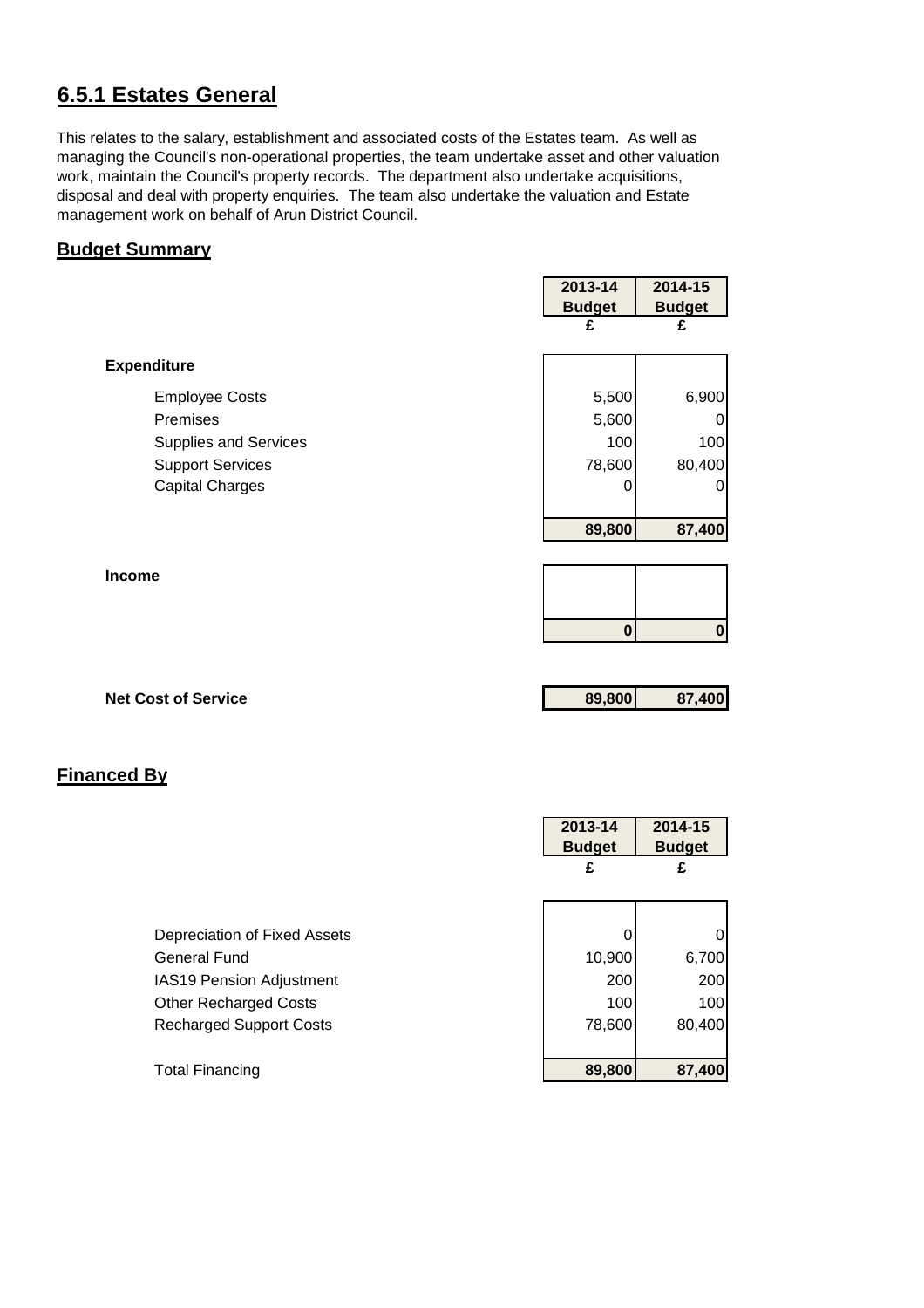# **6.5.2 Landlord Repairs**

The cost of officer time spent managing a scheduled programme of repairs and maintenance to council owned premises and facilities.

#### **Budget Summary**

|                         | 2013-14<br><b>Budget</b> | 2014-15<br><b>Budget</b> |
|-------------------------|--------------------------|--------------------------|
|                         | £                        | £                        |
| <b>Expenditure</b>      |                          |                          |
| <b>Support Services</b> | 99,800                   | 76,800                   |
|                         | 99,800                   | 76,800                   |
| Income                  |                          |                          |
|                         |                          |                          |
|                         | 0                        | $\bf{0}$                 |

**Net Cost of Service 99,800 76,800**

|                                | 2013-14<br><b>Budget</b><br>£ | 2014-15<br><b>Budget</b><br>£ |
|--------------------------------|-------------------------------|-------------------------------|
| <b>Recharged Support Costs</b> | 99,800                        | 76,800                        |
| <b>Total Financing</b>         | 99,800                        | 76,800                        |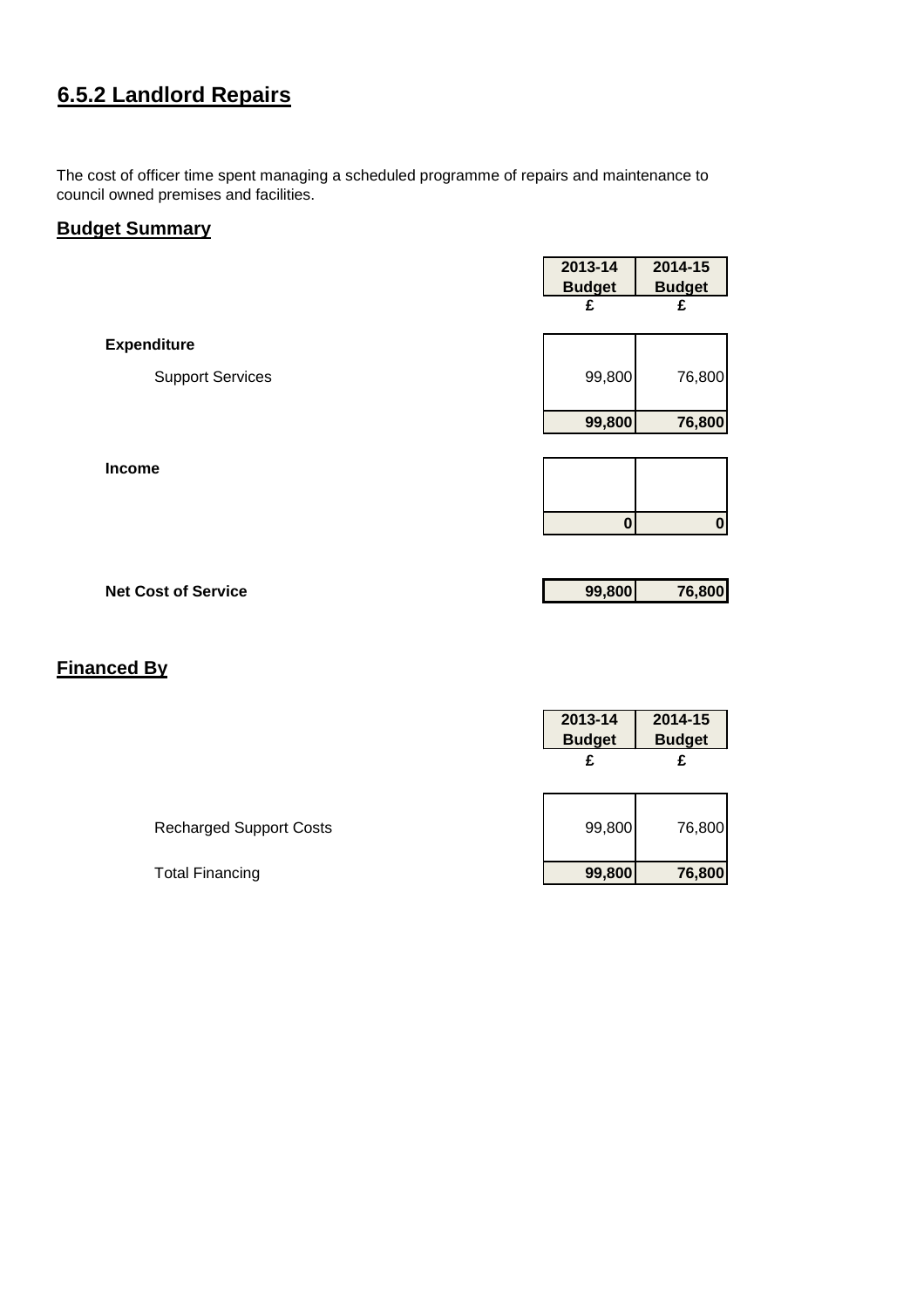# **6.5.3 Miscellaneous Land and Buildings**

This covers the management of Council properties that do not fall within the industrial or managed property categories. This includes various parcels of land and individual properties such as East Pallant House, the ex-Area offices, the bus station and the Eastgate development site. These are managed both in order to protect the Council's interests from adverse rights and to generate income for the Council.

#### **Budget Summary**

|                              | 2013-14       | 2014-15       |
|------------------------------|---------------|---------------|
|                              | <b>Budget</b> | <b>Budget</b> |
|                              | £             | £             |
|                              |               |               |
| <b>Expenditure</b>           |               |               |
| <b>Employee Costs</b>        | 4,200         | 5,600         |
| Premises                     | 115,500       | 110,800       |
| <b>Supplies and Services</b> | 10,000        | 6,100         |
| <b>Support Services</b>      | 72,700        | 53,000        |
| <b>Capital Charges</b>       | 14,400        | 18,700        |
|                              |               |               |
|                              | 216,800       | 194,200       |
|                              |               |               |
| <b>Income</b>                |               |               |
| Sales Fees and Rents         | $-196,900$    | $-188,100$    |
|                              |               |               |
|                              | $-196,900$    | $-188,100$    |
|                              |               |               |
|                              |               |               |
| <b>Net Cost of Service</b>   | 19,900        | 6,100         |

|                                | 2013-14<br><b>Budget</b> | 2014-15<br><b>Budget</b> |
|--------------------------------|--------------------------|--------------------------|
|                                | £                        | £                        |
|                                |                          |                          |
| Depreciation of Fixed Assets   | 14,400                   | 18,700                   |
| General Fund                   | $-109,100$               | $-97,100$                |
| IAS19 Pension Adjustment       | 100                      | 200                      |
| <b>Other Recharged Costs</b>   | 41,800                   | 31,300                   |
| <b>Recharged Support Costs</b> | 72,700                   | 53,000                   |
|                                |                          |                          |
| <b>Total Financing</b>         | 19,900                   | 6,100                    |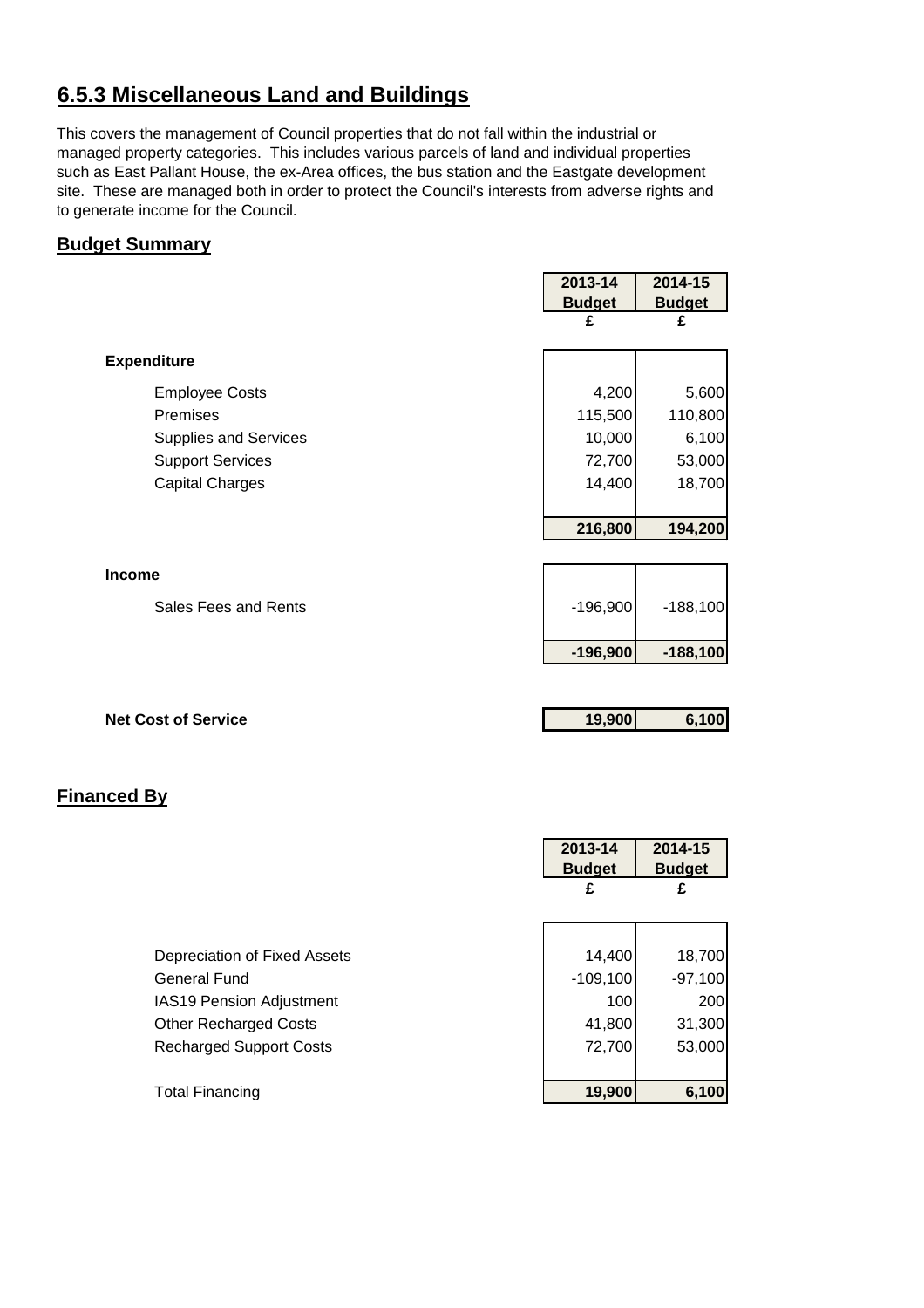# **Wellbeing and Community Services Budget 2014-15**

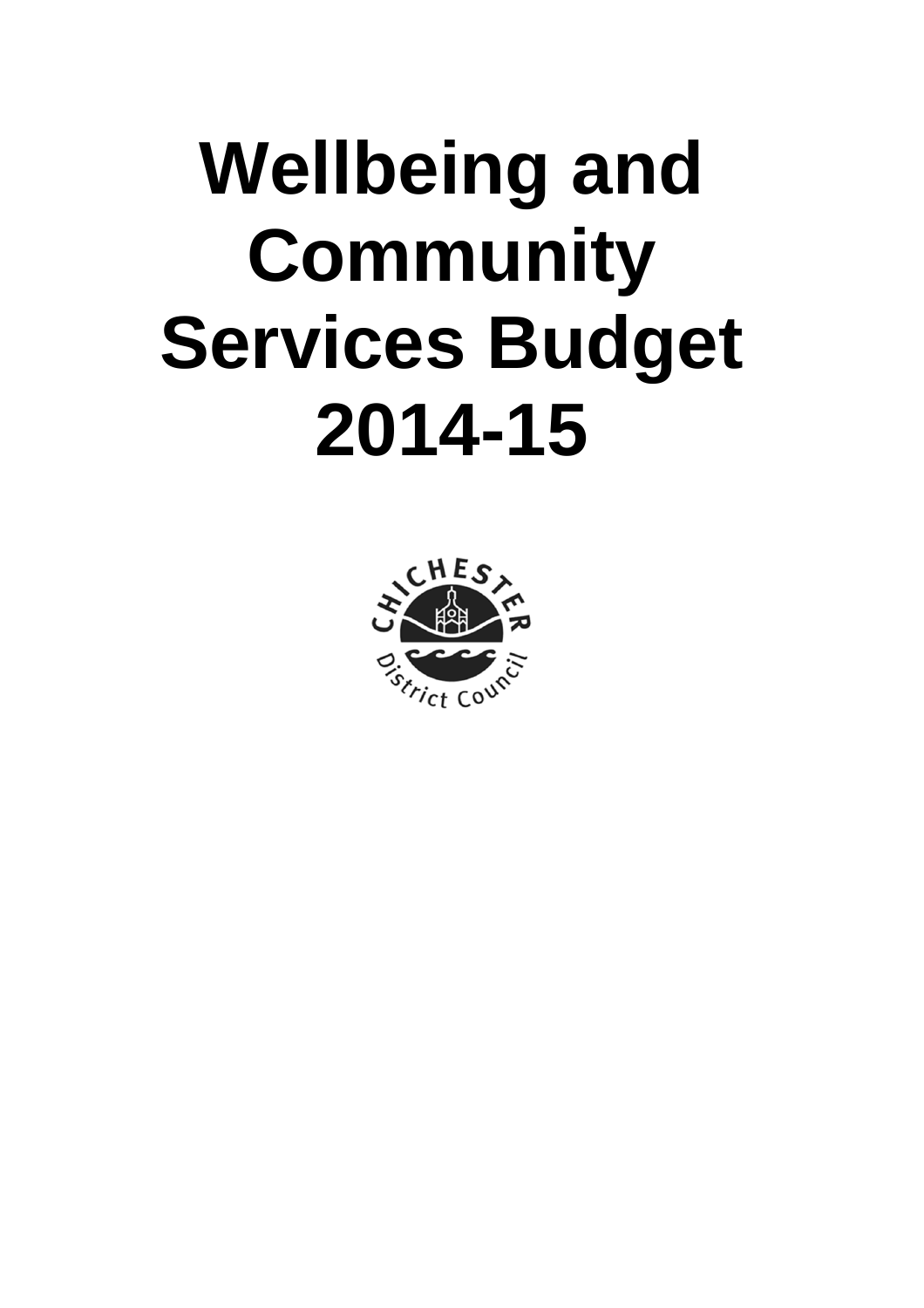# **7.0 Wellbeing and Community Services**

# **Budget Summary**

|                    |                                 | 2013-14       | 2014-15       |
|--------------------|---------------------------------|---------------|---------------|
|                    |                                 | <b>Budget</b> | <b>Budget</b> |
|                    |                                 | £             | £             |
| <b>Expenditure</b> |                                 |               |               |
|                    | <b>Employee Costs</b>           | 3,436,600     | 3,923,500     |
| Premises           |                                 | 1,108,700     | 1,113,500     |
| Transport          |                                 | 46,000        | 47,200        |
|                    | <b>Supplies and Services</b>    | 2,390,600     | 2,136,000     |
|                    | <b>Contract Services</b>        | 88,300        |               |
|                    | <b>Support Services</b>         | 673,700       | 698,100       |
|                    | <b>Capital Charges</b>          | 751,900       | 779,500       |
|                    |                                 |               |               |
|                    |                                 | 8,495,800     | 8,697,800     |
| <b>Income</b>      |                                 |               |               |
|                    | <b>Grants and Contributions</b> | $-281,000$    | $-504,300$    |
|                    | Sales Fees and Rents            | $-4,036,400$  | $-4,492,200$  |
|                    | Interest and Other Income       | $-700$        | 0             |
|                    | Recharges to Other Accounts     | $-48,100$     | $-46,600$     |
|                    |                                 | $-4,366,200$  | $-5,043,100$  |

| <b>Net Cost of Service</b> | 4,129,600 | 3,654,700 |
|----------------------------|-----------|-----------|
|                            |           |           |

|                                                  | 2013-14       | 2014-15       |
|--------------------------------------------------|---------------|---------------|
|                                                  | <b>Budget</b> | <b>Budget</b> |
|                                                  | £             | £             |
|                                                  |               |               |
|                                                  |               |               |
| Amortisation of Intangible Fixed Assets          | 14,100        | 8,400         |
| Depreciation of Fixed Assets                     | 737,800       | 771,100       |
| General Fund                                     | 1,374,500     | 1,361,500     |
| <b>IAS19 Pension Adjustment</b>                  | 48,800        | 105,000       |
| <b>Other Recharged Costs</b>                     | 79,000        | 100,400       |
| <b>Other Reserves</b>                            | 16,300        | 5,600         |
| <b>Recharged Support Costs</b>                   | 673,700       | 698,100       |
| <b>Restructuring Reserve</b>                     |               | 10,100        |
| Revenue Expenditure Funded from Capital (REFCUS) | 723,600       | 200,000       |
| Revenue Reserve Fund                             | 67,300        |               |
| Theatre and Gallery Reserve                      | 394,500       | 394,500       |
|                                                  |               |               |
| <b>Total Financing</b>                           | 4,129,600     | 3,654,700     |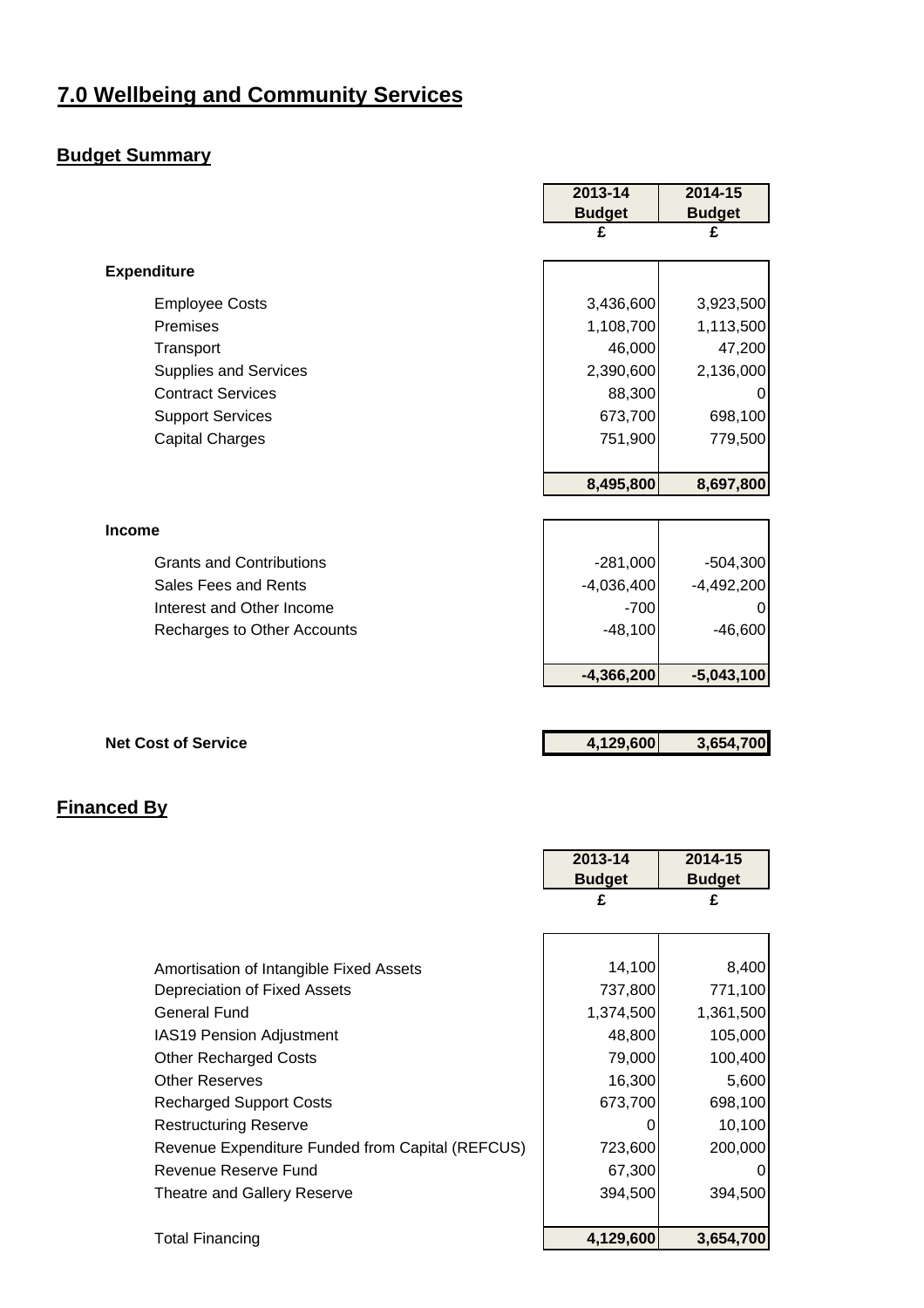# **7.1 Careline**

Careline provides Telecare services which support people to live at home and lead independent lives. This includes the installation, maintenance, monitoring and emergency mobile response of a range of electronic alarms and specialist devices in people's homes. The service also provides alarm monitoring services to corporate clients, such as providers of supported accommodation, those employing lone workers and providing support to Carers.

#### **Budget Summary**

|                              | 2013-14<br><b>Budget</b> | 2014-15<br><b>Budget</b> |
|------------------------------|--------------------------|--------------------------|
|                              | £                        | £                        |
| <b>Expenditure</b>           |                          |                          |
| <b>Employee Costs</b>        | 640,200                  | 687,800                  |
| Premises                     | 22,400                   | 24,300                   |
| Transport                    | 18,600                   | 19,200                   |
| <b>Supplies and Services</b> | 171,100                  | 182,400                  |
| <b>Support Services</b>      | 118,000                  | 117,500                  |
| <b>Capital Charges</b>       | 5,600                    | 5,600                    |
|                              | 975,900                  | 1,036,800                |
|                              |                          |                          |

|                      | $-1,002,400$ | $-906,200$ |
|----------------------|--------------|------------|
| Sales Fees and Rents | $-1,002,400$ | $-906,200$ |
| <b>Income</b>        |              |            |

| <b>Net Cost of Service</b> | $-26,500$ | 130,600 |
|----------------------------|-----------|---------|
|                            |           |         |

|                                         | 2013-14<br><b>Budget</b> | 2014-15<br><b>Budget</b> |
|-----------------------------------------|--------------------------|--------------------------|
|                                         | £                        | £                        |
|                                         |                          |                          |
| Amortisation of Intangible Fixed Assets | 1,100                    | 1,300                    |
| Depreciation of Fixed Assets            | 4,500                    | 4,300                    |
| <b>General Fund</b>                     | $-177,000$               | $-34,700$                |
| <b>IAS19 Pension Adjustment</b>         | 16,300                   | 22,500                   |
| <b>Other Recharged Costs</b>            | 10,600                   | 18,200                   |
| <b>Recharged Support Costs</b>          | 118,000                  | 117,500                  |
| <b>Restructuring Reserve</b>            |                          | 1,500                    |
|                                         |                          |                          |
| <b>Total Financing</b>                  | $-26,500$                | 130,600                  |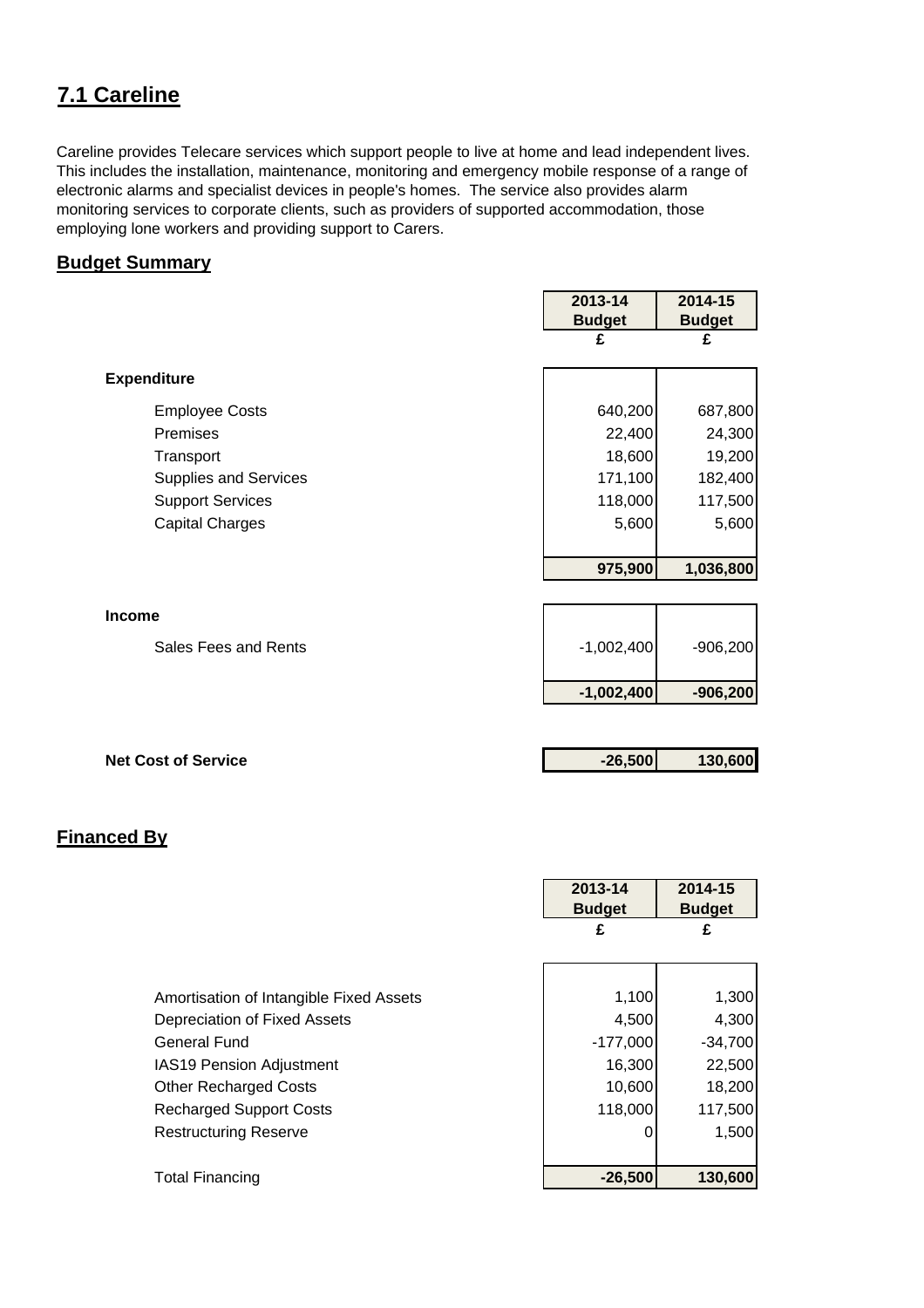# **7.2 Community Engagement and Development**

# **Budget Summary**

|                                                  | 2013-14       | 2014-15       |
|--------------------------------------------------|---------------|---------------|
|                                                  | <b>Budget</b> | <b>Budget</b> |
|                                                  | £             | £             |
| <b>Expenditure</b>                               |               |               |
| <b>Employee Costs</b>                            | 273,500       | 241,100       |
| Premises                                         | 29,000        | 29,000        |
| Transport                                        | 3,700         | 3,700         |
| Supplies and Services                            | 330,200       | 281,800       |
| <b>Support Services</b>                          | 51,900        | 43,000        |
| <b>Capital Charges</b>                           | 10,600        | 8,300         |
|                                                  | 698,900       | 606,900       |
|                                                  |               |               |
| <b>Income</b>                                    |               |               |
| <b>Grants and Contributions</b>                  | $-90,000$     | $-90,000$     |
| Sales Fees and Rents                             | $-16,400$     | $-16,400$     |
| Recharges to Other Accounts                      | $-34,600$     | $-35,600$     |
|                                                  |               |               |
|                                                  | $-141,000$    | $-142,000$    |
|                                                  |               |               |
| <b>Net Cost of Service</b>                       | 557,900       | 464,900       |
|                                                  |               |               |
|                                                  |               |               |
| <b>Financed By</b>                               |               |               |
|                                                  | 2013-14       | 2014-15       |
|                                                  | <b>Budget</b> | <b>Budget</b> |
|                                                  | £             | £             |
|                                                  |               |               |
| Amortisation of Intangible Fixed Assets          | 1,600         | 700           |
| Depreciation of Fixed Assets                     | 9,000         | 7,600         |
| <b>General Fund</b>                              | 454,900       | 397,200       |
| IAS19 Pension Adjustment                         | 8,200         | 7,000         |
| <b>Other Recharged Costs</b>                     | 8,700         | 7,800         |
| <b>Recharged Support Costs</b>                   | 51,900        | 43,000        |
| <b>Restructuring Reserve</b>                     | 0             | 1,600         |
| Revenue Expenditure Funded from Capital (REFCUS) | 23,600        | 0             |
|                                                  |               |               |

Total Financing **557,900 464,900**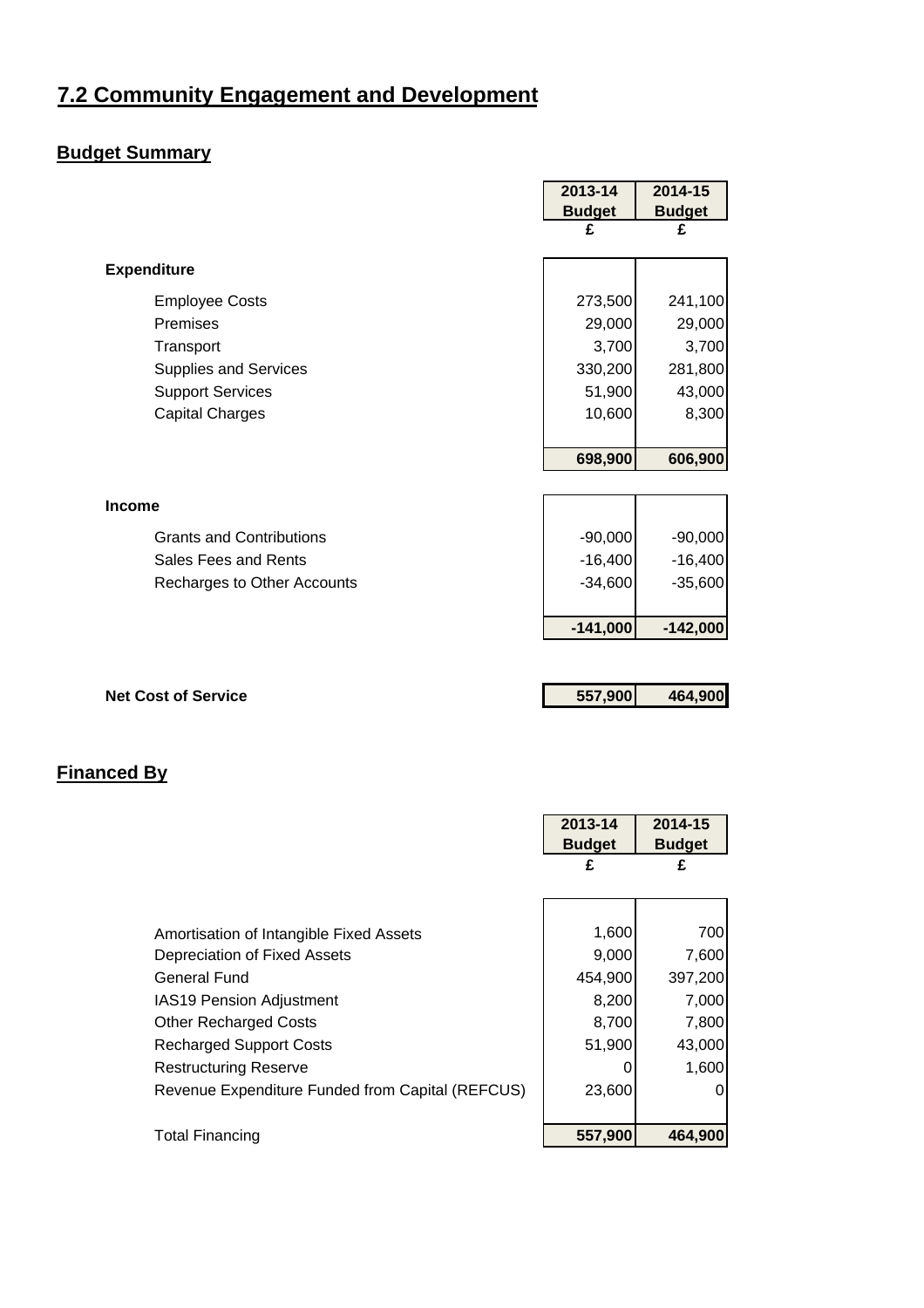# **7.2.1 Community Development**

The Community and Partnership Support Team delivers Community Development works with a range of individuals and voluntary and community groups in our local communities to identify issues of concern, and then support them to develop plans and projects to address them. Advises on governance issues and access to funding to seek to build capacity and resilience within communities.

#### **Budget Summary**

|                                 | 2013-14       | 2014-15       |
|---------------------------------|---------------|---------------|
|                                 | <b>Budget</b> | <b>Budget</b> |
|                                 | £             | £             |
| <b>Expenditure</b>              |               |               |
| <b>Employee Costs</b>           | 87,700        | 51,600        |
| Premises                        | 29,000        | 29,000        |
| Transport                       | 2,300         | 2,300         |
| <b>Supplies and Services</b>    | 300,100       | 256,500       |
| <b>Support Services</b>         | 19,100        | 15,000        |
| <b>Capital Charges</b>          | 7,700         | 6,700         |
|                                 |               |               |
|                                 | 445,900       | 361,100       |
|                                 |               |               |
| <b>Income</b>                   |               |               |
| <b>Grants and Contributions</b> | $-90,000$     | $-90,000$     |
| Sales Fees and Rents            | $-16,400$     | $-16,400$     |
|                                 |               |               |
|                                 | $-106,400$    | $-106,400$    |
|                                 |               |               |
|                                 |               |               |
| <b>Net Cost of Service</b>      | 339,500       | 254,700       |
|                                 |               |               |
|                                 |               |               |
| <b>Financed By</b>              |               |               |
|                                 |               |               |
|                                 |               |               |

|                                                  | puuget  | puuget  |
|--------------------------------------------------|---------|---------|
|                                                  | £       | £       |
|                                                  |         |         |
| Amortisation of Intangible Fixed Assets          | 500     | 100     |
| Depreciation of Fixed Assets                     | 7,200   | 6,600   |
| General Fund                                     | 284,200 | 228,600 |
| <b>IAS19 Pension Adjustment</b>                  | 2,400   | 1,800   |
| <b>Other Recharged Costs</b>                     | 2,500   | 1,800   |
| <b>Recharged Support Costs</b>                   | 19,100  | 15,000  |
| <b>Restructuring Reserve</b>                     |         | 800     |
| Revenue Expenditure Funded from Capital (REFCUS) | 23,600  |         |
|                                                  |         |         |
| <b>Total Financing</b>                           | 339,500 | 254,700 |

**2013-14 Budget** **2014-15 Budget**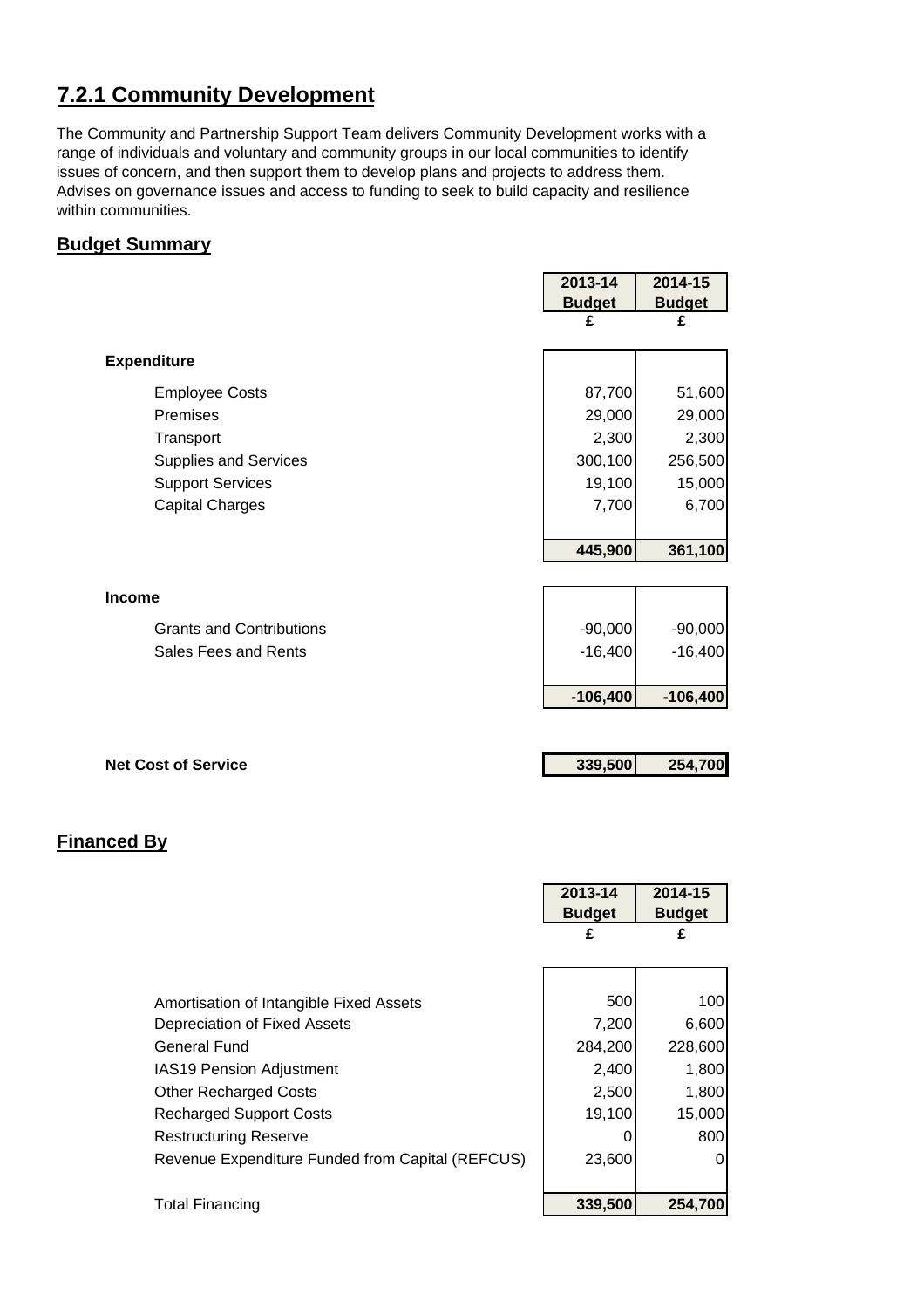# **7.2.2 Community Engagement**

Delivers targeted engagement with Communities and Parish Councils to understand views on local issues and manages formal consultation and survey work. It has a research function to support identification of issues and trends affecting communities, and support decision and policy making.

#### **Budget Summary**

|                              | 2013-14            | 2014-15            |
|------------------------------|--------------------|--------------------|
|                              | <b>Budget</b><br>£ | <b>Budget</b><br>£ |
| <b>Expenditure</b>           |                    |                    |
| <b>Employee Costs</b>        | 133,300            | 136,500            |
| <b>Supplies and Services</b> | 18,200             | 17,800             |
| <b>Support Services</b>      | 25,000             | 18,300             |
| <b>Capital Charges</b>       | 2,000              | 1,200              |
|                              |                    |                    |
|                              | 178,500            | 173,800            |
|                              |                    |                    |
| <b>Income</b>                |                    |                    |
|                              |                    |                    |
| Recharges to Other Accounts  | $-34,600$          | $-35,600$          |
|                              | $-34,600$          | $-35,600$          |
|                              |                    |                    |

| 2013-14       | 2014-15       |
|---------------|---------------|
| <b>Budget</b> | <b>Budget</b> |
| £             | £             |
|               |               |
|               |               |
|               | 500           |
| 1,200         | 700           |
| 108,300       | 111,000       |
| 4,100         | 3,400         |
| 4,500         | 4,300         |
| 25,000        | 18,300        |
|               |               |
| 143,900       | 138,200       |
|               | 800           |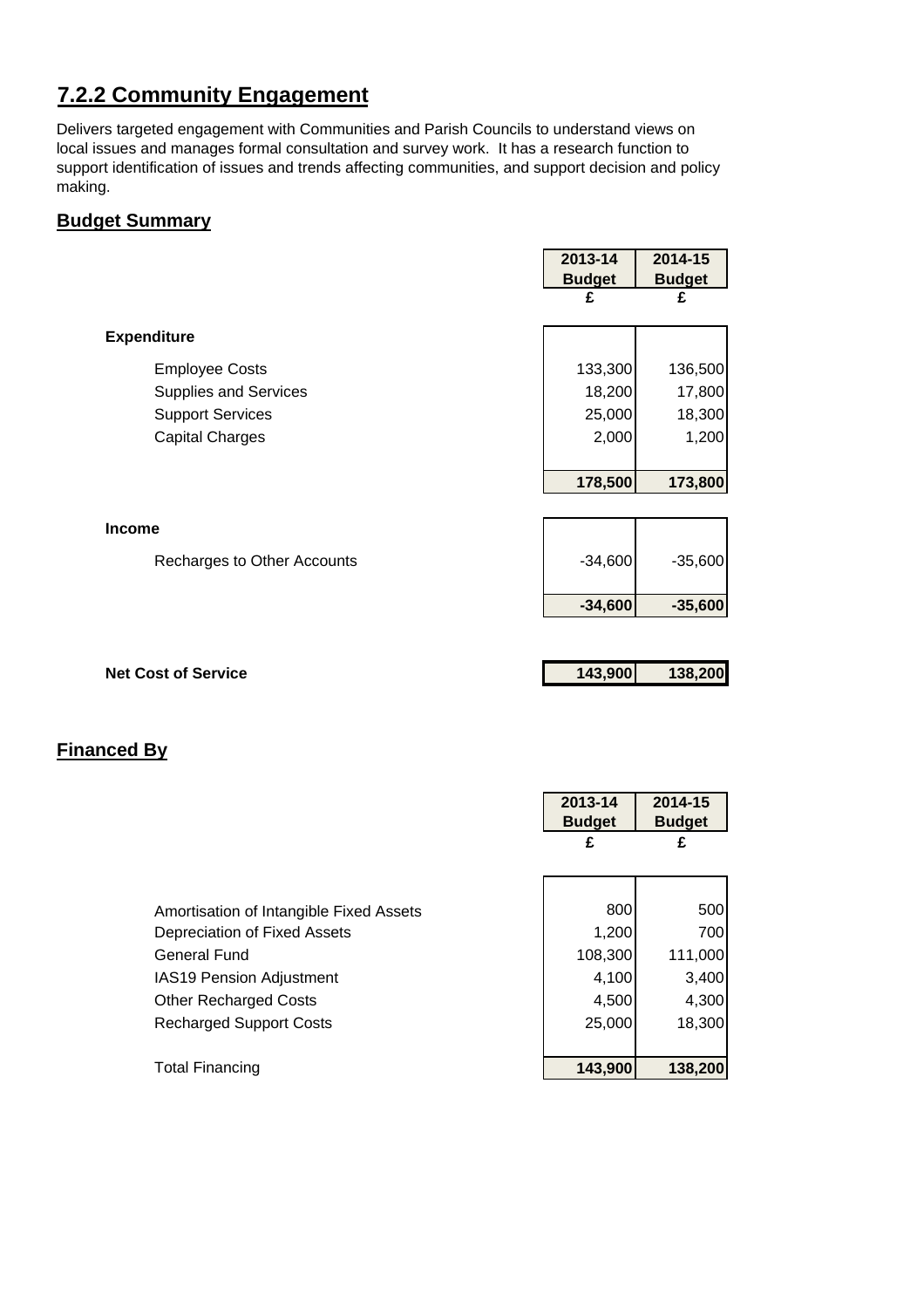# **7.2.3 Youth**

Employs one post who engages with young people in the District (11 - 19 age range) in a series of activities promoting good citizenship and encouraging understanding of the Council's democratic decision making processes.

#### **Budget Summary**

|                              | 2013-14       | 2014-15       |
|------------------------------|---------------|---------------|
|                              | <b>Budget</b> | <b>Budget</b> |
|                              | £             | £             |
|                              |               |               |
| <b>Expenditure</b>           |               |               |
| <b>Employee Costs</b>        | 52,500        | 53,000        |
| Transport                    | 1,400         | 1,400         |
| <b>Supplies and Services</b> | 11,900        | 7,500         |
| <b>Support Services</b>      | 7,800         | 9,700         |
| <b>Capital Charges</b>       | 900           | 400           |
|                              |               |               |
|                              | 74,500        | 72,000        |
|                              |               |               |
| <b>Income</b>                |               |               |
|                              |               |               |
|                              | $\bf{0}$      |               |
|                              |               | $\pmb{0}$     |
|                              |               |               |
|                              |               |               |

**Net Cost of Service 74,500 72,000** 

|                                         | 2013-14       | 2014-15       |
|-----------------------------------------|---------------|---------------|
|                                         | <b>Budget</b> | <b>Budget</b> |
|                                         | £             | £             |
|                                         |               |               |
|                                         |               |               |
| Amortisation of Intangible Fixed Assets | 300           | 100           |
| Depreciation of Fixed Assets            | 600           | 300           |
| <b>General Fund</b>                     | 62,400        | 57,600        |
| <b>IAS19 Pension Adjustment</b>         | 1,700         | 1,800         |
| <b>Other Recharged Costs</b>            | 1,700         | 1,700         |
| <b>Recharged Support Costs</b>          | 7,800         | 9,700         |
| <b>Restructuring Reserve</b>            | 0             | 800           |
|                                         |               |               |
| <b>Total Financing</b>                  | 74,500        | 72,000        |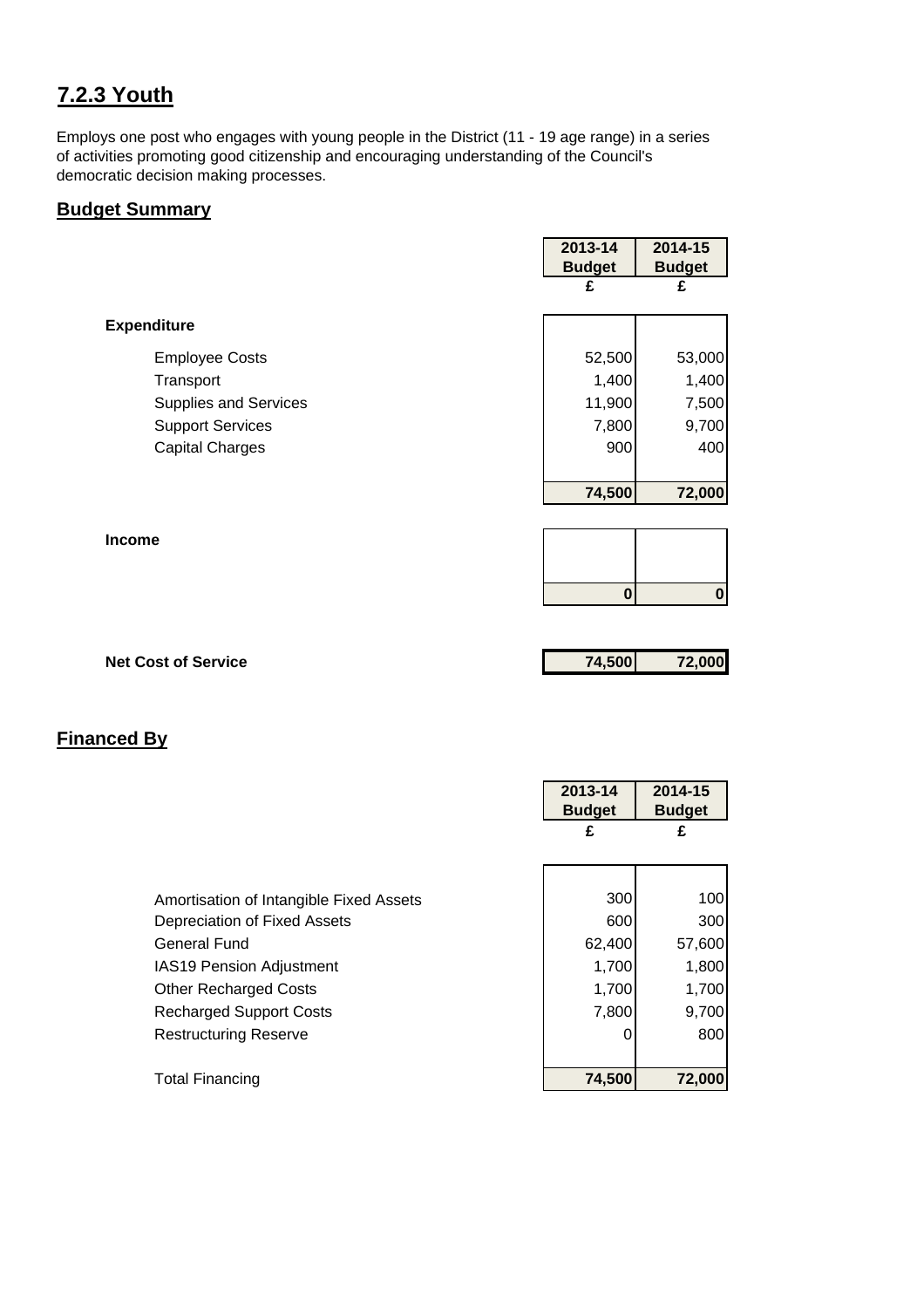# **7.3 Culture and Arts Support**

# **Budget Summary**

|                                 | 2013-14       | 2014-15       |
|---------------------------------|---------------|---------------|
|                                 | <b>Budget</b> | <b>Budget</b> |
|                                 | £             | £             |
| <b>Expenditure</b>              |               |               |
| <b>Employee Costs</b>           | 4,100         | 3,000         |
| <b>Premises</b>                 | 166,400       | 61,800        |
| <b>Supplies and Services</b>    | 895,500       | 394,900       |
| <b>Support Services</b>         | 24,800        | 24,400        |
| <b>Capital Charges</b>          | 19,900        | 19,800        |
|                                 |               |               |
|                                 | 1,110,700     | 503,900       |
|                                 |               |               |
| <b>Income</b>                   |               |               |
| <b>Grants and Contributions</b> | $-73,000$     | 0             |
| Sales Fees and Rents            | $-70,000$     | $-69,400$     |

| <b>Net Cost of Service</b> | 967,700 | 434,500 |
|----------------------------|---------|---------|
|                            |         |         |

**-143,000 -69,400**

|                                                  | 2013-14       | 2014-15       |
|--------------------------------------------------|---------------|---------------|
|                                                  | <b>Budget</b> | <b>Budget</b> |
|                                                  | £             | £             |
|                                                  |               |               |
|                                                  |               |               |
| Amortisation of Intangible Fixed Assets          | 200           | 0             |
| Depreciation of Fixed Assets                     | 19,700        | 19,800        |
| General Fund                                     | 900           | $-4,400$      |
| IAS19 Pension Adjustment                         | O             | 100           |
| <b>Other Recharged Costs</b>                     | 600           | 100           |
| <b>Recharged Support Costs</b>                   | 24,800        | 24,400        |
| Revenue Expenditure Funded from Capital (REFCUS) | 500,000       | 0             |
| Revenue Reserve Fund                             | 27,000        | 0             |
| Theatre and Gallery Reserve                      | 394,500       | 394,500       |
|                                                  |               |               |
| <b>Total Financing</b>                           | 967,700       | 434,500       |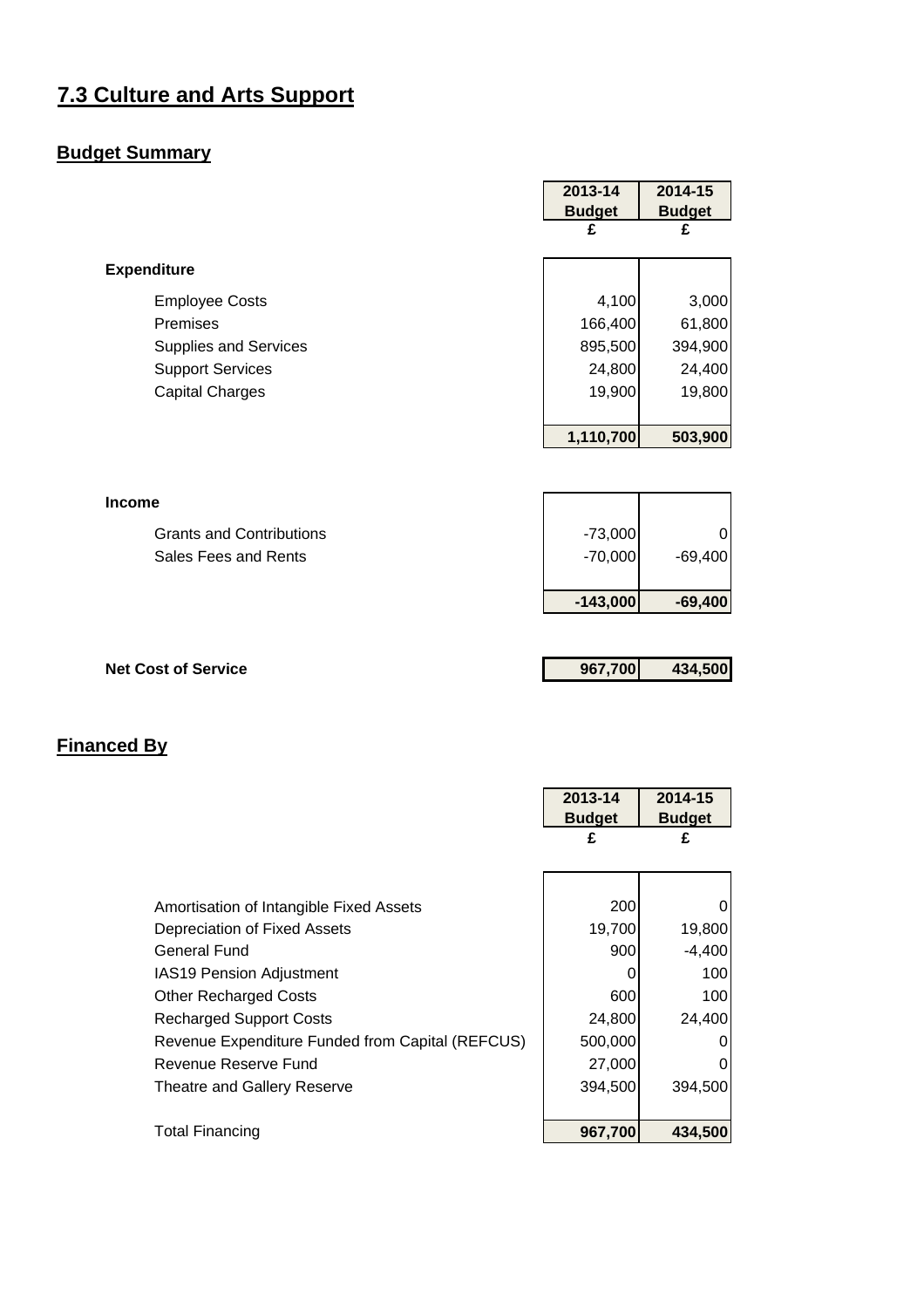# **7.3.1 Archaeology and Heritage**

This budget previously dealt with enquiries from the community on the area's archaeology, and a number of community projects to increase the community's understanding and enjoyment of the District's rich heritage.

#### **Budget Summary**

|                                 | 2013-14       | 2014-15       |
|---------------------------------|---------------|---------------|
|                                 | <b>Budget</b> | <b>Budget</b> |
|                                 | £             | £             |
| <b>Expenditure</b>              |               |               |
|                                 |               |               |
| <b>Employee Costs</b>           | 2,300         | 1,100         |
| Premises                        | 102,600       | 1,000         |
| Supplies and Services           | 600           | 0             |
| <b>Support Services</b>         | 7,100         | 2,100         |
| <b>Capital Charges</b>          | 5,800         | 5,800         |
|                                 |               |               |
|                                 | 118,400       | 10,000        |
|                                 |               |               |
| <b>Income</b>                   |               |               |
| <b>Grants and Contributions</b> | $-73,000$     | 0             |
|                                 |               |               |
|                                 |               |               |
|                                 | $-73,000$     | $\pmb{0}$     |
|                                 |               |               |
| <b>Net Cost of Service</b>      | 45,400        | 10,000        |

|                                         | 2013-14<br><b>Budget</b> | 2014-15<br><b>Budget</b> |
|-----------------------------------------|--------------------------|--------------------------|
|                                         | £                        | £                        |
|                                         |                          |                          |
| Amortisation of Intangible Fixed Assets | 100                      | 0                        |
| Depreciation of Fixed Assets            | 5,700                    | 5,800                    |
| <b>General Fund</b>                     | 5,000                    | 2,100                    |
| <b>Other Recharged Costs</b>            | 500                      | 0                        |
| <b>Recharged Support Costs</b>          | 7,100                    | 2,100                    |
| Revenue Reserve Fund                    | 27,000                   | 0                        |
|                                         |                          |                          |
| <b>Total Financing</b>                  | 45,400                   | 10,000                   |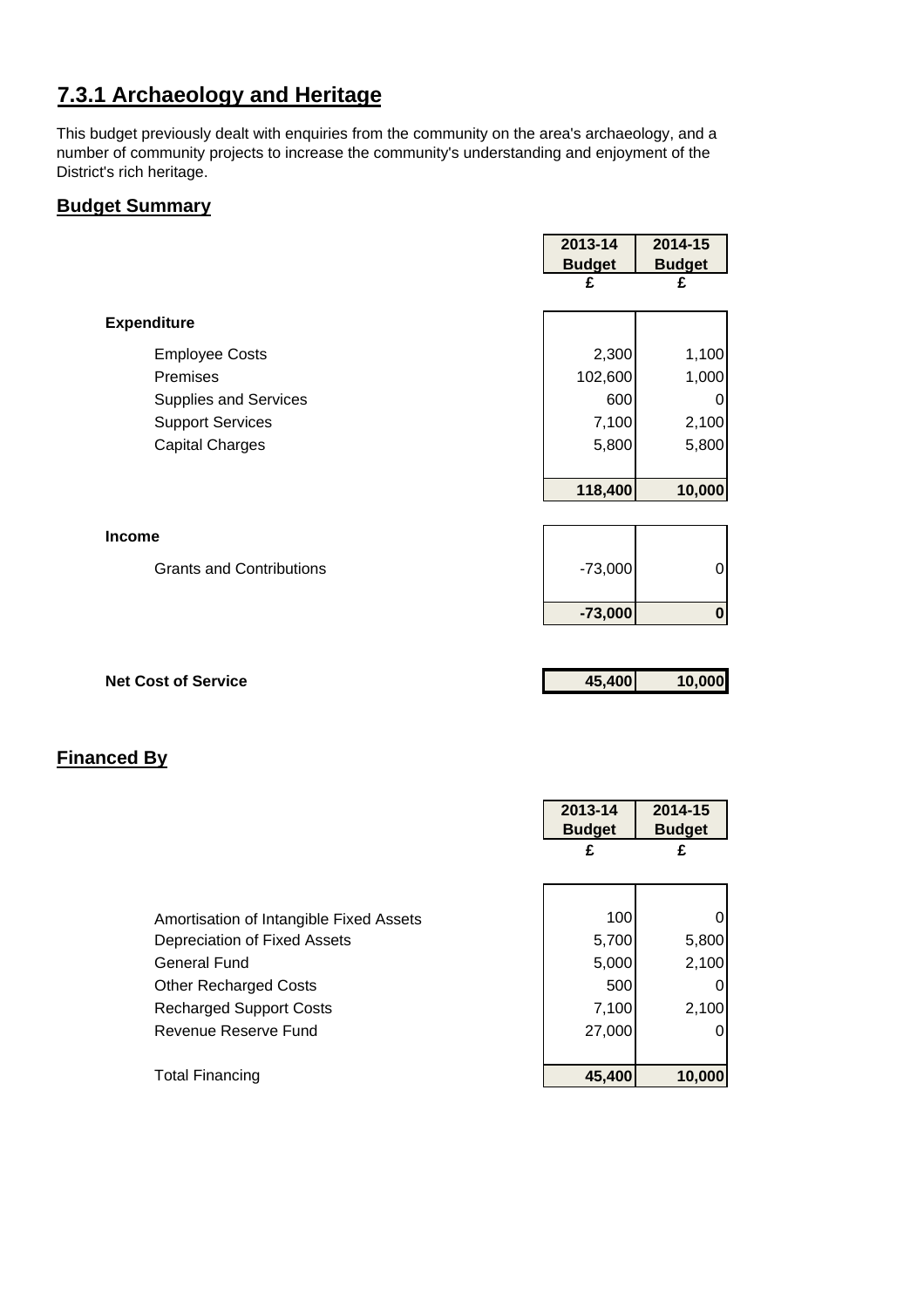# **7.3.2 Strategic Arts**

Working in partnership with the Festival Theatre and the Pallant House Gallery to offer cultural activities in the community.

#### **Budget Summary**

|                            | 2013-14       | 2014-15       |
|----------------------------|---------------|---------------|
|                            | <b>Budget</b> | <b>Budget</b> |
|                            | £             | £             |
| <b>Expenditure</b>         |               |               |
| <b>Employee Costs</b>      | 1,800         | 1,900         |
| Premises                   | 63,800        | 60,800        |
| Supplies and Services      | 894,900       | 394,900       |
| <b>Support Services</b>    | 17,700        | 22,300        |
| <b>Capital Charges</b>     | 14,100        | 14,000        |
|                            |               |               |
|                            | 992,300       | 493,900       |
|                            |               |               |
| <b>Income</b>              |               |               |
| Sales Fees and Rents       | $-70,000$     | $-69,400$     |
|                            |               |               |
|                            | $-70,000$     | $-69,400$     |
|                            |               |               |
| <b>Net Cost of Service</b> | 922,300       | 424,500       |
|                            |               |               |

|                                                  | 2013-14<br><b>Budget</b> | 2014-15<br><b>Budget</b> |
|--------------------------------------------------|--------------------------|--------------------------|
|                                                  | £                        | £                        |
|                                                  |                          |                          |
| Amortisation of Intangible Fixed Assets          | 100                      |                          |
| Depreciation of Fixed Assets                     | 14,000                   | 14,000                   |
| General Fund                                     | $-4,100$                 | $-6,500$                 |
| <b>IAS19 Pension Adjustment</b>                  |                          | 100                      |
| <b>Other Recharged Costs</b>                     | 100                      | 100                      |
| <b>Recharged Support Costs</b>                   | 17,700                   | 22,300                   |
| Revenue Expenditure Funded from Capital (REFCUS) | 500,000                  |                          |
| Theatre and Gallery Reserve                      | 394,500                  | 394,500                  |
| <b>Total Financing</b>                           | 922,300                  | 424,500                  |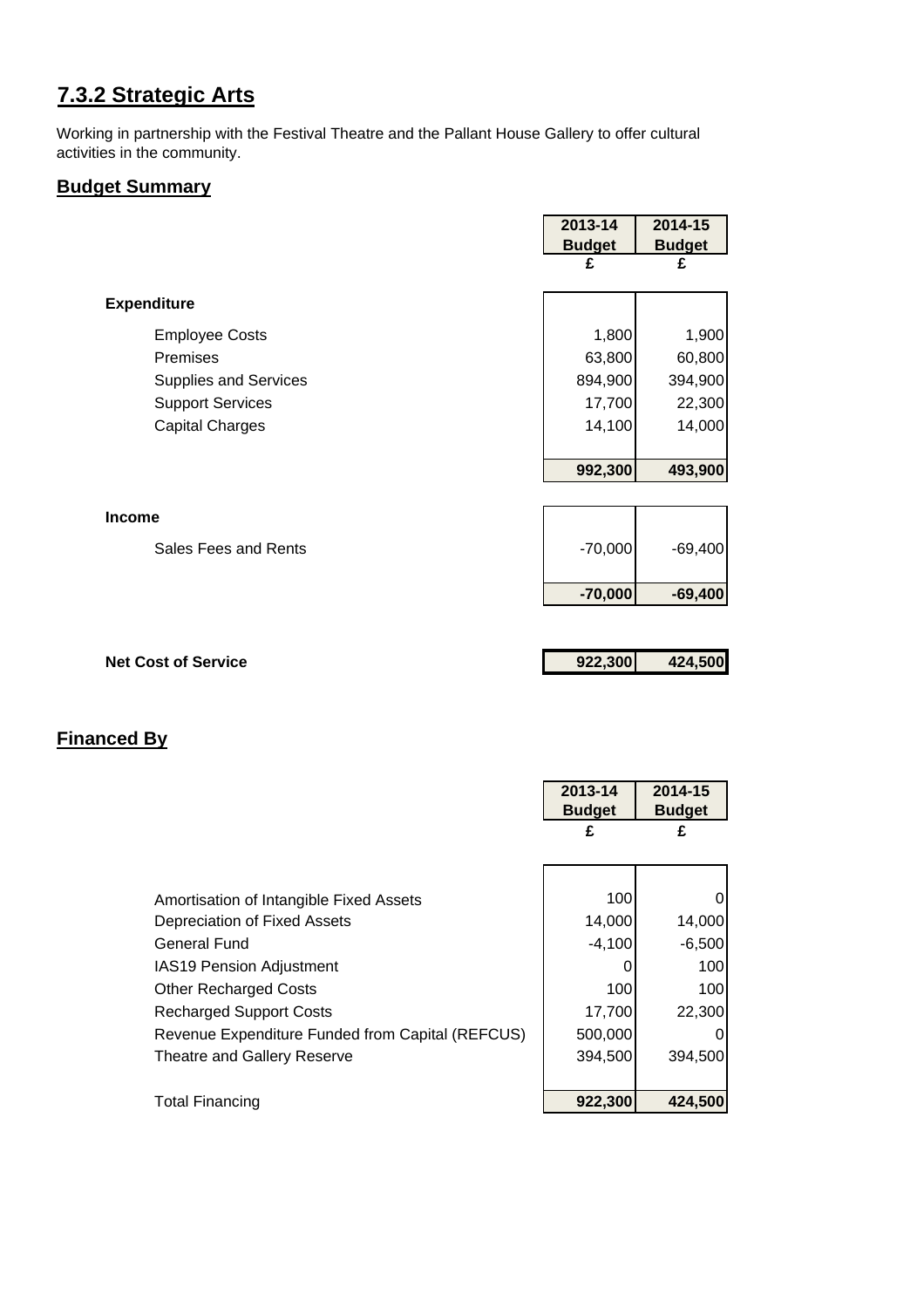### **7.4 Family Intervention and Community Safety**

The Community Interventions Team work with a range of agencies through the Community Safety Partnership (which receives a grant via the Police and Crime Commissioner) to reduce crime and anti-social behaviour and improve feelings of safety. The Community Wardens are 50% funded by external partners. They provide a visible reassuring presence in communities tackling antisocial behaviour and environmental issues, identifying vulnerable individuals and supporting communities to identify and resolve local issues. It also hosts an externally funded post to deliver the Think Family and Think Family Neighbourhoods projects which targets support to families at risk and seeks to build support and resilience in their neighbourhoods.

#### **Budget Summary**

|                                 | 2013-14       | 2014-15       |
|---------------------------------|---------------|---------------|
|                                 | <b>Budget</b> | <b>Budget</b> |
|                                 | £             | £             |
| <b>Expenditure</b>              |               |               |
| <b>Employee Costs</b>           | 372,300       | 417,100       |
| Premises                        | 500           | 500           |
| Transport                       | 15,500        | 16,000        |
| Supplies and Services           | 36,400        | 70,000        |
| <b>Support Services</b>         | 47,500        | 49,500        |
| <b>Capital Charges</b>          | 2,700         | 1,700         |
|                                 |               |               |
|                                 | 474,900       | 554,800       |
|                                 |               |               |
| <b>Income</b>                   |               |               |
| <b>Grants and Contributions</b> | $-118,000$    | $-118,000$    |
| Sales Fees and Rents            | $-34,500$     | $-74,500$     |
|                                 |               |               |
|                                 | $-152,500$    | $-192,500$    |
|                                 |               |               |
|                                 |               |               |
| <b>Net Cost of Service</b>      | 322,400       | 362,300       |

|                                         | 2013-14<br><b>Budget</b> | 2014-15<br><b>Budget</b> |
|-----------------------------------------|--------------------------|--------------------------|
|                                         | £                        | £                        |
|                                         |                          |                          |
| Amortisation of Intangible Fixed Assets | 1,100                    | 600                      |
| Depreciation of Fixed Assets            | 1,600                    | 1,100                    |
| General Fund                            | 251,800                  | 287,600                  |
| <b>IAS19 Pension Adjustment</b>         | 9,800                    | 11,100                   |
| <b>Other Recharged Costs</b>            | 6,200                    | 6,000                    |
| <b>Other Reserves</b>                   | 4,400                    | 5,600                    |
| <b>Recharged Support Costs</b>          | 47,500                   | 49,500                   |
| <b>Restructuring Reserve</b>            | 0                        | 800                      |
|                                         |                          |                          |
| <b>Total Financing</b>                  | 322,400                  | 362,300                  |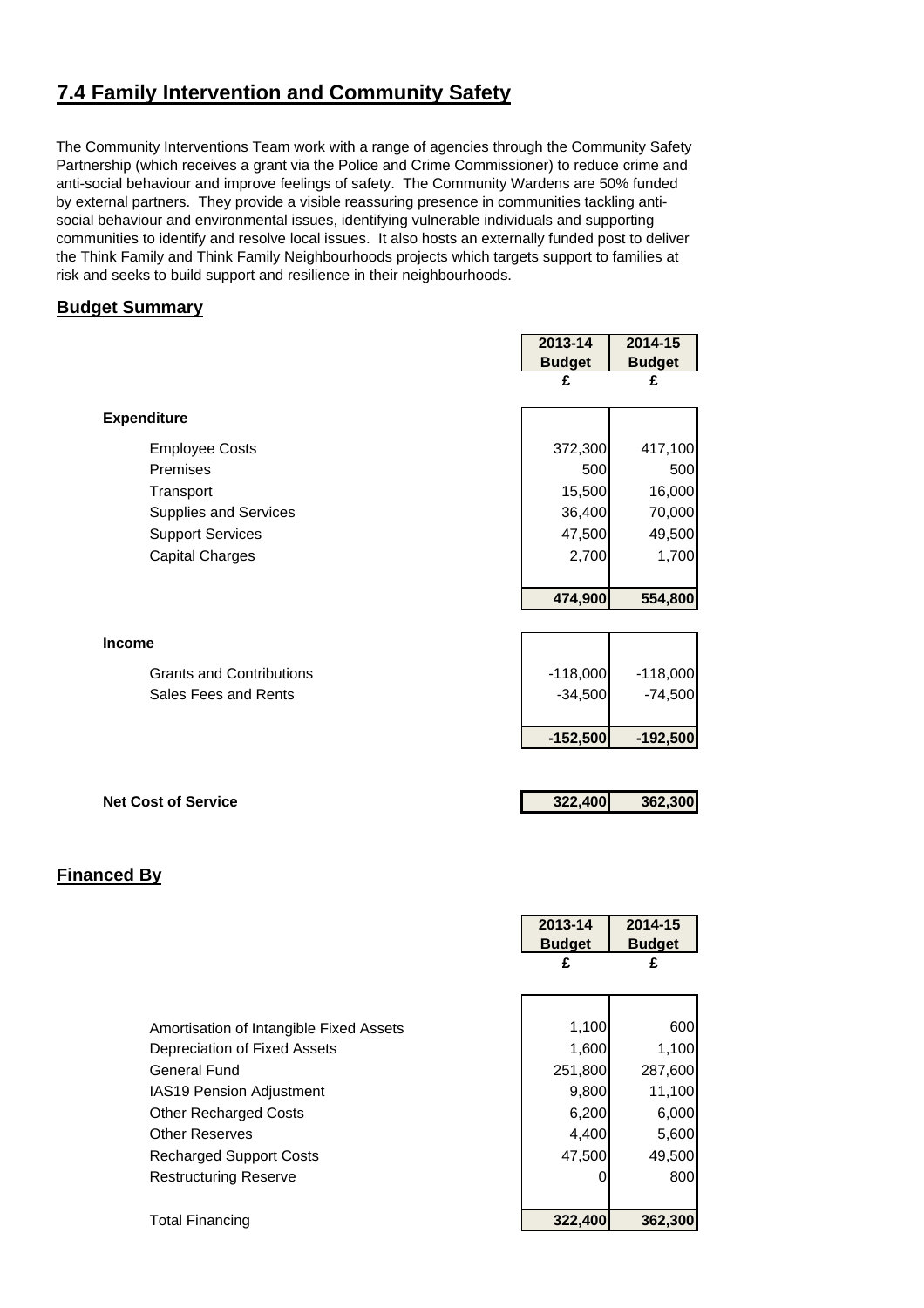# **7.5 Grants**

The Community and Partnership Support Team maintains close liaison with the Voluntary and Community sector managing four large funding agreements of key services. It also manages the policy and process for application, decision making and distribution of CDC grants (including New Homes Bonus) to businesses, voluntary and community groups under five areas linked to our corporate priorities.

#### **Budget Summary**

|                              | 2013-14<br><b>Budget</b> | 2014-15<br><b>Budget</b> |
|------------------------------|--------------------------|--------------------------|
|                              | £                        | £                        |
| <b>Expenditure</b>           |                          |                          |
| <b>Supplies and Services</b> | 210,000                  | 200,000                  |
| <b>Support Services</b>      | 1,000                    | 2,900                    |
|                              |                          |                          |
|                              | 211,000                  | 202,900                  |
|                              |                          |                          |
| <b>Income</b>                |                          |                          |
|                              |                          |                          |
|                              | $\bf{0}$                 | 0                        |

| <b>Net Cost of Service</b> | 211,000 | 202,900 |
|----------------------------|---------|---------|
|                            |         |         |

|                                                  | 2013-14<br><b>Budget</b> | 2014-15<br><b>Budget</b> |
|--------------------------------------------------|--------------------------|--------------------------|
|                                                  | £                        | £                        |
|                                                  |                          |                          |
| General Fund                                     | 10,000                   |                          |
| <b>Recharged Support Costs</b>                   | 1,000                    | 2,900                    |
| Revenue Expenditure Funded from Capital (REFCUS) | 200,000                  | 200,000                  |
|                                                  |                          |                          |
| <b>Total Financing</b>                           | 211,000                  | 202,900                  |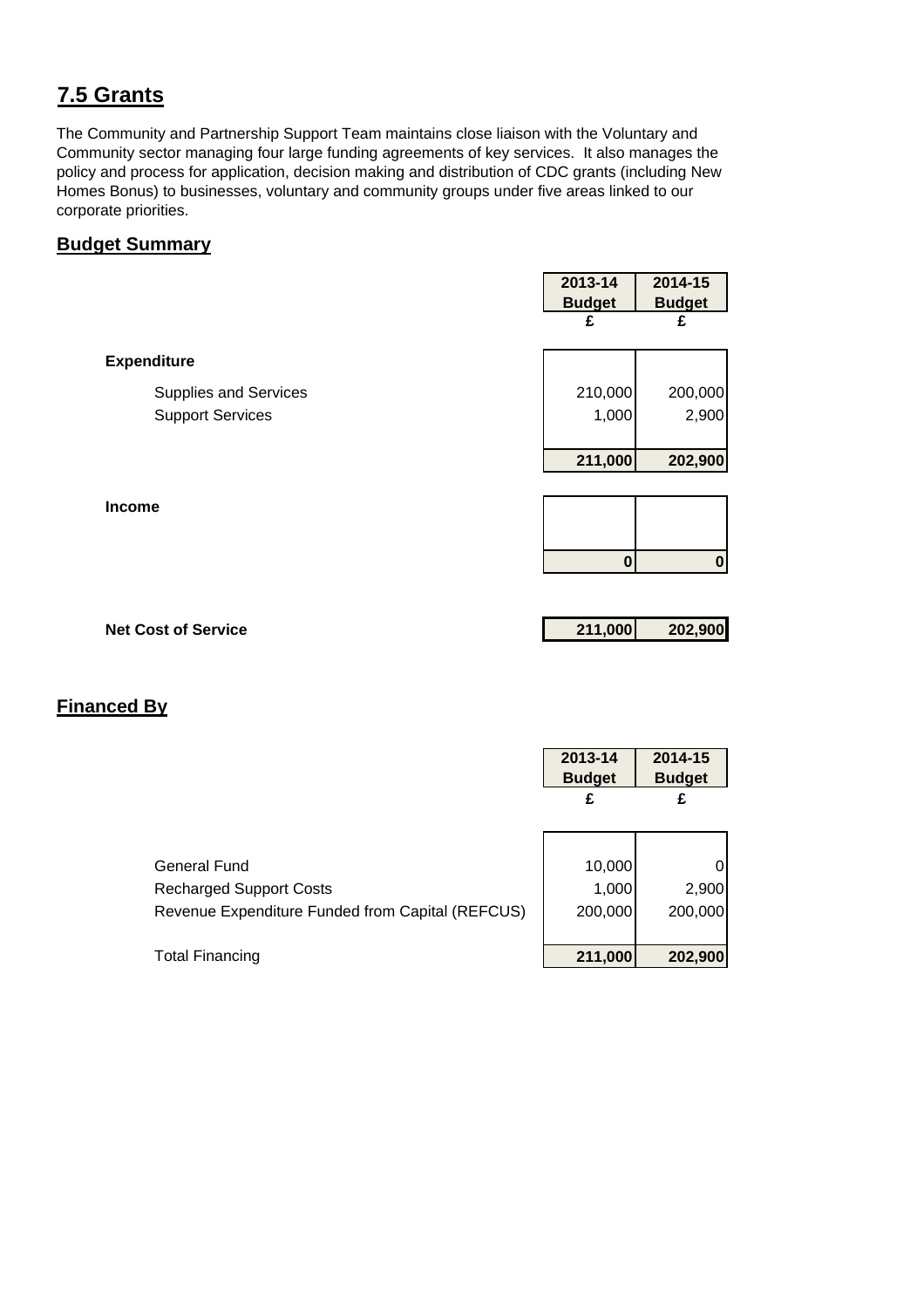# **7.6 Health and Wellbeing**

The Community Wellbeing Team delivers projects which support people living and working in the district to improve their physical and mental wellbeing. The team deliver the Chichester Wellbeing Programme, including a range of internally delivered and commissioned projects which support long term lifestyle change to reduce cardiovascular risk and cancer. In addition the team delivers projects which help families in our Think Family Neighbourhoods to be more active and is working with partners to reduce the impact of dementia on the community.

#### **Budget Summary**

|                                 | 2013-14       | 2014-15       |
|---------------------------------|---------------|---------------|
|                                 | <b>Budget</b> | <b>Budget</b> |
|                                 | £             | £             |
| <b>Expenditure</b>              |               |               |
| <b>Employee Costs</b>           | 119,200       | 202,000       |
| Transport                       | 2,300         | 2,400         |
| Supplies and Services           | 36,000        | 224,300       |
| <b>Support Services</b>         | 39,000        | 46,200        |
| <b>Capital Charges</b>          | 4,700         | 2,100         |
|                                 |               |               |
|                                 | 201,200       | 477,000       |
|                                 |               |               |
| <b>Income</b>                   |               |               |
| <b>Grants and Contributions</b> | 0             | $-296,300$    |
|                                 | $\bf{0}$      | $-296,300$    |
|                                 |               |               |
|                                 |               |               |

**Net Cost of Service 201,200 180,700** 

|                                         | 2013-14<br><b>Budget</b> | 2014-15<br><b>Budget</b> |
|-----------------------------------------|--------------------------|--------------------------|
|                                         | £                        | £                        |
|                                         |                          |                          |
| Amortisation of Intangible Fixed Assets | 2,600                    | 800                      |
| Depreciation of Fixed Assets            | 2,100                    | 1,300                    |
| General Fund                            | 138,500                  | 118,700                  |
| <b>IAS19 Pension Adjustment</b>         | 5,900                    | 5,600                    |
| <b>Other Recharged Costs</b>            | 8,300                    | 7,300                    |
| <b>Other Reserves</b>                   | 4,800                    |                          |
| <b>Recharged Support Costs</b>          | 39,000                   | 46,200                   |
| <b>Restructuring Reserve</b>            | 0                        | 800                      |
|                                         |                          |                          |
| <b>Total Financing</b>                  | 201,200                  | 180,700                  |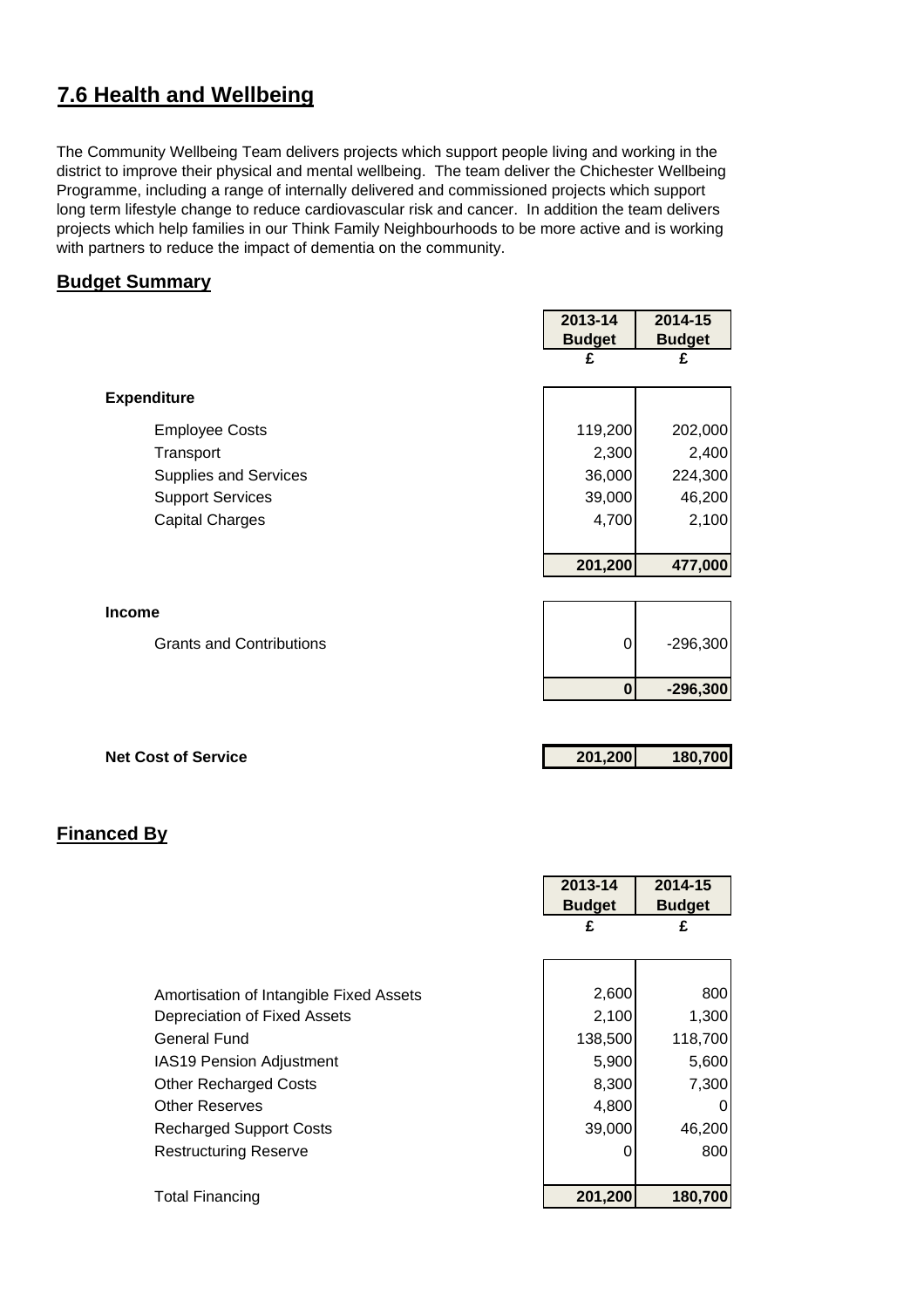# **7.7 Leisure and Sports Development**

#### **Budget Summary**

|                              | 2013-14       | 2014-15       |
|------------------------------|---------------|---------------|
|                              | <b>Budget</b> | <b>Budget</b> |
|                              | £             | £             |
| <b>Expenditure</b>           |               |               |
| <b>Employee Costs</b>        | 279,200       | 190,400       |
| Premises                     | 177,700       | 80,700        |
| Transport                    | 4,700         | 3,200         |
| <b>Supplies and Services</b> | 160,200       | 75,700        |
| <b>Contract Services</b>     | 19,900        | 0             |
| <b>Support Services</b>      | 151,000       | 89,300        |
| <b>Capital Charges</b>       | 141,200       | 214,200       |
|                              |               |               |
|                              | 933,900       | 653,500       |
|                              |               |               |
| <b>Income</b>                |               |               |
| Sales Fees and Rents         | $-235,500$    | $-169,700$    |
| Interest and Other Income    | $-700$        | 0             |
| Recharges to Other Accounts  | $-9,300$      | $-6,500$      |
|                              | $-245,500$    | $-176,200$    |
|                              |               |               |
| <b>Net Cost of Service</b>   | 688,400       | 477,300       |

|                                         | 2013-14       | 2014-15       |
|-----------------------------------------|---------------|---------------|
|                                         | <b>Budget</b> | <b>Budget</b> |
|                                         | £             | £             |
|                                         |               |               |
| Amortisation of Intangible Fixed Assets | 1,400         | 600           |
| Depreciation of Fixed Assets            | 139,800       | 213,600       |
| General Fund                            | 332,300       | 156,400       |
| <b>IAS19 Pension Adjustment</b>         | 8,000         | 5,800         |
| <b>Other Recharged Costs</b>            | 8,500         | 7,700         |
| <b>Other Reserves</b>                   | 7,100         | 0             |
| <b>Recharged Support Costs</b>          | 151,000       | 89,300        |
| Restructuring Reserve                   |               | 3,900         |
| Revenue Reserve Fund                    | 40,300        | 0             |
|                                         |               |               |
| Total Financing                         | 688,400       | 477,300       |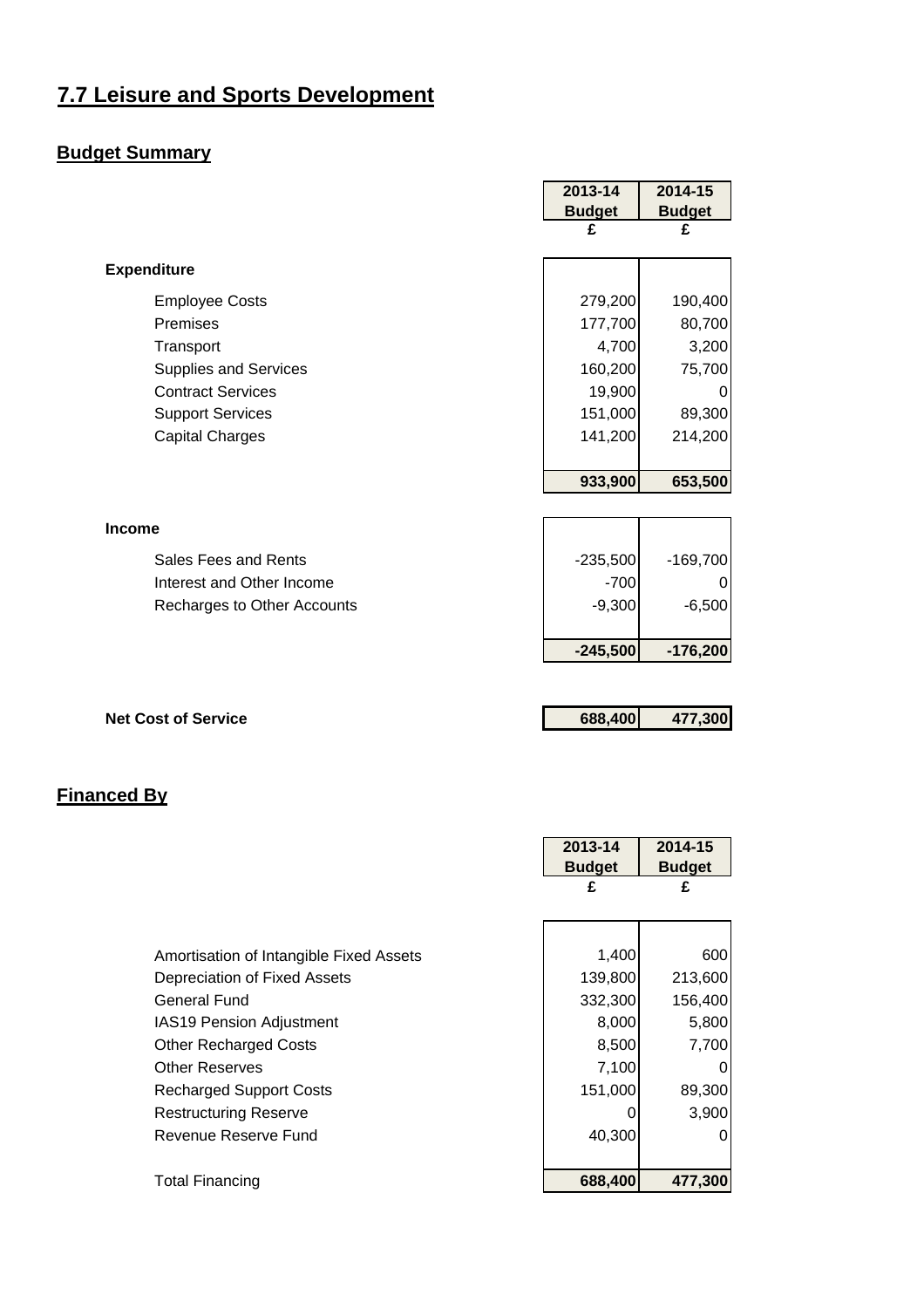# **7.7.1 Leisure and Sports Development**

Provision of sport and leisure activities and events to increase opportunities for participation in sport and physical activity, and improvement to health delivered both directly and in partnership with other sport and leisure providers.

#### **Budget Summary**

|                            | 2013-14<br><b>Budget</b> | 2014-15<br><b>Budget</b> |
|----------------------------|--------------------------|--------------------------|
|                            | £                        | £                        |
| <b>Expenditure</b>         |                          |                          |
| <b>Employee Costs</b>      | 143,700                  | 119,400                  |
| Premises                   | 1,000                    | 1,000                    |
| Transport                  | 2,800                    | 2,900                    |
| Supplies and Services      | 54,500                   | 54,500                   |
| <b>Support Services</b>    | 89,900                   | 47,600                   |
| <b>Capital Charges</b>     | 10,000                   | 142,100                  |
|                            |                          |                          |
|                            | 301,900                  | 367,500                  |
| <b>Income</b>              |                          |                          |
| Sales Fees and Rents       | $-25,700$                | $-25,700$                |
| Interest and Other Income  | $-700$                   | Ω                        |
|                            | $-26,400$                | $-25,700$                |
|                            |                          |                          |
| <b>Net Cost of Service</b> | 275,500                  | 341,800                  |

'n

|                                         | 2013-14       | 2014-15       |
|-----------------------------------------|---------------|---------------|
|                                         | <b>Budget</b> | <b>Budget</b> |
|                                         | £             | £             |
|                                         |               |               |
|                                         |               |               |
| Amortisation of Intangible Fixed Assets | 700           | 400           |
| Depreciation of Fixed Assets            | 9,300         | 141,700       |
| <b>General Fund</b>                     | 163,900       | 144,700       |
| <b>IAS19 Pension Adjustment</b>         | 4,300         | 3,400         |
| <b>Other Recharged Costs</b>            | 4,300         | 4,000         |
| <b>Other Reserves</b>                   | 3,100         | 01            |
| <b>Recharged Support Costs</b>          | 89,900        | 47,600        |
|                                         |               |               |
| <b>Total Financing</b>                  | 275,500       | 341,800       |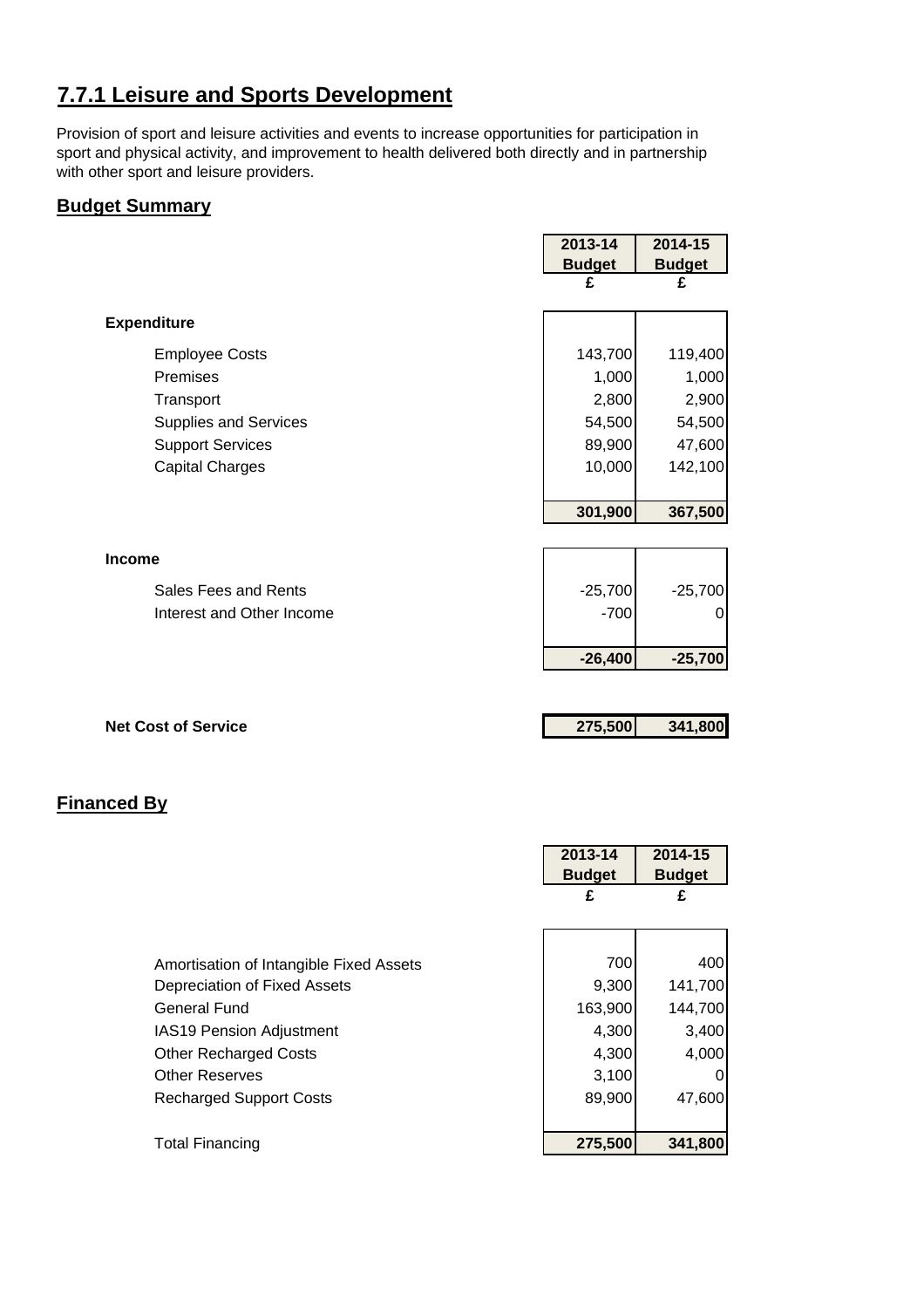# **7.7.2 Parks, Playing Pitches and Open Spaces**

Provision of safe and managed access to the parks and open spaces, and increased access to the areas through improvements to infrastructure and activities and events delivered both directly and in partnership.

#### **Budget Summary**

|                              | 2013-14       | 2014-15       |
|------------------------------|---------------|---------------|
|                              | <b>Budget</b> | <b>Budget</b> |
|                              | £             | £             |
| <b>Expenditure</b>           |               |               |
| <b>Employee Costs</b>        | 135,500       | 71,000        |
| Premises                     | 176,700       | 79,700        |
| Transport                    | 1,900         | 300           |
| <b>Supplies and Services</b> | 105,700       | 21,200        |
| <b>Contract Services</b>     | 19,900        | 0             |
| <b>Support Services</b>      | 61,100        | 41,700        |
| <b>Capital Charges</b>       | 131,200       | 72,100        |
|                              |               |               |
|                              | 632,000       | 286,000       |
|                              |               |               |
| <b>Income</b>                |               |               |
| Sales Fees and Rents         | $-209,800$    | $-144,000$    |
| Recharges to Other Accounts  | $-9,300$      | $-6,500$      |
|                              |               |               |
|                              | $-219,100$    | $-150,500$    |
|                              |               |               |
|                              |               |               |

| <b>Net Cost of Service</b> | 412,900 | 135,500 |
|----------------------------|---------|---------|
|                            |         |         |

|                                         | 2013-14       | 2014-15       |
|-----------------------------------------|---------------|---------------|
|                                         | <b>Budget</b> | <b>Budget</b> |
|                                         | £             | £             |
|                                         |               |               |
|                                         |               |               |
| Amortisation of Intangible Fixed Assets | 700           | 200           |
| Depreciation of Fixed Assets            | 130,500       | 71,900        |
| General Fund                            | 168,400       | 11,700        |
| <b>IAS19 Pension Adjustment</b>         | 3,700         | 2,400         |
| <b>Other Recharged Costs</b>            | 4,200         | 3,700         |
| <b>Other Reserves</b>                   | 4,000         |               |
| <b>Recharged Support Costs</b>          | 61,100        | 41,700        |
| <b>Restructuring Reserve</b>            |               | 3,900         |
| Revenue Reserve Fund                    | 40,300        |               |
|                                         |               |               |
| <b>Total Financing</b>                  | 412,900       | 135,500       |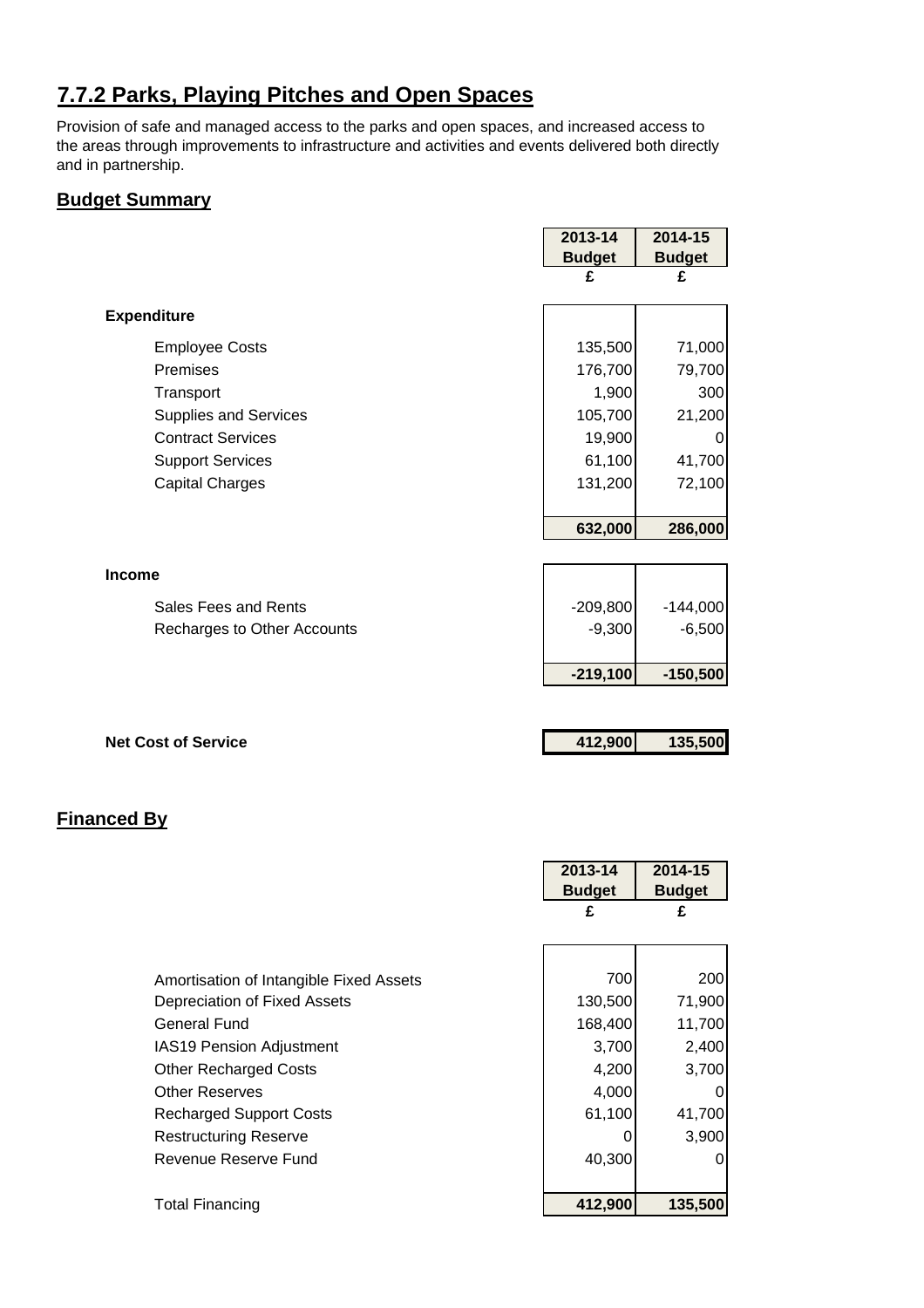# **7.8 Leisure Centres**

#### **Budget Summary**

|                              | 2013-14<br><b>Budget</b> | <b>2014-15 Budget</b> |
|------------------------------|--------------------------|-----------------------|
|                              | £                        | £                     |
| <b>Expenditure</b>           |                          |                       |
| <b>Employee Costs</b>        | 1,747,000                | 2,182,100             |
| Premises                     | 712,700                  | 917,200               |
| Transport                    | 1,200                    | 2,700                 |
| <b>Supplies and Services</b> | 551,200                  | 706,900               |
| <b>Contract Services</b>     | 68,400                   | $\Omega$              |
| <b>Support Services</b>      | 240,300                  | 325,300               |
| <b>Capital Charges</b>       | 567,200                  | 527,800               |
|                              | 3,888,000                | 4,662,000             |
| <b>Income</b>                |                          |                       |
| Sales Fees and Rents         | $-2,677,600$             | $-3,256,000$          |
| Recharges to Other Accounts  | $-4,200$                 | $-4,500$              |
|                              | $-2,681,800$             | $-3,260,500$          |
|                              |                          |                       |

**Net Cost of Service** 1,206,200 1,401,500

|                                         | 2013-14<br><b>Budget</b> | 2014-15 Budget |
|-----------------------------------------|--------------------------|----------------|
|                                         | £                        | £              |
|                                         |                          |                |
| Amortisation of Intangible Fixed Assets | 6,100                    | 4,400          |
| Depreciation of Fixed Assets            | 561,100                  | 523,400        |
| <b>General Fund</b>                     | 362,000                  | 440,700        |
| IAS19 Pension Adjustment                | 600                      | 52,900         |
| <b>Other Recharged Costs</b>            | 36,100                   | 53,300         |
| <b>Recharged Support Costs</b>          | 240,300                  | 325,300        |
| <b>Restructuring Reserve</b>            |                          | 1,500          |
| <b>Total Financing</b>                  | 1,206,200                | 1,401,500      |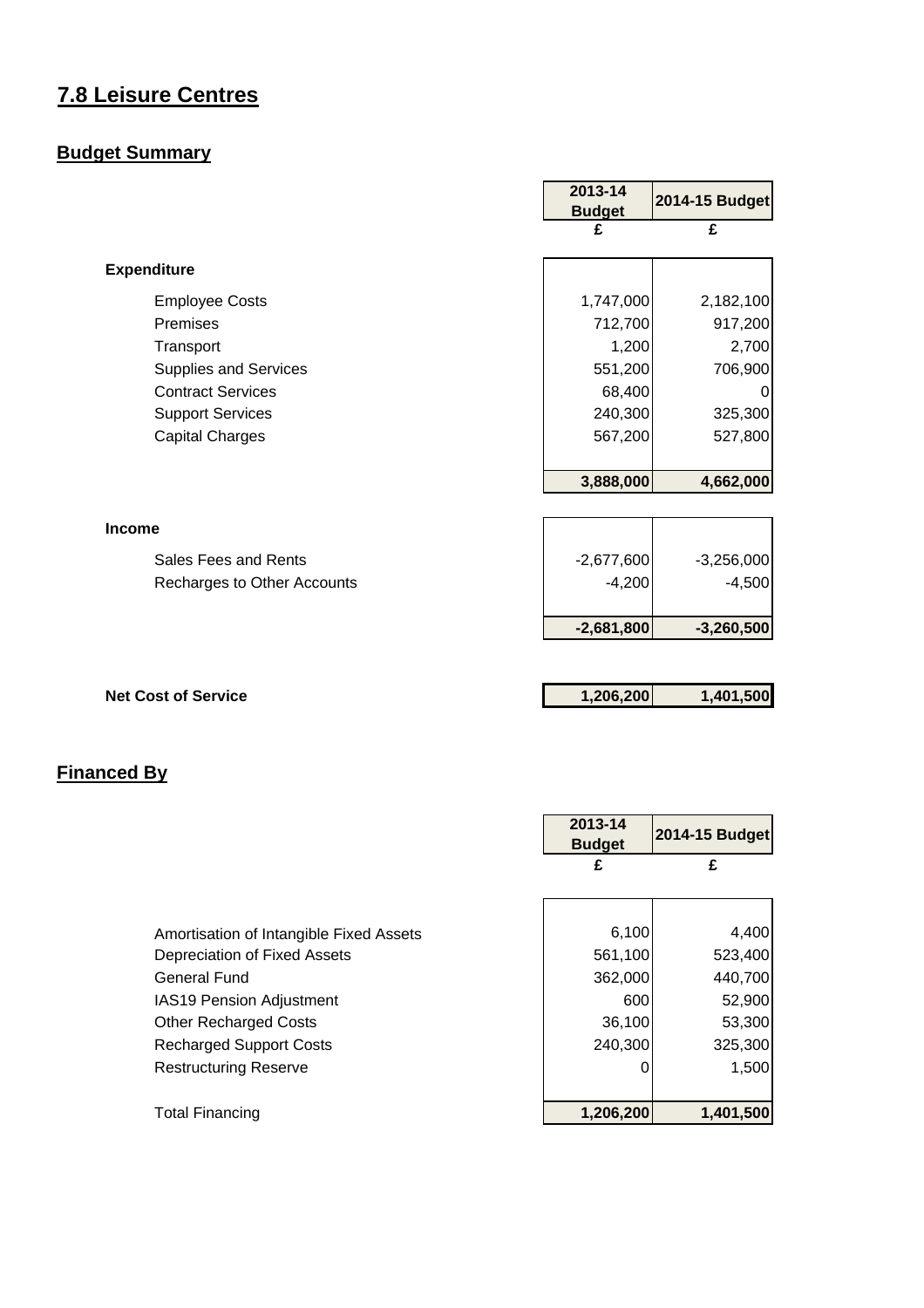# **7.8.1 Westgate Leisure Centre**

Westgate Leisure Centre based in Chichester offers both wet and dry facilities, activities for all age groups and an active for health service.

#### **Budget Summary**

|                              | 2013-14       | 2014-15       |
|------------------------------|---------------|---------------|
|                              | <b>Budget</b> | <b>Budget</b> |
|                              | £             | £             |
| <b>Expenditure</b>           |               |               |
| <b>Employee Costs</b>        | 1,526,400     | 1,532,800     |
| Premises                     | 602,700       | 629,000       |
| Transport                    | 1,000         | 1,000         |
| <b>Supplies and Services</b> | 494,200       | 520,100       |
| <b>Contract Services</b>     | 6,700         |               |
| <b>Support Services</b>      | 205,800       | 252,400       |
| <b>Capital Charges</b>       | 507,200       | 468,000       |
|                              | 3,344,000     | 3,403,300     |
| Income                       |               |               |
| Sales Fees and Rents         | $-2,392,600$  | $-2,345,100$  |
| Recharges to Other Accounts  | $-4,200$      | $-4,500$      |
|                              | $-2,396,800$  | $-2,349,600$  |

**Net Cost of Service 1,053,700** 1,053,700

|                                         | 2013-14       | 2014-15       |
|-----------------------------------------|---------------|---------------|
|                                         | <b>Budget</b> | <b>Budget</b> |
|                                         | £             | £             |
|                                         |               |               |
|                                         |               |               |
| Amortisation of Intangible Fixed Assets | 5,000         | 3,100         |
| Depreciation of Fixed Assets            | 502,200       | 464,900       |
| <b>General Fund</b>                     | 203,900       | 260,700       |
| <b>IAS19 Pension Adjustment</b>         | 600           | 35,800        |
| <b>Other Recharged Costs</b>            | 29,700        | 36,800        |
| <b>Recharged Support Costs</b>          | 205,800       | 252,400       |
|                                         |               |               |
| <b>Total Financing</b>                  | 947,200       | 1,053,700     |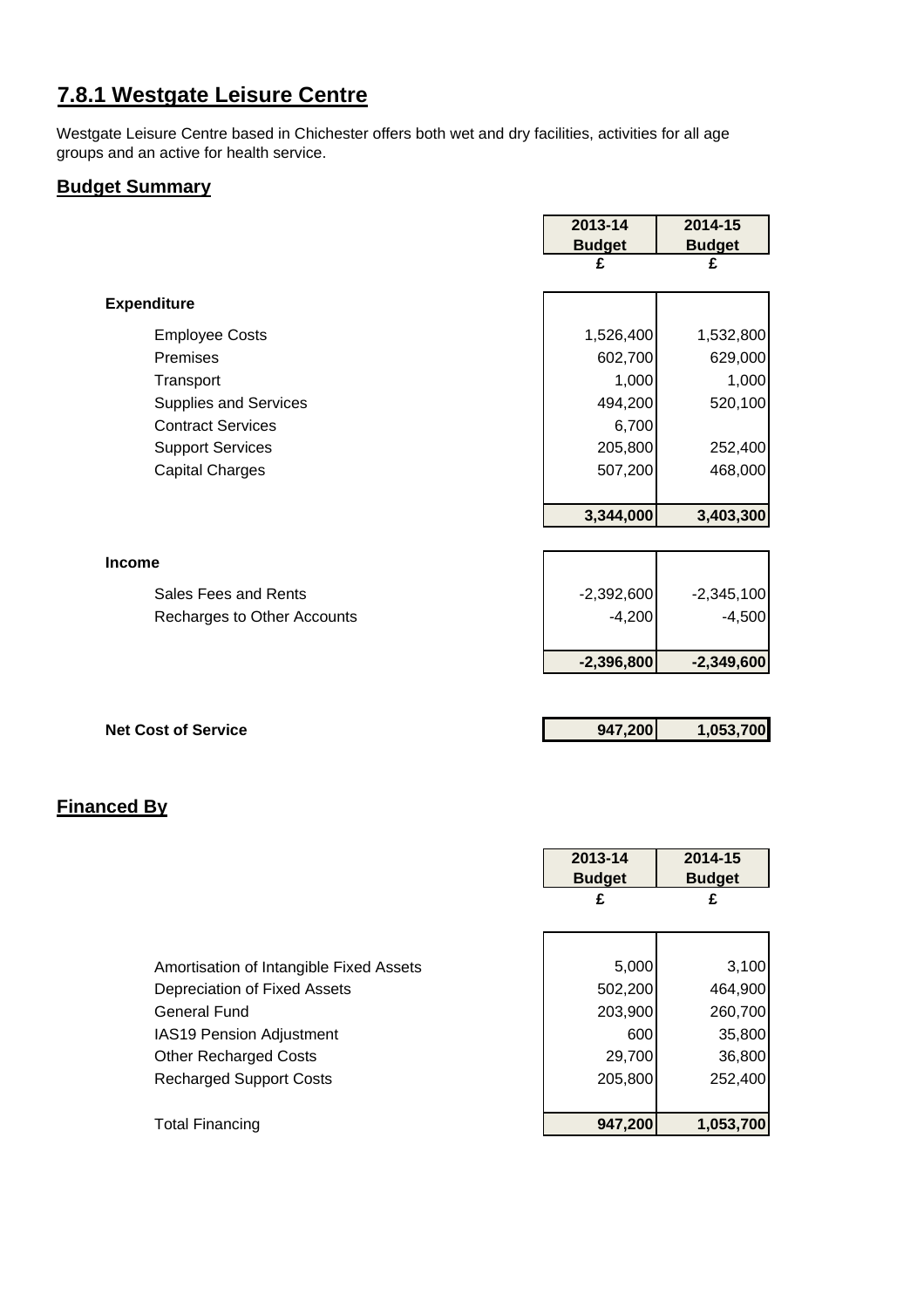# **7.8.2 Bourne Leisure Centre**

Bourne Leisure Centre based in Southbourne offers indoor and outdoor leisure provision.

#### **Budget Summary**

|                              | 2013-14<br><b>Budget</b> | 2014-15<br><b>Budget</b> |
|------------------------------|--------------------------|--------------------------|
|                              | £                        | £                        |
| <b>Expenditure</b>           |                          |                          |
| <b>Employee Costs</b>        | 220,600                  | 230,000                  |
| Premises                     | 110,000                  | 108,600                  |
| Transport                    | 200                      | 200                      |
| <b>Supplies and Services</b> | 56,200                   | 57,600                   |
| <b>Contract Services</b>     | 1,700                    | 0                        |
| <b>Support Services</b>      | 28,600                   | 25,800                   |
| <b>Capital Charges</b>       | 59,700                   | 57,900                   |
|                              | 477,000                  | 480,100                  |
|                              |                          |                          |
| Income                       |                          |                          |
| Sales Fees and Rents         | $-285,000$               | $-279,900$               |
|                              | $-285,000$               | $-279,900$               |
|                              |                          |                          |
| <b>Net Cost of Service</b>   | 192,000                  | 200,200                  |
|                              |                          |                          |
| <b>Financed By</b>           |                          |                          |
|                              |                          |                          |
|                              | 2013-14                  | $2014 - 15$              |
|                              | <b>Budget</b><br>£       | <b>Budget</b><br>£       |
|                              |                          |                          |
|                              |                          |                          |

| Amortisation of Intangible Fixed Assets | 1,000   | 600     |
|-----------------------------------------|---------|---------|
| Depreciation of Fixed Assets            | 58,700  | 57,300  |
| <b>General Fund</b>                     | 97,900  | 103,300 |
| <b>IAS19 Pension Adjustment</b>         |         | 6,000   |
| <b>Other Recharged Costs</b>            | 5,800   | 7,200   |
| <b>Recharged Support Costs</b>          | 28,600  | 25,800  |
|                                         |         |         |
| <b>Total Financing</b>                  | 192,000 | 200,200 |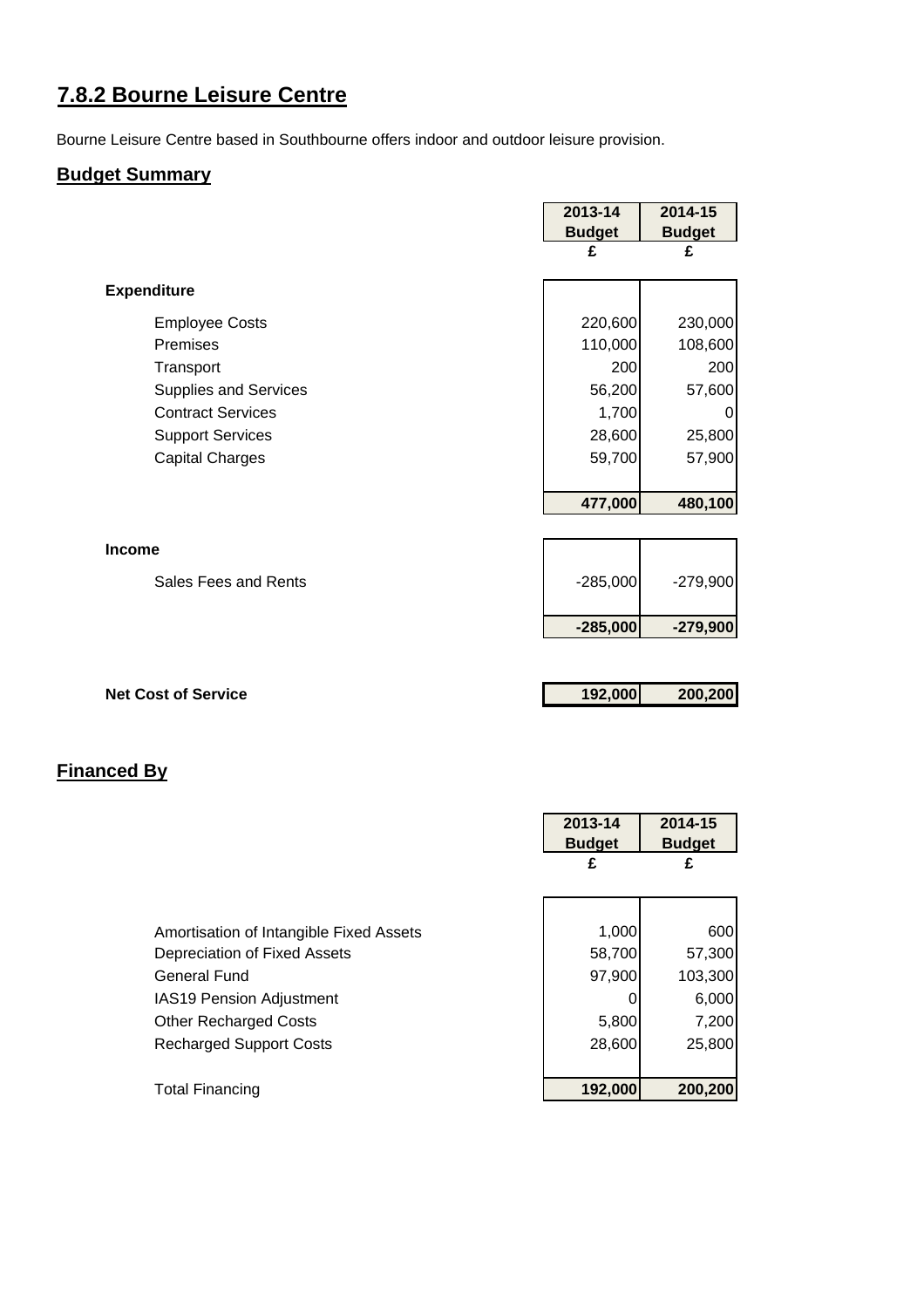# **7.8.3 Grange Leisure Centre**

Grange Leisure Centre based in Midhurst offers indoor community leisure provision, and in partnerhsip with WSCC a library and registrar service.

#### **Budget Summary**

|                          | 2013-14       | 2014-15       |
|--------------------------|---------------|---------------|
|                          | <b>Budget</b> | <b>Budget</b> |
|                          | £             | £             |
| <b>Expenditure</b>       |               |               |
| <b>Employee Costs</b>    | 0             | 419,300       |
| Premises                 | 0             | 179,600       |
| Transport                | 0             | 1,500         |
| Supplies and Services    | 800           | 129,200       |
| <b>Contract Services</b> | 60,000        | 0             |
| <b>Support Services</b>  | 5,900         | 47,100        |
| <b>Capital Charges</b>   | 300           | 1,900         |
|                          |               |               |
|                          | 67,000        | 778,600       |
|                          |               |               |
| <b>Income</b>            |               |               |
| Sales Fees and Rents     | 0             | $-631,000$    |
|                          | $\bf{0}$      | $-631,000$    |
|                          |               |               |

| <b>Net Cost of Service</b> | 67,000 | 147,600 |
|----------------------------|--------|---------|
|                            |        |         |

|                                         | 2013-14<br><b>Budget</b> | 2014-15<br><b>Budget</b> |
|-----------------------------------------|--------------------------|--------------------------|
|                                         | £                        | £                        |
|                                         |                          |                          |
| Amortisation of Intangible Fixed Assets | 100                      | 700                      |
| Depreciation of Fixed Assets            | 200                      | 1,200                    |
| <b>General Fund</b>                     | 60,200                   | 76,700                   |
| <b>IAS19 Pension Adjustment</b>         |                          | 11,100                   |
| <b>Other Recharged Costs</b>            | 600                      | 9,300                    |
| <b>Recharged Support Costs</b>          | 5,900                    | 47,100                   |
| <b>Restructuring Reserve</b>            |                          | 1,500                    |
|                                         |                          |                          |
| <b>Total Financing</b>                  | 67,000                   | 147,600                  |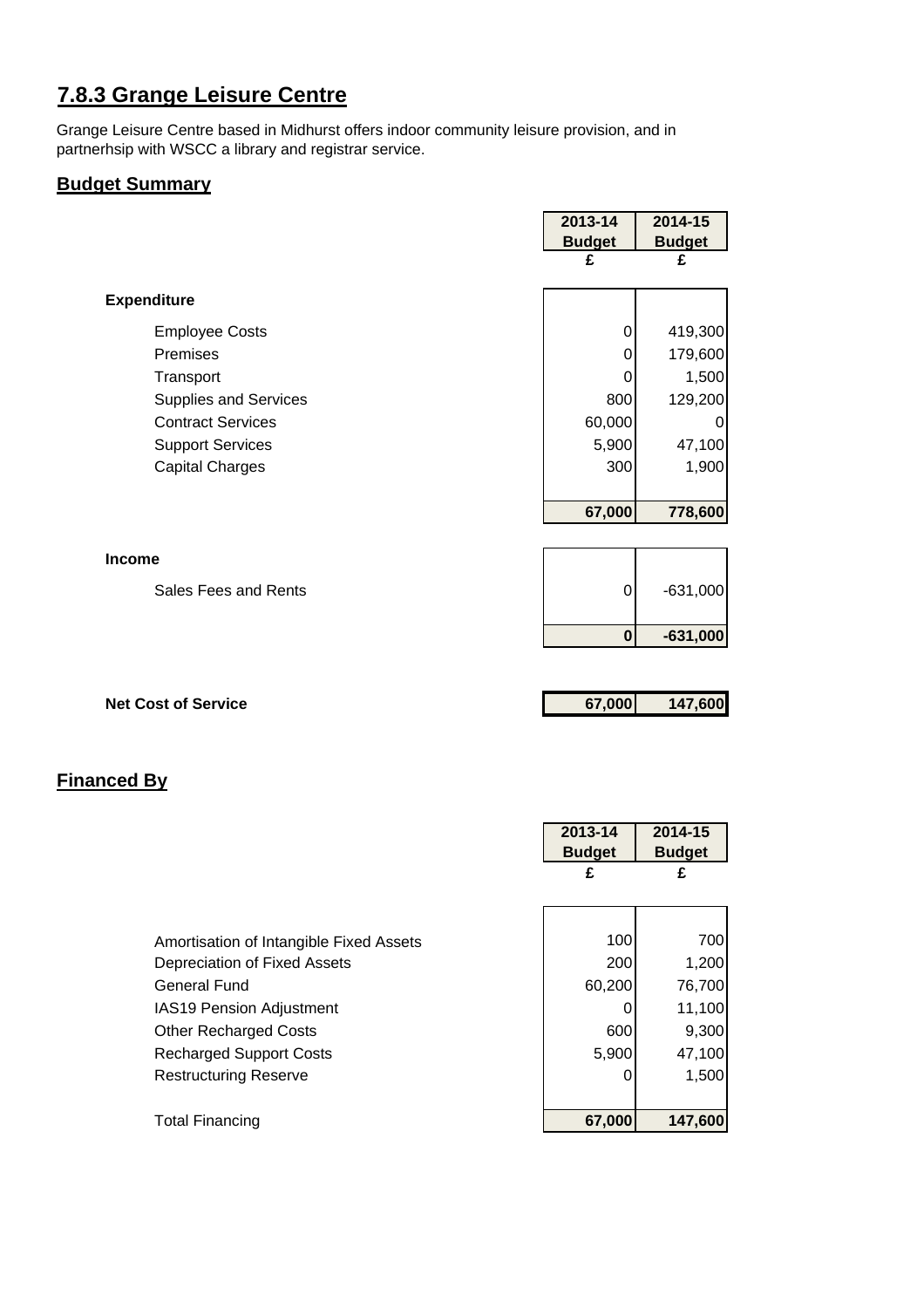# **7.9 Local Partnerships**

This provides dedicated support to the Local Strategic Partnership (LSP) and the projects which it is delivering through its membership support for its Action Plan. This includes some support to the Community Safety and Healthier Chichester Partnerships which report to the LSP, and the overview and monitoring of corporate policy on partnerships.

#### **Budget Summary**

|                         | 2013-14            | 2014-15            |
|-------------------------|--------------------|--------------------|
|                         | <b>Budget</b><br>£ | <b>Budget</b><br>£ |
|                         |                    |                    |
| <b>Expenditure</b>      |                    |                    |
| <b>Employee Costs</b>   | 1,100              | 0                  |
| <b>Support Services</b> | 200                | 0                  |
|                         |                    |                    |
|                         | 1,300              | $\bf{0}$           |
|                         |                    |                    |
| Income                  |                    |                    |
|                         |                    |                    |
|                         | $\mathbf 0$        | 0                  |
|                         |                    |                    |

| <b>Net Cost of Service</b> | 1.300 | 01 |
|----------------------------|-------|----|
|                            |       |    |

|                                                | 2013-14<br><b>Budget</b><br>£ | 2014-15<br><b>Budget</b> |
|------------------------------------------------|-------------------------------|--------------------------|
| General Fund<br><b>Recharged Support Costs</b> | 1,100<br>200                  | 0<br>0                   |
| <b>Total Financing</b>                         | 1,300                         |                          |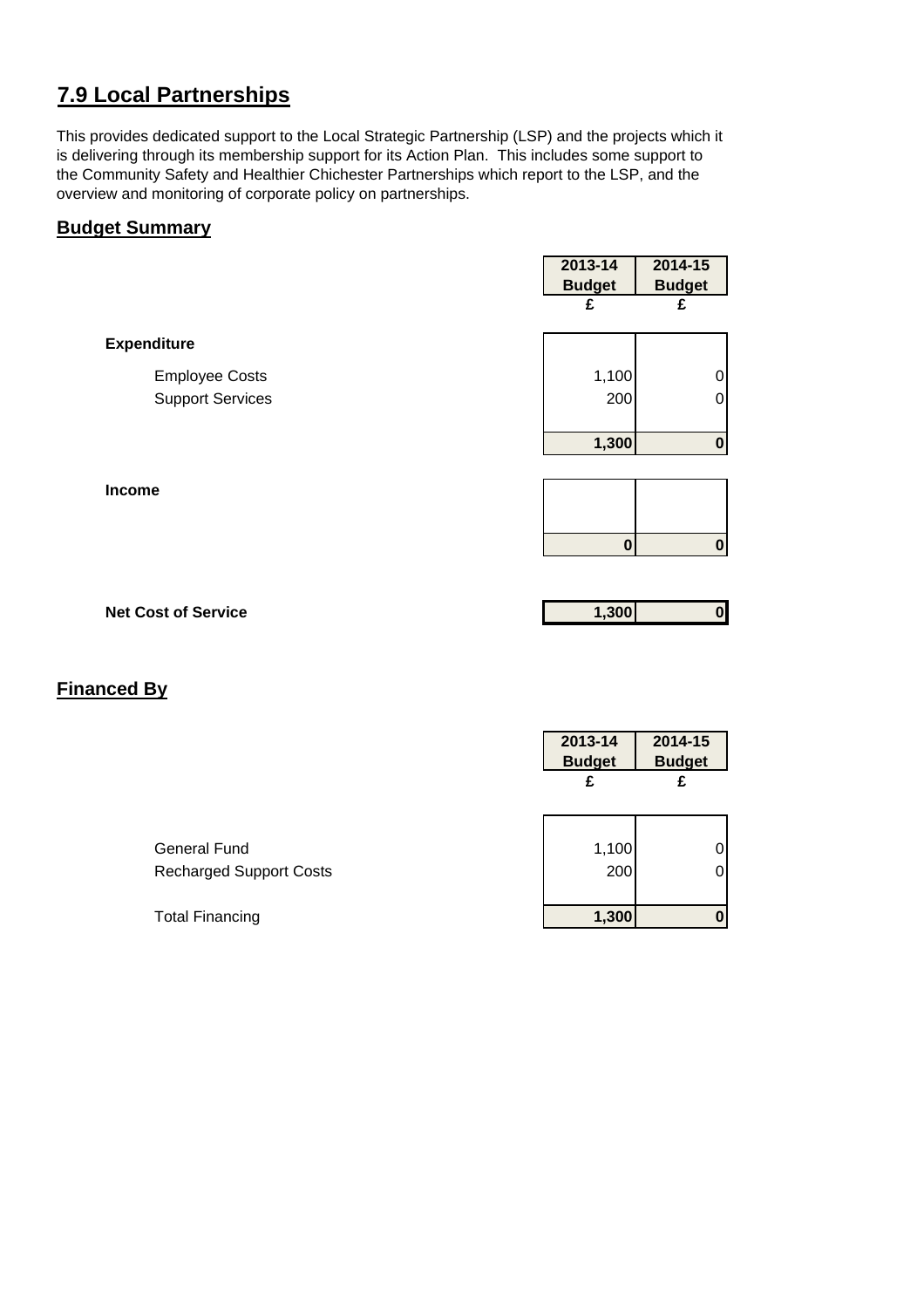# **Central Support Costs Budget 2014-15**

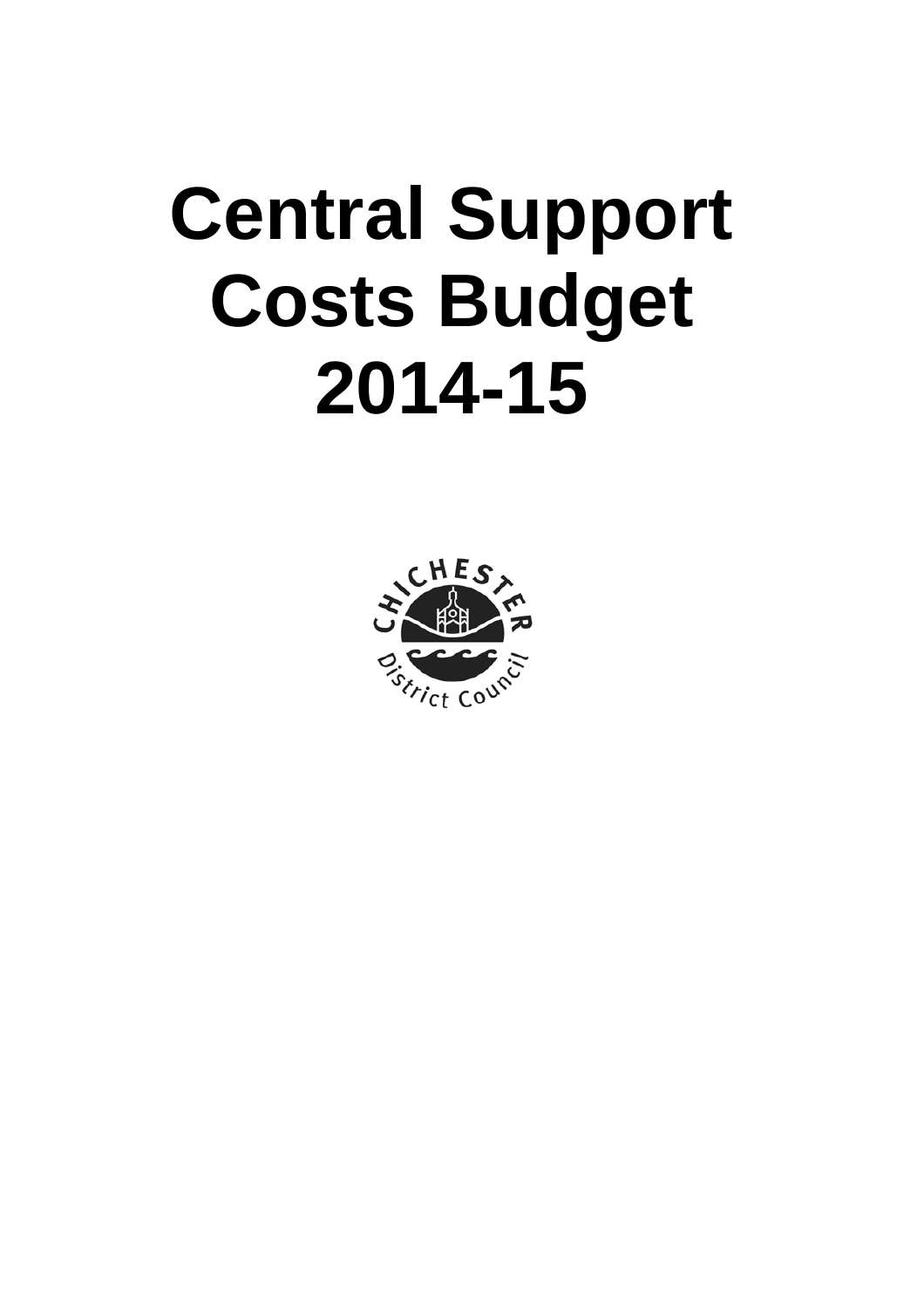# **8.0 Central Support Costs**

#### **Budget Summary**

|                              | 2013-14       | 2014-15       |
|------------------------------|---------------|---------------|
|                              | <b>Budget</b> | <b>Budget</b> |
|                              |               | £             |
| <b>Expenditure</b>           |               |               |
| <b>Employee Costs</b>        | 4,061,000     | 3,941,100     |
| Premises                     | 531,000       | 603,800       |
| Transport                    | 31,200        | 31,900        |
| <b>Supplies and Services</b> | 1,558,000     | 1,592,000     |
| <b>Contract Services</b>     | 40,600        | 41,900        |
| <b>Capital Charges</b>       | 215,400       | 238,000       |
|                              | 6,437,200     | 6,448,700     |
| <b>Income</b>                |               |               |
| Sales Fees and Rents         | $-88,400$     | $-161,000$    |
|                              | $-88,400$     | $-161,000$    |
|                              |               |               |
| <b>Net Cost of Service</b>   | 6,348,800     | 6,287,700     |

|                                         | 2013-14<br><b>Budget</b> | 2014-15<br><b>Budget</b> |
|-----------------------------------------|--------------------------|--------------------------|
|                                         | £                        | £                        |
|                                         |                          |                          |
| Amortisation of Intangible Fixed Assets | 89,000                   | 58,800                   |
| Asset Reserve                           | 60,000                   | 60,000                   |
| Depreciation of Fixed Assets            | 128,200                  | 179,200                  |
| General Fund                            | 5,702,900                | 5,637,300                |
| IAS19 Pension Adjustment                | 115,000                  | 123,300                  |
| <b>Other Recharged Costs</b>            | 229,200                  | 207,900                  |
| <b>Other Reserves</b>                   | 16,500                   | 21,200                   |
| Revenue Reserve Fund                    | 8,000                    | Ω                        |
|                                         |                          |                          |
| <b>Total Financing</b>                  | 6,348,800                | 6,287,700                |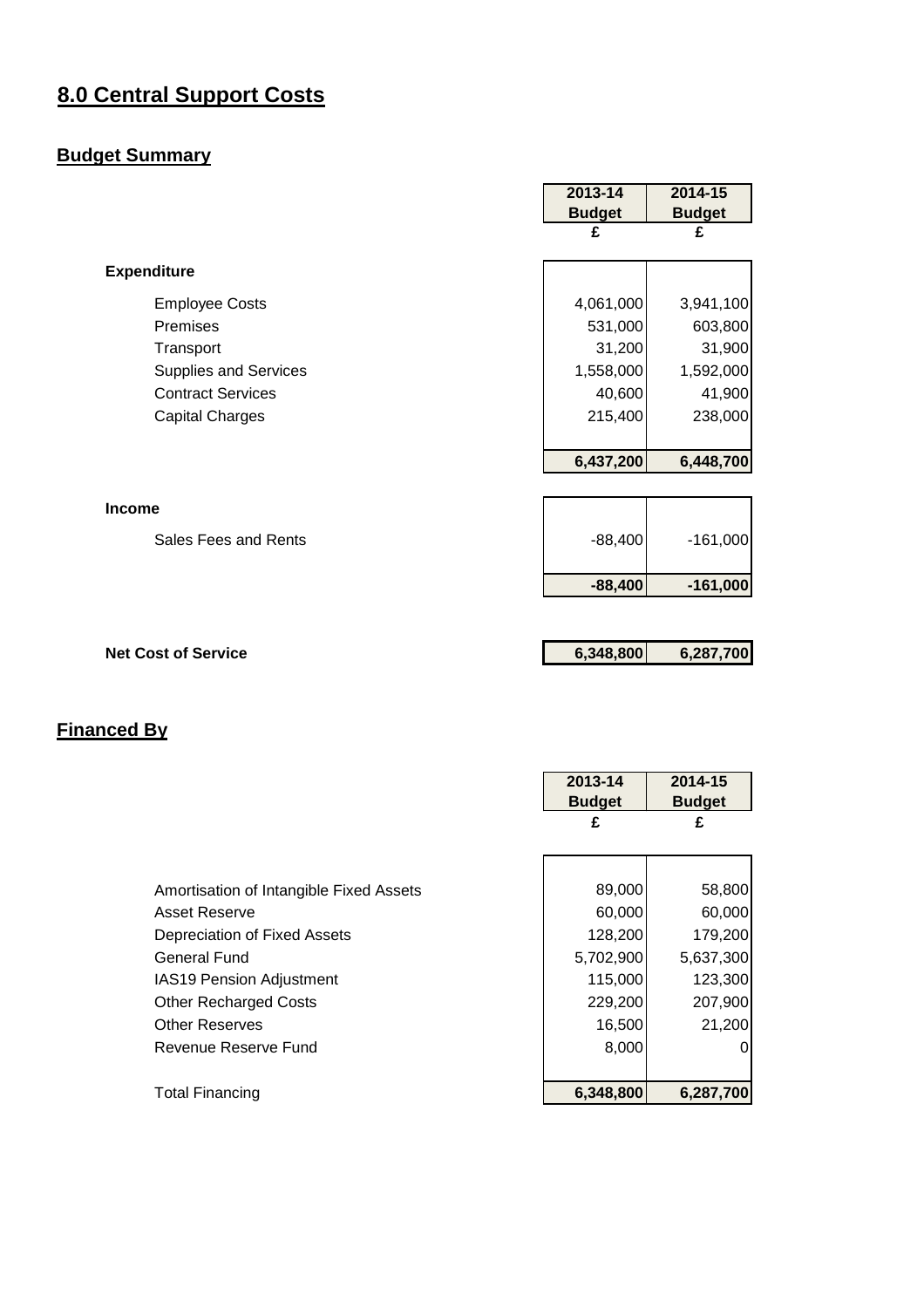# **8.1 Commissioning**

#### **Budget Summary**

| 2013-14       | 2014-15          |
|---------------|------------------|
| <b>Budget</b> | <b>Budget</b>    |
| £             | £                |
|               |                  |
| 91,500        | 82,100           |
| 2,300         | 2,300            |
| 500           | 400              |
| 94,300        | 84,800           |
|               |                  |
| 0             | $\boldsymbol{0}$ |
|               |                  |

**Net Cost of Service 194,300 84,800** 

|                                         | 2013-14<br><b>Budget</b> |        | 2014-15<br><b>Budget</b> |
|-----------------------------------------|--------------------------|--------|--------------------------|
|                                         | £                        |        | £                        |
|                                         |                          |        |                          |
| Amortisation of Intangible Fixed Assets |                          | 200    | 200                      |
| Depreciation of Fixed Assets            |                          | 300    | 200                      |
| <b>General Fund</b>                     |                          | 90,000 | 80,700                   |
| IAS19 Pension Adjustment                |                          | 2,700  | 2,600                    |
| <b>Other Recharged Costs</b>            |                          | 1,100  | 1,100                    |
|                                         |                          |        |                          |
| <b>Total Financing</b>                  |                          | 94,300 | 84,800                   |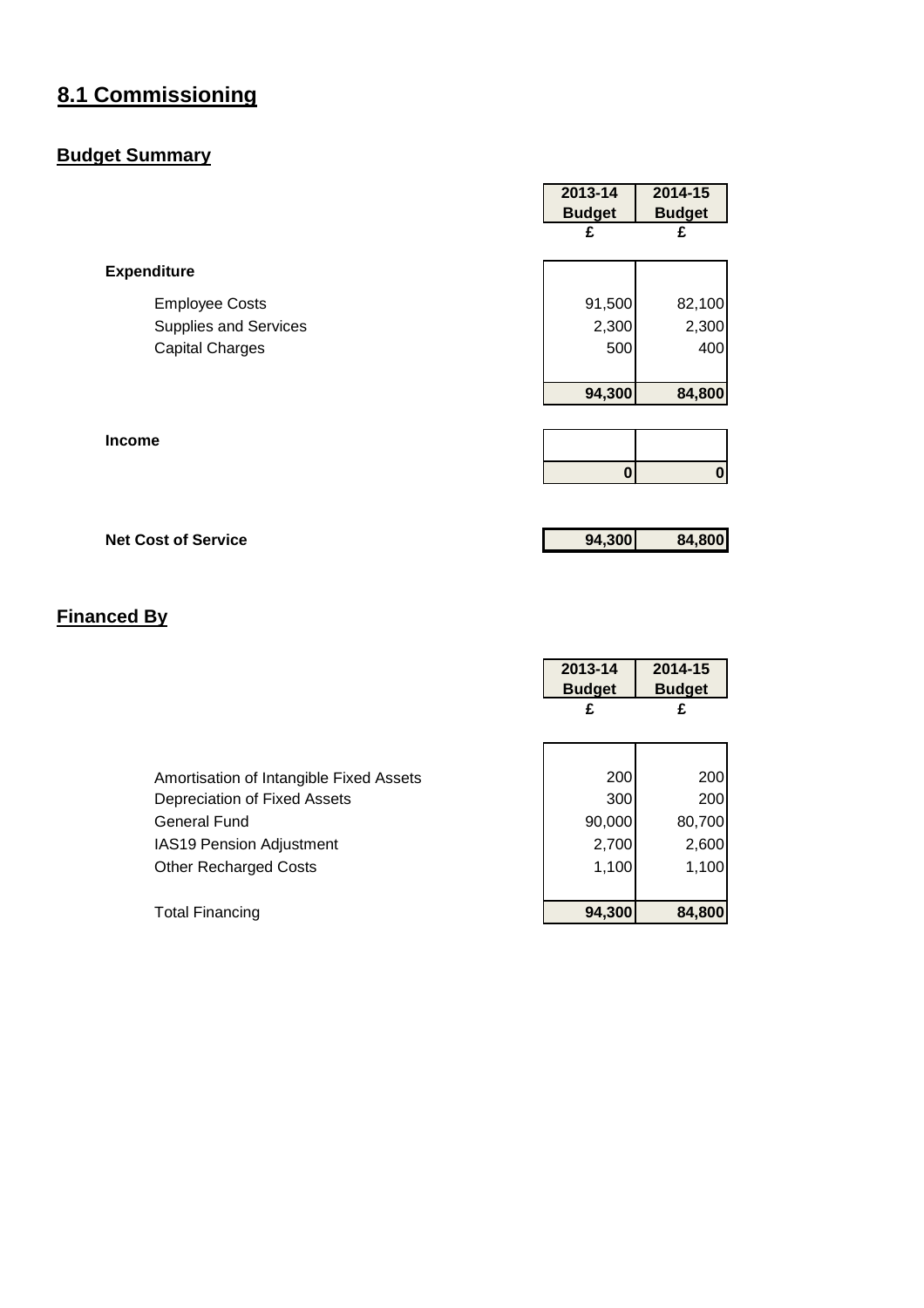# **8.2 Corporate Policy Advice**

#### **Budget Summary**

|                              | 2013-14       | 2014-15       |
|------------------------------|---------------|---------------|
|                              | <b>Budget</b> | <b>Budget</b> |
|                              | £             | £             |
| <b>Expenditure</b>           |               |               |
| <b>Employee Costs</b>        | 144,300       | 87,300        |
| Transport                    | 600           | 600           |
| <b>Supplies and Services</b> | 8,700         | 6,300         |
| <b>Capital Charges</b>       | 1,600         | 600           |
|                              |               |               |
|                              | 155,200       | 94,800        |
|                              |               |               |
| <b>Income</b>                |               |               |
|                              | $\bf{0}$      | $\bf{0}$      |
|                              |               |               |
| <b>Net Cost of Service</b>   | 155,200       | 94,800        |

|                                         | 2013-14<br><b>Budget</b> | 2014-15<br><b>Budget</b> |
|-----------------------------------------|--------------------------|--------------------------|
|                                         | £                        | £                        |
|                                         |                          |                          |
| Amortisation of Intangible Fixed Assets | 600                      | 200                      |
| Depreciation of Fixed Assets            | 1,000                    | 400                      |
| General Fund                            | 145,600                  | 89,200                   |
| <b>IAS19 Pension Adjustment</b>         | 4,400                    | 2,900                    |
| <b>Other Recharged Costs</b>            | 3,600                    | 2,100                    |
|                                         |                          |                          |
| <b>Total Financing</b>                  | 155,200                  | 94,800                   |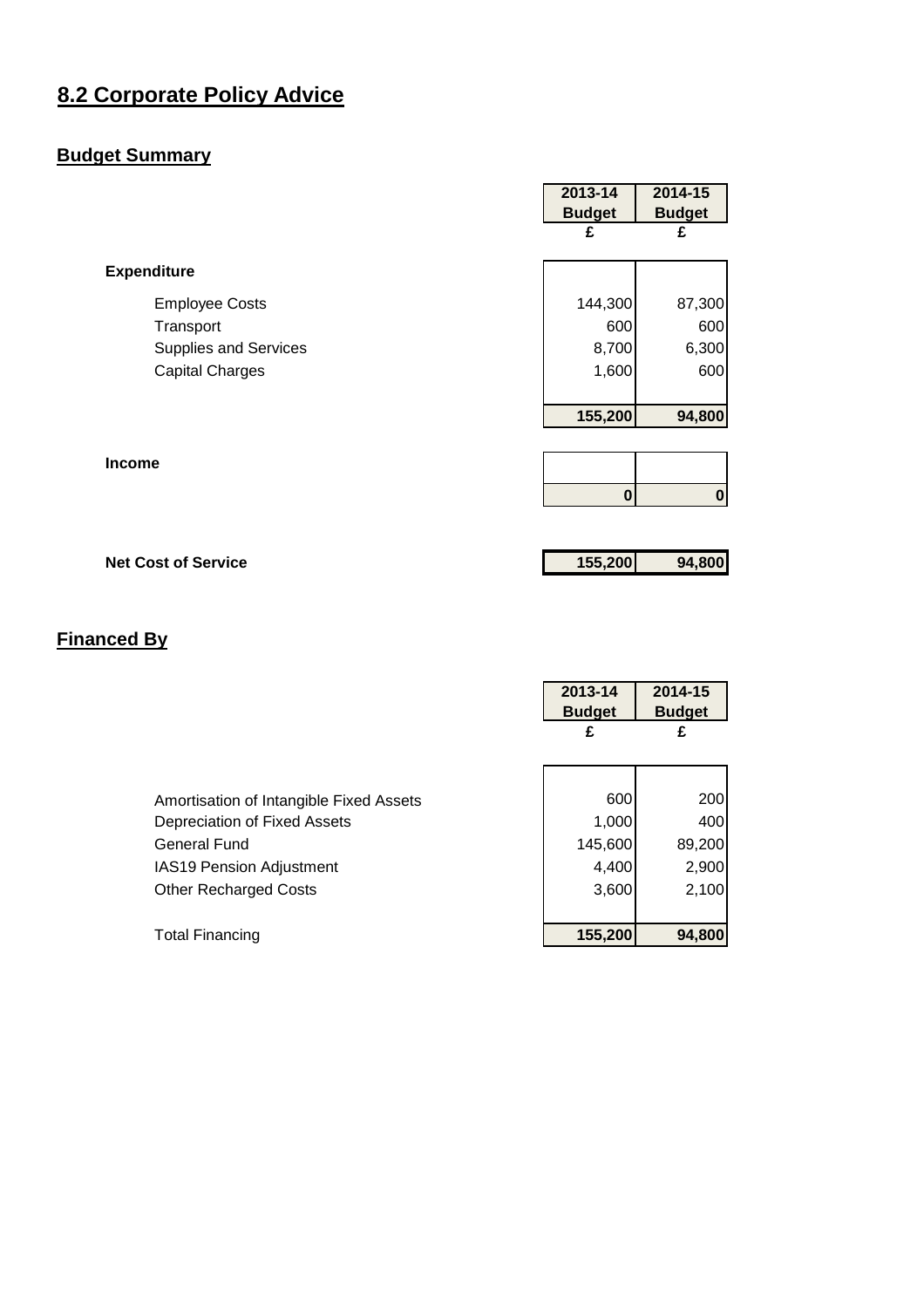# **8.3 Facilities Management, Property and Customer Services**

#### **Budget Summary**

| 2013-14   | 2014-15                                 |
|-----------|-----------------------------------------|
|           | <b>Budget</b>                           |
| £         | £                                       |
|           |                                         |
|           |                                         |
| 1,946,100 | 1,952,000                               |
| 531,000   | 603,800                                 |
| 24,400    | 25,000                                  |
| 1,254,900 | 1,344,600                               |
| 40,600    | 41,900                                  |
| 171,200   | 207,100                                 |
|           |                                         |
| 3,968,200 | 4,174,400                               |
|           |                                         |
|           |                                         |
|           | $-159,800$                              |
|           |                                         |
| $-87,200$ | $-159,800$                              |
|           |                                         |
|           |                                         |
|           | 4,014,600                               |
|           |                                         |
|           |                                         |
|           |                                         |
|           |                                         |
|           | <b>Budget</b><br>$-87,200$<br>3,881,000 |

|                                         | <b>Budget</b> | <b>Budget</b> |
|-----------------------------------------|---------------|---------------|
|                                         | £             | £             |
|                                         |               |               |
|                                         |               |               |
| Amortisation of Intangible Fixed Assets | 60,100        | 37,800        |
| Asset Reserve                           | 60,000        | 60,000        |
| Depreciation of Fixed Assets            | 112,900       | 169,300       |
| General Fund                            | 3,493,300     | 3,565,100     |
| <b>IAS19 Pension Adjustment</b>         | 53,900        | 61,400        |
| <b>Other Recharged Costs</b>            | 76,300        | 99,800        |
| <b>Other Reserves</b>                   | 16,500        | 21,200        |
| Revenue Reserve Fund                    | 8,000         | 0             |
|                                         |               |               |
| <b>Total Financing</b>                  | 3,881,000     | 4,014,600     |

**2013-14** 

r

**2014-15**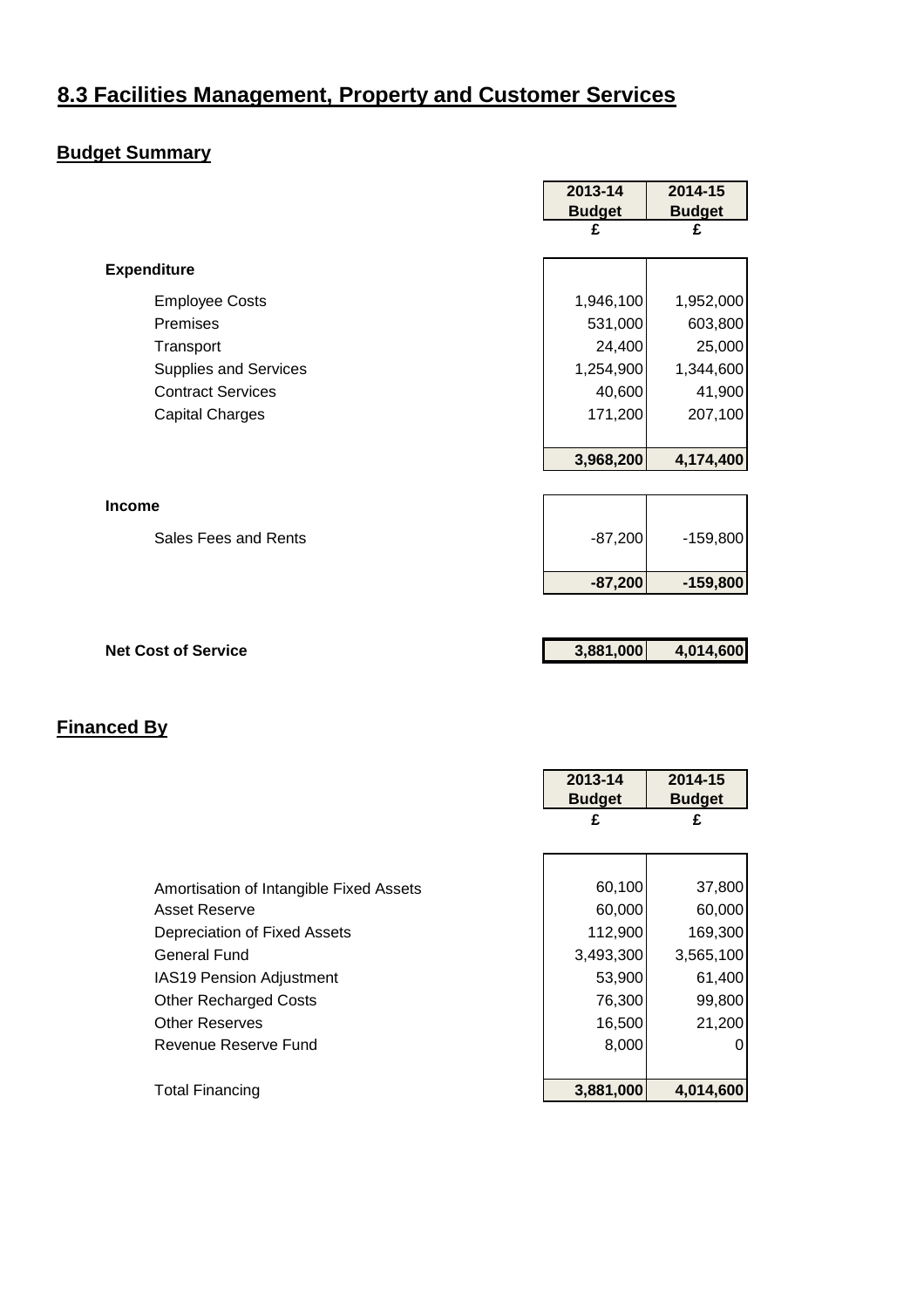# **8.3.1 Facilities, Property and Customer Services Management**

#### **Budget Summary**

|                              | 2013-14       | 2014-15       |
|------------------------------|---------------|---------------|
|                              | <b>Budget</b> | <b>Budget</b> |
|                              | £             | £             |
|                              |               |               |
| <b>Expenditure</b>           |               |               |
| <b>Employee Costs</b>        | 81,300        | 84,700        |
| Transport                    | 600           | 600           |
| <b>Supplies and Services</b> | 3,200         | 3,300         |
| <b>Capital Charges</b>       | 600           | 300           |
|                              |               |               |
|                              | 85,700        | 88,900        |
|                              |               |               |
| <b>Income</b>                |               |               |
|                              | $\bf{0}$      | 0             |
|                              |               |               |
|                              |               |               |

**Net Cost of Service 85,700 88,900** 

|                                         | 2013-14<br><b>Budget</b> | 2014-15<br><b>Budget</b> |
|-----------------------------------------|--------------------------|--------------------------|
|                                         | £                        | £                        |
|                                         |                          |                          |
| Amortisation of Intangible Fixed Assets | 200                      | 100l                     |
| Depreciation of Fixed Assets            | 400                      | <b>200</b>               |
| General Fund                            | 81,500                   | 84,500                   |
| IAS19 Pension Adjustment                | 2,300                    | 2,800                    |
| <b>Other Recharged Costs</b>            | 1,300                    | 1,300                    |
|                                         |                          |                          |
| <b>Total Financing</b>                  | 85,700                   | 88,900                   |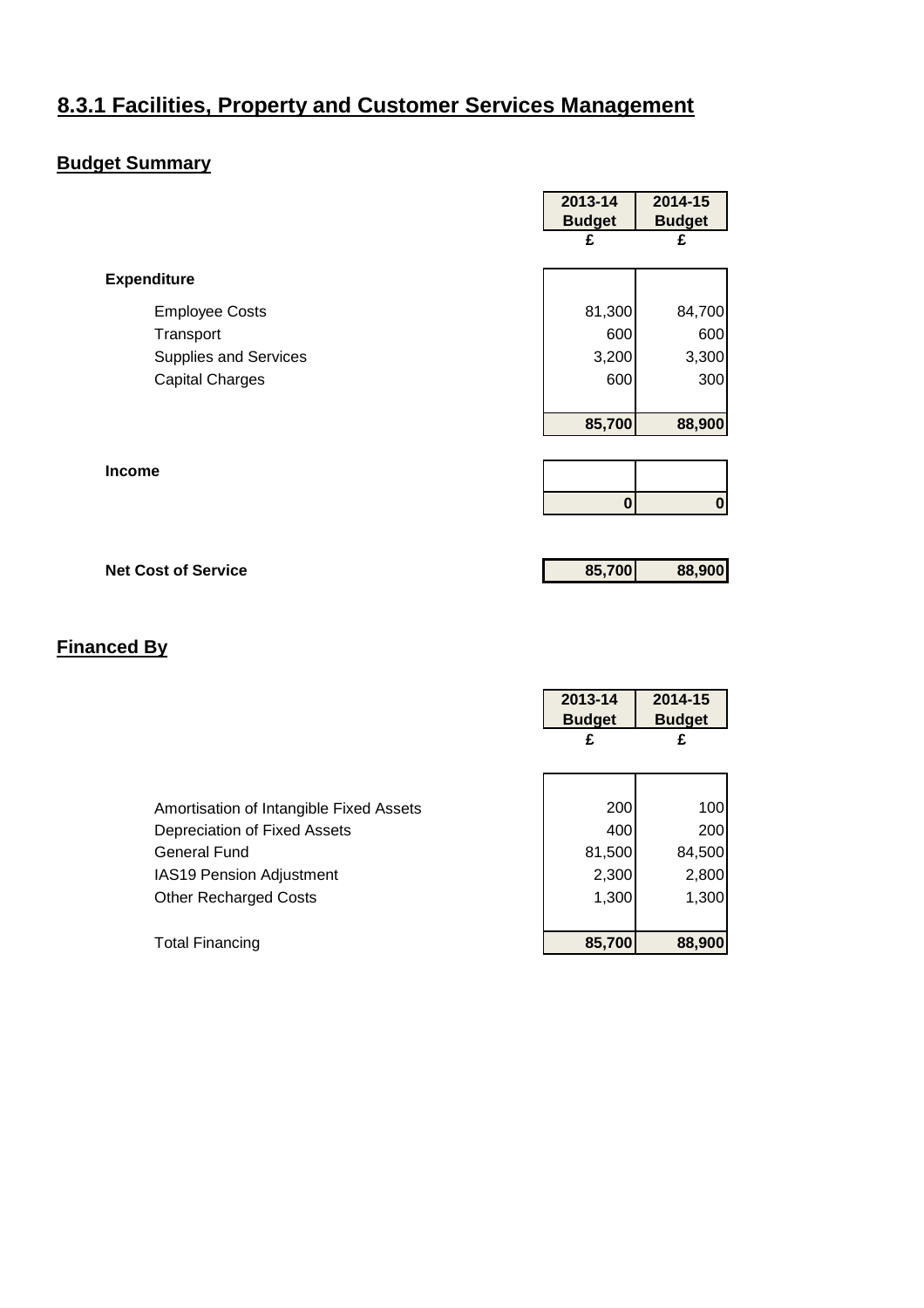# **8.3.2 Admin Buildings**

# **Budget Summary**

|                            | 2013-14       | 2014-15       |
|----------------------------|---------------|---------------|
|                            | <b>Budget</b> | <b>Budget</b> |
|                            | £             | £             |
| <b>Expenditure</b>         |               |               |
| <b>Employee Costs</b>      | 128,600       | 152,100       |
| Premises                   | 530,900       | 603,700       |
| Transport                  | 11,500        | 11,800        |
| Supplies and Services      | 130,300       | 135,900       |
| <b>Contract Services</b>   | 5,200         | 5,400         |
| <b>Capital Charges</b>     | 90,700        | 85,500        |
|                            |               |               |
|                            | 897,200       | 994,400       |
|                            |               |               |
| <b>Income</b>              |               |               |
| Sales Fees and Rents       | $-11,200$     | $-81,200$     |
|                            |               |               |
|                            | $-11,200$     | $-81,200$     |
|                            |               |               |
|                            |               |               |
| <b>Net Cost of Service</b> | 886,000       | 913,200       |

|                                         | 2013-14<br><b>Budget</b> | 2014-15<br><b>Budget</b> |
|-----------------------------------------|--------------------------|--------------------------|
|                                         | £                        | £                        |
|                                         |                          |                          |
| Amortisation of Intangible Fixed Assets | 800                      | 500                      |
| Depreciation of Fixed Assets            | 89,900                   | 85,000                   |
| <b>General Fund</b>                     | 787,100                  | 817,100                  |
| <b>IAS19 Pension Adjustment</b>         | 3,300                    | 5,100                    |
| <b>Other Recharged Costs</b>            | 4,900                    | 5,500                    |
|                                         |                          |                          |
| <b>Total Financing</b>                  | 886,000                  | 913,200                  |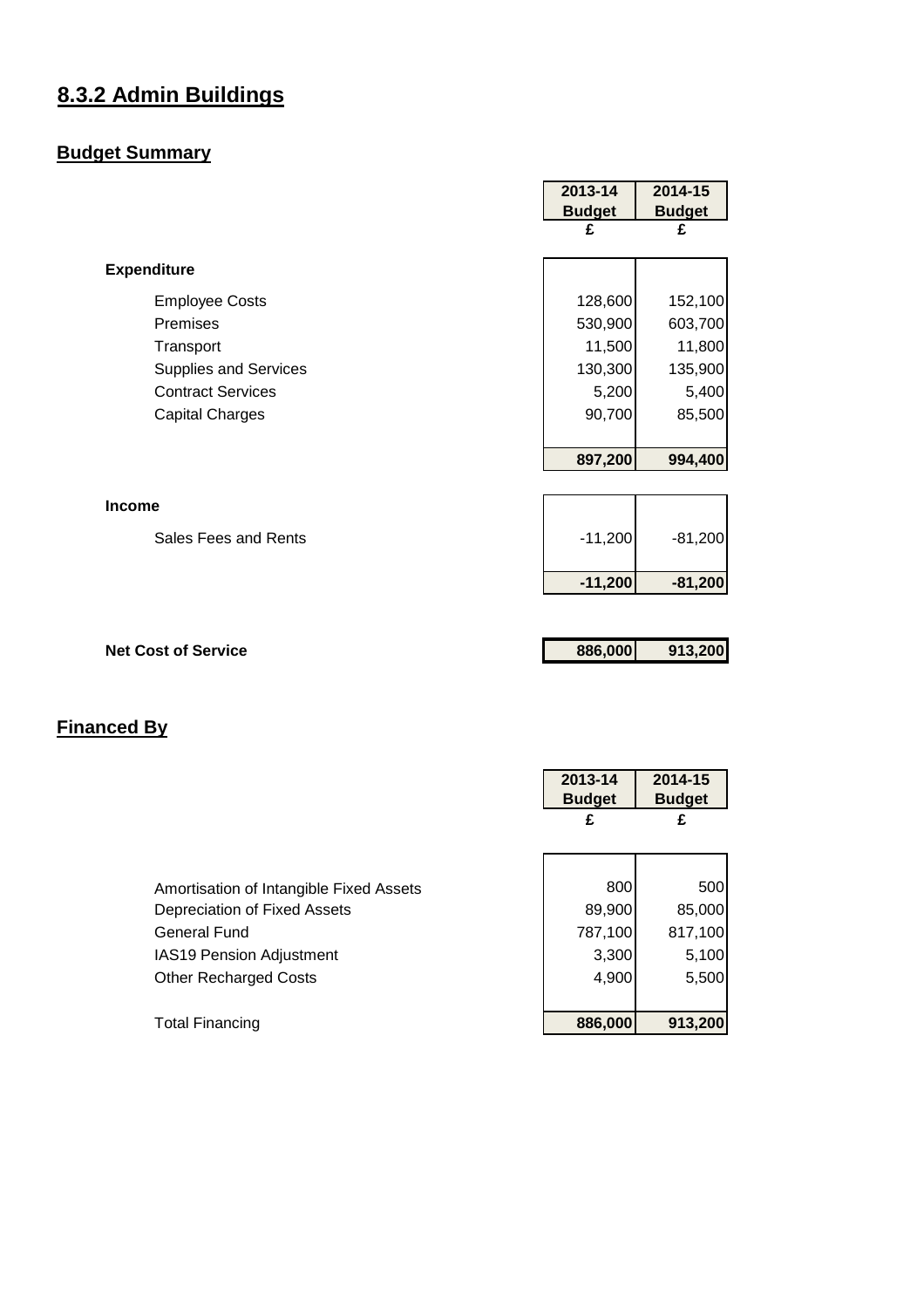# **8.3.3 Facilities Management, Property and Customer Services**

#### **Budget Summary**

|                              | 2013-14       | 2014-15       |
|------------------------------|---------------|---------------|
|                              | <b>Budget</b> | <b>Budget</b> |
|                              | £             | £             |
|                              |               |               |
| <b>Expenditure</b>           |               |               |
| <b>Employee Costs</b>        | 470,800       | 431,600       |
| Transport                    | 100           |               |
| <b>Supplies and Services</b> | 35,100        | 33,200        |
| <b>Contract Services</b>     | 35,400        | 36,500        |
| <b>Capital Charges</b>       | 63,900        | 39,400        |
|                              |               |               |
|                              | 605,300       | 540,700       |
|                              |               |               |
| <b>Income</b>                |               |               |
| Sales Fees and Rents         | $-2,300$      | $-2,300$      |
|                              |               |               |
|                              | $-2,300$      | $-2,300$      |
|                              |               |               |
|                              |               |               |
| <b>Net Cost of Service</b>   | 603,000       | 538,400       |

|                                         | 2013-14<br><b>Budget</b> | 2014-15<br><b>Budget</b> |
|-----------------------------------------|--------------------------|--------------------------|
|                                         | £                        | £                        |
|                                         |                          |                          |
| Amortisation of Intangible Fixed Assets | 52,700                   | 31,900                   |
| Depreciation of Fixed Assets            | 11,200                   | 7,500                    |
| General Fund                            | 504,800                  | 464,900                  |
| IAS19 Pension Adjustment                | 12,600                   | 13,300                   |
| <b>Other Recharged Costs</b>            | 21,700                   | 20,800                   |
|                                         |                          |                          |
| <b>Total Financing</b>                  | 603,000                  | 538,400                  |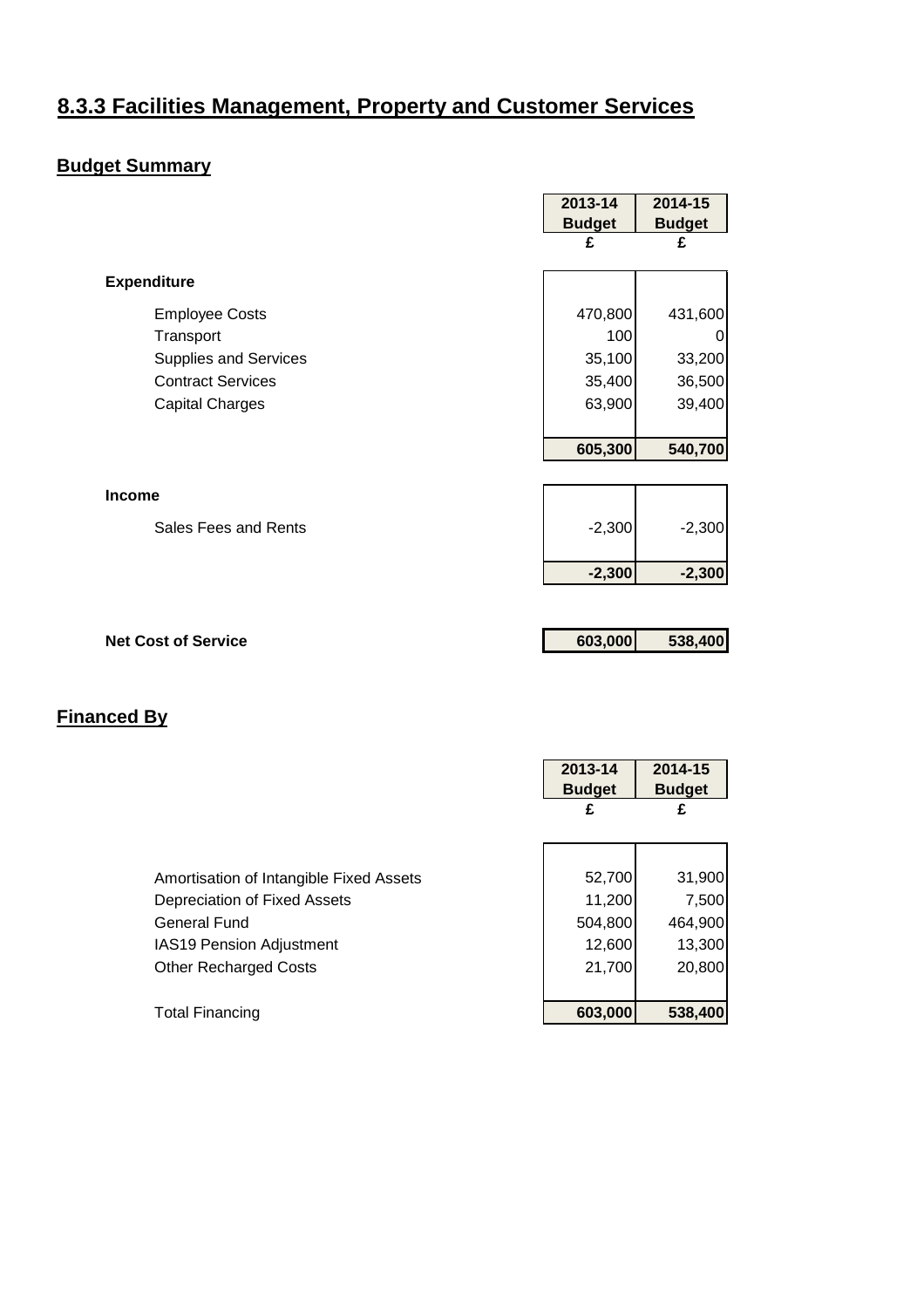# **8.3.4 Information and Communication Technology**

# **Budget Summary**

|                            | 2013-14       | 2014-15       |
|----------------------------|---------------|---------------|
|                            | <b>Budget</b> | <b>Budget</b> |
|                            | £             | £             |
| <b>Expenditure</b>         |               |               |
| <b>Employee Costs</b>      | 739,100       | 750,600       |
| Premises                   | 100           | 100           |
| Transport                  | 5,700         | 5,900         |
| Supplies and Services      | 1,041,500     | 1,120,400     |
| <b>Capital Charges</b>     | 10,200        | 76,700        |
|                            |               |               |
|                            | 1,796,600     | 1,953,700     |
|                            |               |               |
| <b>Income</b>              |               |               |
| Sales Fees and Rents       |               | $-300$        |
|                            |               |               |
|                            | $\bf{0}$      | $-300$        |
|                            |               |               |
|                            |               |               |
| <b>Net Cost of Service</b> | 1,796,600     | 1,953,400     |

|                                         | 2013-14<br><b>Budget</b> | 2014-15<br><b>Budget</b> |
|-----------------------------------------|--------------------------|--------------------------|
|                                         | £                        | £                        |
|                                         |                          |                          |
| Amortisation of Intangible Fixed Assets | 4,100                    | 2,400                    |
| Asset Reserve                           | 60,000                   | 60,000                   |
| Depreciation of Fixed Assets            | 6,100                    | 74,300                   |
| General Fund                            | 1,653,300                | 1,728,100                |
| <b>IAS19 Pension Adjustment</b>         | 20,300                   | 23,700                   |
| <b>Other Recharged Costs</b>            | 28,300                   | 43,700                   |
| <b>Other Reserves</b>                   | 16,500                   | 21,200                   |
| Revenue Reserve Fund                    | 8,000                    |                          |
| <b>Total Financing</b>                  | 1,796,600                | 1,953,400                |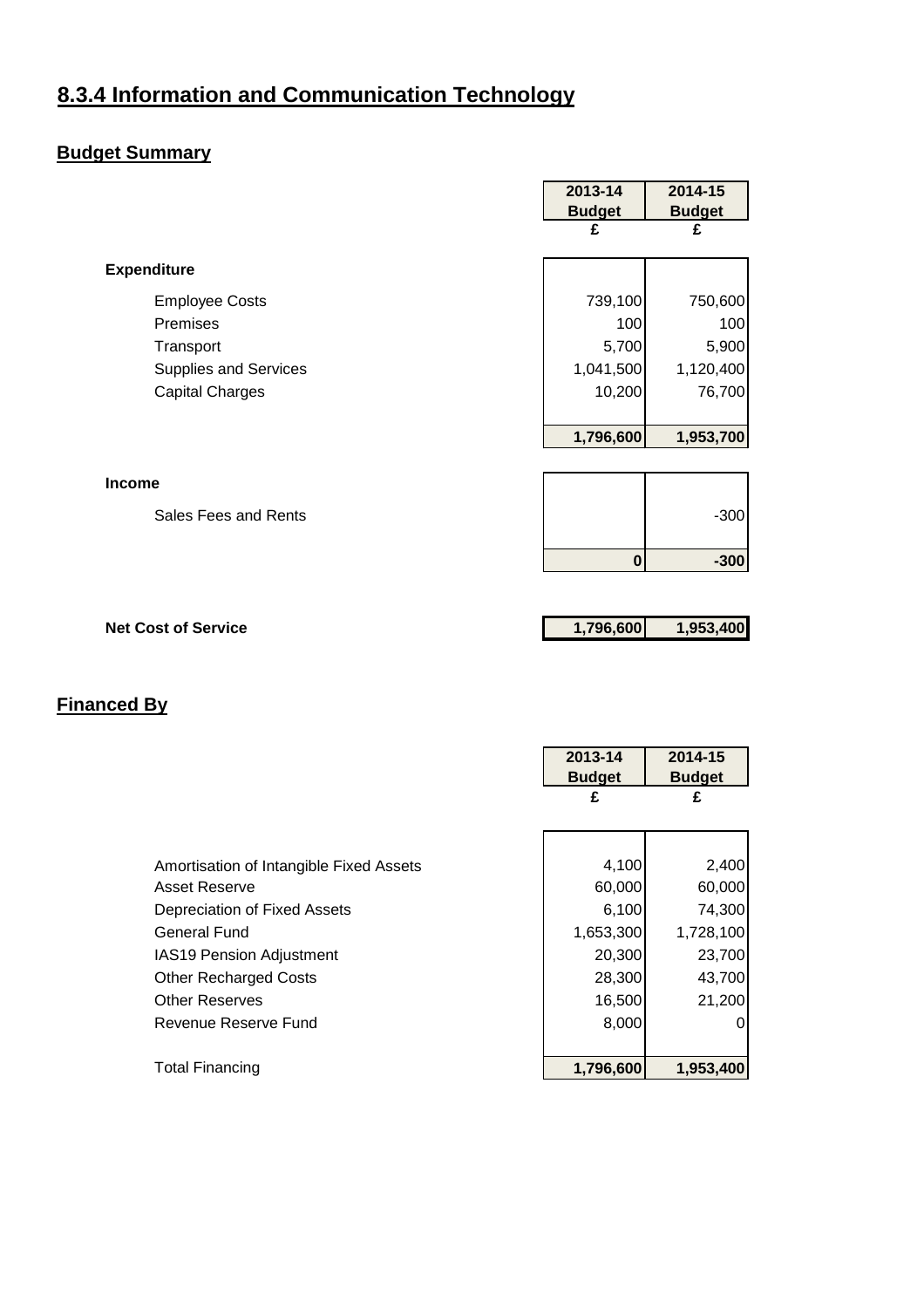# **8.3.5 Property Services**

# **Budget Summary**

|                              | 2013-14       | 2014-15       |
|------------------------------|---------------|---------------|
|                              | <b>Budget</b> | <b>Budget</b> |
|                              | £             | £             |
| <b>Expenditure</b>           |               |               |
| <b>Employee Costs</b>        | 526,300       | 533,000       |
| Transport                    | 6,500         | 6,700         |
| <b>Supplies and Services</b> | 44,800        | 51,800        |
| <b>Capital Charges</b>       | 5,800         | 5,200         |
|                              |               |               |
|                              | 583,400       | 596,700       |
|                              |               |               |
| <b>Income</b>                |               |               |
| Sales Fees and Rents         | $-73,700$     | $-76,000$     |
|                              |               |               |
|                              | $-73,700$     | $-76,000$     |
|                              |               |               |
| <b>Net Cost of Service</b>   | 509,700       | 520,700       |

|                                                                         | 2013-14<br><b>Budget</b><br>£ | 2014-15<br><b>Budget</b><br>£ |
|-------------------------------------------------------------------------|-------------------------------|-------------------------------|
| Amortisation of Intangible Fixed Assets<br>Depreciation of Fixed Assets | 2,300<br>3,500                | 2,900<br>2,300                |
| General Fund<br>IAS19 Pension Adjustment                                | 467,500<br>15,400             | 470,500<br>16,500             |
| <b>Other Recharged Costs</b>                                            | 21,000                        | 28,500                        |
| <b>Total Financing</b>                                                  | 509,700                       | 520,700                       |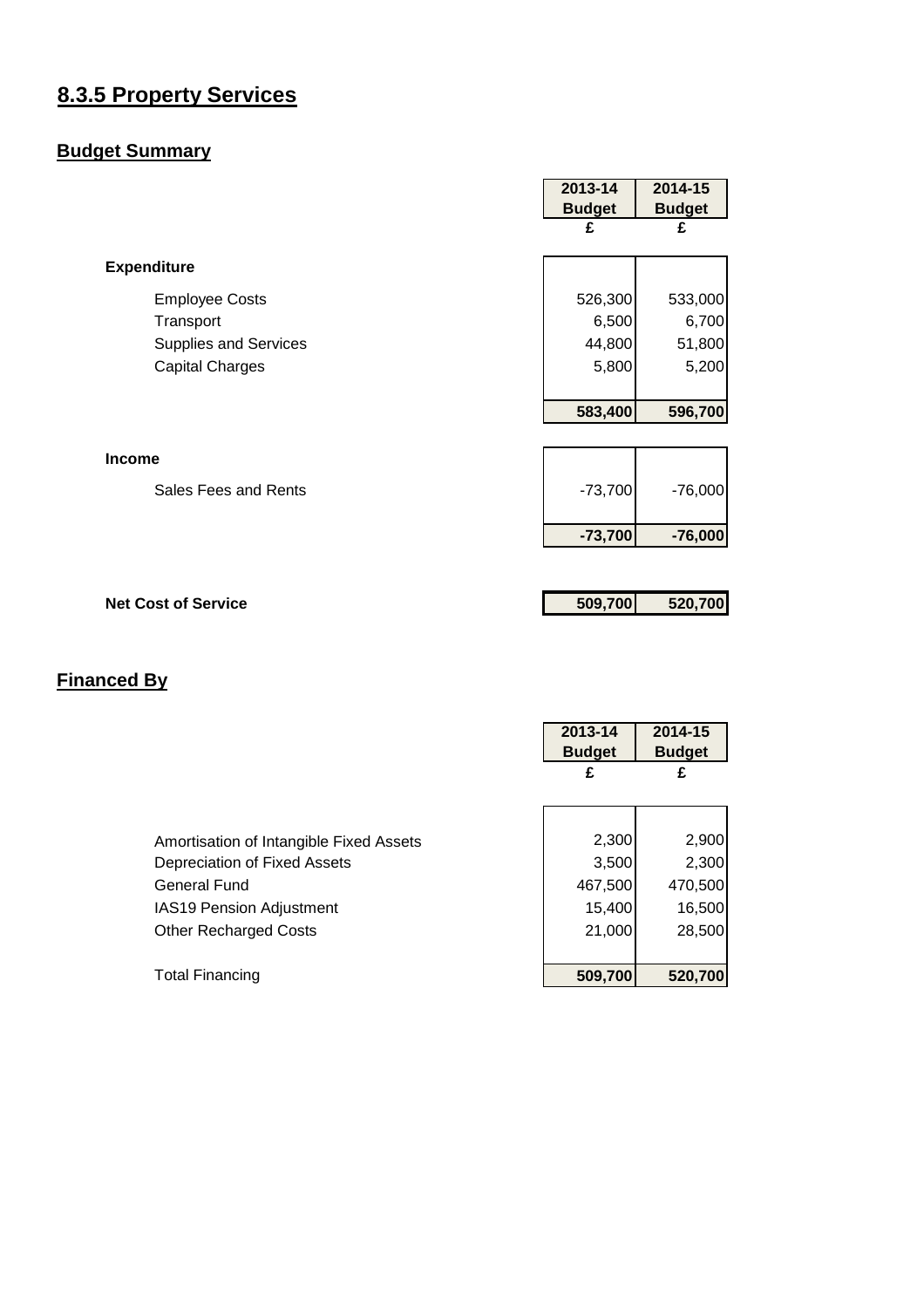# **8.4 Finance and Legal Services**

# **Budget Summary**

|                              | 2013-14       | 2014-15       |
|------------------------------|---------------|---------------|
|                              | <b>Budget</b> | <b>Budget</b> |
|                              | £             | £             |
| <b>Expenditure</b>           |               |               |
|                              |               |               |
| <b>Employee Costs</b>        | 1,270,700     | 1,276,300     |
| Transport                    | 3,400         | 3,400         |
| <b>Supplies and Services</b> | 216,200       | 166,600       |
| <b>Capital Charges</b>       | 31,400        | 16,500        |
|                              |               |               |
|                              | 1,521,700     | 1,462,800     |
|                              |               |               |
| Income                       |               |               |
| Sales Fees and Rents         | $-1,200$      | $-1,200$      |
|                              |               |               |
|                              | $-1,200$      | $-1,200$      |
|                              |               |               |
|                              |               |               |
| <b>Net Cost of Service</b>   | 1,520,500     | 1,461,600     |

|                                         | 2013-14<br><b>Budget</b> | 2014-15<br><b>Budget</b> |
|-----------------------------------------|--------------------------|--------------------------|
|                                         | £                        | £                        |
|                                         |                          |                          |
| Amortisation of Intangible Fixed Assets | 22,700                   | 10,400                   |
| Depreciation of Fixed Assets            | 8,700                    | 6,100                    |
| General Fund                            | 1,341,700                | 1,339,000                |
| IAS19 Pension Adjustment                | 35,800                   | 38,400                   |
| <b>Other Recharged Costs</b>            | 111,600                  | 67,700                   |
|                                         |                          |                          |
| Total Financing                         | 1,520,500                | 1,461,600                |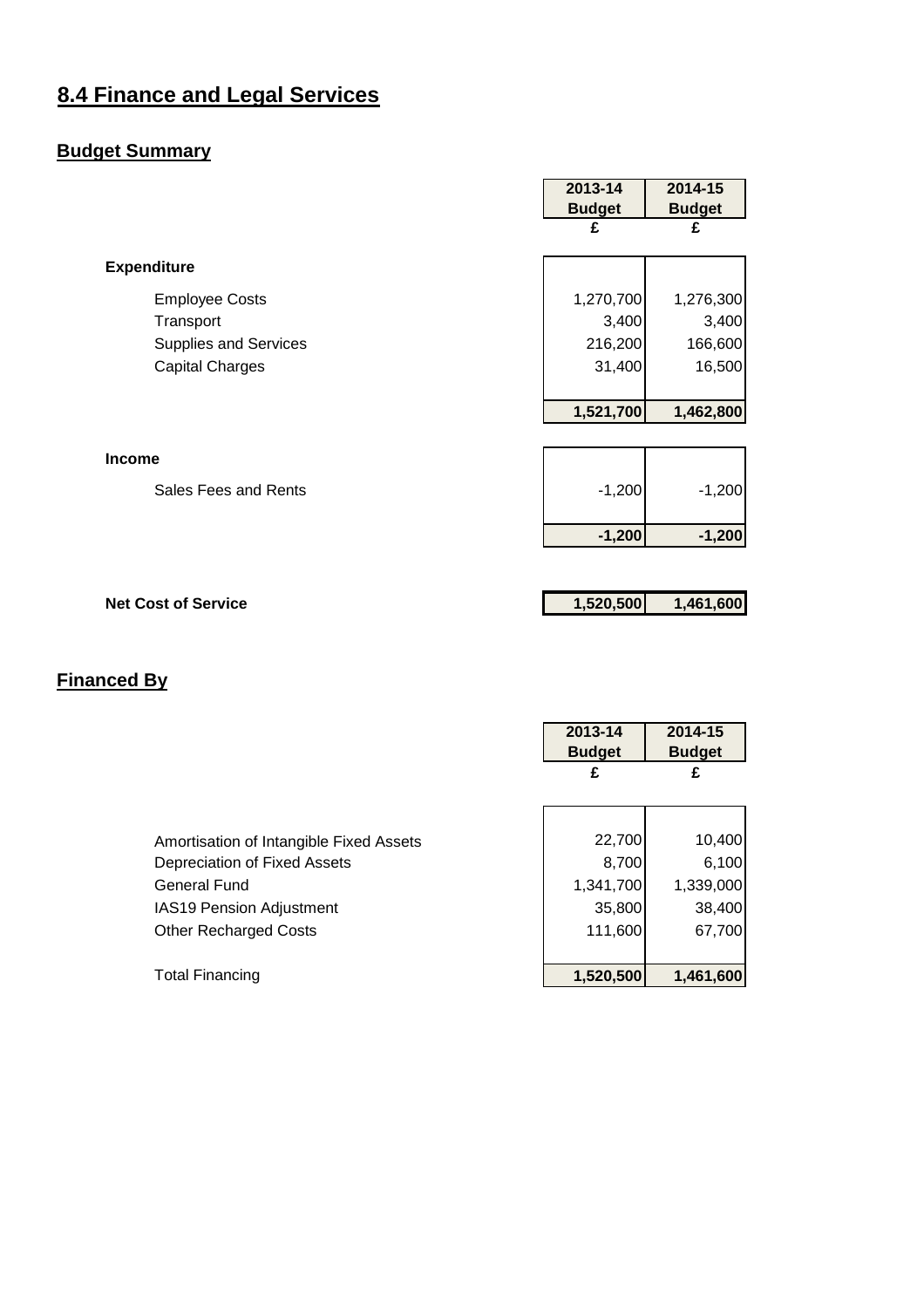# **8.4.1 Finance and Legal Services Management**

#### **Budget Summary**

|                              | 2013-14       | 2014-15       |
|------------------------------|---------------|---------------|
|                              | <b>Budget</b> | <b>Budget</b> |
|                              | £             | £             |
| <b>Expenditure</b>           |               |               |
| <b>Employee Costs</b>        | 95,700        | 97,500        |
| Transport                    | 800           | 800           |
| <b>Supplies and Services</b> | 5,300         | 5,600         |
| <b>Capital Charges</b>       | 400           | 400           |
|                              |               |               |
|                              | 102,200       | 104,300       |
|                              |               |               |
| <b>Income</b>                |               |               |
|                              |               |               |
|                              | $\bf{0}$      | $\bf{0}$      |
|                              |               |               |
|                              |               |               |

**Net Cost of Service 102,200 104,300**

|                                         | 2013-14<br><b>Budget</b> | 2014-15<br><b>Budget</b> |
|-----------------------------------------|--------------------------|--------------------------|
|                                         | £                        | £                        |
|                                         |                          |                          |
| Amortisation of Intangible Fixed Assets | 100                      | 100                      |
| Depreciation of Fixed Assets            | 300                      | 300                      |
| <b>General Fund</b>                     | 97,900                   | 99,500                   |
| IAS19 Pension Adjustment                | 2,800                    | 3,100                    |
| <b>Other Recharged Costs</b>            | 1,100                    | 1,300                    |
|                                         |                          |                          |
| <b>Total Financing</b>                  | 102,200                  | 104,300                  |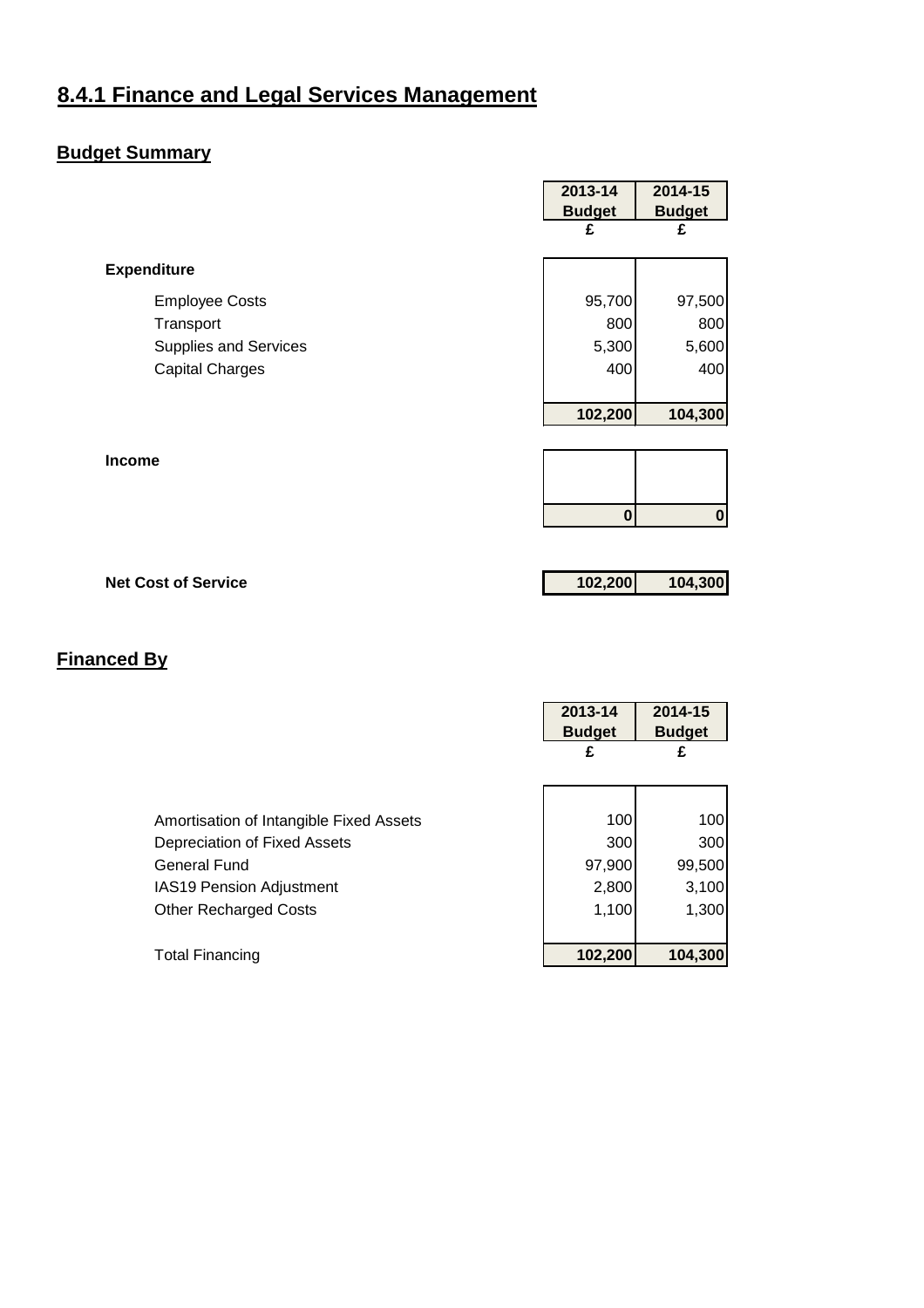# **8.4.2 Audit Services**

#### **Budget Summary**

|                              | 2013-14       | 2014-15       |
|------------------------------|---------------|---------------|
|                              | <b>Budget</b> | <b>Budget</b> |
|                              | £             | £             |
| <b>Expenditure</b>           |               |               |
| <b>Employee Costs</b>        | 135,800       | 137,300       |
| Transport                    | 900           | 900           |
| <b>Supplies and Services</b> | 20,900        | 8,600         |
| <b>Capital Charges</b>       | 1,900         | 1,500         |
|                              |               |               |
|                              | 159,500       | 148,300       |
|                              |               |               |
| <b>Income</b>                |               |               |
|                              | $\bf{0}$      | $\bf{0}$      |
|                              |               |               |

#### **Net Cost of Service 159,500 148,300**

|                                         | 2013-14<br><b>Budget</b> | 2014-15<br><b>Budget</b> |
|-----------------------------------------|--------------------------|--------------------------|
|                                         | £                        | £                        |
|                                         |                          |                          |
| Amortisation of Intangible Fixed Assets | 800                      | 700l                     |
| Depreciation of Fixed Assets            | 1,100                    | 800                      |
| General Fund                            | 135,100                  | 136,100                  |
| <b>IAS19 Pension Adjustment</b>         | 4,200                    | 4,700                    |
| <b>Other Recharged Costs</b>            | 18,300                   | 6,000                    |
|                                         |                          |                          |
| <b>Total Financing</b>                  | 159,500                  | 148,300                  |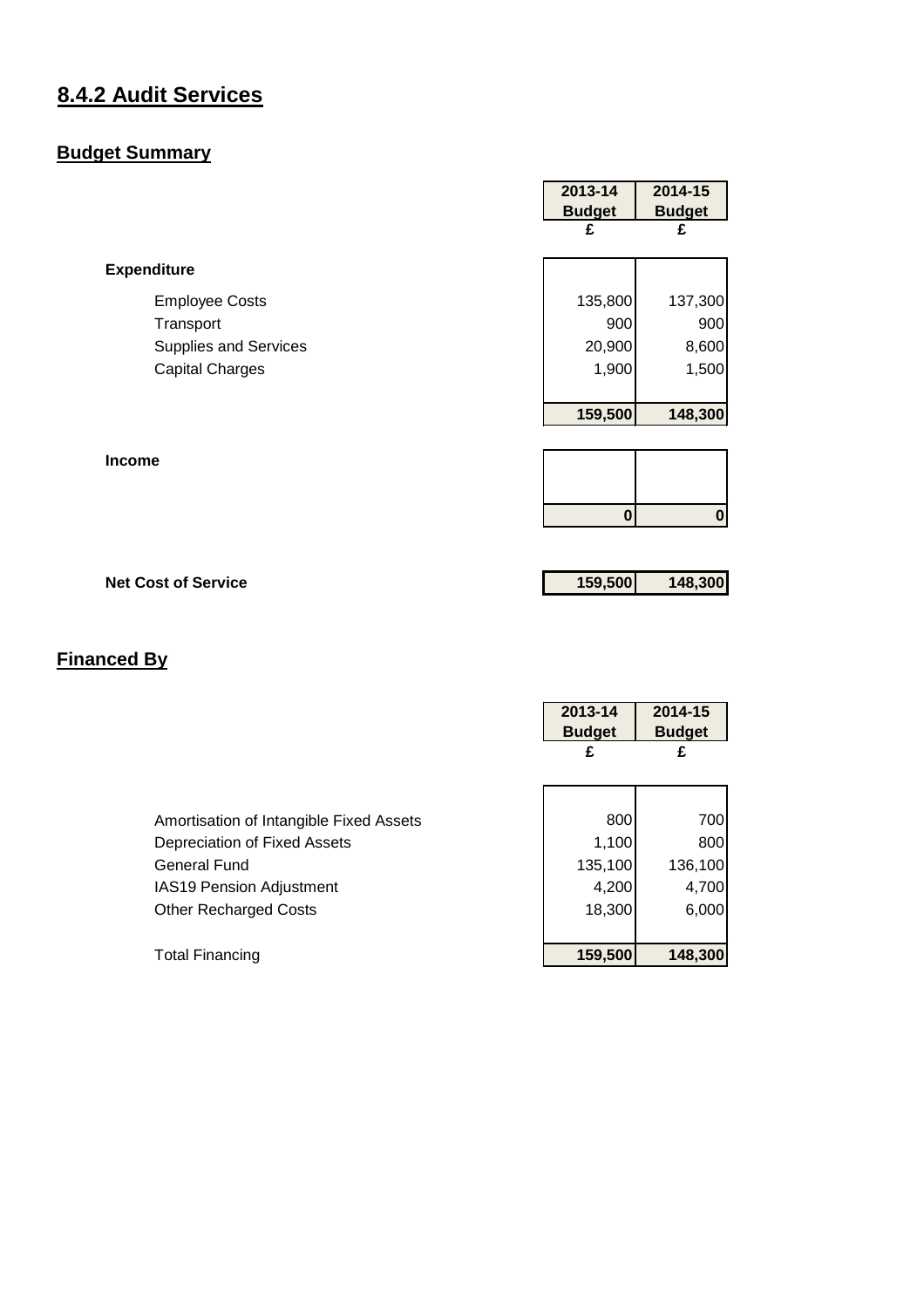# **8.4.3 Financial Strategy and Accounting**

# **Budget Summary**

|                              | 2013-14       | 2014-15       |
|------------------------------|---------------|---------------|
|                              | <b>Budget</b> | <b>Budget</b> |
|                              | £             | £             |
|                              |               |               |
| <b>Expenditure</b>           |               |               |
| <b>Employee Costs</b>        | 586,100       | 600,800       |
| Transport                    | 700           | 700           |
| <b>Supplies and Services</b> | 115,500       | 83,400        |
| <b>Capital Charges</b>       | 24,600        | 11,600        |
|                              |               |               |
|                              | 726,900       | 696,500       |
|                              |               |               |
| <b>Income</b>                |               |               |
| Sales Fees and Rents         | $-1,200$      | $-1,200$      |
|                              |               |               |
|                              | $-1,200$      | $-1,200$      |
|                              |               |               |
|                              |               |               |
| <b>Net Cost of Service</b>   | 725,700       | 695,300       |

|                                                                         | 2013-14<br><b>Budget</b><br>£ | 2014-15<br><b>Budget</b><br>£ |
|-------------------------------------------------------------------------|-------------------------------|-------------------------------|
| Amortisation of Intangible Fixed Assets<br>Depreciation of Fixed Assets | 20,000<br>4,600               | 8,400<br>3,200                |
| <b>General Fund</b><br><b>IAS19 Pension Adjustment</b>                  | 602,500<br>16,500             | 615,500<br>18,700             |
| <b>Other Recharged Costs</b>                                            | 82,100                        | 49,500                        |
| Total Financing                                                         | 725,700                       | 695,300                       |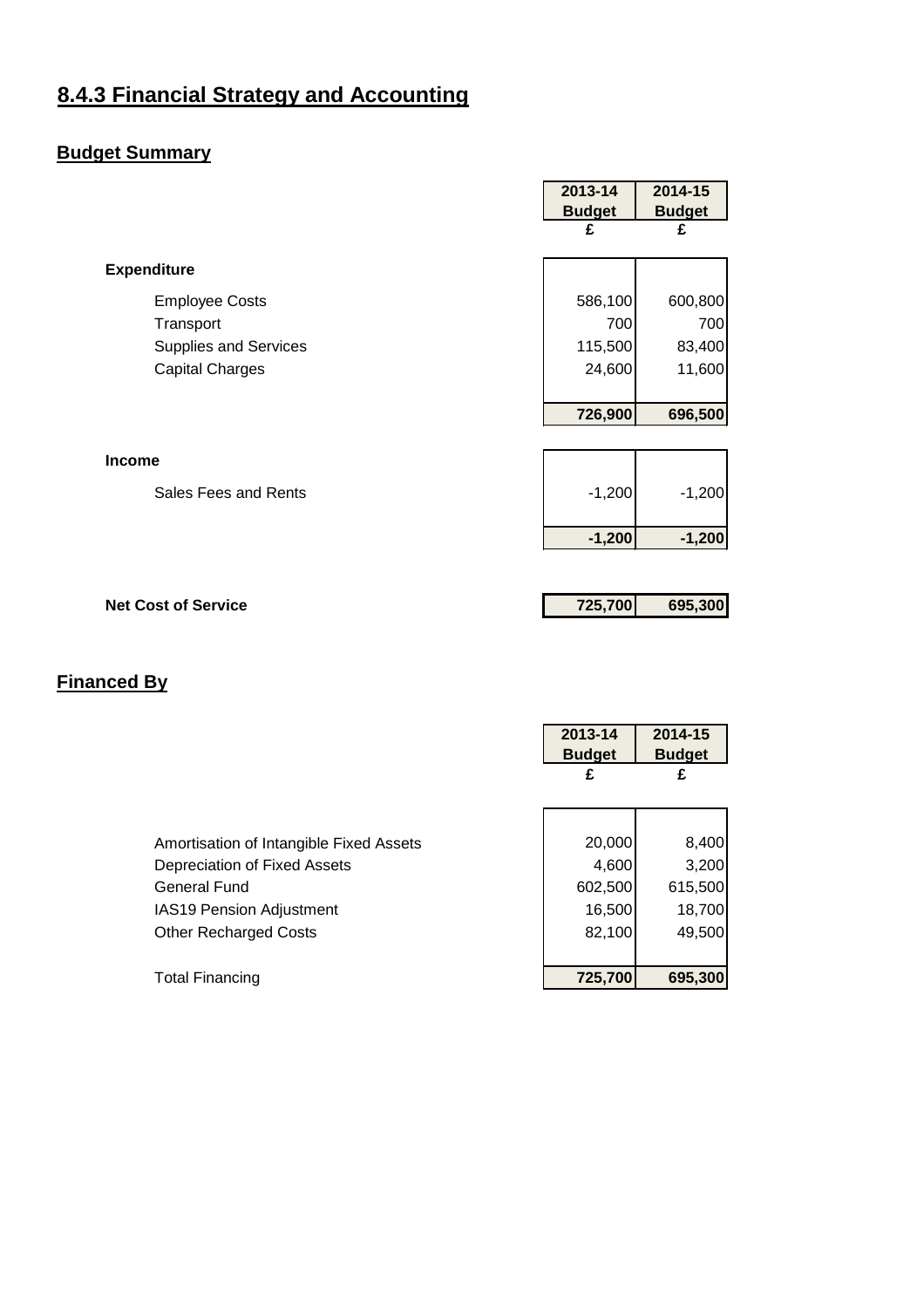# **8.4.4 Legal Services**

#### **Budget Summary**

|                              | 2013-14       | 2014-15       |
|------------------------------|---------------|---------------|
|                              | <b>Budget</b> | <b>Budget</b> |
|                              | £             | £             |
| <b>Expenditure</b>           |               |               |
| <b>Employee Costs</b>        | 364,500       | 358,700       |
| Transport                    | 800           | 800           |
| <b>Supplies and Services</b> | 62,900        | 60,600        |
| <b>Capital Charges</b>       | 3,500         | 2,400         |
|                              | 431,700       | 422,500       |
|                              |               |               |
| <b>Income</b>                |               |               |
|                              | $\mathbf{0}$  | $\bf{0}$      |
|                              |               |               |

#### **Net Cost of Service 131,700 422,500**

|                                         | 2013-14<br><b>Budget</b> | 2014-15<br><b>Budget</b> |
|-----------------------------------------|--------------------------|--------------------------|
|                                         | £                        | £                        |
|                                         |                          |                          |
| Amortisation of Intangible Fixed Assets | 1,400                    | 1,000                    |
| Depreciation of Fixed Assets            | 2,100                    | 1,400                    |
| General Fund                            | 410,400                  | 402,000                  |
| IAS19 Pension Adjustment                | 10,000                   | 9,400                    |
| <b>Other Recharged Costs</b>            | 7,800                    | 8,700                    |
|                                         |                          |                          |
| <b>Total Financing</b>                  | 431,700                  | 422,500                  |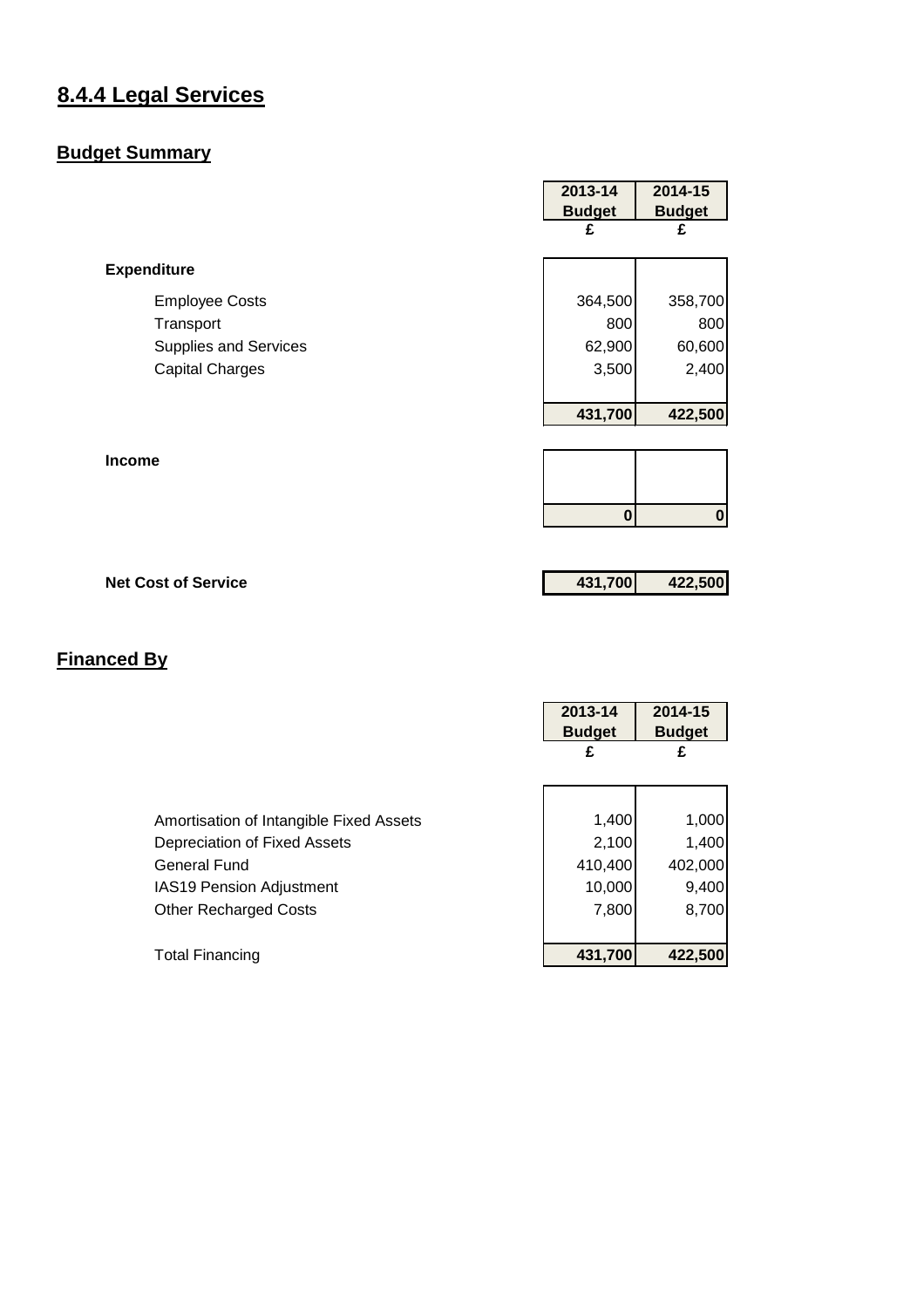### **8.4.5 Health and Safety**

#### **Budget Summary**

|                              | 2013-14       | 2014-15       |
|------------------------------|---------------|---------------|
|                              | <b>Budget</b> | <b>Budget</b> |
|                              | £             | £             |
| <b>Expenditure</b>           |               |               |
| <b>Employee Costs</b>        | 88,600        | 82,000        |
| Transport                    | 200           | 200           |
| <b>Supplies and Services</b> | 11,600        | 8,400         |
| <b>Capital Charges</b>       | 1,000         | 600           |
|                              | 101,400       | 91,200        |
| <b>Income</b>                |               |               |
|                              | $\bf{0}$      | 0             |
|                              |               |               |

# **Net Cost of Service 101,400 91,200**

|                                         | 2013-14<br><b>Budget</b> | 2014-15<br><b>Budget</b> |
|-----------------------------------------|--------------------------|--------------------------|
|                                         | £                        | £                        |
|                                         |                          |                          |
| Amortisation of Intangible Fixed Assets | 400                      | 200                      |
| Depreciation of Fixed Assets            | 600                      | 400                      |
| General Fund                            | 95,800                   | 85,900                   |
| <b>IAS19 Pension Adjustment</b>         | 2,300                    | 2,500                    |
| <b>Other Recharged Costs</b>            | 2,300                    | 2,200                    |
|                                         |                          |                          |
| <b>Total Financing</b>                  | 101,400                  | 91,200                   |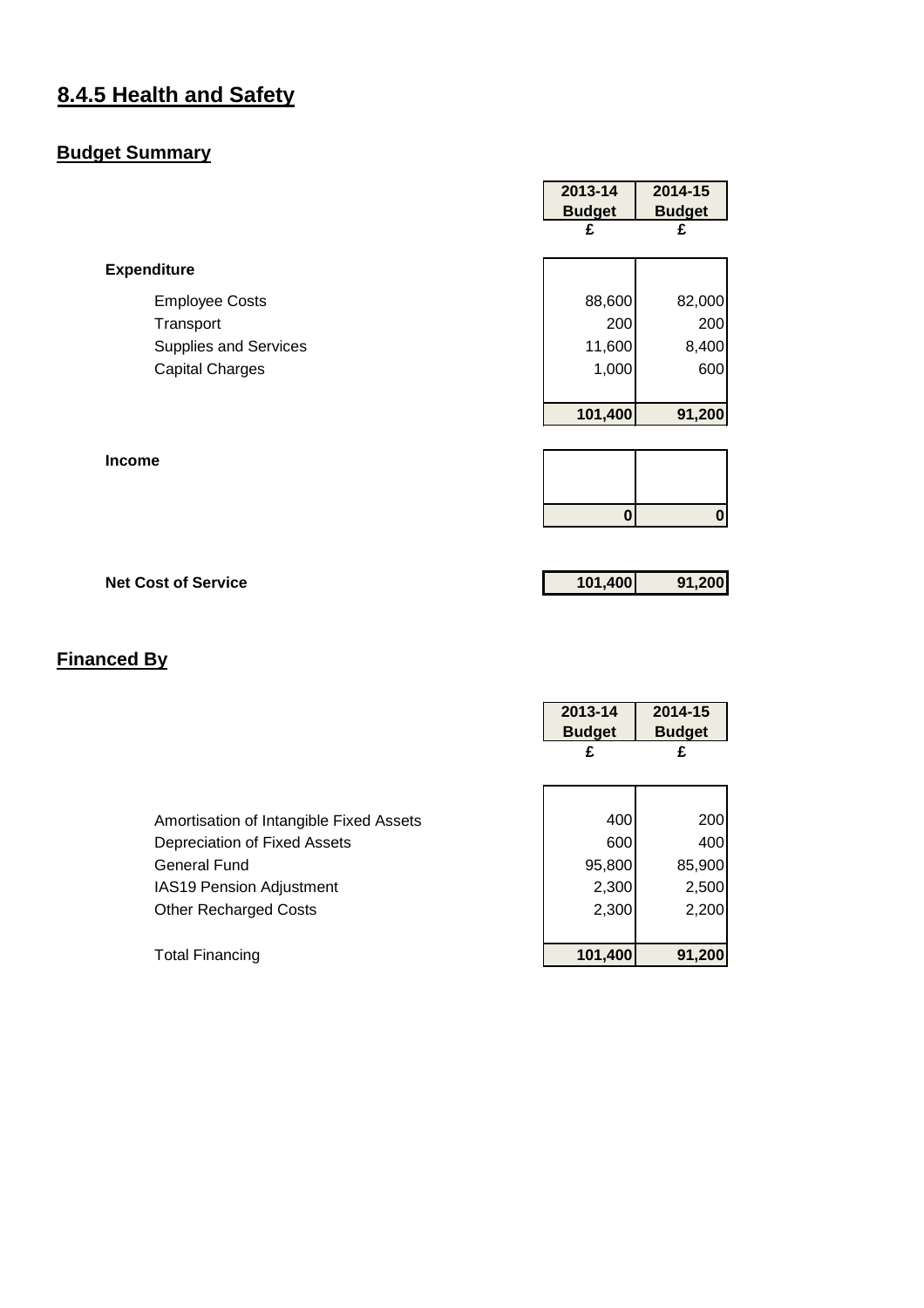# **8.5 Revenues and Support Services**

#### **Budget Summary**

|                              | 2013-14          | 2014-15       |
|------------------------------|------------------|---------------|
|                              | <b>Budget</b>    | <b>Budget</b> |
|                              | £                | £             |
| <b>Expenditure</b>           |                  |               |
| <b>Employee Costs</b>        | 608,400          | 543,400       |
| Transport                    | 2,800            | 2,900         |
| <b>Supplies and Services</b> | 75,900           | 72,200        |
| <b>Capital Charges</b>       | 10,700           | 13,400        |
|                              |                  |               |
|                              | 697,800          | 631,900       |
|                              |                  |               |
| <b>Income</b>                |                  |               |
|                              |                  |               |
|                              | $\boldsymbol{0}$ | 0             |
|                              |                  |               |
|                              |                  |               |

#### **Net Cost of Service 697,800 631,900**

|                                         | 2013-14<br><b>Budget</b> | 2014-15<br><b>Budget</b> |
|-----------------------------------------|--------------------------|--------------------------|
|                                         | £                        | £                        |
|                                         |                          |                          |
| Amortisation of Intangible Fixed Assets | 5,400                    | 10,200                   |
| Depreciation of Fixed Assets            | 5,300                    | 3,200                    |
| General Fund                            | 632,300                  | 563,300                  |
| IAS19 Pension Adjustment                | 18,200                   | 18,000                   |
| <b>Other Recharged Costs</b>            | 36,600                   | 37,200                   |
|                                         |                          |                          |
| <b>Total Financing</b>                  | 697,800                  | 631,900                  |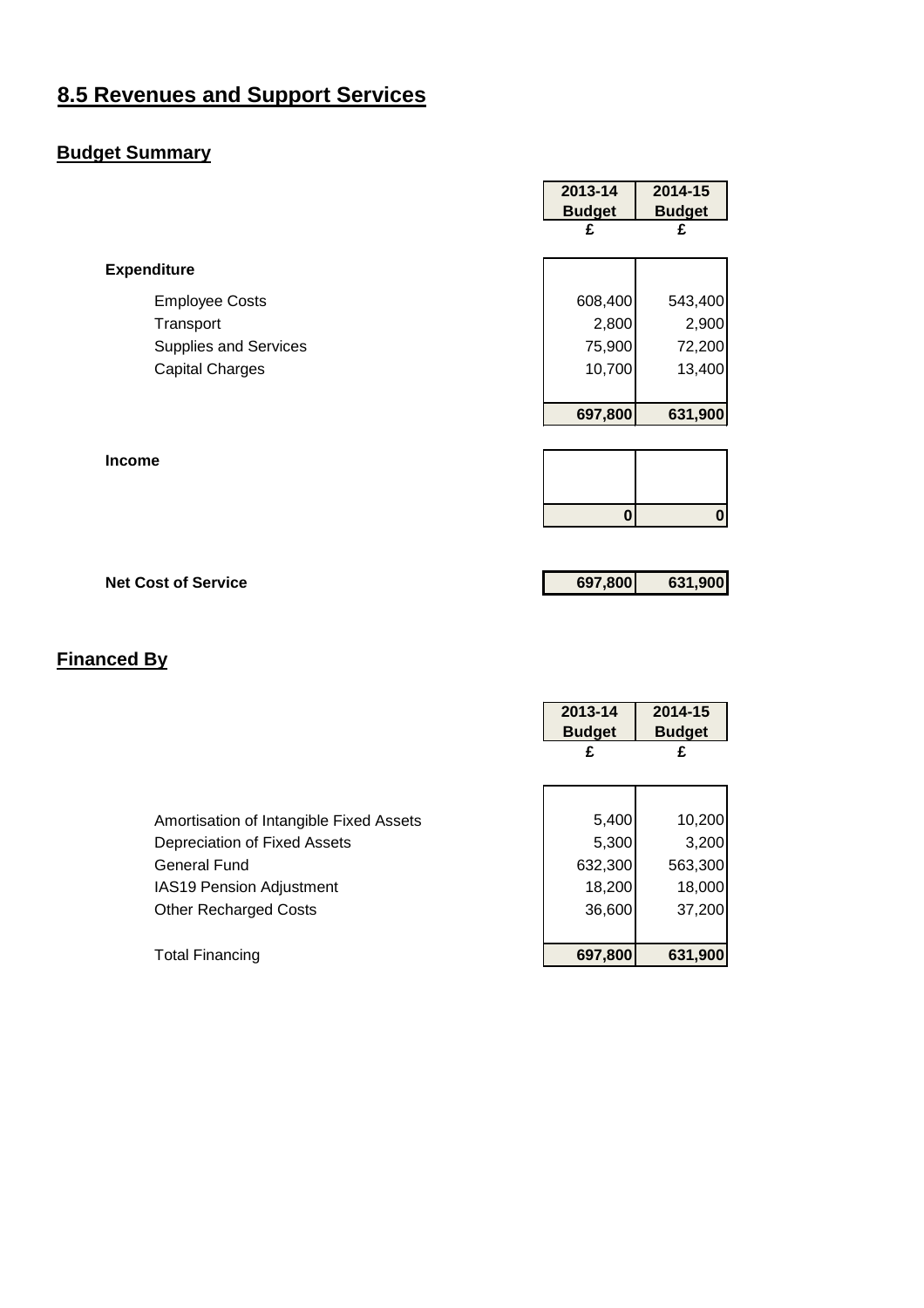# **8.5.1 Revenues and Support Services Management**

#### **Budget Summary**

|                              | 2013-14       | 2014-15       |
|------------------------------|---------------|---------------|
|                              | <b>Budget</b> | <b>Budget</b> |
|                              | £             | £             |
| <b>Expenditure</b>           |               |               |
| <b>Employee Costs</b>        | 81,500        | 84,800        |
| <b>Supplies and Services</b> | 1,900         | 1,900         |
| <b>Capital Charges</b>       | 500           | 500           |
|                              |               |               |
|                              | 83,900        | 87,200        |
|                              |               |               |
| <b>Income</b>                |               |               |
|                              |               |               |
|                              | 0             | $\bf{0}$      |
|                              |               |               |
| <b>Net Cost of Service</b>   | 83,900        | 87,200        |

|                                         | 2013-14       | 2014-15       |
|-----------------------------------------|---------------|---------------|
|                                         | <b>Budget</b> | <b>Budget</b> |
|                                         | £             | £             |
|                                         |               |               |
|                                         |               |               |
| Amortisation of Intangible Fixed Assets | 200           | 200           |
| Depreciation of Fixed Assets            | 300           | 300           |
| <b>General Fund</b>                     | 79,700        | 82,600        |
| IAS19 Pension Adjustment                | 2,300         | 2,800         |
| <b>Other Recharged Costs</b>            | 1,400         | 1,300         |
|                                         |               |               |
| <b>Total Financing</b>                  | 83,900        | 87,200        |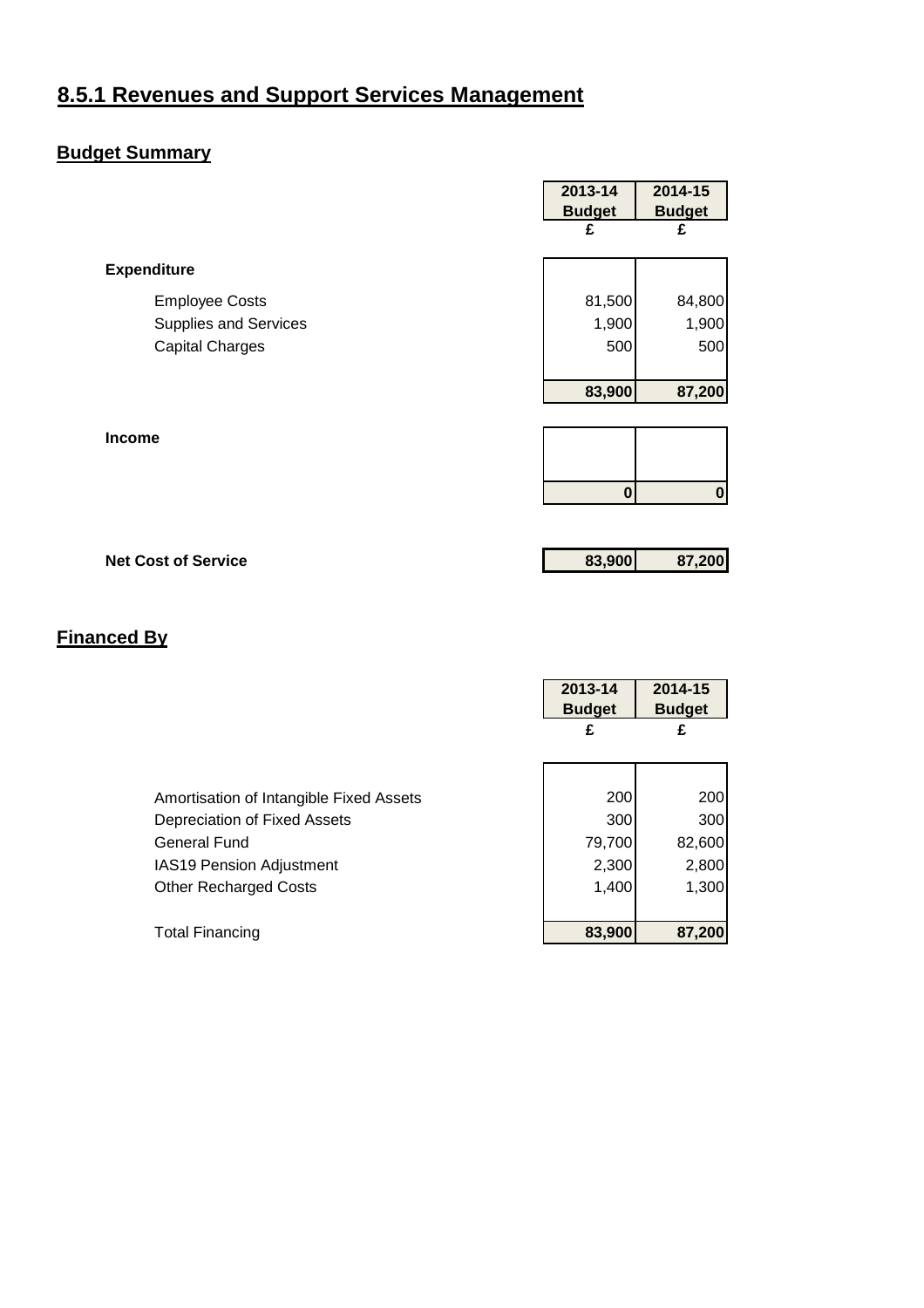# **8.5.2 Human Resources**

#### **Budget Summary**

|                              | 2013-14       | 2014-15       |
|------------------------------|---------------|---------------|
|                              | <b>Budget</b> | <b>Budget</b> |
|                              | £             | £             |
| <b>Expenditure</b>           |               |               |
| <b>Employee Costs</b>        | 284,700       | 262,900       |
| Transport                    | 700           | 700           |
| <b>Supplies and Services</b> | 28,000        | 23,200        |
| <b>Capital Charges</b>       | 5,300         | 3,600         |
|                              | 318,700       | 290,400       |
| <b>Income</b>                |               |               |
|                              |               |               |
|                              | $\bf{0}$      | 0             |

**Net Cost of Service 318,700 290,400**

|                                         | 2013-14<br><b>Budget</b> | 2014-15<br><b>Budget</b> |
|-----------------------------------------|--------------------------|--------------------------|
|                                         | £                        | £                        |
|                                         |                          |                          |
| Amortisation of Intangible Fixed Assets | 3,100                    | 2,100                    |
| Depreciation of Fixed Assets            | 2,200                    | 1,500                    |
| General Fund                            | 292,700                  | 265,900                  |
| IAS19 Pension Adjustment                | 8,800                    | 9,800                    |
| <b>Other Recharged Costs</b>            | 11,900                   | 11,100                   |
|                                         |                          |                          |
| <b>Total Financing</b>                  | 318,700                  | 290,400                  |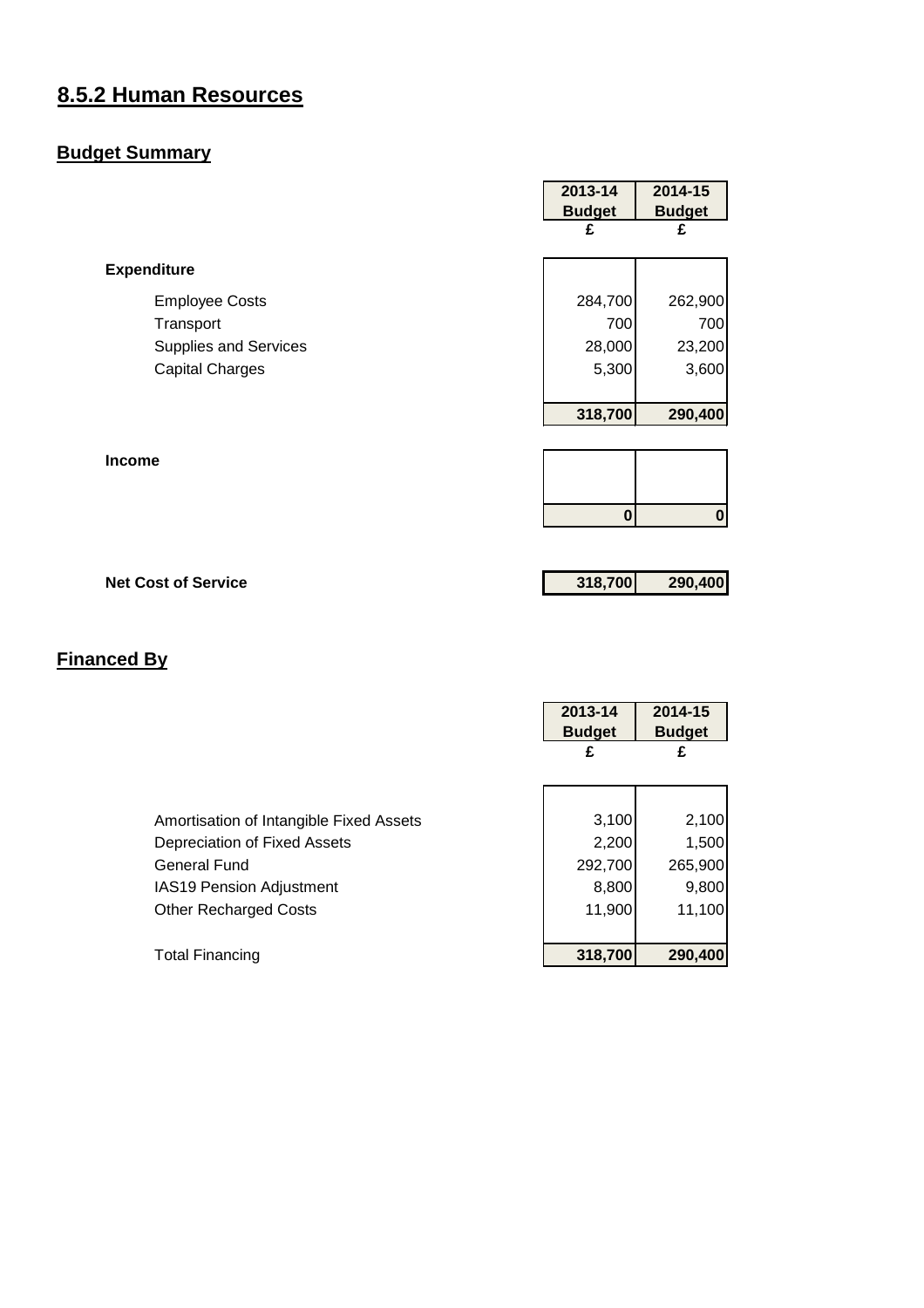# **8.5.3 Revenues Services**

#### **Budget Summary**

| <b>Budget</b> | <b>Budget</b> |
|---------------|---------------|
| £             | £             |
|               |               |
| 194,500       | 195,700       |
| 2,100         | 2,200         |
| 41,400        | 47,100        |
| 4,100         | 9,300         |
| 242,100       | 254,300       |
|               |               |
| $\bf{0}$      | 0             |
|               |               |

**Net Cost of Service 242,100 254,300**

|                                         | 2013-14<br><b>Budget</b> | 2014-15<br><b>Budget</b> |
|-----------------------------------------|--------------------------|--------------------------|
|                                         |                          | £                        |
|                                         |                          |                          |
| Amortisation of Intangible Fixed Assets | 1,800                    | 7,900                    |
| Depreciation of Fixed Assets            | 2,300                    | 1,400                    |
| General Fund                            | 211,300                  | 214,800                  |
| <b>IAS19 Pension Adjustment</b>         | 5,600                    | 5,400                    |
| <b>Other Recharged Costs</b>            | 21,100                   | 24,800                   |
|                                         |                          |                          |
| <b>Total Financing</b>                  | 242,100                  | 254,300                  |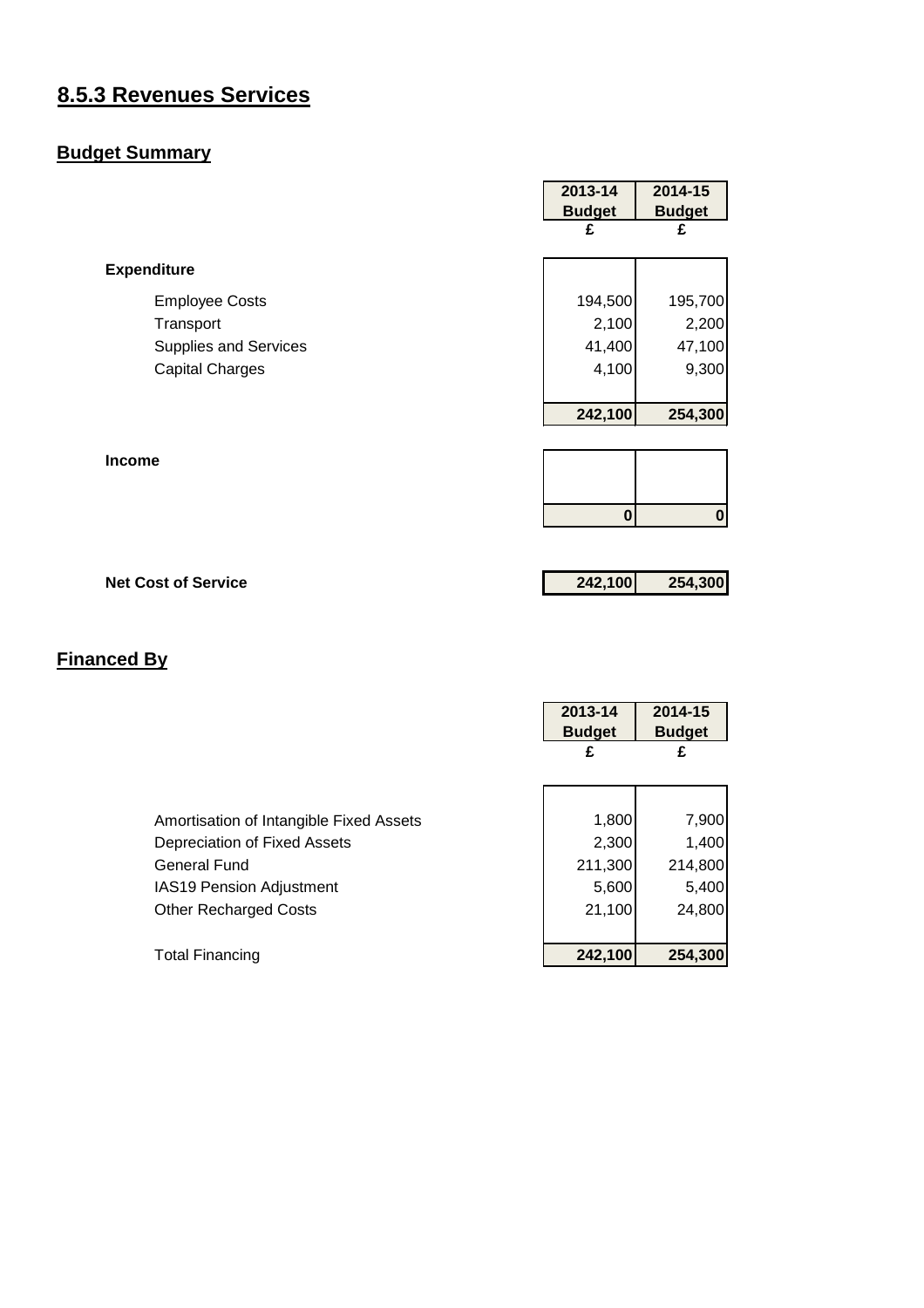# **8.5.4 Secretarial and Office Support**

#### **Budget Summary**

|                              | 2013-14       | 2014-15          |
|------------------------------|---------------|------------------|
|                              | <b>Budget</b> | <b>Budget</b>    |
|                              | £             | £                |
|                              |               |                  |
| <b>Expenditure</b>           |               |                  |
| <b>Employee Costs</b>        | 47,700        | 0                |
| <b>Supplies and Services</b> | 4,600         | 0                |
| <b>Capital Charges</b>       | 800           | 0                |
|                              |               |                  |
|                              | 53,100        | $\bf{0}$         |
|                              |               |                  |
| Income                       |               |                  |
|                              |               |                  |
|                              | $\bf{0}$      | $\boldsymbol{0}$ |
|                              |               |                  |
|                              |               |                  |
|                              |               |                  |

**Net Cost of Service 1988 1989 1989 1989 1989 1989 1989 1989 1989 1989 1989 1989 1989 1989 1989 1989 1989 1989 1989 1989 1989 1989 1989 1989 1989 1989 1989 1989 198** 

|                                         | 2013-14       | 2014-15       |
|-----------------------------------------|---------------|---------------|
|                                         | <b>Budget</b> | <b>Budget</b> |
|                                         | £             | £             |
|                                         |               |               |
|                                         |               |               |
| Amortisation of Intangible Fixed Assets | 300           |               |
| Depreciation of Fixed Assets            | 500           |               |
| <b>General Fund</b>                     | 48,600        |               |
| <b>IAS19 Pension Adjustment</b>         | 1,500         |               |
| <b>Other Recharged Costs</b>            | 2,200         |               |
|                                         |               |               |
| <b>Total Financing</b>                  | 53,100        |               |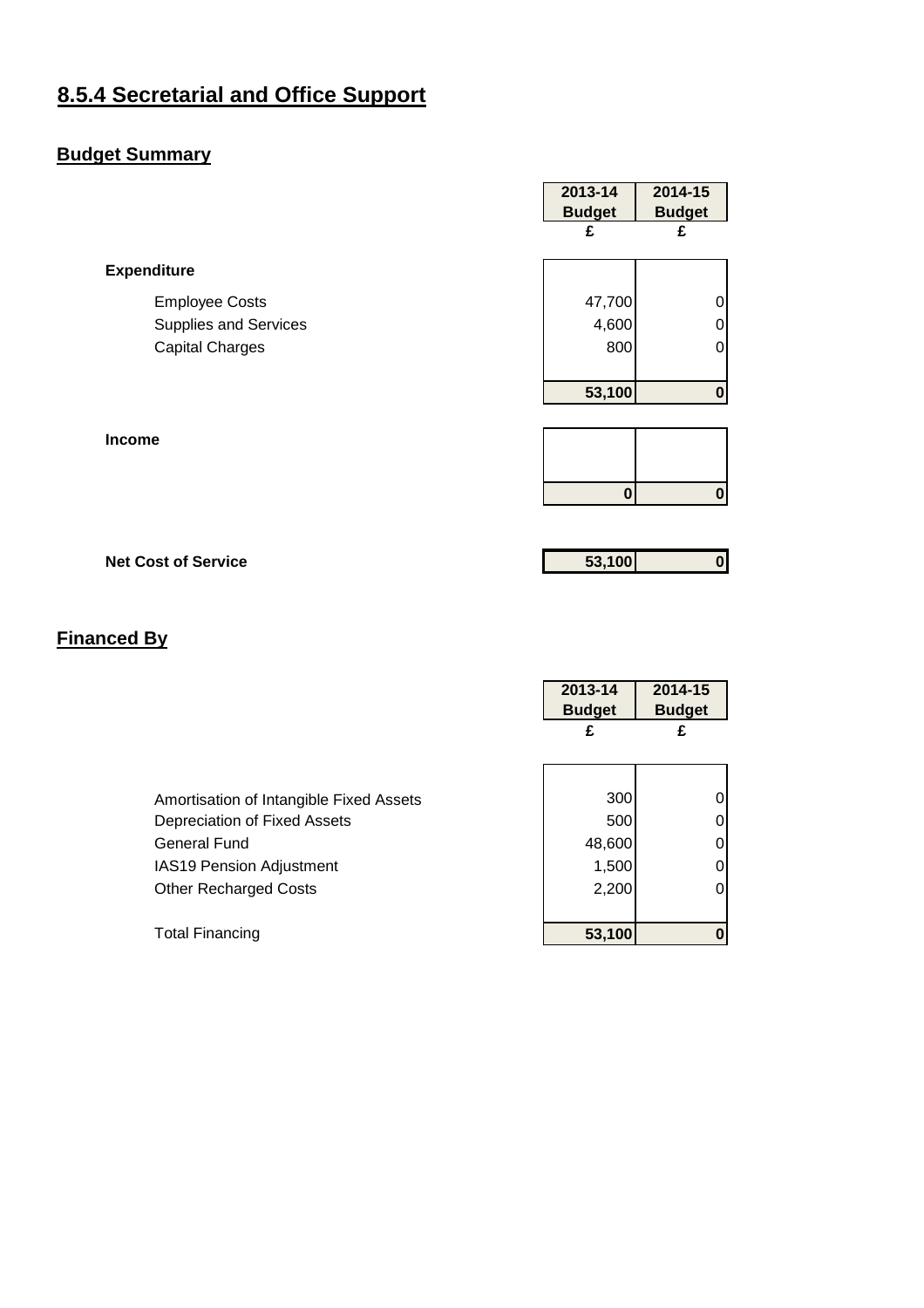# **Capital and Projects Programme 2013-14**

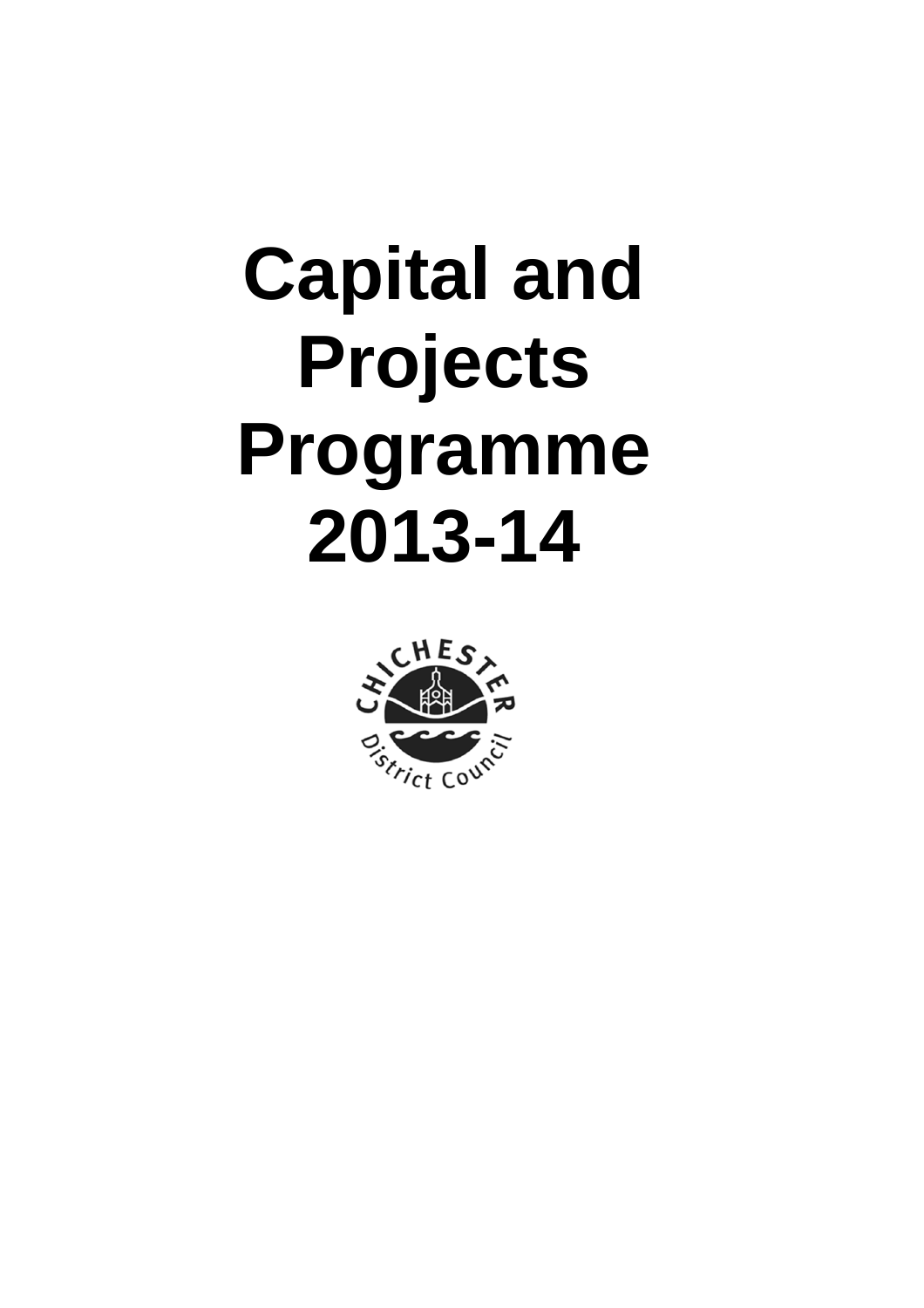# **Capital and Projects Programme 2013-14**

|                                                                                 | <b>Total</b>       | <b>Total Prior</b>    |            |           |           |                |                      |                            |
|---------------------------------------------------------------------------------|--------------------|-----------------------|------------|-----------|-----------|----------------|----------------------|----------------------------|
| Project                                                                         | <b>Approved</b>    | Year                  | 2013/14    | 2014/15   | 2015/16   | 2016/17        | 2017/18              | 2018/19                    |
|                                                                                 | <b>Budget</b>      | <b>Payments</b>       |            |           |           |                |                      |                            |
|                                                                                 | £                  | £                     | £          | £         | £         | £              | £                    | £                          |
| <b>Capital Financing Summary</b>                                                |                    |                       |            |           |           |                |                      |                            |
| <b>Capital Receipts</b>                                                         |                    |                       |            |           |           |                |                      |                            |
| <b>Capital Receipts Reserve</b>                                                 |                    |                       | 6,599,600  | 2,686,000 | 1,137,100 | 965,800        | 1,230,900            | 989,000                    |
| <b>Revenue Financing</b>                                                        |                    |                       |            |           |           |                |                      |                            |
| Capital Projects Fund or General Revenue Reserves                               |                    |                       | 335,200    | 477,800   | 5,000     | 5,000          | 5,800                | $\Omega$                   |
| Commuted Payments (S106)                                                        |                    |                       | 87,900     | 321,000   | 271,000   | 271,000        | 200,000              | 200,000                    |
| New Homes Bonus                                                                 |                    |                       | 150,000    | 529,400   | 522,500   | 450,000        | 450,000              | 350,000                    |
| Revs & Bens Reserves (Automated Telephone Payments)<br><b>RCCO</b>              |                    |                       | 3,900<br>O | 0<br>C    | 0<br>0    |                | 0<br>$\Omega$        | 0                          |
| <b>Energy Efficiency Reserve</b>                                                |                    |                       | 53,400     | 20,800    | 20,800    | 20,700         |                      | $\mathbf 0$<br>$\mathbf 0$ |
|                                                                                 |                    |                       |            |           |           |                |                      |                            |
| <b>Capital Grants</b><br><b>Disabled Facilities Grants</b>                      |                    |                       | 590,500    | 527,700   | 631,000   | 527,700        | 527,700              | 527,700                    |
| <b>DEFRA Coastal Change Grant</b>                                               |                    |                       | 800        |           |           |                | ∩                    | 0                          |
| Environment Agency Beach Management Grant                                       |                    |                       | 303,900    | 150,000   | 150,000   | O              | $\Omega$             | $\mathbf 0$                |
|                                                                                 |                    |                       |            |           |           |                |                      |                            |
| <b>Other Contributions</b>                                                      |                    |                       |            |           |           |                |                      |                            |
| Heritage Lottery Fund - City Walls                                              |                    |                       | 10,900     | 40,100    | 0         | 0              | 0                    | $\overline{0}$             |
| Grange (Monument Trust and WSCC)                                                |                    |                       | 663,800    |           | 0         | 0              | $\Omega$             | $\mathbf 0$                |
| Playbuilder (WSCC)                                                              |                    |                       | 0          |           | $\Omega$  | 0              | $\Omega$<br>$\Omega$ | $\overline{0}$             |
| Traveller and Gypsy partnership site<br>Coast Protection at Lifeboat Way (WSCC) |                    |                       | 20,000     | 875,000   | 0<br>∩    | 0<br>$\Omega$  | $\Omega$             | $\overline{0}$<br>$\Omega$ |
| Coast Protection at Lifeboat Way (Montague Development Ltd)                     |                    |                       | 76,000     |           |           | $\Omega$       | $\Omega$             | $\Omega$                   |
|                                                                                 |                    |                       |            |           |           |                |                      |                            |
| <b>Funding Totals</b>                                                           |                    |                       | 8,895,900  | 5,627,800 | 2,737,400 | 2,240,200      | 2,414,400            | 2,066,700                  |
| <b>Capital Projects</b>                                                         |                    |                       |            |           |           |                |                      |                            |
| <b>Commercial Services</b>                                                      |                    |                       |            |           |           |                |                      |                            |
| Car Park Pay on Foot Systems - ADC and Westgate Leisure Centre                  | 210,000            | 01                    |            | 210,000   |           |                |                      |                            |
| <b>Investment Opportunity</b>                                                   | 727,000            | 273                   | 726,700    |           |           |                |                      |                            |
| The Grange                                                                      | 8,072,000          | 3,038,323             | 4,923,700  | 110,000   |           |                |                      |                            |
| <b>Tower Street</b>                                                             | 6,905,000          | 6,724,590             | 108,000    | 72,300    |           |                |                      |                            |
| Westgate Building Development and Major Repairs                                 | 78,300             | 73,128                | 5,100      |           |           |                |                      |                            |
| <b>Westgate Carbon Trust</b>                                                    | 1,816,900          | 1,790,621             | 26,300     |           |           |                |                      |                            |
| Westgate Carbon Trust - Replacement CHP Engines & Additional Gas Boilers        | 175,000            | $\Omega$              |            | 175,000   |           |                |                      |                            |
| <b>Chichester Skatepark</b><br>Asset Realisation and Development                | 191,900<br>145,000 | 190,673               | 1,200      | 72,500    | 72,500    |                |                      |                            |
| New Park CCTV (use of S106)                                                     | 72,200             | 23,854                | 48,300     |           |           |                |                      |                            |
|                                                                                 |                    |                       |            |           |           |                |                      |                            |
| <b>Commercial Services Totals</b>                                               |                    | 18,393,300 11,841,462 | 5,839,300  | 639,800   | 72,500    | $\overline{0}$ | $\mathbf{0}$         | $\mathbf{0}$               |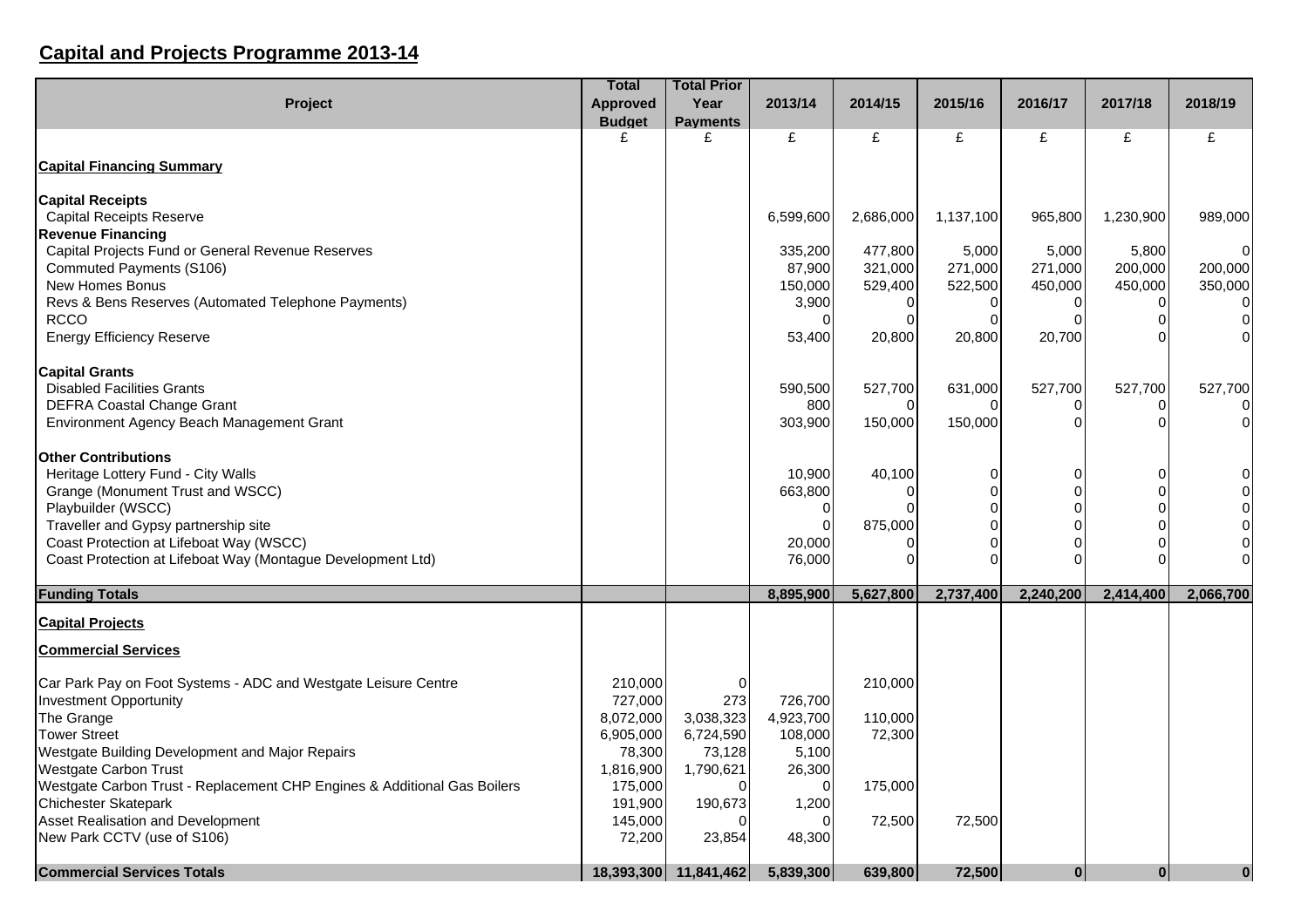### **Capital and Projects Programme 2013-14**

|                                                 | <b>Total</b>    | <b>Total Prior</b> |                |           |              |              |              |              |
|-------------------------------------------------|-----------------|--------------------|----------------|-----------|--------------|--------------|--------------|--------------|
| <b>Project</b>                                  | <b>Approved</b> | Year               | 2013/14        | 2014/15   | 2015/16      | 2016/17      | 2017/18      | 2018/19      |
|                                                 | <b>Budget</b>   | <b>Payments</b>    |                |           |              |              |              |              |
| <b>Business Improvement Services</b>            |                 |                    |                |           |              |              |              |              |
| Network Infrastructure 2b                       | 121,000         | 112,558            | 8,500          |           |              |              |              |              |
| <b>Website Enhancements</b>                     | 27,200          | 10,097             | 7,100          | 10,000    |              |              |              |              |
| Website Enhancements - Channel Shift            | 114,700         | 94,443             | 12,300         | 8,000     |              |              |              |              |
| <b>CRM Stage 2 Rollout</b>                      | 54,400          | 17,764             | $\overline{0}$ | 36,600    |              |              |              |              |
| CRM Stage 2 - Temp IT Analyst Post              | 40,000          | 0                  | 16,000         | 24,000    |              |              |              |              |
| Wide Area Network (WAN)                         | 36,100          |                    | 36,100         |           |              |              |              |              |
| <b>NWOW - EPH Building Alterations</b>          | 139,700         | 0                  | 139,700        |           |              |              |              |              |
| NWOW - Energy Efficient Lighting                | 7,300           | 0                  | 7,300          |           |              |              |              |              |
| NWOW - Electronic Document Mgt                  | 38,000          | $\Omega$           | 10,000         | 20,700    | 7,300        |              |              |              |
| NWOW - EPH Wifi                                 | 41,000          | 0                  | 30,000         | 11,000    |              |              |              |              |
| Automated Telephone Payments                    | 19,300          | 15,416             | 3,900          |           |              |              |              |              |
| <b>Disability Discrimination Act</b>            | 32,000          | 28,626             | 3,400          |           |              |              |              |              |
| <b>Business Improvement Services Totals</b>     | 670,700         | 278,903            | 274,300        | 110,300   | 7,300        | $\mathbf{0}$ | $\mathbf{0}$ | $\mathbf{0}$ |
| <b>Community Services</b>                       |                 |                    |                |           |              |              |              |              |
| Community Halls (committed portion)             | 176,800         | 169,238            | 7,600          |           |              |              |              |              |
| New Homes Bonus Scheme Awards                   | 2,056,900       | $\overline{0}$     | 150,000        | 406,900   | 400,000      | 400,000      | 400,000      | 300,000      |
| <b>Travellers and Gypsys site</b>               | 1,000,000       |                    | 39,100         | 960,900   |              |              |              |              |
| Bracklesham Bay - Use of S106                   | 1,985,400       | 1,896,956          | 38,400         | 50,000    |              |              |              |              |
| Petworth Leisure Facilities (Skatepark)         | 811,900         | 761,940            |                | 50,000    |              |              |              |              |
| Leisure Grants - Large (committed portion)      | 335,000         | 296,902            | 38,100         |           |              |              |              |              |
| <b>Grants Portal</b>                            | 1,500,000       | 269,255            | 200,000        | 200,000   | 200,000      | 200,000      | 250,000      | 180,700      |
|                                                 |                 |                    |                |           |              |              |              |              |
| <b>Community Services Totals</b>                | 7,866,000       | 3,394,292          | 473,200        | 1,667,800 | 600,000      | 600,000      | 650,000      | 480,700      |
| <b>Finance &amp; Governance Services</b>        |                 |                    |                |           |              |              |              |              |
| Finance Management System (FMS)                 | 268,300         | $\overline{0}$     | 102,300        | 166,000   |              |              |              |              |
| <b>Finance &amp; Governance Services Totals</b> | 268,300         | $\mathbf{0}$       | 102,300        | 166,000   | $\mathbf{0}$ | $\mathbf{0}$ | $\mathbf{0}$ | $\mathbf{0}$ |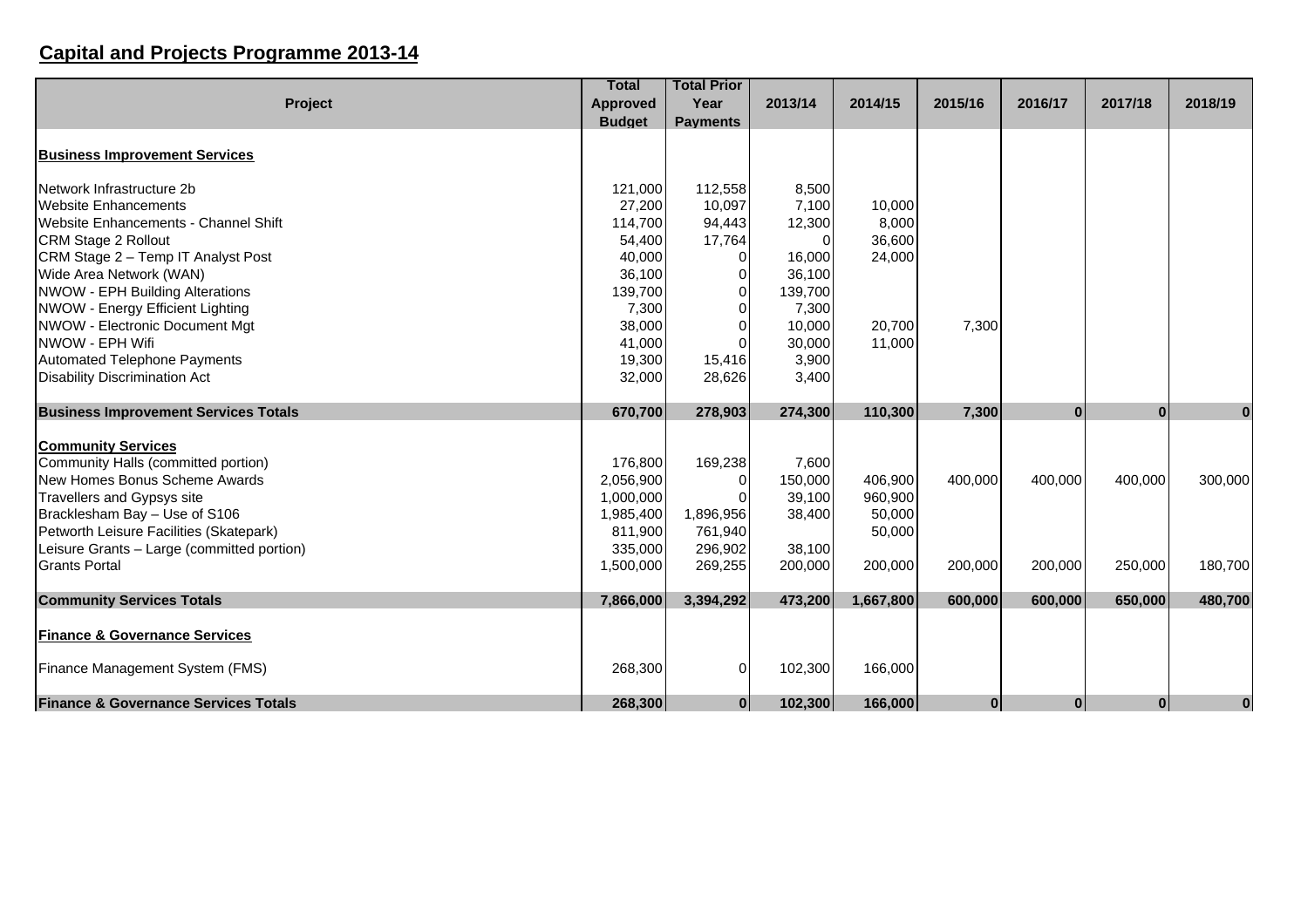### **Capital and Projects Programme 2013-14**

|                                                                      | <b>Total</b>    | <b>Total Prior</b> |                |           |              |              |           |              |
|----------------------------------------------------------------------|-----------------|--------------------|----------------|-----------|--------------|--------------|-----------|--------------|
| Project                                                              | <b>Approved</b> | Year               | 2013/14        | 2014/15   | 2015/16      | 2016/17      | 2017/18   | 2018/19      |
|                                                                      | <b>Budget</b>   | <b>Payments</b>    |                |           |              |              |           |              |
| <b>Housing &amp; Environment Services</b>                            |                 |                    |                |           |              |              |           |              |
| Discretionary Private Sector Renewal Grants and Loans                | 1,722,300       | 630,086            | 130,000        | 200,000   | 200,000      | 200,000      | 200,000   | 162,200      |
| <b>Housing Condition Stock Modelling</b>                             | 12,500          | 0                  | 12,500         |           |              |              |           |              |
| <b>Mandatory Disabled Facilities Grants</b>                          | 7,346,600       | 3,370,497          | 700,000        | 800,000   | 800,000      | 800,000      | 800,000   | 603,800      |
| Rural Housing Fund                                                   | 1,500,000       | 720,546            | 425,000        | 354,500   |              |              |           |              |
| Rural Enabler Post (Homefinder scheme)                               | 105,000         | 01                 | 0              | 35,000    | 35,000       | 35,000       |           |              |
| <b>Housing Partnership</b>                                           | 2,895,000       | 0                  | $\overline{0}$ | 536,000   | 536,000      | 536,000      | 750,000   | 750,000      |
| Mortgage Rescue                                                      | 50,000          | 7,359              | 8,500          | 8,500     | 8,500        | 8,500        | 8,600     |              |
| Home Extensions and Conversions                                      | 200,000         | 42,677             | $\Omega$       | 70,000    | 52,300       | 35,000       |           |              |
| Under-Occupied HydeMartlet Properties                                | 66,000          | 40,204             | 5,000          | 5,000     | 5000         | 5,000        | 5,800     |              |
| Equity Loan Scheme (Parity Trust)                                    | 226,000         | 4,322              | 221,700        |           |              |              |           |              |
| Equity Loan Scheme (Parity Trust) - (subject to further report)      | 500,000         | $\Omega$           | 0              | 250,000   | 250,000      |              |           |              |
| <b>Westward House Refurbishment</b>                                  | 985,200         | 852,255            | 63,000         |           |              |              |           | 70,000       |
| Low Carbon Chichester District Grants                                | 137,500         | 21,810             | 53,400         | 20,800    | 20,800       | 20,700       |           |              |
| Coastal Change - reinstatement of sea access ramp, Selsey            | 150,000         | 149,271            | 800            |           |              |              |           |              |
| Beach Management Plan Works (Selsey, Bracklesham and East Wittering) | 750,000         | 146,110            | 303,900        | 150,000   | 150,000      |              |           |              |
| Coast Protection at Lifeboat Way, Selsey                             | 116,000         | 01                 | 116,000        |           |              |              |           |              |
|                                                                      |                 |                    |                |           |              |              |           |              |
| <b>Housing &amp; Environment Services Totals</b>                     | 16,762,100      | 5,985,136          | 2,039,800      | 2,429,800 | 2,057,600    | 1,640,200    | 1,764,400 | 1,586,000    |
| <b>Planning Services</b>                                             |                 |                    |                |           |              |              |           |              |
| Development Plan                                                     | 1,081,400       | 506,580            | 152,000        | 422,800   |              |              |           |              |
| <b>Planning Services Totals</b>                                      | 1,081,400       | 506,580            | 152,000        | 422,800   | $\mathbf{0}$ | $\mathbf{0}$ | $\bf{0}$  | $\mathbf{0}$ |
| <b>Contract Sevices</b>                                              |                 |                    |                |           |              |              |           |              |
| New Green Waste Vehicle                                              | 112,800         |                    | $\mathbf 0$    | 112,800   |              |              |           |              |
| City Walls - Funded by Heritage Lottery Fund / MRP                   | 909,400         | 674,432            | 15,000         | 55,000    |              |              |           |              |
| Bishops Palace Gardens - Tudor Walls Major Repair                    | 64,800          | 41,283             |                | 23,500    |              |              |           |              |
| <b>Contract Services Totals</b>                                      | 1,087,000       | 715,715            | 15,000         | 191,300   | $\bf{0}$     | 0            | $\bf{0}$  | 0            |
|                                                                      |                 |                    |                |           |              |              |           |              |
| <b>Total Capital Projects</b>                                        | 46,128,800      | 22,722,088         | 8,895,900      | 5,627,800 | 2,737,400    | 2,240,200    | 2,414,400 | 2,066,700    |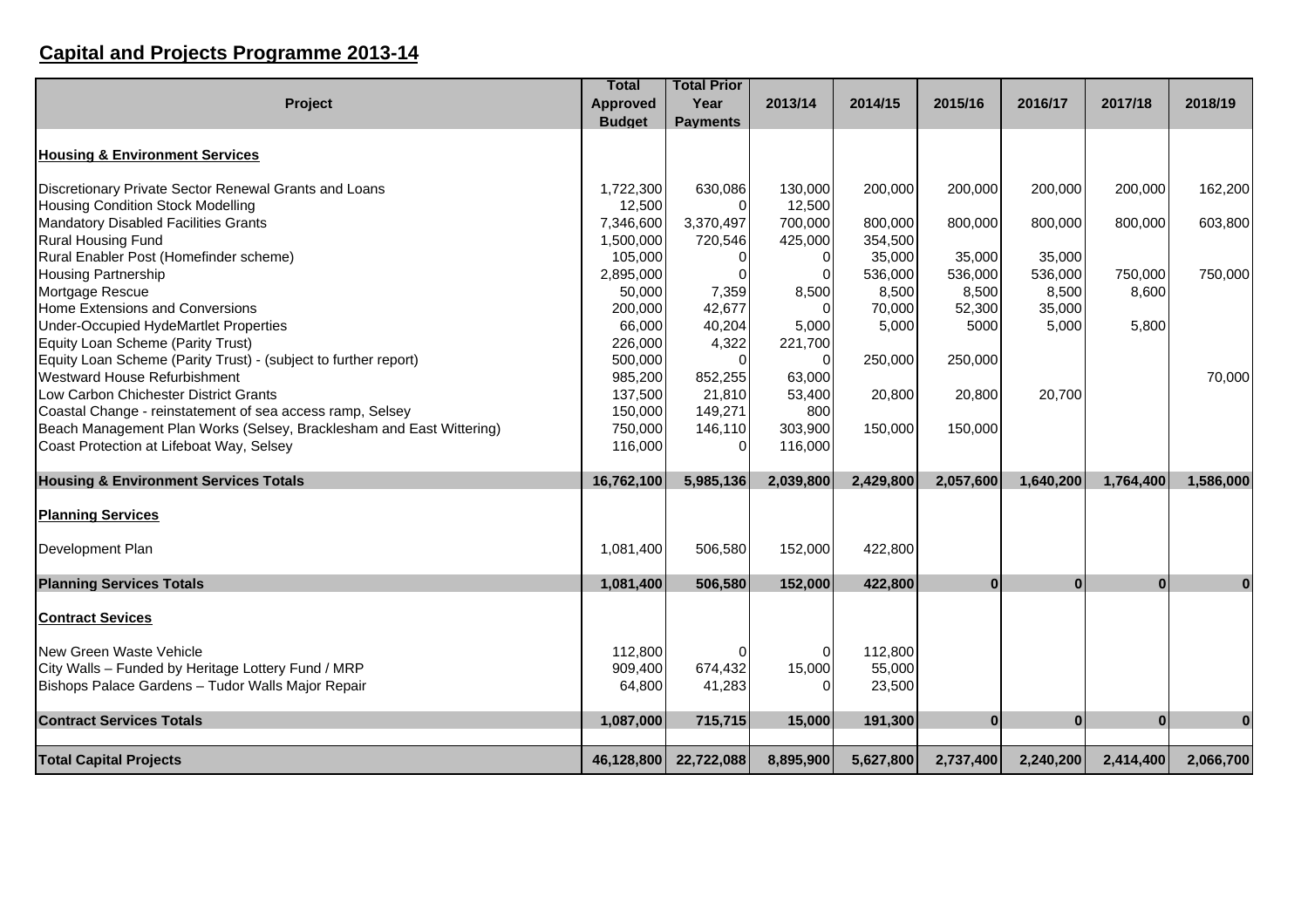# **Asset Replacement Project Programme 2013-14**

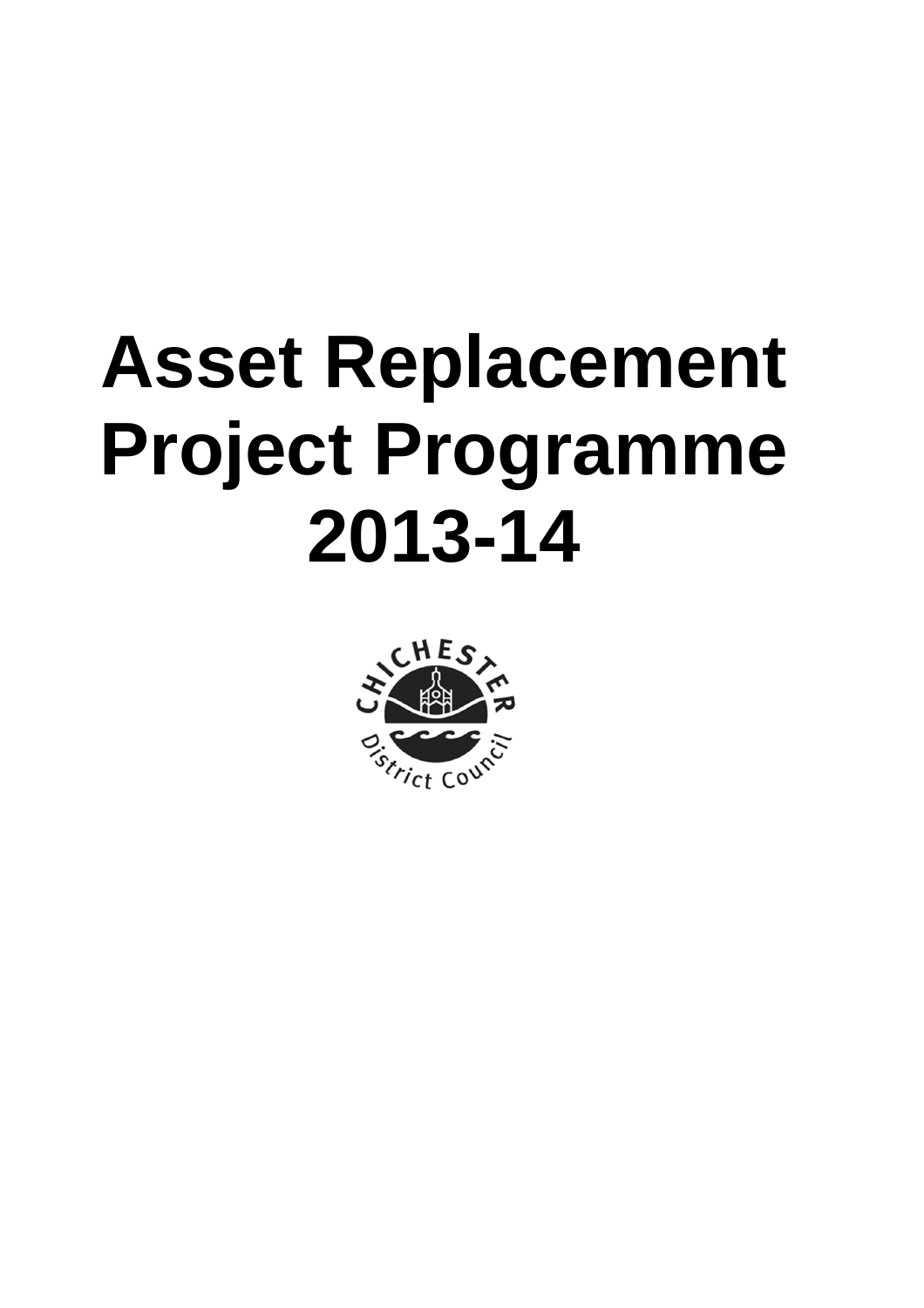| <b>Asset Replacement Project Programme 2013-14</b>                                                       |                                                  |                                               |                 |           |
|----------------------------------------------------------------------------------------------------------|--------------------------------------------------|-----------------------------------------------|-----------------|-----------|
| Project                                                                                                  | <b>Total</b><br><b>Approved</b><br><b>Budget</b> | <b>Total Prior</b><br>Year<br><b>Payments</b> | 2013/14         | 2014/15   |
|                                                                                                          | £                                                | £                                             | £               | £         |
| <b>Capital Financing Summary</b>                                                                         |                                                  |                                               |                 |           |
|                                                                                                          |                                                  |                                               |                 |           |
| <b>Revenue Financing</b><br><b>Asset Replacement Fund</b>                                                |                                                  |                                               | 1,257,400       | 2,086,500 |
| Commuted Payments (S106)                                                                                 |                                                  |                                               | 10,000          | $\Omega$  |
|                                                                                                          |                                                  |                                               |                 |           |
|                                                                                                          |                                                  |                                               | 1,267,400       |           |
| <b>Funding Totals</b>                                                                                    |                                                  |                                               |                 | 2,086,500 |
| <b>Asset Replacement Projects</b>                                                                        |                                                  |                                               |                 |           |
| <b>Commercial Services</b>                                                                               |                                                  |                                               |                 |           |
| Westgate Health Suite - Changing Rooms Refurbishment                                                     | 65,100                                           | 0                                             | 65,100          |           |
| Westgate Health Suite - Plant Room Refurbishment                                                         | 100,000                                          | 0                                             |                 | 100,000   |
| Westgate Leisure Centre - Auto & Manual Door Replacement                                                 | 30,000                                           | $\mathsf 0$                                   | 30,000          |           |
| Westgate Leisure Centre - Oriel Window Replacement                                                       | 18,000                                           | $\mathsf 0$                                   | 18,000          |           |
| Westgate Leisure Centre - Reline Pool Perimeter Gully Channel                                            | 25,000                                           | $\mathsf 0$                                   | 25,000          |           |
| Westgate Leisure Centre - Fixed Plant                                                                    | 20,000                                           | $\mathbf 0$                                   |                 | 20,000    |
| Westgate Leisure Centre - Toilet Refurbishment Programme<br>Bourne Leisure Centre - Vinyl Floor Covering | 30,000<br>8,000                                  | $\mathbf 0$<br>$\mathbf 0$                    | 30,000<br>8,000 |           |
| Bourne Leisure Centre - Gym Refurbishment                                                                | 5,000                                            | $\Omega$                                      | 5,000           |           |
| Enterprise Gateway - Plot 12 Terminus Rd                                                                 | 21,000                                           | 5,800                                         | 10,000          | 5,200     |
| Closed Public Convenience Demolition - Priory Road                                                       | 8,000                                            | 0                                             |                 | 8,000     |
| ADC car park structural replacement, surface joints and fencing                                          | 600,000                                          | $\overline{0}$                                |                 | 600,000   |
| CCTV - Camera Replacement Costs                                                                          | 8,000                                            | $\Omega$                                      | 8,000           |           |
| <b>Commercial Services Totals</b>                                                                        | 938,100                                          | 5,800                                         | 199,100         | 733,200   |
| <b>Business Improvement Services</b>                                                                     |                                                  |                                               |                 |           |
|                                                                                                          |                                                  |                                               |                 |           |
| Website Gateway Infrastructure                                                                           | 250,000                                          | 131,732                                       | 58,300          | 60,000    |
| <b>Business Continuity Management Strategy</b><br>Content Management System Upgrade                      | 54,000<br>10,000                                 | 52,101<br>3,882                               | 1,900<br>6,100  |           |
| Software Application Upgrades (IDOX upgrade) 2013/14                                                     | 20,000                                           | 0                                             | 20,000          |           |
| Oracle Server Rationalisation                                                                            | 158,000                                          | 0                                             | 79,000          | 79,000    |
| NWOW - EPH Lighting Replacement                                                                          | 10,000                                           | $\mathsf 0$                                   | 10,000          |           |
| NWOW - EPH Internal Floors & Ceilings                                                                    | 10,000                                           | $\mathbf 0$                                   | 10,000          |           |
| NWOW - EPH Air Conditioning Replacement                                                                  | 28,000                                           | 0                                             |                 | 28,000    |
| NWOW - EPH LGF Toilets Refurbishment                                                                     | 30,000                                           | $\mathsf 0$                                   |                 | 30,000    |
| NWOW - EPH FF Ladies Toilets Refurbishment                                                               | 20,000                                           | $\mathsf 0$                                   |                 | 20,000    |
| NWOW - EPH Mens Toilets Refurbishment                                                                    | 70,000                                           | $\overline{\mathsf{o}}$                       |                 | 70,000    |
| NWOW - Desktop PC replacement 2013/14<br>NWOW - Audio Conferencing                                       | 45,000<br>10,000                                 | $\mathbf 0$<br>$\mathbf 0$                    | 45,000          | 10,000    |
| NWOW - VoIP Handsets                                                                                     | 20,000                                           | 0                                             |                 | 20,000    |
| New Boiler Plant                                                                                         | 14,000                                           | 0                                             | 14,000          |           |
| Active Directory Upgrade                                                                                 | 37,000                                           | $\mathsf 0$                                   | 37,000          |           |
| Exchange 2010                                                                                            | 40,000                                           | $\mathsf 0$                                   | 40,000          |           |
| Remote Access VPN                                                                                        | 15,000                                           | $\mathbf 0$                                   |                 | 15,000    |
| Wireless                                                                                                 | 45,000                                           | $\mathsf 0$                                   |                 | 45,000    |
| Printers                                                                                                 | 15,000                                           | $\mathbf 0$                                   | 5,000           | 10,000    |
| Print Room Equipment<br>Corporate Premises Access Control System Upgrade                                 | 10,000<br>14,200                                 | $\Omega$<br>$\Omega$                          | 14,200          | 10,000    |
| Westhampnett Depot Refurbishment                                                                         | 670,000                                          | 18,128                                        | 800             | 651,100   |
| <b>Business Improvement Services Totals</b>                                                              | 1,595,200                                        | 205,843                                       | 341,300         | 1,048,100 |
| <b>Community Services</b>                                                                                |                                                  |                                               |                 |           |
|                                                                                                          | 1,000                                            | 0                                             | 1,000           |           |
| Foreshores Buoys & Chains<br>Priory Park Motte - Health & Safety works                                   | 35,000                                           | 0                                             | 35,000          |           |
|                                                                                                          |                                                  |                                               |                 |           |
| <b>Community Services Totals</b>                                                                         | 36,000                                           | $\mathbf 0$                                   | 36,000          | $\bf{0}$  |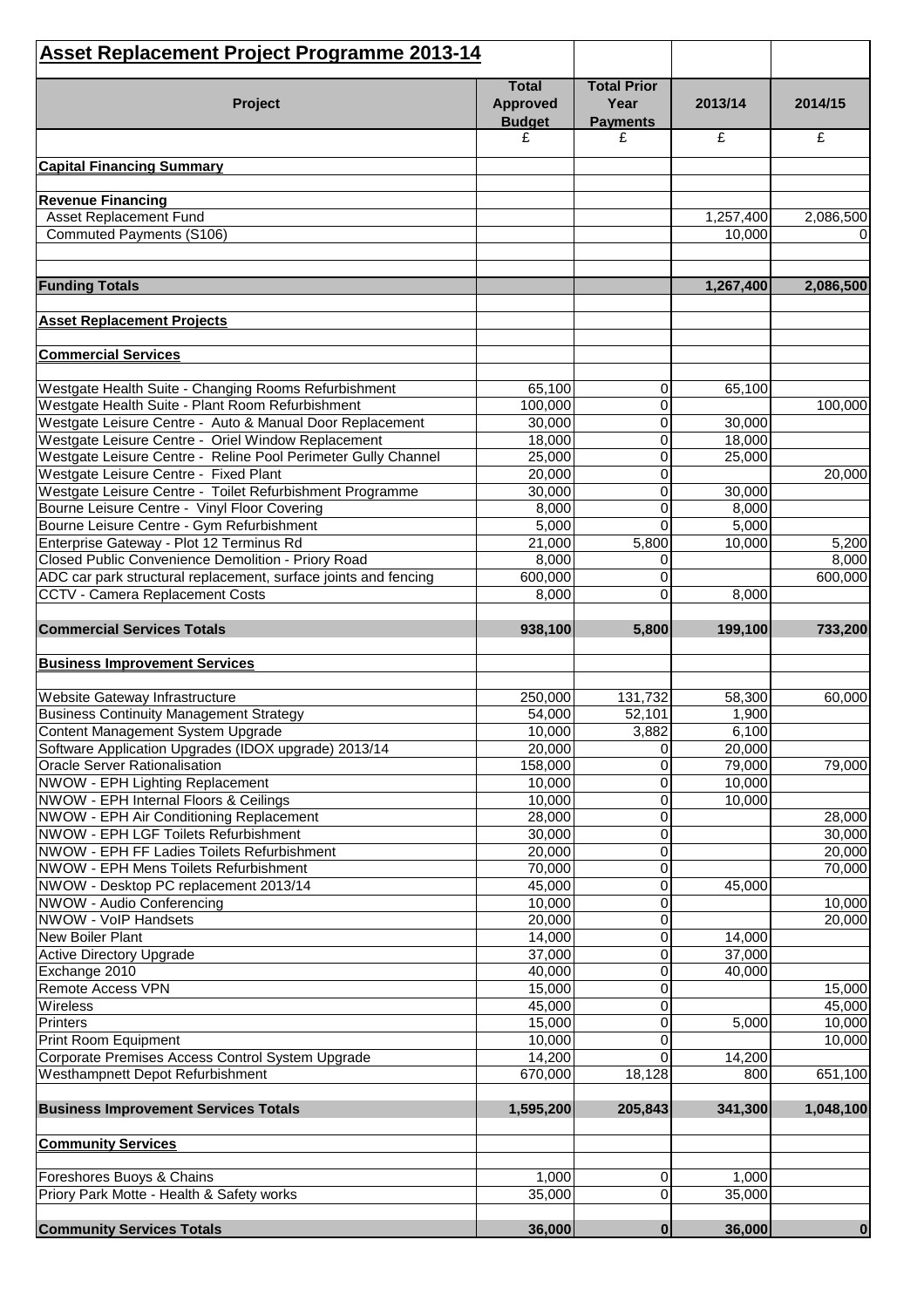| <b>Asset Replacement Project Programme 2013-14</b> |                                                  |                                               |              |              |
|----------------------------------------------------|--------------------------------------------------|-----------------------------------------------|--------------|--------------|
| <b>Project</b>                                     | <b>Total</b><br><b>Approved</b><br><b>Budget</b> | <b>Total Prior</b><br>Year<br><b>Payments</b> | 2013/14      | 2014/15      |
|                                                    | £                                                | £                                             | £            | £            |
| <b>Finance &amp; Governance Services</b>           |                                                  |                                               |              |              |
| <b>Folding Machine</b>                             | 10,000                                           | 0                                             |              | 10,000       |
| Legal Case Management System                       | 30,000                                           | $\Omega$                                      | 15,000       | 15,000       |
| <b>Finance &amp; Governance Service Totals</b>     | 40,000                                           | $\mathbf{0}$                                  | 15,000       | 25,000       |
| <b>Contract Services</b>                           |                                                  |                                               |              |              |
| CCS Vehicle Replacement 2013/14                    | 662,200                                          | $\mathbf 0$                                   | 586,000      | 76,200       |
| Additional CCS Vehicle Replacement 2013/14         | 154,000                                          | 0                                             | 20,000       | 134,000      |
| Amphitheatre play area                             | 55.000                                           | 0                                             |              | 55,000       |
| Whyke Oval play area                               | 45,000                                           | 0                                             | 45,000       |              |
| East Beach Pond, Selsey - Dredge                   | 15,000                                           | 0                                             |              | 15,000       |
| Sherborne Pavilion Roof                            | 25,000                                           | 0                                             | 25,000       |              |
| <b>Contract Services Totals</b>                    | 956,200                                          | $\bf{0}$                                      | 676,000      | 280,200      |
| <b>Total Asset Replacements</b>                    | 3,565,500.00                                     | 211,642.52                                    | 1,267,400.00 | 2,086,500.00 |
|                                                    |                                                  |                                               |              |              |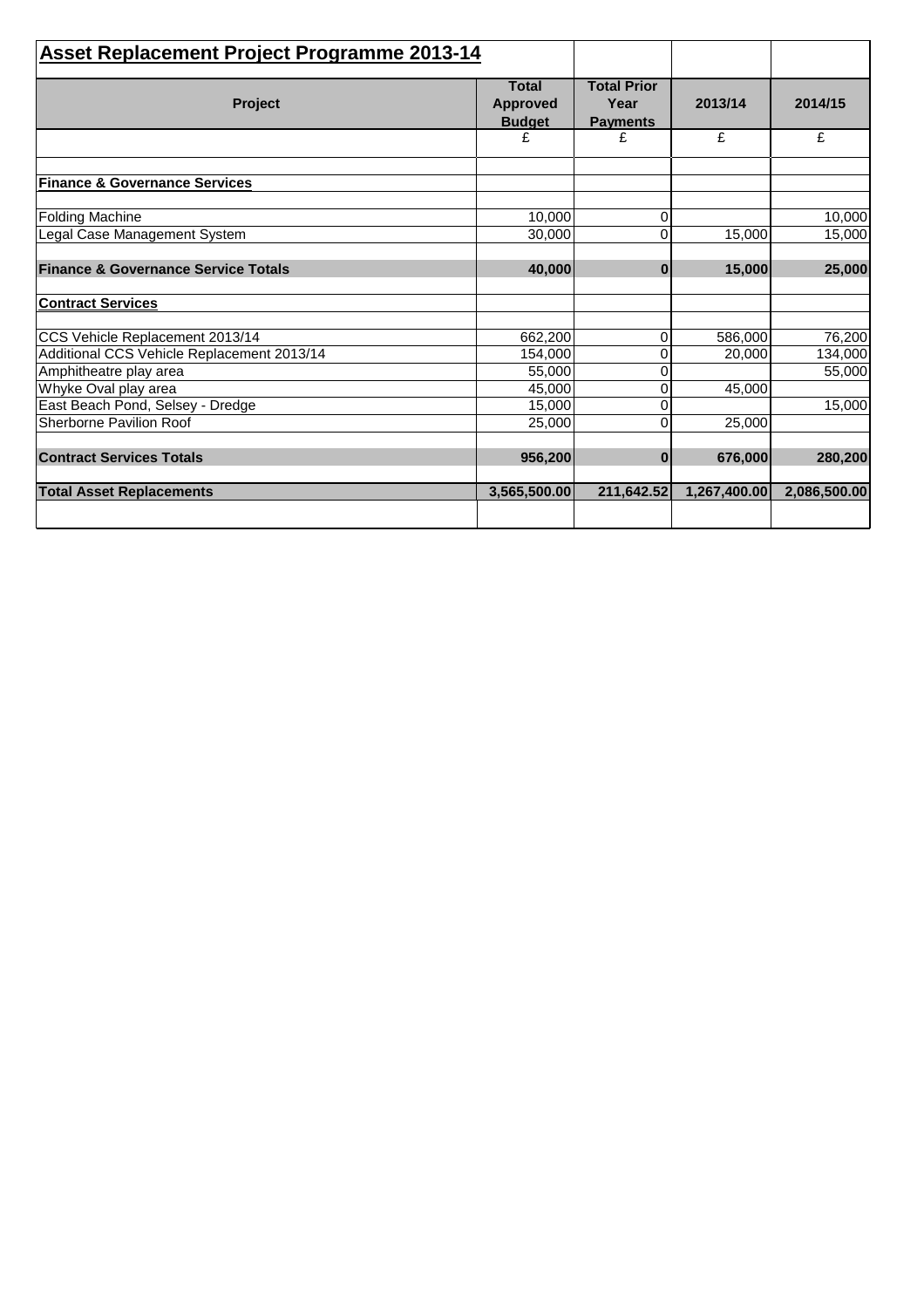# **Asset Replacement Project Programme 2014-15**